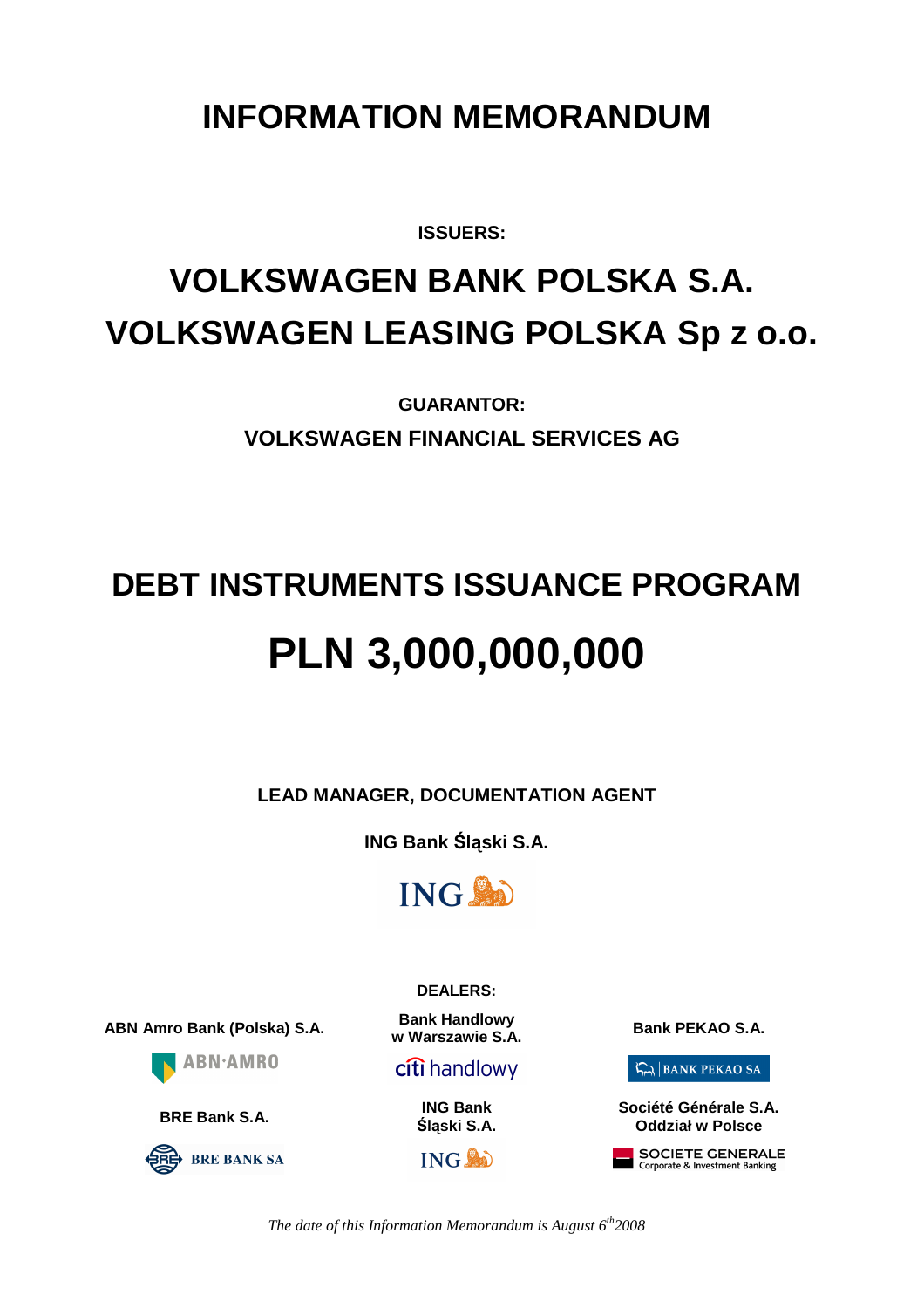#### **TABLE OF CONTENTS:**

| 1  | <b>IMPORTANT NOTICE</b>                                           | $\mathbf{3}$ |
|----|-------------------------------------------------------------------|--------------|
| 2  | <b>SUMMARY OF TERMS OF THE PROGRAMME</b>                          | 4            |
| 3  | <b>ADDITIONAL INFORMATION</b>                                     | 7            |
| 4  | <b>DESCRIPTION OF THE ISSUER - VW BANK S.A.</b>                   | 8            |
|    | General Information                                               | 8            |
|    | The activity of the Issuer                                        | 9            |
|    | The activity of the Issuer in 2007                                | 9            |
|    | Credit Activity                                                   | 10           |
|    | <b>Electronic Banking</b>                                         | 11           |
|    | <b>Financial Statement</b>                                        | 14           |
| 5  | DESCRIPTION OF THE ISSUER - VW LEASING Sp z o.o.                  | 17           |
|    | General Information                                               | 17           |
|    | The activity of the Issuer                                        | 18           |
|    | The activity of the Issuer in 2007                                | 18           |
|    | Product Offer                                                     | 19           |
|    | <b>Financial Statement</b>                                        | 22           |
| 6  | <b>GUARANTOR DESCRIPTION - VW FINANCIAL SERVICES AG</b>           | 24           |
|    | <b>General Information</b>                                        | 24           |
|    | The activity of the Guarantor                                     | 25           |
|    | <b>Financial Statement</b>                                        | 26           |
| 7  | THE GUARANTEE                                                     | 29           |
| 8  | FORM ZERO-COUPON CERTIFICATE OF DEPOSIT                           | 33           |
| 9  | <b>FORM COUPON CERTIFICATE OF DEPOSIT</b>                         | 36           |
| 10 | <b>TERMS AND CONDITIONS OF ZERO-COUPON CERTIFICATE OF DEPOSIT</b> | 40           |
| 11 | <b>TERMS AND CONDITIONS OF COUPON CERTIFICATE OF DEPOSIT</b>      | 49           |
| 12 | TERMS AND CONDITIONS OF ZERO-COUPON BONDS                         | 59           |
| 13 | <b>TERMS AND CONDITIONS OF COUPON BONDS</b>                       | 66           |
| 14 | <b>SUBSCRIPTION AND SALE</b>                                      | 76           |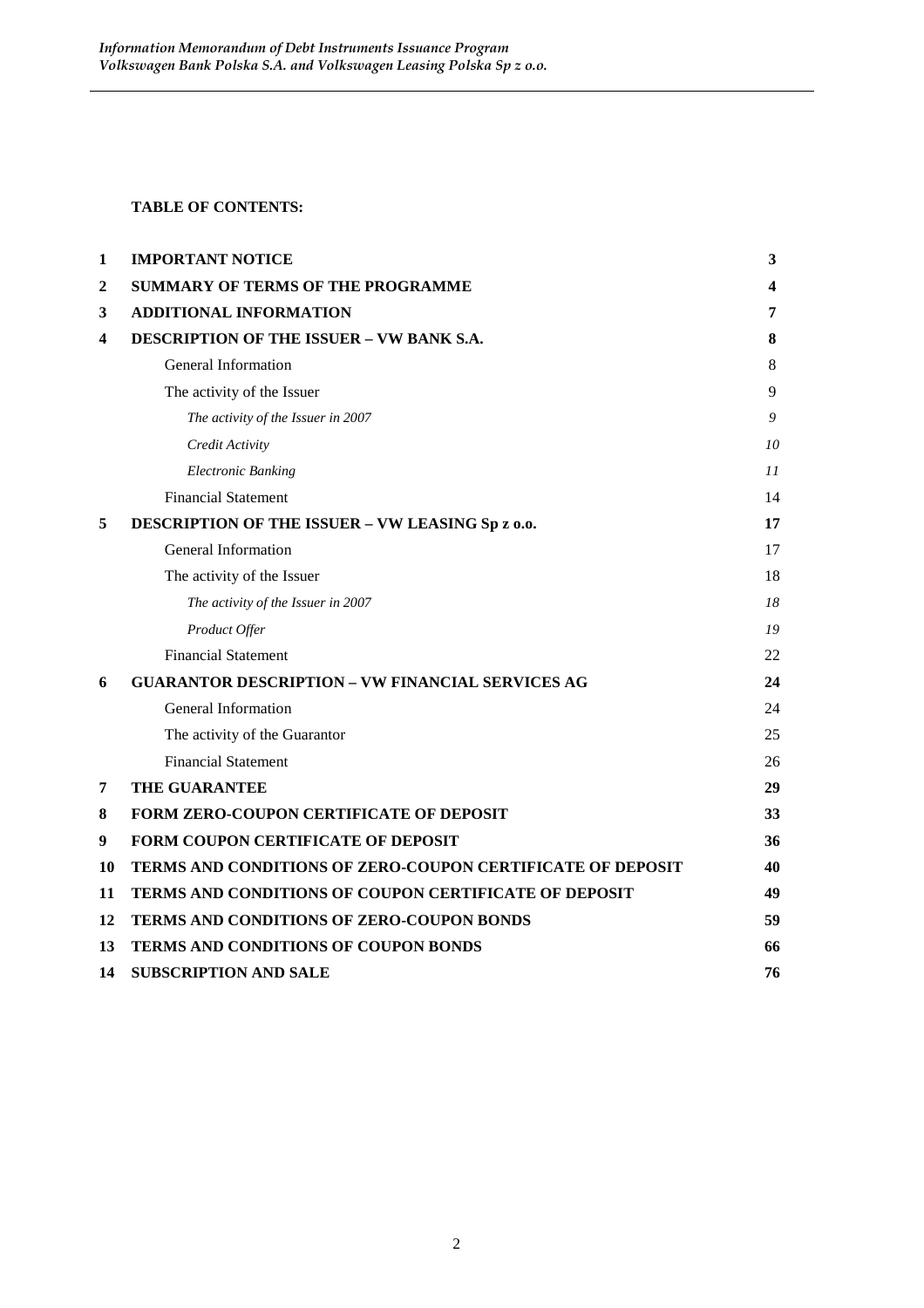#### *IMPORTANT NOTICE*

This Information Memorandum contains summary information provided by Volkswagen Bank Polska S.A., Volkswagen Leasing Polska Sp. z o.o. (the "Issuer" or collectively the "Issuers") in connection with a Debt Instruments Issuance Program (the "Issue") under which Volkswagen Leasing Polska Sp. z o.o., may issue bonds (the "Bonds"), whereas Volkswagen Bank Polska S.A. may issue Certificates of Deposit (the "Certificates of Deposit", "CD"), jointly referred to as the "Debt Instruments". The Issuers have appointed ING Bank Śląski S.A., BRE Bank SA, ABN Amro Bank (Polska) S.A., Bank Handlowy w Warszawie, Société Générale S.A. Oddział w Polsce, Bank Pekao S.A. and a Dealer for the Day (if any) as dealers (each the "Dealer", jointly the "Dealers) and have authorized and requested the Dealers to circulate this Information Memorandum in connection therewith.

The Issuers have confirmed to the Dealers that the information contained in this Information Memorandum is in all material respect true and accurate, and that until August  $6<sup>th</sup>$ , 2008 there has been no material adverse change in the financial condition of the Issuers.

Potential purchasers should determine for themselves the relevance of the information contained in this Information Memorandum and their decisions concerning the purchase of any Debt Instruments should be based upon their own appraisal. This Information Memorandum should not be considered as a recommendation by the Dealers that any recipient hereof should purchase any of the Debt Instruments.

The Dealers have not independently verified the information contained in this Information Memorandum. Accordingly, no representation, warranty or undertaking is made and no responsibility is accepted by the Dealers as to the accuracy or completeness of this Information Memorandum or any supplement hereto, and, if given or made, such information or representation must not be relied upon as having been authorized by any of the Issuers or any of the Dealers.

Neither the Issuers nor the Dealers accept any responsibility for updating this Information Memorandum and therefore it should not be assumed that the information contained herein is accurate, complete or up-to-date at any given time.

This Information Memorandum does not, and is not intended to, constitute a proposal to acquire or invitation to any person to purchase the Debt Instruments. The distribution of this Information Memorandum and the offering for sale of the Debt Instruments in certain jurisdictions may be restricted by law. Any persons into whose possession this Information Memorandum or any Debt Instruments come are required by the Issuers and the Dealers to inform themselves of, and to observe, any such restrictions. In particular, such persons are required to comply with the restrictions on offers or sales of the Debt Instruments and on distribution of this Information Memorandum and other information in relation to the Debt Instruments pursuant to the applicable laws.

Warsaw, August  $6<sup>th</sup>$ , 2008

*Volkswagen Bank Polska S.A Volkswagen Leasing Polska Sp z o.o.* 

Braunschweig, August 12<sup>th</sup>, 2008

*Klaus-Dieter Schürmann Bernd Bode (Member of the Board of Management (Head of Treasury of Volkswagen of Volkswagen Financial Services AG) Financial Services AG)* 

*\_\_\_\_\_\_\_\_\_\_\_\_\_\_\_\_\_\_\_\_\_\_\_\_\_\_\_\_\_\_\_\_ \_\_\_\_\_\_\_\_\_\_\_\_\_\_\_\_\_\_\_\_\_\_\_\_\_\_\_\_\_\_\_\_*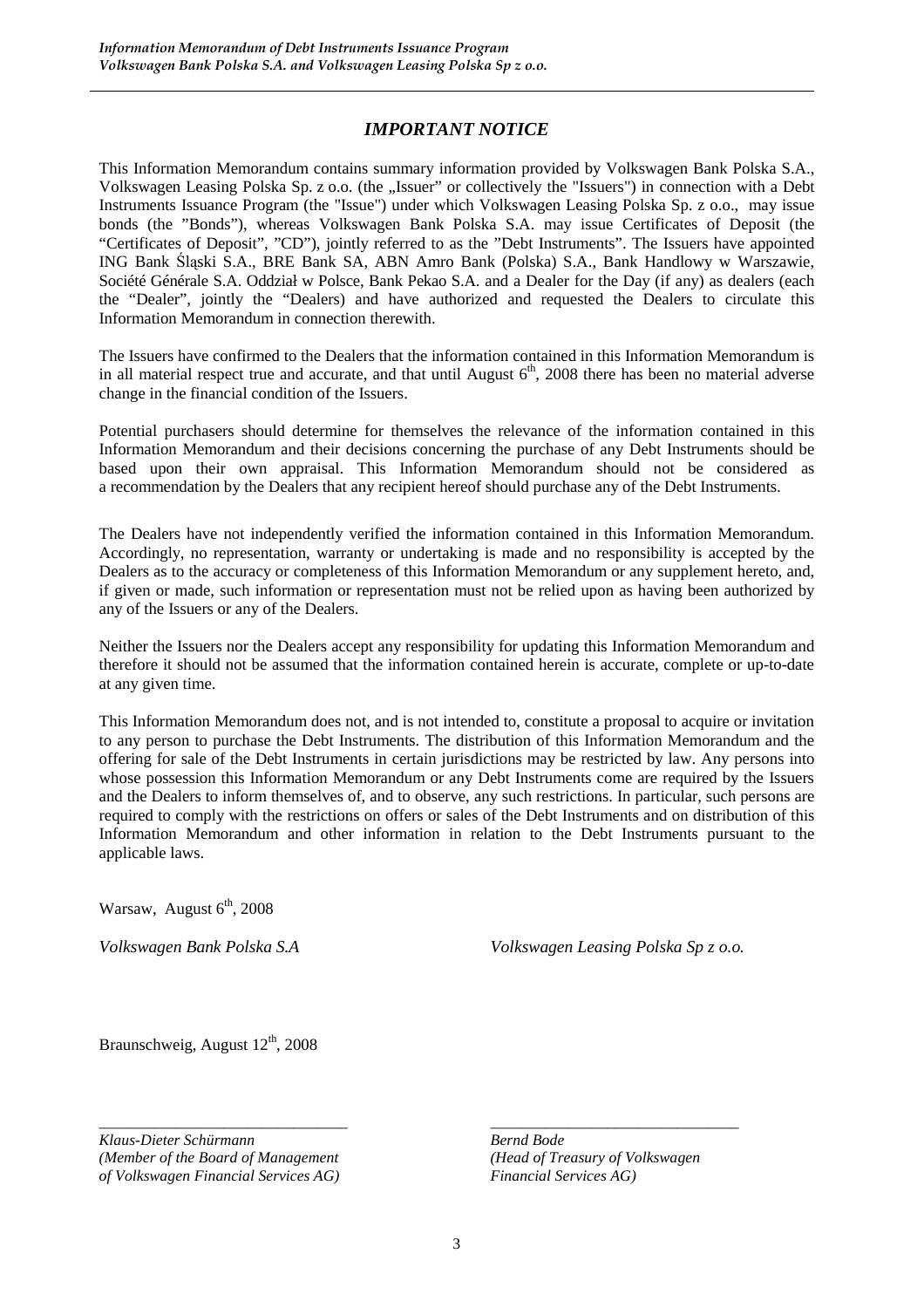#### *SUMMARY OF THE TERMS OF THE PROGRAMME*

#### *VOLKSWAGEN BANK POLSKA S.A.*  and *VOLKSWAGEN LEASING POLSKA Sp z o.o.*

# Total Programme Amount **PLN 3,000,000,000**

*The following summary does not purport to be complete and it is only a summary of the terms as set forth in the Program documentation. Detailed information on the issue and on the primary and secondary market transactions is available in the rules governing purchase and trading procedures for debt instruments issued via each bank.* 

| <i><b>Issuers:</b></i>                             | Volkswagen Bank Polska S.A. ("VW Bank");<br>Volkswagen Leasing Polska Sp. z o.o. ("VW Leasing");                                                                                                                                                                                                                                                                                                                                                                           |
|----------------------------------------------------|----------------------------------------------------------------------------------------------------------------------------------------------------------------------------------------------------------------------------------------------------------------------------------------------------------------------------------------------------------------------------------------------------------------------------------------------------------------------------|
| Web page of the Issuers:                           | www.vwbank.pl                                                                                                                                                                                                                                                                                                                                                                                                                                                              |
| <b>Issuer Rating:</b>                              | None                                                                                                                                                                                                                                                                                                                                                                                                                                                                       |
| <b>Guarantor:</b>                                  | Volkswagen Financial Services AG ("Guarantor", "VW FS AG")                                                                                                                                                                                                                                                                                                                                                                                                                 |
| <b>Web page of the Guarantor:</b>                  | www.vwfsag.de                                                                                                                                                                                                                                                                                                                                                                                                                                                              |
| <b>Guarantor Rating:</b>                           | Standard & Poor's: A- (long term), A-2 (short term)<br>Moody's: A3 (long term), P2 (short term)                                                                                                                                                                                                                                                                                                                                                                            |
| <b>Arranger and</b><br><b>Documentation Agent:</b> | ING Bank Śląski S.A. ("ING Bank")                                                                                                                                                                                                                                                                                                                                                                                                                                          |
| <b>Dealers:</b>                                    | <b>ING Bank</b><br>Bank PEKAO S.A.<br>Bank Handlowy w Warszawie S.A.<br><b>BRE Bank S.A.</b><br>ABN Amro Bank (Polska) S.A.<br>Société Générale S.A. Oddział w Polsce                                                                                                                                                                                                                                                                                                      |
| <b>Dealer of the Day:</b>                          | Dealer appointed in the individual cases in order to issue and purchase only<br>particular and one series of Debt Instruments                                                                                                                                                                                                                                                                                                                                              |
| <b>Form of Debt Instruments:</b>                   | VW Leasing will issue <b>Bonds</b> in dematerialized form (the "Bonds"). The<br>Bonds will be issued in accordance with the Act on Bonds of June 29, 1995<br>(uniform text: Journal of Laws 2001, No 120, item 1300 as amended).<br>and<br>VW Bank will issue Certificates of Deposit (the "CDs") in permanent<br>bearer form, subject to Article 89 and the subsequent Articles of the<br>Banking Law of August 29, 1997 (Journal of Laws No 140, item 939, as<br>amended |
| <b>Paying Agent and Depositary</b><br>for Bonds    | <b>ING Bank</b>                                                                                                                                                                                                                                                                                                                                                                                                                                                            |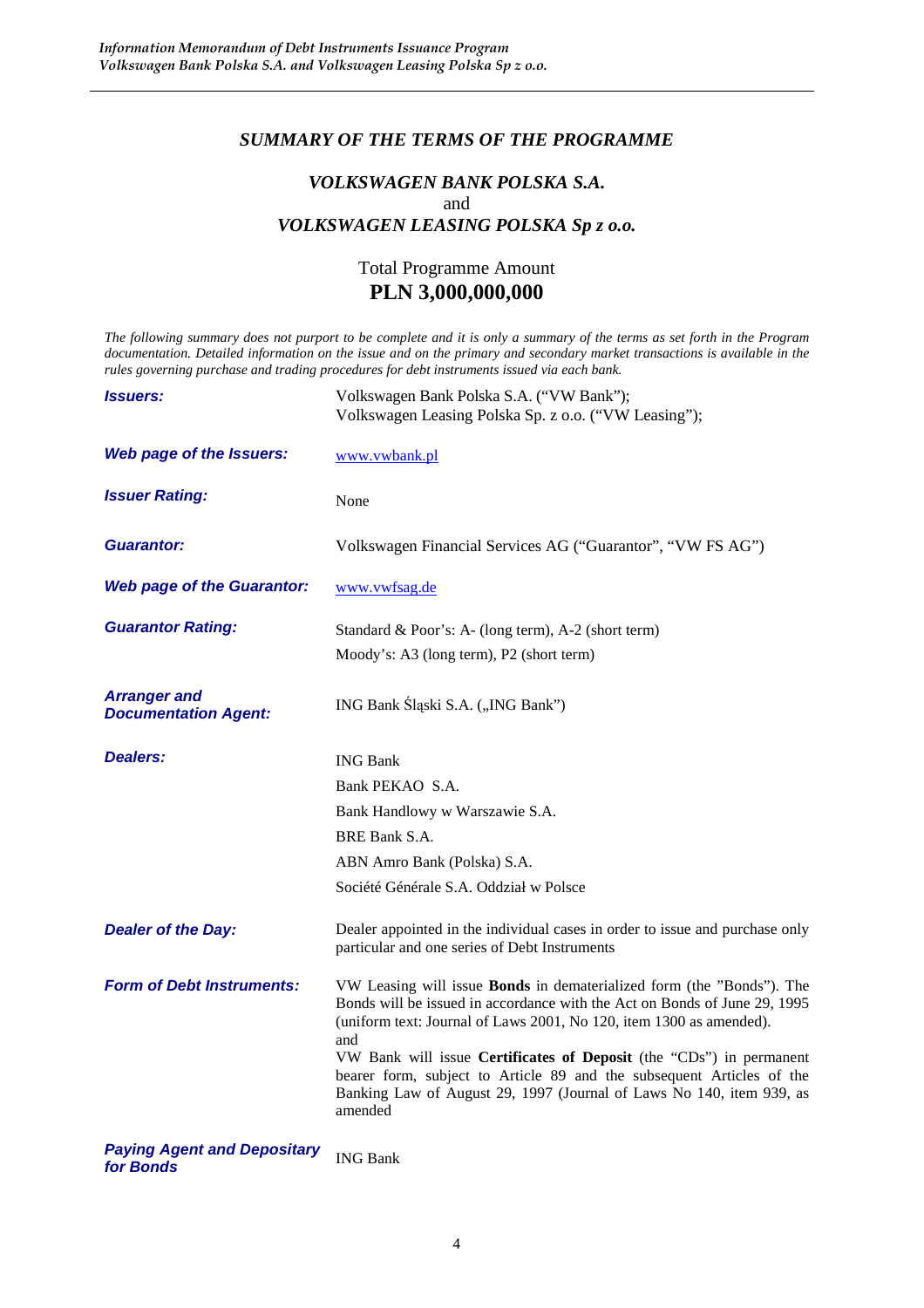| <b>Sub-Paying Agents and Sub-</b>                  | Bank PEKAO S.A.                                                                                                                                                                                                                                                                                                                                                                                                                            |
|----------------------------------------------------|--------------------------------------------------------------------------------------------------------------------------------------------------------------------------------------------------------------------------------------------------------------------------------------------------------------------------------------------------------------------------------------------------------------------------------------------|
| <b>Depositaries for Bonds</b>                      | Bank Handlowy w Warszawie S.A.                                                                                                                                                                                                                                                                                                                                                                                                             |
|                                                    | BRE Bank S.A.                                                                                                                                                                                                                                                                                                                                                                                                                              |
|                                                    | ABN Amro Bank (Polska) S.A.                                                                                                                                                                                                                                                                                                                                                                                                                |
|                                                    | Société Générale S.A. Oddział w Polsce                                                                                                                                                                                                                                                                                                                                                                                                     |
|                                                    | Dealer for the Day (if any)                                                                                                                                                                                                                                                                                                                                                                                                                |
|                                                    |                                                                                                                                                                                                                                                                                                                                                                                                                                            |
| <b>Depositaries for CDs</b>                        | <b>ING Bank</b>                                                                                                                                                                                                                                                                                                                                                                                                                            |
|                                                    | Bank PEKAO S.A.                                                                                                                                                                                                                                                                                                                                                                                                                            |
|                                                    | Bank Handlowy w Warszawie S.A.                                                                                                                                                                                                                                                                                                                                                                                                             |
|                                                    | BRE Bank S.A.                                                                                                                                                                                                                                                                                                                                                                                                                              |
|                                                    | ABN Amro Bank (Polska) S.A.                                                                                                                                                                                                                                                                                                                                                                                                                |
|                                                    | Société Générale S.A. Oddział w Polsce                                                                                                                                                                                                                                                                                                                                                                                                     |
|                                                    | Dealer for the Day (if any)                                                                                                                                                                                                                                                                                                                                                                                                                |
| <b>Total Program Amount:</b>                       | The total outstanding of Debt Instruments issued by the both Issuers will<br>not exceed PLN 3,000,000,000                                                                                                                                                                                                                                                                                                                                  |
| <b>Tenor of the Program:</b>                       | Unlimited                                                                                                                                                                                                                                                                                                                                                                                                                                  |
| <b>Types of issued Debt</b><br><b>Instruments:</b> | Under the Program:<br><b>Bonds</b> can be issued as Zero-Coupon Bonds or Bonds with Coupon<br>CDs can be issued as Zero-Coupon CDs and CDs with Coupon                                                                                                                                                                                                                                                                                     |
| <b>Tenor of the Debt</b><br><b>Instruments:</b>    | The tenor of Zero-Coupon Debt Instruments will be not shorter than 14<br>(fourteen) days.<br>Tenor of Debt Instruments with Coupons will be not shorter than 6 months                                                                                                                                                                                                                                                                      |
| <b>Interest Payment Conditions:</b>                | In case of Zero-Coupon Debt Instruments issued with a discount, such<br>1.<br>discount is payable at Maturity Date of the Debt Instruments.<br>2. In case of Debt Instruments with Coupons, interests are payable on the<br>Interest Payment Dates as set forth in the relevant Terms and<br>Conditions.<br>3. Payments under Debt Instruments are made to persons specified in<br>Records as Debt Instruments Holders at the Record Date. |
| <b>Currency:</b>                                   | Złoty (PLN)                                                                                                                                                                                                                                                                                                                                                                                                                                |
| <b>Denominations:</b>                              | <b>Bonds:</b> PLN 10,000 or multiples thereof. To be determined in the relevant<br>Proposal to Acquire Bonds<br>CDs: PLN 500,000 or other value stated in the Proposal to Acquire CDs                                                                                                                                                                                                                                                      |
| <b>Issue Price:</b>                                | Issue Price shall mean the price at which Debt Instruments are placed with<br>investors.<br>The Issue Price is given in the Proposal to Acquire Bonds or Proposal to<br>Acquire Certificates of Deposit.                                                                                                                                                                                                                                   |
| <b>Records:</b>                                    | Bonds:<br>Bonds will be issued as dematerialized bonds.<br>Rights from Bonds without document form, arise from the moment of<br>$\bullet$<br>record in the system of registration of Bonds and Holders maintained by<br>the Depositary and the Sub-Depositary ("Records").                                                                                                                                                                 |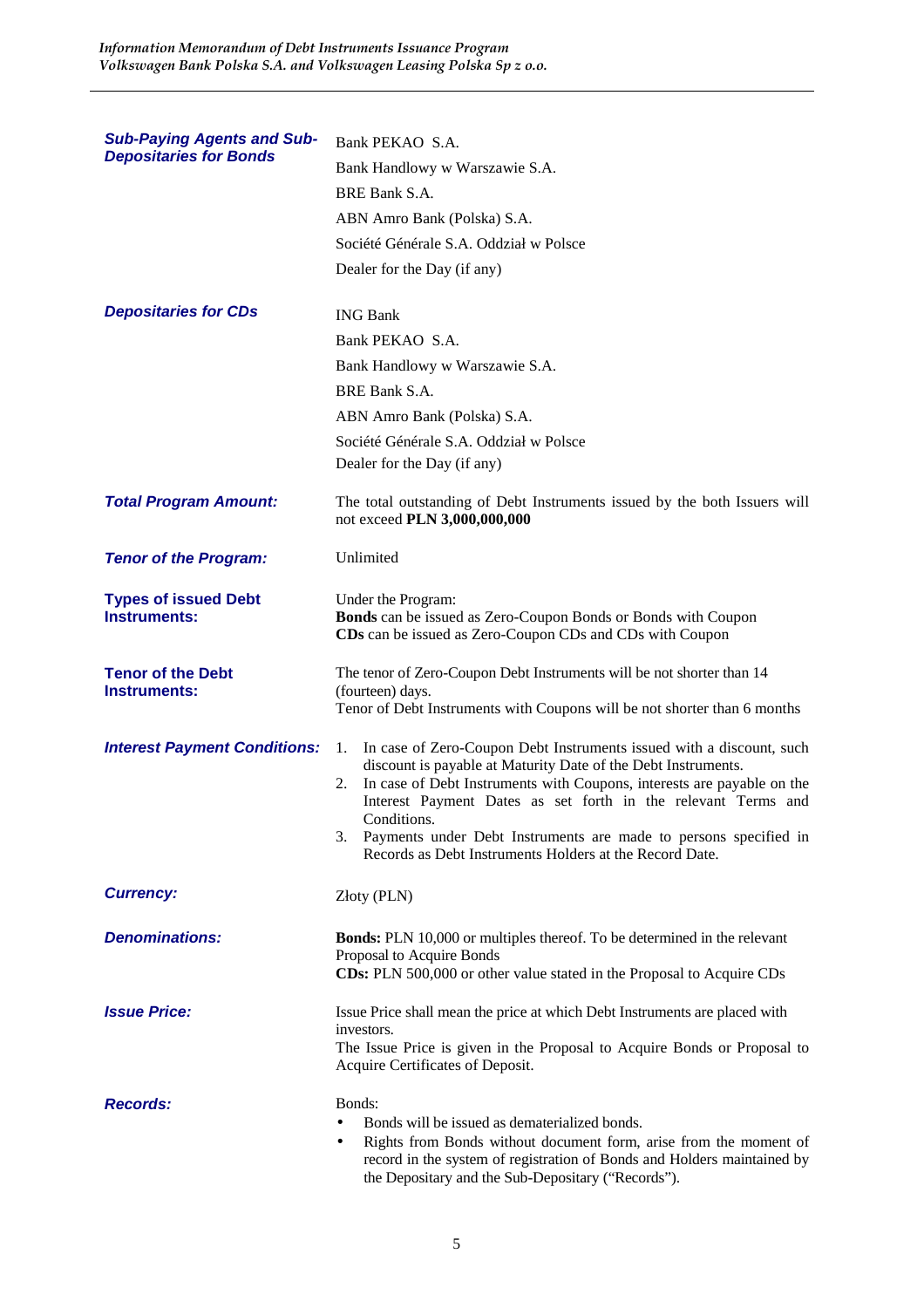|                                                        | The Records are held according to the Article 5a of the Act on Bonds.<br>$\bullet$<br>If Bonds are acquired as the result of an event causing the transfer of<br>$\bullet$<br>rights under these Bonds by operation of a law, the entry shall be made<br>in the Records at the acquirer's request upon delivery to the Depositary<br>or Sub-Depositary of evidence of the event that caused the transfer of<br>rights under Bonds.<br>Certificates of Deposit:<br>Certificates of Deposit will be issued in permanent form.<br>Certificates of Deposit will be kept in a deposit run by the relevant<br>٠<br>Depository and a holder may take physical possession of the relevant<br>Certificates of Deposit. |
|--------------------------------------------------------|---------------------------------------------------------------------------------------------------------------------------------------------------------------------------------------------------------------------------------------------------------------------------------------------------------------------------------------------------------------------------------------------------------------------------------------------------------------------------------------------------------------------------------------------------------------------------------------------------------------------------------------------------------------------------------------------------------------|
| <b>Secondary Market Trading:</b>                       | Transfer of rights under the Debt Instrument is executed by concluding an<br>agreement between the parties and by making an entry in the Records<br>indicating the Debt Instruments Holder and a number of purchased Debt<br>Instruments.                                                                                                                                                                                                                                                                                                                                                                                                                                                                     |
| <b>Redemption:</b>                                     | 1. At the Maturity Date, Debt Instruments are redeemed at nominal value<br>after funds from the relevant Issuer had been received.<br>2. After the Maturity Date, Debt Instruments will not bear interest.                                                                                                                                                                                                                                                                                                                                                                                                                                                                                                    |
| <b>Governing Law:</b>                                  | Polish Law                                                                                                                                                                                                                                                                                                                                                                                                                                                                                                                                                                                                                                                                                                    |
| <b>Legal Status of the Debt</b><br><b>Instruments:</b> | The Debt Instruments will constitute direct, unconditional, unsecured and<br>unsubordinated obligations of the Issuer and rank pari-passu and without<br>any preference among themselves and (subject to mandatory exceptions<br>under Polish law) equally and ratably with all other present of future<br>unsecured and unsubordinated obligations of the Issuer and are subject to<br>satisfaction in the same proportion as those obligations                                                                                                                                                                                                                                                              |
| <b>Selling Restriction:</b>                            | For a description of certain restrictions on offers, sales and deliveries of<br>Debt Instruments and on the distribution of offering material in the United<br>States of America, the United Kingdom, the Kingdom of Belgium, the<br>Republic of Poland, see Chapter 14 "Subscription and Sale"                                                                                                                                                                                                                                                                                                                                                                                                               |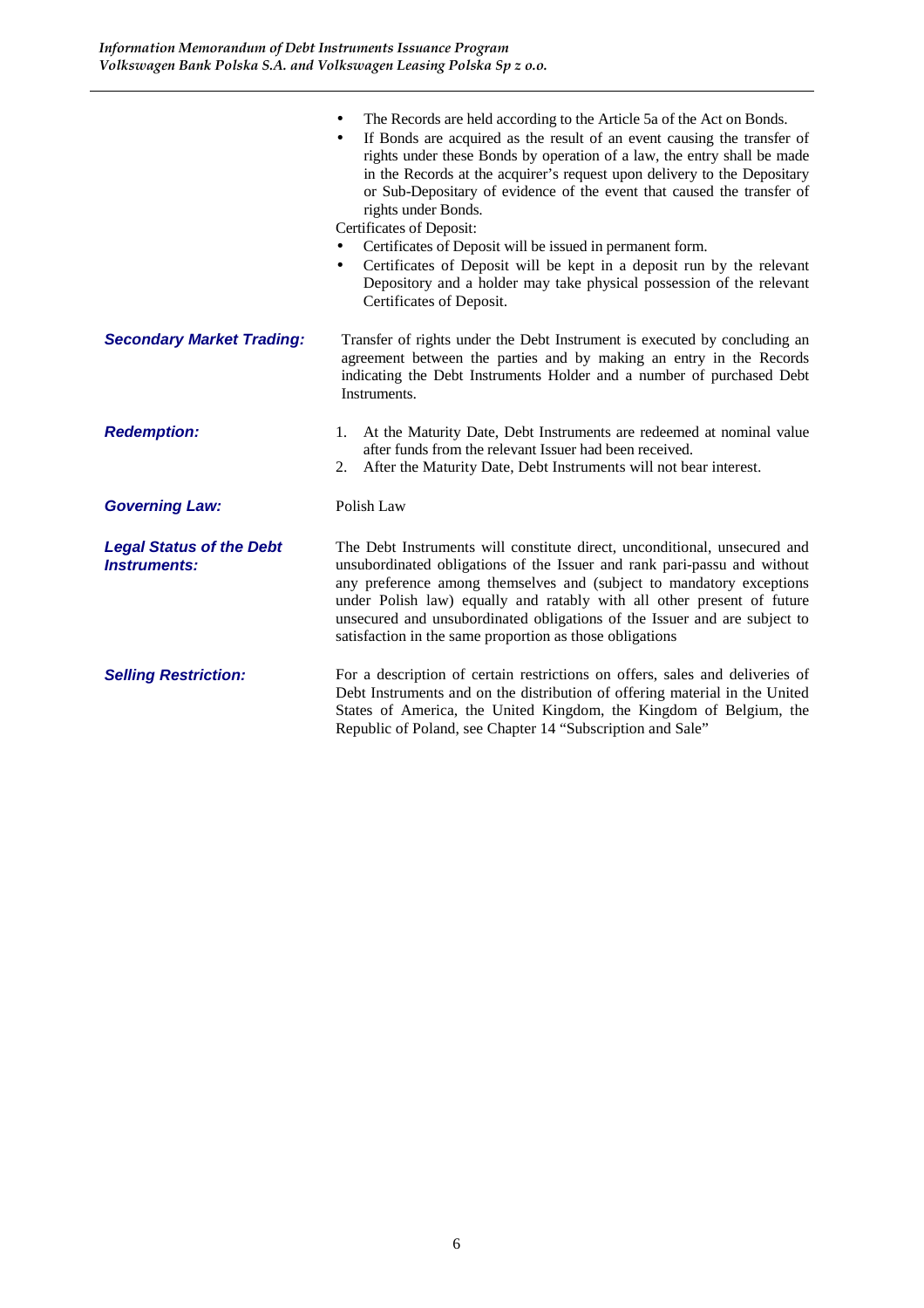# *ADDITIONAL INFORMATION*

*For more information please contact:*

|                                                               | <b>ING BANK ŚLĄSKI S.A.</b> Financial Markets Sales:                                                                                       |  |  |
|---------------------------------------------------------------|--------------------------------------------------------------------------------------------------------------------------------------------|--|--|
|                                                               | Plac Trzech Krzyży 10/14 Tel. (+48 22) 820 46 30 / 36 / 42 / 52                                                                            |  |  |
| 00-499 Warszawa                                               | $(+4822)$ 820 47 06 / 10                                                                                                                   |  |  |
|                                                               | Fax: (+48 22) 820 40 25                                                                                                                    |  |  |
|                                                               | Other information: Debt Capital Markets                                                                                                    |  |  |
|                                                               | Tel. (+48 22) 820 40 74 / 76 / 78                                                                                                          |  |  |
|                                                               | Fax: (+48 22) 820 40 25                                                                                                                    |  |  |
| BANK PEKAO S.A.                                               | Sales, information on the issuance, distribution of Information                                                                            |  |  |
| ul. Grzybowska 53/57                                          | Memorandum and Rules: Fixed Income Sales                                                                                                   |  |  |
| 00-950 Warszawa                                               | Tel.<br>$(+48 22)$ 582 78 15, $(+48 22)$ 582 78 11                                                                                         |  |  |
|                                                               | Fax:<br>$(+4822)$ 582 78 02                                                                                                                |  |  |
|                                                               | Other information: Debt Capital Markets                                                                                                    |  |  |
|                                                               | Tel.<br>$(+48 22) 586 25 28, (+48 22) 586 23 21$                                                                                           |  |  |
|                                                               | Fax.<br>$(+4822)$ 586 20 09                                                                                                                |  |  |
| <b>BANK HANDLOWY</b> Investor Desk:                           |                                                                                                                                            |  |  |
| <b>W WARSZAWIE S.A.</b>                                       | $(+48 22) 657 76 94, (+48 22) 657 76 79$<br>tel.                                                                                           |  |  |
| ul.Senatorska 16                                              | $(+48 22) 657 76 80$<br>fax.                                                                                                               |  |  |
| 00-923 Warszawa                                               |                                                                                                                                            |  |  |
|                                                               | <b>BRE BANK S.A.</b> Sales, information about issuance, distribution of Information                                                        |  |  |
| 00-950 Warszawa Tel.                                          | <b>ul. Senatorska 18</b> Memorandum and rules: Financial Markets Department<br>(+48 22) 829 02 46, (+48 22) 829 02 51, (+48 22) 829 07 54, |  |  |
|                                                               | (+48 22) 829 12 05, (+48 22) 829 12 10, (+48 22) 829 01 70                                                                                 |  |  |
|                                                               | Fax.<br>$(+4822)$ 829 02 62                                                                                                                |  |  |
|                                                               | Other information: Financial Markets Department                                                                                            |  |  |
|                                                               | Tel.<br>$(+48 22) 829 02 54, (+48 22) 829 02 03,$                                                                                          |  |  |
|                                                               | $(+48 22) 829 02 45$<br>Fax.                                                                                                               |  |  |
|                                                               | <b>ABN AMRO BANK</b> Treasury Department:                                                                                                  |  |  |
|                                                               | (POLSKA) S.A. Tomasz Biełanowicz                                                                                                           |  |  |
| <b>Wiśniowy Business Park Tel:</b><br>ul. 1-go Sierpnia 8A    | (+48 22) 573 07 10                                                                                                                         |  |  |
| 02-134 Warszawa                                               |                                                                                                                                            |  |  |
|                                                               |                                                                                                                                            |  |  |
| Société Générale S.A. Sales:<br><b>Oddział w Polsce tel.:</b> | $(+48\ 22)\ 528\ 48\ 10/13/16/21/22/23/24/25/27/28/32$                                                                                     |  |  |
| ul. Marszałkowska 111 fax:                                    | $(+48 22)$ 528 44 44                                                                                                                       |  |  |
| 00-102 Warszawa                                               |                                                                                                                                            |  |  |
|                                                               | Other Information: Andrzej Spratek                                                                                                         |  |  |
|                                                               | $(+48 22)$ 528 41 75<br>$tel.$ :                                                                                                           |  |  |
|                                                               | $(+48 22)$ 528 44 44<br>fax:<br>andrzej.spratek@sgcib.com<br>e-mail:                                                                       |  |  |
|                                                               |                                                                                                                                            |  |  |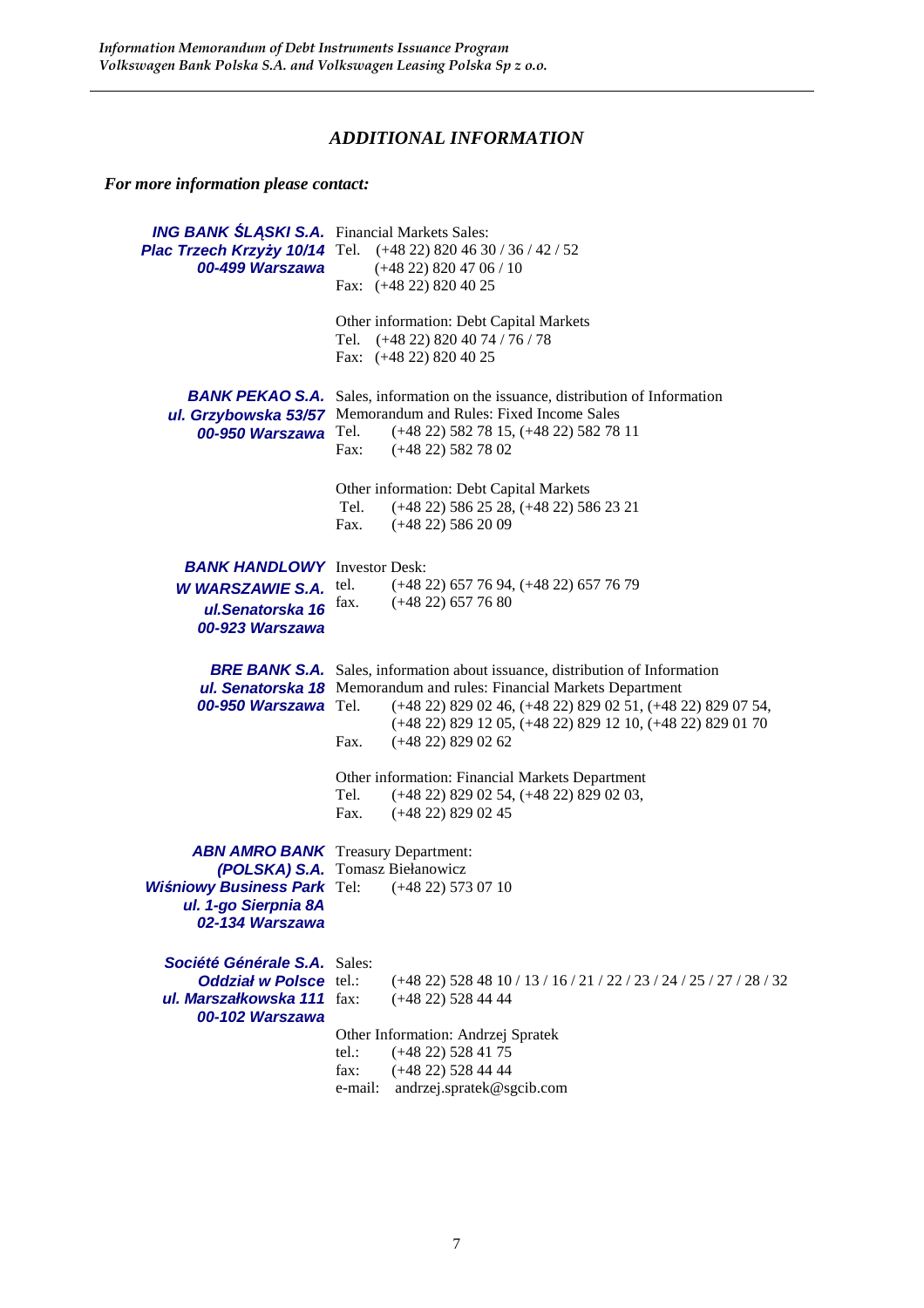# *INFORMATION REGARDING THE ISSUER*

# **Volkswagen Bank Polska S.A.**

#### *GENERAL INFORMATION*

**Name of the Issuer**  Volkswagen Bank Polska S.A.

**Seat of the Issuer**  Rondo ONZ 1 00-124 Warszawa

**Legal Form**  Joint stock company

#### **Period of Business Activity**

The Company was established for an unspecified period of time.

#### **Establishment**

The bank was established in 1998 and is registered under the number KRS 2340. Bank started its operating activity on July the  $24<sup>th</sup>$ , 1998.

#### **Share capital as at December 31st, 2007**

The Issuer's equity capital amounted to PLN 54,500,000 The Issuer's capital reserves amounted to PLN 54,500,000 Other capital amounted to PLN 51.103.129,00.

#### **Shareholders**

Volkswagen Bank GmbH in Braunschweig holds 60% shares of the Issuer. Kulczyk PON Investment B.V placed in Nijkerk holds 40% shares of the Issuer.

#### **Supervisory Board (at 31st December 2007)**

Klaus-Dieter Schürmann – Supervisory Board Chairman Koenraad Borsje – Supervisory Board Member Heinz Günther Müller – Supervisory Board Member Stefan Krieglstein – Supervisory Board Member Oliver Schmitt – Supervisory Board Member

#### **Management Board (at 31st December 2007)**

Jarosław Konieczka – President Przemysław Kowalczyk – Board Member Stefan Rasche – Board Member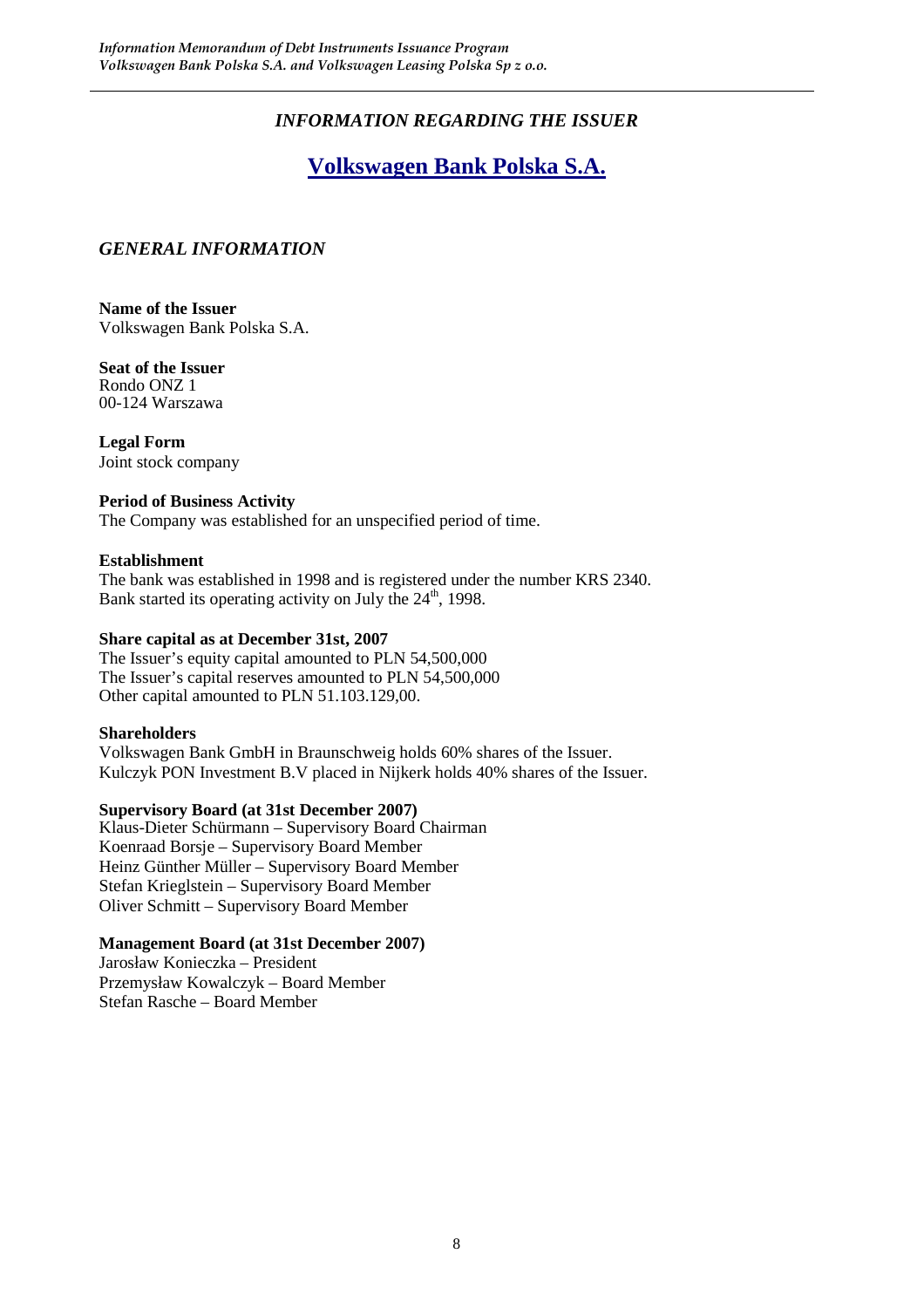#### *THE ACTIVITY OF THE ISSUER - VW BANK POLSKA S.A.*

Volkswagen Bank Polska S.A. was created in the beginning of 1998. However, it started its operations on the 24th of July, 1998. The Issuer belongs in 60% to Volkswagen Bank GmbH – a company belonging in 100% to Volkswagen Financial Services AG (a holding company created in 1994 as the daughter-company of Volkswagen AG). Since June, 2001 as a result of the joint-venture agreement concluded between Volkswagen Financial Services AG and Kulczyk PON Investment B.V., 40% of shares changed the owner for Kulczyk PON Investment B.V. and the Issuer took over 100% shares of Volkswagen Ubezpieczenia Sp. z o.o. (currently Volkswagen Serwis Ubezpieczeniowy Sp. z o.o.) Volkswagen Financial Services AG is one of the largest financial institutions, which offers credit and leasing services in the automobile market in Europe. The main aim of Volkswagen Financial Services AG is to support sales of cars produced within the Volkswagen Group in all the countries, where the firm is present.

Combining car offering with financial services within one company seems to be the best solution in the era of severe competition in the automobile market.

#### *THE ACTIVITY OF THE ISSUER IN 2007*

Volkswagen Bank Polska still maintains its position as a leader among the car banks, specialising in financing of the purchase of Volkswagen group cars, i.e. such car makes as Volkswagen, Audi, Škoda and SEAT.

In addition, the Bank offers the direct/retail banking services for individual clients and businesses under the Volkswagen Bank *direct* brand name*.*

The year 2007 proved to be a breakthrough year in the sales of new cars. After years of decline, with the sales level for new cars slightly exceeding 200 thousand (compared to the total market), we finally witnessed a rise in sales. The Bank granted 16,644 (14,901 in 2006) loans for purchase of cars in instalments system of the total value of PLN 618.5 mio (PLN 557.8 mio in 2006). In 2006 as well, almost 100% of credit portfolio was denominated in PLN. In 2007 took place a further decrease in lending in EUR. The share of EUR-denominated credit agreements, compared to the total number of credit agreements concluded in 2007, decreased more than in the previous year. In 2007, credit agreements denominated in EUR in comparison with the total number of newly concluded credit agreements for the purchase of automobiles amounted to 0.2% (0.4 % in 2006).

Last year, the sales structure was dominated by promotional products prepared in co-operation with the Group's Importers (Kulczyk Tradex, Škoda Auto Polska, Iberia Motor Company) and independent promotions of Volkswagen Bank Polska.

In 2007, Volkswagen Bank Polska was actively developing its activity in second-hand cars financing segment. As the financial partner co-operating with importers it took part in the programmes prepared with the second-hand cars in mind: Tested Automobile (Škoda – Škoda Auto Polska S.A.) and Audi Select Plus (Audi – Kulczyk Tradex Sp. z o.o.)*.* 

Last year, the Bank paid special attention to improving the quality of the service offered to Clients and in servicing the dealers network. The call centres within the Loan and Leasing Department were combined which improved the service level indices. Last year, over 98% of credit applications were granted a decision within 90 minutes from their reception at the Bank. The VIP program, introduced in order to service credit agreements for Audi cars, proved to be particularly large success. Special and individual approach to the service of Audi dealers and clients resulted in a big growth dynamics of luxury cars financing segment.

Apart from ensuring the highest level of service for new Clients, the Bank has also devoted a lot of attention to its current Clients by implementing the sales support process for credit agreements in which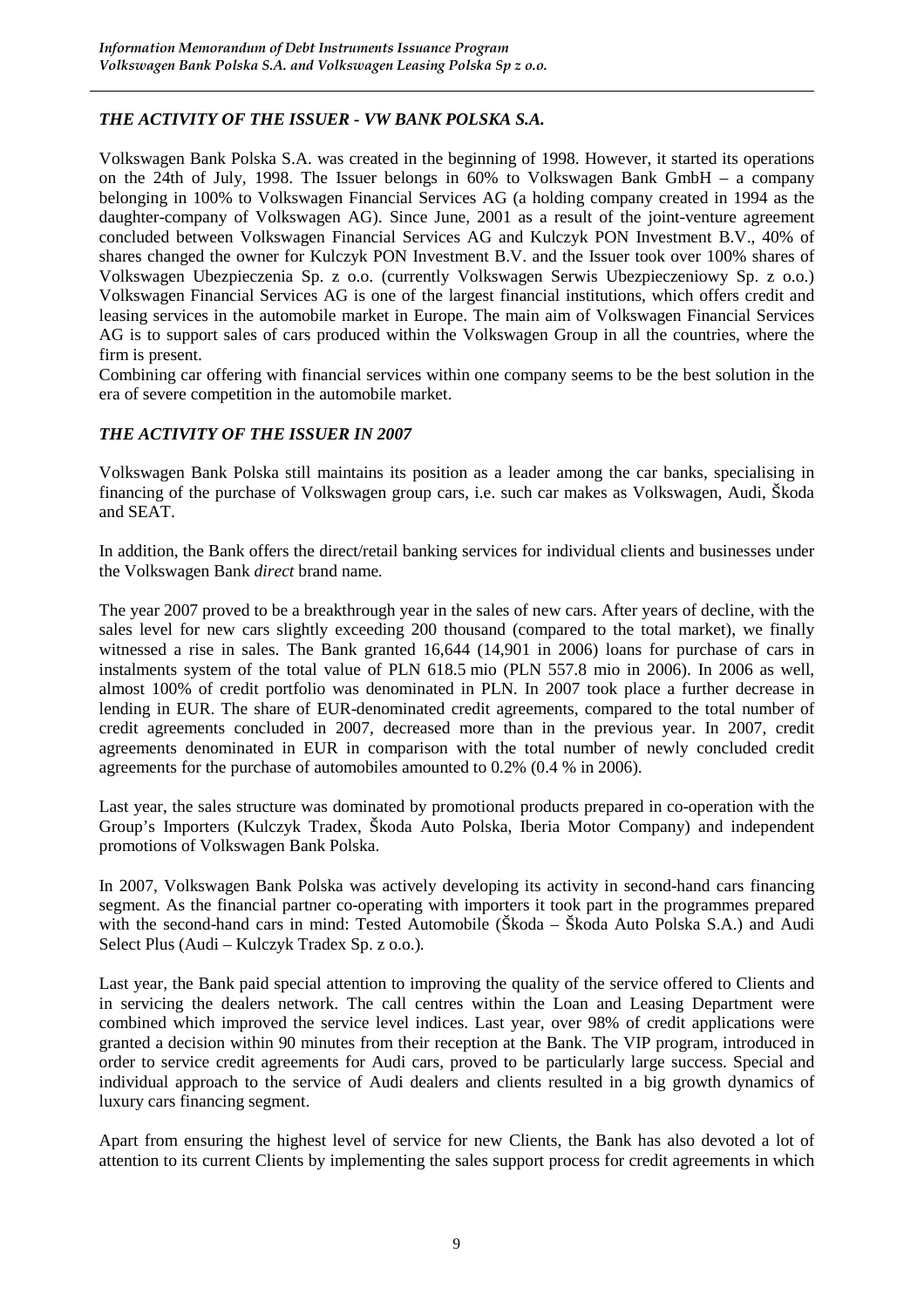the consultants from Loan and Lease Department support and monitor the process of the purchase of a second car and conclusion of the credit agreement at the dealer showroom.

The new products include the loan for financing of transport insurance; in addition there exists a possibility of financing within the credit agreement of bank insurance fees (RTI – in case of a total damage or theft ensures the payment of the indemnity up to the invoice value of the automobile, XWA – prolonged guarantee). The process of handling of modifications in credit agreements was also changed, especially the take over of a debt, thanks to which the Clients received a possibility of maintenance service close to their home – at the dealer's station.

In the basic offer of the Bank are: standard loan, MiniMax loan for individual Clients, businesses and products for dealer showrooms, companies selling car makes belonging to the group.

#### *CREDIT OFFER*

Volkswagen Bank Polska S.A. offers to its clients auto credits, that cover purchases of Volkswagen, Audi, Seat and Škoda. The bank offers loans in PLN and denominated in EUR for purchase of new and secondhand cars.

#### **Instalment loan**

Instalment loan is destined for the purchase of new or second-hand cars. The loan for the purchase of new cars concerns the Volkswagen Group care makes, that is Volkswagen, Audi, Skoda and SEAT. The loan is targeted at individual Clients and at entities carrying out business activity. The minimum term of loan is 6 months and the maximum 84 months (at 6-month intervals). Within simplified procedure, the amount of down payment was set at the level of minimum 5%. Standard collateral for the loan is the assignment of rights from insurance policy and transfer of ownership of the moveable asset. The loan disbursed in PLN or EUR can be repaid in equal or decreasing instalments.

#### **Standard loan**

Standard loan for the purchase of second-hand cars, in turn, concerns the Volkswagen Group car makes and all other car makes offered at the showrooms of Volkswagen, Audi, Skoda and SEAT dealers. The loan, denominated in PLN or EUR, is aimed at individual Clients and for entities carrying out business activity. The term of loan for the purchase of second-hand cars is between 12 to 84 months and the age of a car financed with the loan – from 13 to 72 months. The term of the loan and the age of the car combined cannot exceed 144 months, that is 12 years. The minimum amount of down payment equals 15%. The loan may be repaid in equal or decreasing instalments and during the term of the credit agreement the car may be exchanged for a different one. It is also possible to include the insurance premium into the credit amount.

#### **MiniMax Loan**

Apart from the standard loan the Bank's offer includes MiniMax loan (balloon loan). The maximum term of loan in case of this loan is 36 months. Applying a higher, residual rate, called a balloon, enables the Client to lower significantly the monthly credit instalments. The last balloon rate may be repaid with own funds or be financed with another loan. The level of the balloon rate depends on the duration of the credit agreement and is between 30% (in case of a 36-months loan) and 55% (in case of a loan granted for 12 months). The MiniMax loan is granted in PLN and concerns only new cars of makes belonging to Volkswagen Group, Audi, Skoda and SEAT. The loan is destined for individual Clients and entities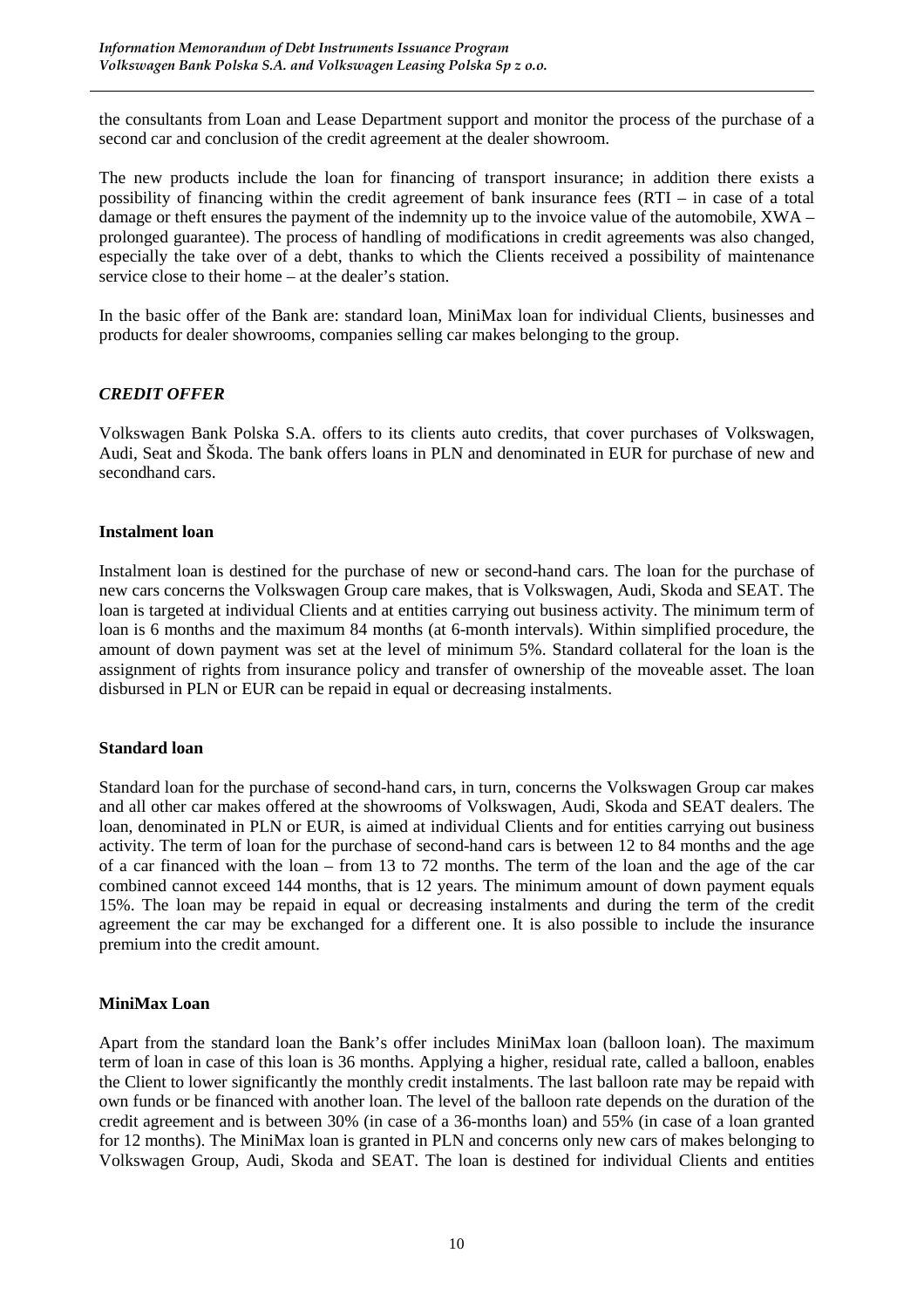carrying out business activity. The down payment level in case of natural persons begins already at the level of 5% of value of the financed vehicle.

#### **Loan with collateral insurance**

In the Bank's offer exist insurance products ensuring financial safety for borrowers and their families in case of occurrence of insured events. The Bank serves as an intermediary in the sales of insurance products offered by insurance companies. By paying a monthly credit instalment increased by a small insurance premium, the Client receives:

- Insurance against the Unemployment Risk – the insurance covers the event of losing a job by the borrower, in result of which he or she gain the unemployed status

- Loan Repayment Insurance – insures the repayment of loan in case of an illness of the borrower, his or her incapacity to work or other random incidents covered with insurance protection.

- Insurance Against Financial Loss – the insurance protects against financial loss incurred by the insured borrower as a result of a total damage or theft of the car purchased with a loan. Thanks to the Insurance Against Financial Loss, the Client receives an additional 20% of the value of the vehicle as at the day of the occurrence of the damage, notwithstanding the level of indemnity from comprehensive motor insurance (AC). The insurance is especially useful in case of a low down payment on the part of the Client and the FX risk in agreements denominated in EUR, when the payment of indemnity from comprehensive motor insurance (AC) does not cover liabilities under the credit agreement. In case of new cars, it protects the Client against a significant value loss of the vehicle.

 - Insurance of 100 % of value of the vehicle (RTI) – insurance of the invoice value of the vehicle. Thanks to the indemnity from RTI and comprehensive motor insurance (AC), the Client may recover the full amount equal to the invoice value of the lost vehicle as at the day of its purchase.

#### **Offer for the entities belonging to the group**

As in the previous years, in 2007 Volkswagen Bank Polska offered to the companies carrying out sales of the car makes belonging to Volkswagen Group a financing of their activity in the form of a revolving credit, an overdraft in the current account and investment loans. The value of the loans granted in 2007 for activity financing increased by 158.25% compared to 2006, attaining the amount of PLN 289.4 mio (PLN 112.1 mio in 2006). The total related exposure of the Bank increased, in comparison with 2006, by 37.68% to reach PLN 782.3 mio.

The Bank continued the financing of the fleet of new cars for the Škoda dealers in the form of the Unit Funding loan. The offer was taken up by 62 out of 69 dealers of this car make. In the 1st quarter of 2007, Volkswagen Bank Polska prepared and launched an identical credit product for the VW and Audi dealers network.

#### *ELECTRONIC BANKING*

Since April, 2001 The Bank has begun running the bank accounts in a form of electronic banking under brand of "Volkswagen Bank direct". The product offer of "Volkswagen Bank direct' include savings account at the high interest rate and deposits for individuals and entrepreneurs. New products are offered in a form of direct banking services - the complete client service is offered through telephone and internet.

#### **Volkswagen Bank** *direct*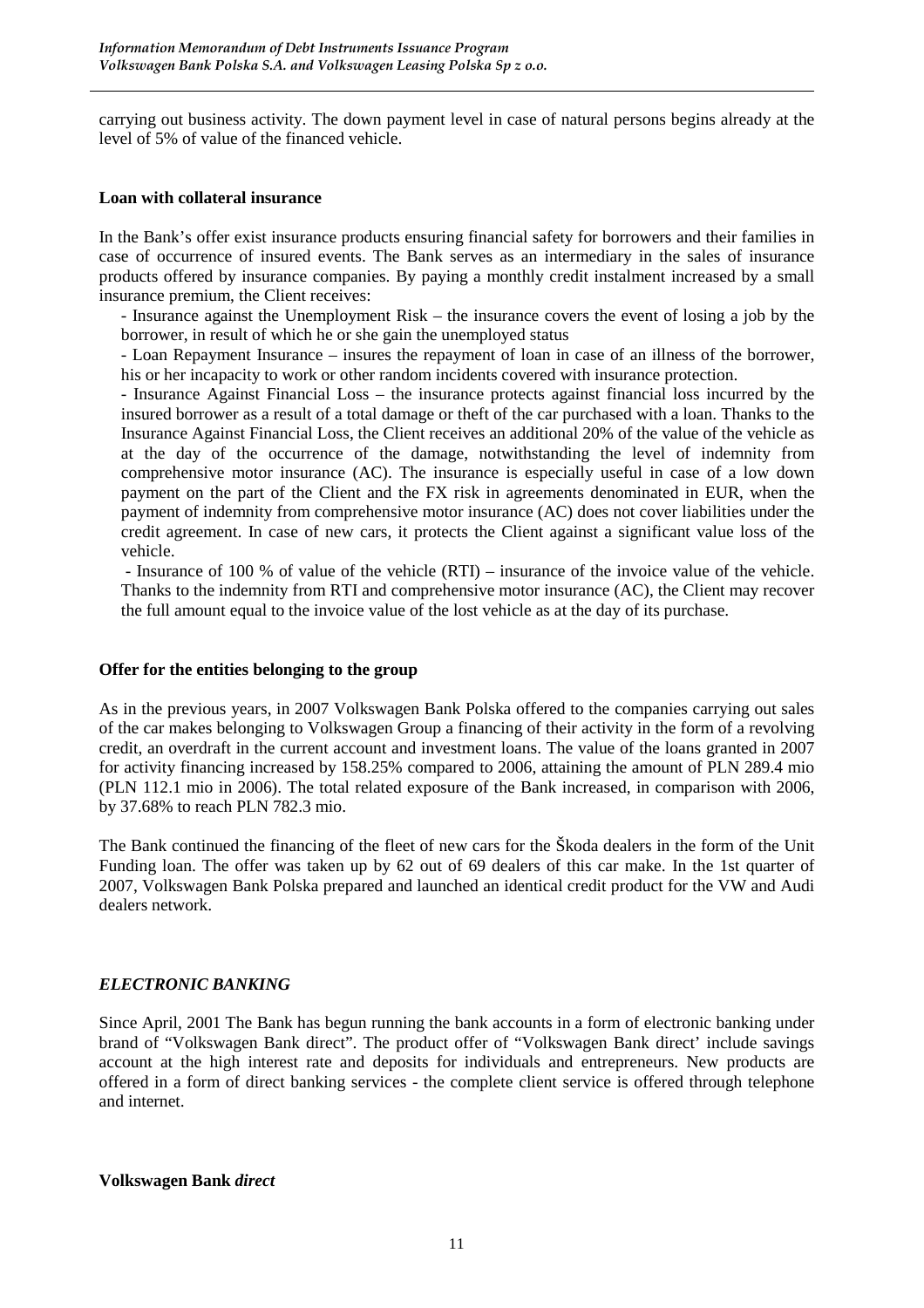In 2007, the increase of the level of deposits and the decrease in lending within retail banking carried out under the name Volkswagen Bank *direct* were observed again. At the end of 2007, the Bank maintained over 44.3 thousand accounts. The value of term deposits increased by 13.3% compared to the previous year and reached the level of PLN 929 mio (PLN 820 mio in 2006). The growth of term deposits in the segment of direct banking for businesses was very dynamic – at the speed of 34.6% per year.

The value of cash loans granted in 2007 within direct banking, compared to 2006, diminished by PLN 115 thousand. The value of overdrafts granted for personal accounts increased by PLN 1.67 mio.

Within offered credit services, 431 consumer loans were granted of the total value of PLN 8.3 mio and 592 overdrafts of the total value of PLN 2.6 mio, including 2121 active overdrafts at the end of 2007 with total used overdraft of PLN 6.1 mio.

Volkswagen Bank *direct* ensures the access to banking products mainly on the Internet through the online system of account maintenance *e-direct*, automatic telephone service TELE*direct* and also through a telephone contact with a consultant or through a personal contact with a Bank employee.

Electronic service channels require proper security measures, that is why Volkswagen Bank *direct* uses advanced technologies, guaranteeing the safety of performed transactions and of money deposited in bank accounts. The user authorisation takes place in the safe SSL-128 bit connection with the help of a personal password and token (electronic identification device) or in case of a telephone service – through a randomly chosen fragment of individual telecode.

**Volkswagen Bank** *direct* offers a full range of savings accounts, personal accounts (including the handling of transactions made with VISA cards), term deposits, as well as cash loans, overdrafts and insurance investments. Current accounts offering the handling of transactions made with corporate VISA cards, a corporate banking system and term deposits are available for businesses.

#### **Offer for Individual Clients**

- *E-direct* account (*Konto e-direct*) personal account with VISA payment cards and the possibility to use overdraft in the account, available under three packages: Standard, Silver and Gold.
- Plus Account (*Plus Konto*) savings account, interest rate depends on the amount of deposited funds, offers an extended facility of operations.
- Plus Deposit (*Lokata Plus)* term deposit available for any term between 30 and 360 days, in case of a shorter term characterised with a fixed interest rate.
- Deposit Plus Certificate (*Lokata Plus Certyfikat)*  term deposit with a fixed interest rate targeted for *e-direct* or *Plus* account holders, opened for 3, 6 or 12 months offering also the possibility of paying out interest "in advance".
- Progres Deposit *(Lokata Progres)* 3-year term deposit with the interest rate growing at threemonth intervals.
- Rentier Plus life and endowment insurance offered by the Bank jointly with Gerling Polska Tun $\ddot{Z}$  S.A. (*life insurance company*) enabling the reception after the insurance cover period, of the insurance premium increased by the amount calculated according to the insurance index.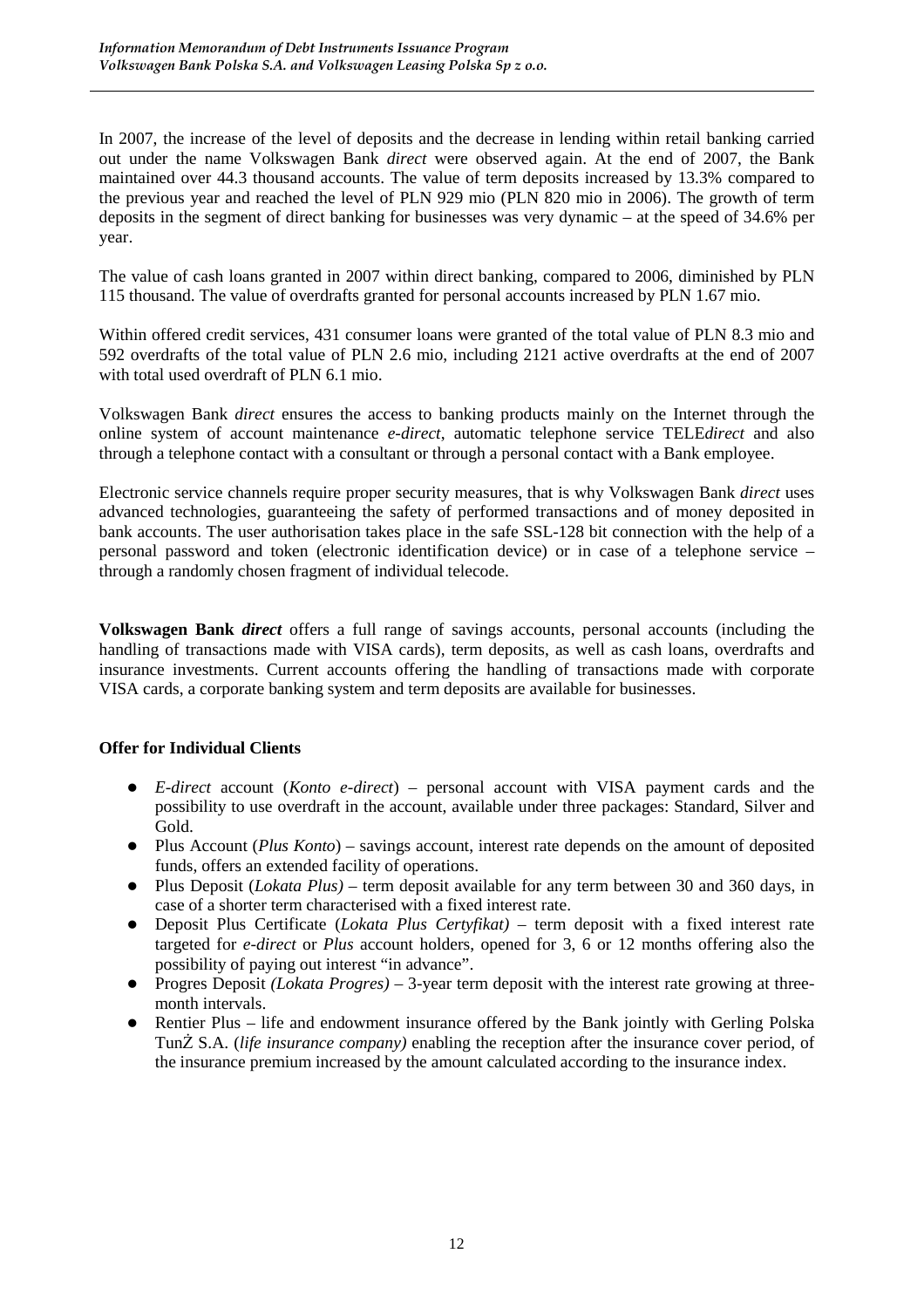#### **Offer for businesses**

- Plus Loan (*Kredyt Plus*) cash loan for natural persons for any purpose, available for the term of 3, 6, 12, 24, 36 or 48 months in the amount of PLN 3,000 to PLN 50,000, granted without the necessity to present guarantees, including the guarantors.
- Plus Business Account (*Plus Konto Biznes*) (and for business partners Plus Minus Business Account) – current account with the possibility to use corporate VISA *Electron Biznes* payment cards and *BIZNES-banking* (a corporate banking type of a system), with interest accruing at the level depending on the amount of deposited funds.
- Plus Business Deposit (*Lokata Plus Biznes*) term deposit for businesses available for any term between 30 and 360 days, with fixed interest rate for shorter periods.
- Overnight Plus Deposit (*Lokata Overnight Plus*) one-day deposit established with the funds collected in the company account, for which the interest rate depends on current conditions on the interbanking market.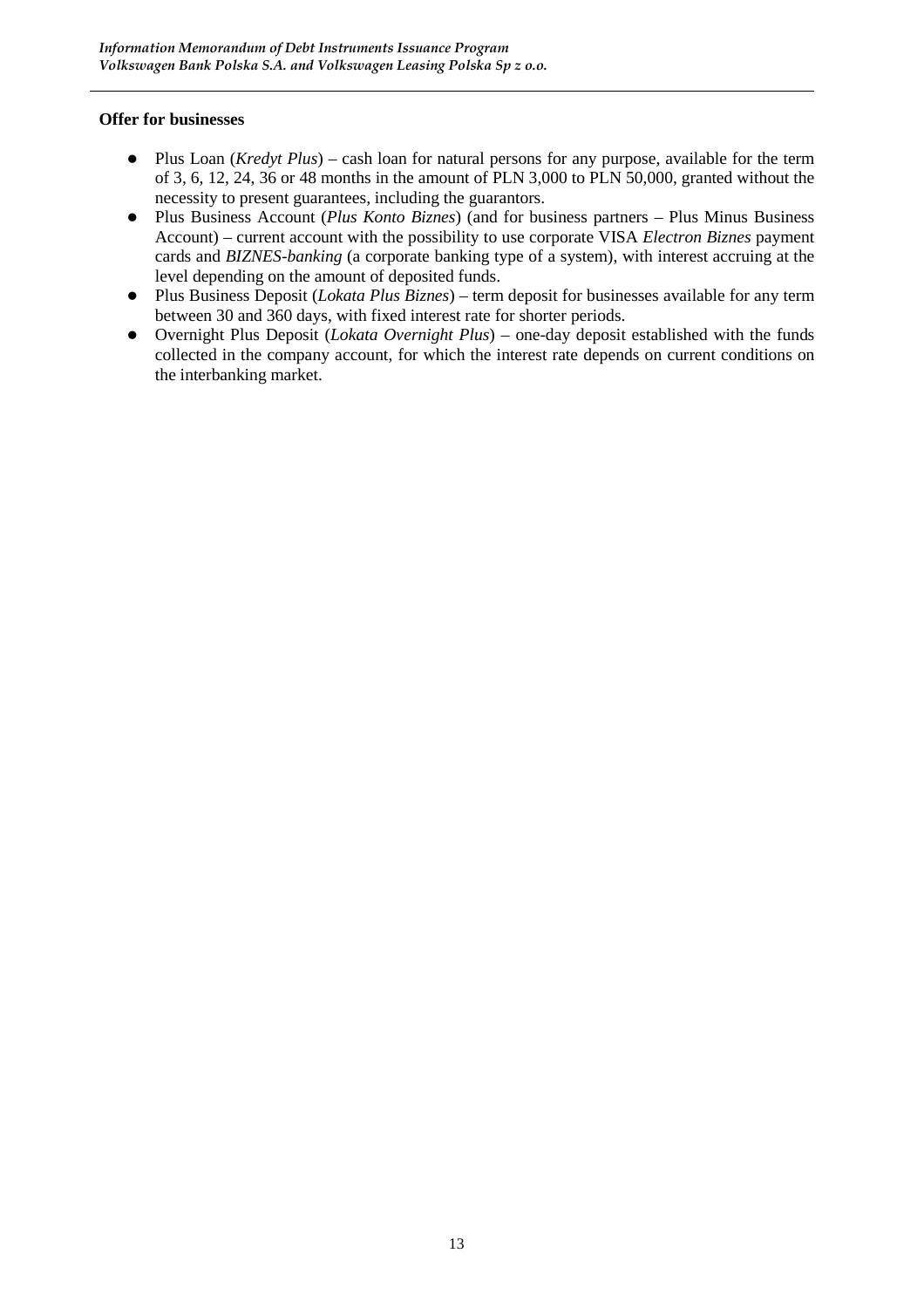# *FINANCIAL STATEMENT*

#### *The full set of Issuer Consolidated Financial Statements is available on the Issuer's website at www.vwbank.pl*

**Financial statements prepared in accordance with International Financial Reporting Standards** 

#### *Balance sheet of VW Bank Polska (PLN '000)*

|                                                                    | 30-06-2008  | 31-12-2007  | 31-12-2006  |
|--------------------------------------------------------------------|-------------|-------------|-------------|
| <b>ASSTES</b>                                                      | <b>MSSF</b> | <b>MSSF</b> | <b>MSSF</b> |
| Cash and balances with Central Bank                                | 48.670      | 34.836      | 46.999      |
| Placements with other banks as well as loans and advances to banks | 351.199     | 109.099     | 12.541      |
| Loans and advances to customers                                    | 1.929.867   | 1.815.736   | 1.612.086   |
| Investment securities:                                             | 2.434       |             |             |
| -available-for-sale                                                | 2.434       | 2.372       | 2.398       |
| Investments in subsidiaries                                        | 444         | 444         | 444         |
| Intangible assets                                                  | 7.666.      | 8.128       | 8.211       |
| Property, plant and equipment                                      | 12.716      | 12.633      | 10.962      |
| Current income tax receivables                                     | 466         |             | 30.138      |
| Deferred income tax assets                                         | 7.009       | 7.238       | 5.785       |
| Other assets                                                       | 4.614       | 5.606       | 5.894       |
| <b>TOTAL ASSETS</b>                                                | 2.365.085   | 1.996.092   | 1.735.458   |

|                                | 30-06-2008  | 31-12-2007  | 31-12-2006  |
|--------------------------------|-------------|-------------|-------------|
| <b>LIABILITIES</b>             | <b>MSSF</b> | <b>MSSF</b> | <b>MSSF</b> |
| Amounts due to banks           | 729.761     | 611.369     | 519.619     |
| Amounts due to customers       | 1.100.026   | 988.534     | 831.449     |
| Debt securities in issue       | 281.000     | 136.317     | 125.957     |
| Other borrowed funds           | 30.480      | 30.412      | 30.368      |
| Other liabilities              | 6.458       | 9.090       | 9.219       |
| Current income tax liabilities | 803         | 368         |             |
| Other provisions               | 2.557       | 2.908       | 1.720       |
| <b>Total liabilities</b>       | 2.151.087   | 1.778.998   | 1.518.332   |

| <b>EQUITY</b>                       | 30-06-2008<br><b>MSSF</b> | 31-12-2007<br><b>MSSF</b> | 31-12-2006<br><b>MSSF</b> |
|-------------------------------------|---------------------------|---------------------------|---------------------------|
| Share capital                       | 54.500                    | 54.500                    | 54.500                    |
| Retained earnings                   | 33.906                    | 56.999                    | 67.027                    |
| Other reserves                      | 125.592                   | 105.595                   | 95.599                    |
| <b>Total equity</b>                 | 213.998                   | 217.094                   | 217.126                   |
| <b>TOTAL EQUITY AND LIABILITIES</b> | 2.365.085                 | 1.996.092                 | 1.735.458                 |

#### *Profit and loss account of VW Bank Polska (PLN '000)*

|                                         | 30-06-2008  | 2007        | 2006        |
|-----------------------------------------|-------------|-------------|-------------|
|                                         | <b>MSSF</b> | <b>MSSF</b> | <b>MSSF</b> |
| Interest and similar income             | 93.111      | 155.221     | 154.967     |
| Interest expense and similar charges    | $-47.966$   | (64.575)    | (55.180)    |
| Net interest income                     | 45.144      | 90.646      | 99.787      |
| Fee and commission income               | 3.825       | 7.116       | 7.091       |
| Fee and commission expense              | $-2.818$    | (4.658)     | (4.130)     |
| Net fee and commission income           | 1.007       | 2.458       | 2.961       |
| Dividend income                         | 16.102      | 12.731      | 4.887       |
| Net trading income                      | $\theta$    | 667         | 1.271       |
| Exchange gains or losses                | 189         | 12.041      | 11.706      |
| Other operating income                  | 6.950       | (12.827)    | (14.158)    |
| Impairment losses on loans and advances | 1.659       | (60.401)    | (56.624)    |
| Other operating expenses                | $-32.727$   | (10.307)    | (4.628)     |
| <b>Operating profit</b>                 |             |             |             |
| Profit before income tax                | 38.324      | 35,008      | 45.202      |
| Income tax expense                      | $-4.418$    | (5.509)     | (9.046)     |
| Net profit (loss)                       | 33.906      | 29.499      | 35.356      |
|                                         |             |             |             |
| Przychody ogółem                        |             | 187.776     | 179.922     |
| Koszty ogółem                           |             | (152.768)   | (134.720)   |
| Zysk brutto                             |             | 35,008      | 45.202      |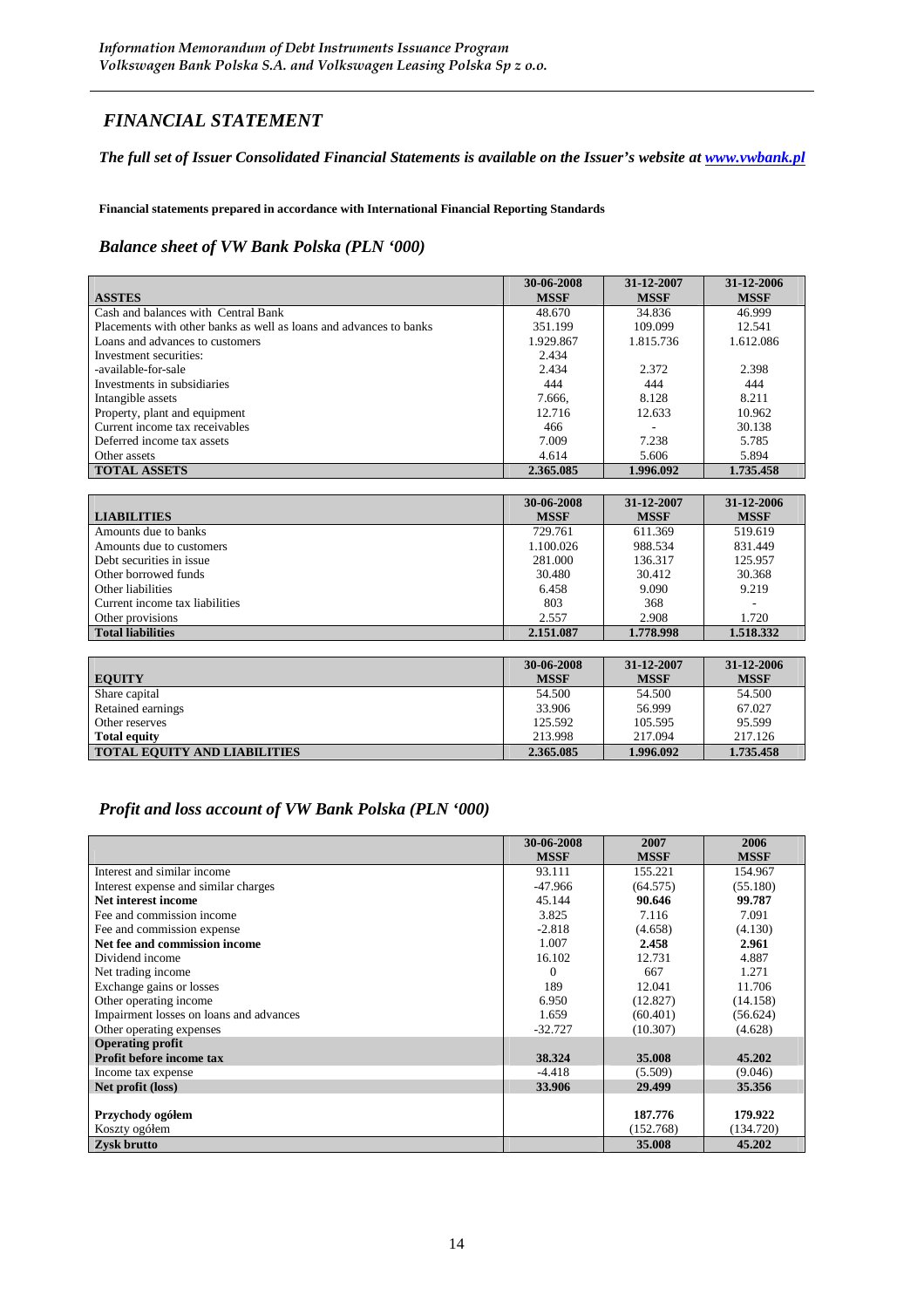|                                                        | <b>Share</b> | <b>Other</b> | <b>Retained</b> | <b>Total</b> |
|--------------------------------------------------------|--------------|--------------|-----------------|--------------|
|                                                        | capital      | reserves     | earnings        |              |
|                                                        |              |              |                 |              |
| <b>Previously reported balance at 1st January 2006</b> | 54.500,00    | 95.603,20    | 60.469,12       | 210.572,32   |
| Net change available for-sale assets, net of tax       | 0.00         | 0.00         | 29.237,68       | 29.237,68    |
| Previously reported balance at 1st January 2006        | 54.500,00    | 95.603,20    | 89.706,80       | 239.810,00   |
| (after correction)                                     |              |              |                 |              |
| Net profit 2006 year                                   | 0.00         | 0.00         | 35.356,20       | 35.356,20    |
| Net change of available for-sale assets, net of tax    | 0.00         | (4,23)       | 0.00            | (4,23)       |
| Net profit                                             | 0.00         | (4,23)       | 35.356,20       | 35.351,97    |
| Dividend for 2005 year                                 | 0.00         | 0.00         | (58.036.51)     | (58.036.51)  |
| At 1st January 2006                                    | 54.500,00    | 95.598,97    | 67.026,49       | 217.125,46   |
| At 1st January 2007                                    | 54.500,00    | 95.598,97    | 67.026,49       | 217.125,46   |
| Net profit 2007 year                                   | 0.00         | 0.00         | 24.499,11       | 29.499,11    |
| Net change of available for-sale assets, net of tax    | 0.00         | (3,52)       | 0,00            | (3.52)       |
| Net profit                                             | 0.00         | (3,52)       | 29.499,11       | 29.495,59    |
| Dividend for 2006 year                                 | 0.00         | 0.00         | (29.526.96)     | (29.526, 96) |
| Transfer to statutory reserve                          | 0.00         | 10.000,00    | (10.000, 00)    | 0.00         |
| At 31st December 2007                                  | 54.500,00    | 105.595,45   | 56.998,64       | 217.094.09   |

# *Statement of changes in equity of VW Bank Polska (PLN '000)*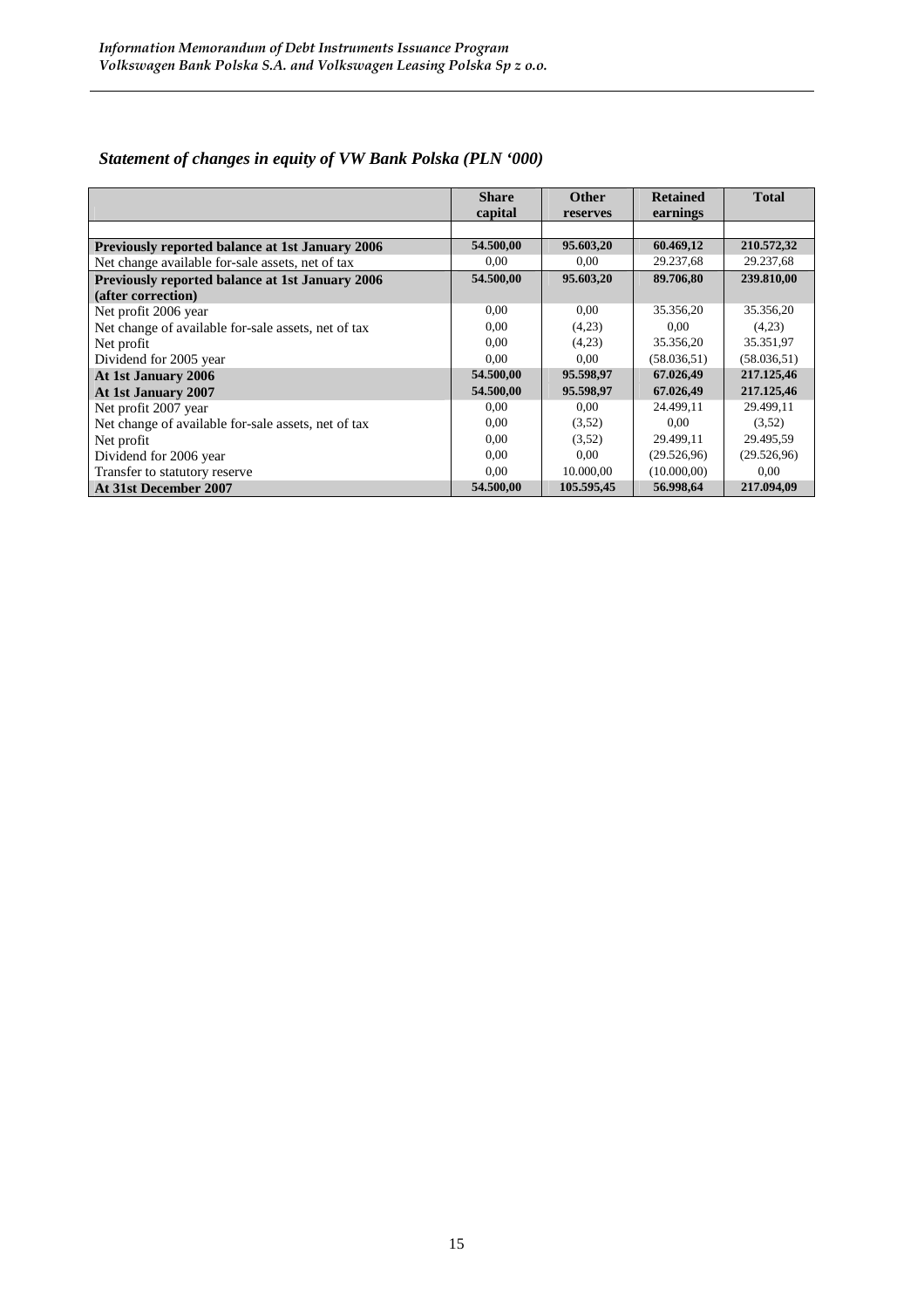# *Cash flow statement of VW Bank Polska ('000 PLN)*

|                                                                          | 30-06-2008<br><b>MSSF</b> | 31-12-2007<br><b>MSSF</b> | 31-12-2006<br><b>MSSF</b> |
|--------------------------------------------------------------------------|---------------------------|---------------------------|---------------------------|
|                                                                          |                           |                           |                           |
| <b>Cash flows from operating activities</b>                              |                           |                           |                           |
| Net profit (loss)                                                        |                           | 29.499,11                 | 35.356,20                 |
| <b>Total adjustments:</b>                                                |                           | 77.175,52                 | 10.917,84                 |
| - Depreciation                                                           |                           | 5.321,49                  | 3.904,41                  |
| - Profit / (loss) on sale of property, plant and equipment               |                           | 340,80                    | 55,36                     |
| - Interest from financial activities                                     |                           | 8.646,11                  | 7.025,25                  |
| - Dividends received                                                     |                           | (12.731, 42)              | (4.886, 90)               |
| - Tax liabilities                                                        |                           | 5.508,87                  | 9.845.62                  |
| - Income tax                                                             |                           | 23.543,08                 | (5.245, 92)               |
| - Exchange gains (losses)                                                |                           | 75,18                     | 8,63                      |
| Changes in operating assets and liabilities                              |                           | 46.471,41                 | 211,39                    |
| - Net decrease in loans and advances to banks                            |                           | 40,90                     | (40,90)                   |
| - Net decrease in loans and advances to customers                        |                           | (203.650,08)              | (20.583, 16)              |
| - Net decrease/increase in investments securities                        |                           | 22,48                     | 136,68                    |
| - Net increase/decrease in other assets                                  |                           | 288,34                    | (285, 18)                 |
| - Net increase in amounts due to banks                                   |                           | 91.625,48                 | (71.916, 65)              |
| - Net increase in amounts due to customers                               |                           | 157.084,83                | 92.566,04                 |
| - Net decrease/increase in other liabilities                             |                           | (128, 51)                 | (417, 16)                 |
| - Net decrease/increase in other provisions                              |                           | 1.187,97                  | 751,72                    |
| Net cash from operating activities                                       |                           | 160.674,63                | 46.274,04                 |
|                                                                          |                           |                           |                           |
| <b>Cash flows from investment activities</b>                             |                           |                           |                           |
| Inflows:                                                                 |                           | 13.068,97                 | 5.585,68                  |
| - Proceeds from sale of property, plant and equipment, intangible assets |                           | 337,55                    | 698,78                    |
| and other assets                                                         |                           |                           |                           |
| - Other investment proceeds                                              |                           | 12.731,42                 | 4.886,90                  |
| <b>Outflows:</b>                                                         |                           | (7.588, 22)               | (5.956, 03)               |
| - Purchase of property and equipment, intangible assets and other assets |                           | (7.588, 22)               | (5.956, 03)               |
| Przepływy środków pieniężnych netto z działalności inwestycyjnej         |                           | 5.480,75                  | (370, 35)                 |
|                                                                          |                           |                           |                           |
| Net cash from financial activities                                       |                           |                           |                           |
| Inflows:                                                                 |                           | 242.456,27                | 272.438,06                |
| - Proceeds from other borrowed funds and debt securities                 |                           | 242.456,27                | 272.438,06                |
| <b>Outflows:</b>                                                         |                           | (270.225, 56)             | (306.391,22)              |
| - Repayment of borrowed funds and debt securities                        |                           | (240.698, 60)             | (248.354,70)              |
| - Dividends paid                                                         |                           | (29.526,96)               | (58.036, 52)              |
| Net cash from financial activities                                       |                           | (27.769,29)               | (33.953,16)               |
|                                                                          |                           |                           |                           |
| Incease/decrease in cash and cash equivalents                            |                           | 84.386,09                 | 11.950,53                 |
| Effect of exchange rate changes on cash and cash equivalents             |                           | (75,15)                   | (8, 63)                   |
| Cash and cash equivalents at beginning of year                           |                           | 58.577.41                 | 46.635,51                 |
| Cash and cash equivalents at end of year                                 |                           | 142.888.32                | 58.577,41                 |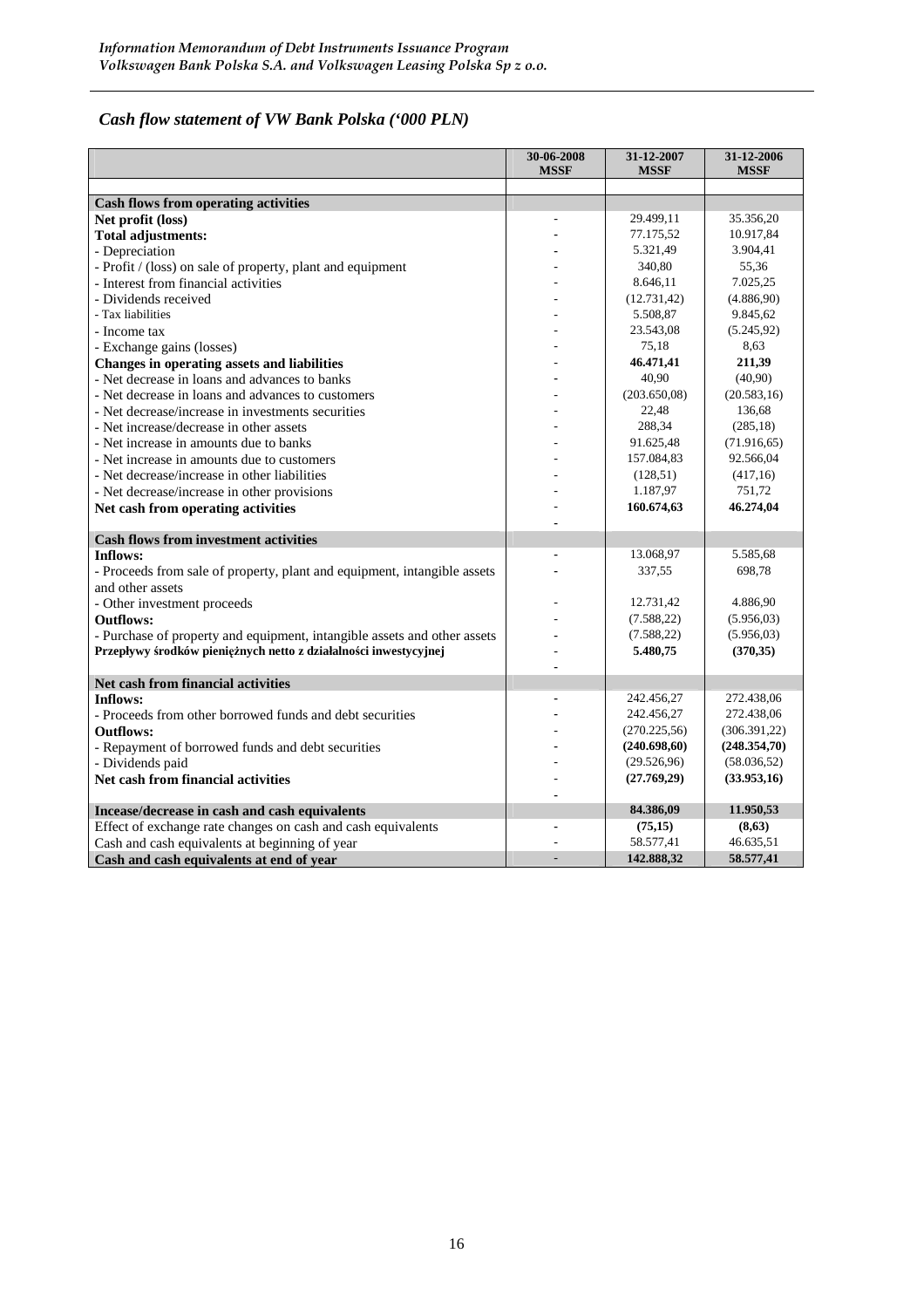# *INFORMATION REGARDING THE ISSUER*

# **Volkswagen Leasing Polska Sp. z o.o.**

#### *GENERAL INFORMATION*

**Name of the Issuer**  Volkswagen Leasing Polska Sp. z o.o.

**Seat of the Issuer**  Al. Jana Pawła II 15 00-828 Warszawa

**Mail address**  Rondo ONZ 1 00-124 Warszawa

**Legal Form**  Limited liability company

#### **Period of Business Activity**  The Company was established for an unspecified period of time.

#### **Establishment**  The company was established in 1997 and is registered under the number KRS 3329.

#### **Share Capital as at December 31, 2007**

The Issuer's share capital amounted to PLN 3,100,000.

#### **Shareholders**

Volkswagen Financial Services AG in Braunschweig holds 60 % of shares of the Issuer. Kulczyk PON Investment B.V. in Nijkerk holds 40% of shares of the Issuer.

#### **Supervisory Board (at 31st December 2007)**

Klaus-Dieter Schürmann - Supervisory Board Chairman Heinz Günther Müller - Supervisory Board Member Oliver Schmitt - Supervisory Board Member Koenraad Borsje - Supervisory Board Member Stefan Krieglstein - Supervisory Board Member

#### **Management Board (at 31st December 2007)**

Oliver Schmitt (delegated on behalf of the Supervisory Board)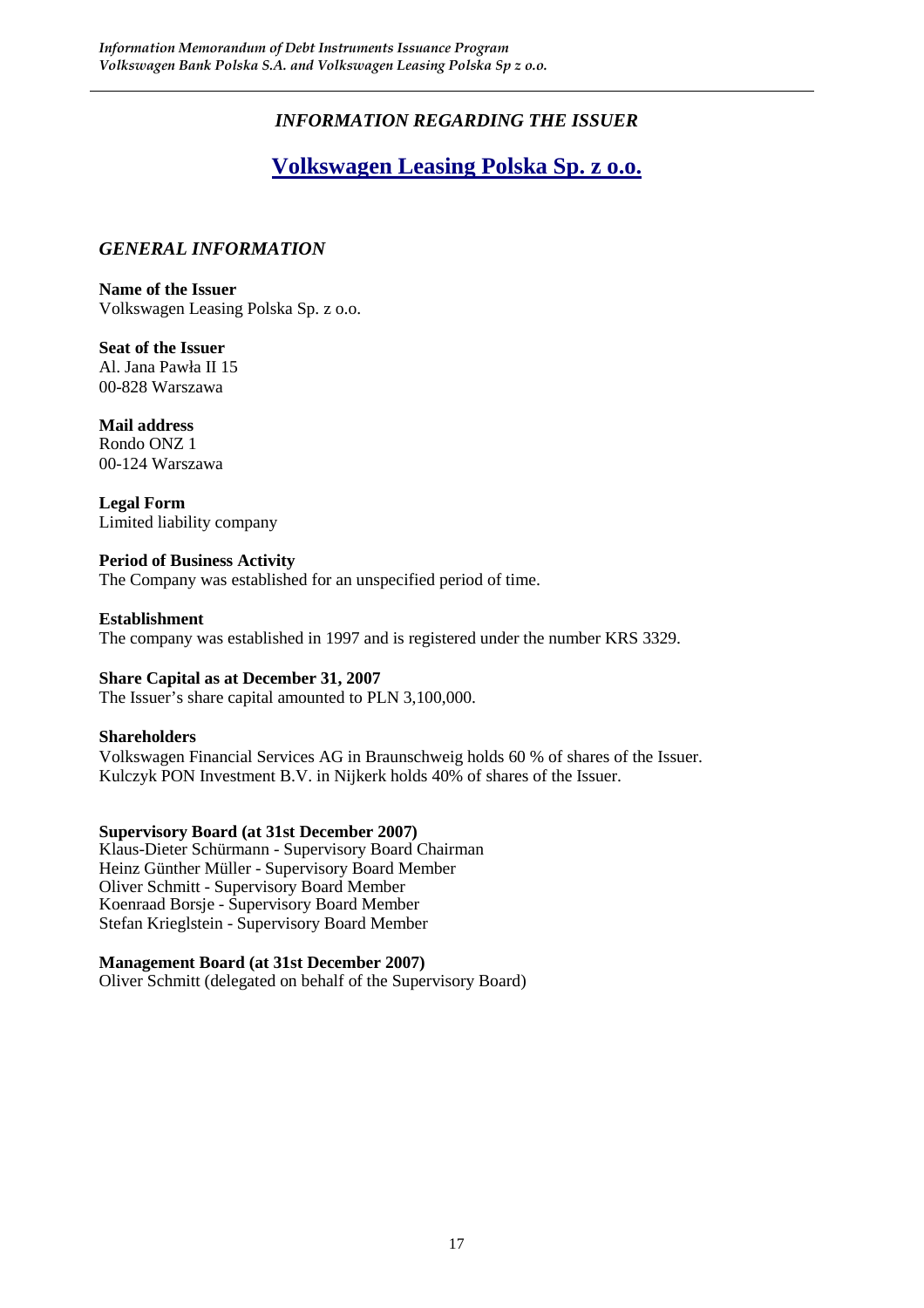#### *ACTIVITY OF THE ISSUER - VW LEASING POLSKA Sp z o.o.*

Volkswagen Leasing Polska Sp. z o.o. was created in 1997. It belongs in 60% to Volkswagen Financial Services AG – a holding company created in 1994 as the daughter-company of Volkswagen AG. Since June 2001 as a result of the joint venture agreement concluded between Volkswagen Financial Services AS and Kulczyk PON Investment B.V., 40% of Company's shares belongs to Kulczyk PON Investment B.V. and Volkswagen Leasing Polska Sp. z o.o. took over 100% of Auto Leasing S.A. shares.

Volkswagen Financial Services AG is one of the largest financial institutions, which offers credit and leasing on the automobile market in Europe. The main aim of Volkswagen Financial Services AG is to support sales of Volkswagen Group and the products of its partners in all the countries that he is present in. Combining car offering with financial services within one company seems to be the best solution in the era of severe competition in the automobile market.

#### *THE ACTIVITY OF THE ISSUER IN 2007*

The year 2007 was an exceptional year for the entire lease sector, which noted record sales and a high growth dynamics in all the segments of the market. Leasing of vehicles, with 66% share in the moveable asset lease market, remained a dominating segment. The growing significance of the car lease can be observed, the share of which in the vehicle lease segment was as high as 35% in 2007, compared to only a few percentage points few years earlier.

Such dynamic growth in the passenger car segment is strictly connected with income tax and VAT regulations. They have been constantly changing over the last decade, being a source of fear and uncertainty for the Clients using this form of investment finance. The growth of significance of car lease in last years is also a result of changes in vehicle classification.

In addition 2007 proved to be a breakthrough year on the new cars sales market in Poland. After several years with the sales level slightly exceeding 200 thousand new cars per year, additional 24% of cars were sold.

According to the data collected and presented by the Lease Companies Association, the value of the new leasing agreements portfolio in 2007 on the moveable asset market was PLN 29.6 bn, which is a 50% growth compared to the same period last year.

Thanks to the lease on the moveable asset market in 2007 the following were financed:

- road transport vehicles for approx. PLN 19.5 bn (increase by 59% compared to 2006), including cars for approx. PLN 7.3 bn (increase by 68%)
- machines and industrial equipment for approx. PLN 8.9 bn (increase by 37%)
- computers and office equipment for approx. PLN 476.5 mio (increase by 30%)
- rail, air and water transport means for approx. PLN 583.4 mio (increase by 0.3%)
- other fixed assets for approx. PLN 222.5 mio (increase by 60%)

Volkswagen Leasing Polska concluded in 2007 10,096 (6,881 in 2006) leasing agreements of total value of PLN 710.63 mio. Volkswagen Leasing Polska leased 8,301 cars, 1,525 trucks and 33 other vehicles. These volumes consist in 9.917 car leasing agreements amounting to PLN 698.71 mio and 179 agreements for the lease of other objects worth PLN 11.92 mio.

For comparison, in 2006 Volkswagen Leasing Polska leased 5,242 cars, 1,415 trucks and 69 other vehicles.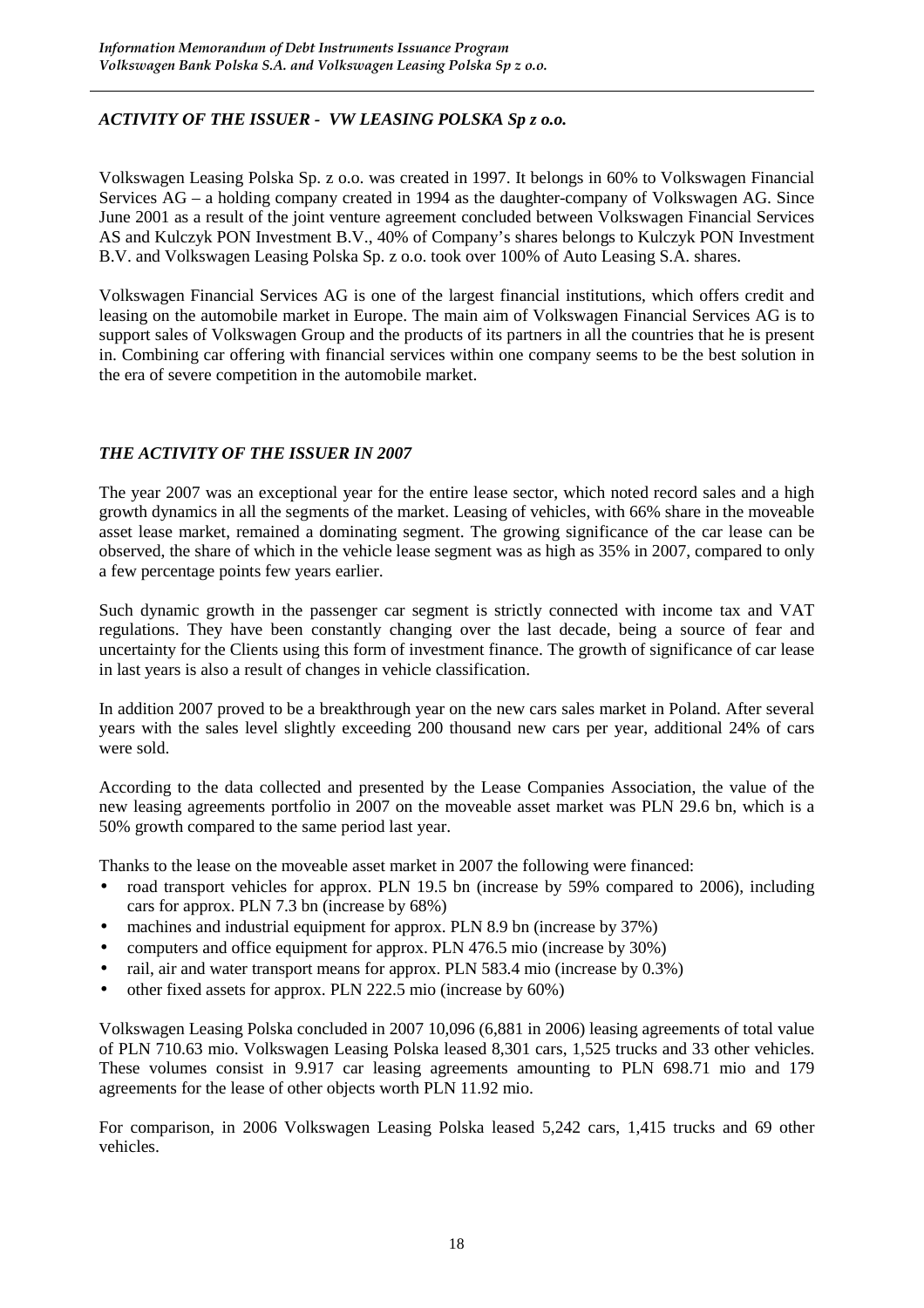#### *PRODUCT OFFER*

In the offer of Volkswagen Leasing Polska, the lease of vehicles holds a prominent place. In addition, the Client may profit from the offer of insurance products providing the Lessee with financial safety in case of occurrence of the events covered with insurance. The company offers also attractive terms of cooperation for fleet clients under the Volkswagen Fleet Management brand.

The core activity of Volkswagen Leasing Polska Sp z o.o. is leasing cars of types produced belonging to VW Group, i.e. Volkswagen, Audi, SEAT and Skoda.

The company's offer is directed at legal entites and private persons running a business. It includes operational leasing of lorries and cars but also operational leasing for fleet clients covering managing of car park. The offer is available in PLN and denominated in EURO.

The subject of leasing can be lorries and cars both new and second-hand (the sum of leasing period and the age of the vehicle not higher than 8 years).

Additionally, the Customer may include in the financial package the transport insurance of Volkswagen Insurance Services supplemented with additional options (Legal Cover, NNW 24h, and luggage insurance) and also benefit from insurance of leasing repayment and insurance of financial loss.

In addition, the Company cooperates with companies selling VW vehicles, by leasing the showroom equipment to them.

Volkswagen Leasing Polska Sp. z o.o. offers its products through Volkswagen group dealers. Currently the company is bound by agreements with almost all the dealers in Poland.

#### **Individual clients – lease of vehicles**

The lease of cars and trucks of Volkswagen Group makes, that is Volkswagen, Audi, Skoda and SEAT. The product is targeted at natural persons carrying out business activity and at legal persons (commercial companies). The lease offer is available in PLN and denominated in EUR. The lease period is 24, 36, 48 or 60 months. In case of second-hand cars the sum of the lease period and the car's age cannot exceed 8 years. The amount of down payment is adjusted to Client's needs and agreed individually based on the assessment of the Client's financial situation. The residual value (i.e. mortgage value of the car after the end of leasing agreement) is established at the lowest possible level. It means that the purchase of the car after the expiry of the lease period is not a burden for the Client.

#### **Lease insurance**

Volkswagen Leasing Polska serves as an intermediary in the sale of insurance products of insurance companies. By paying a monthly lease payment increased by a small insurance premium, the lessee receives:

- lease repayment insurance

Lease repayment insurance insures the repayment of the lease in case of an illness of the lessee, his or her incapacity to work or other random incidents.

- insurance against financial loss

The insurance against financial loss protects against financial loss in result of theft of the vehicle or its total damage, when the indemnity paid from comprehensive motor insurance (AC) does not cover the liabilities arising under the leasing agreement.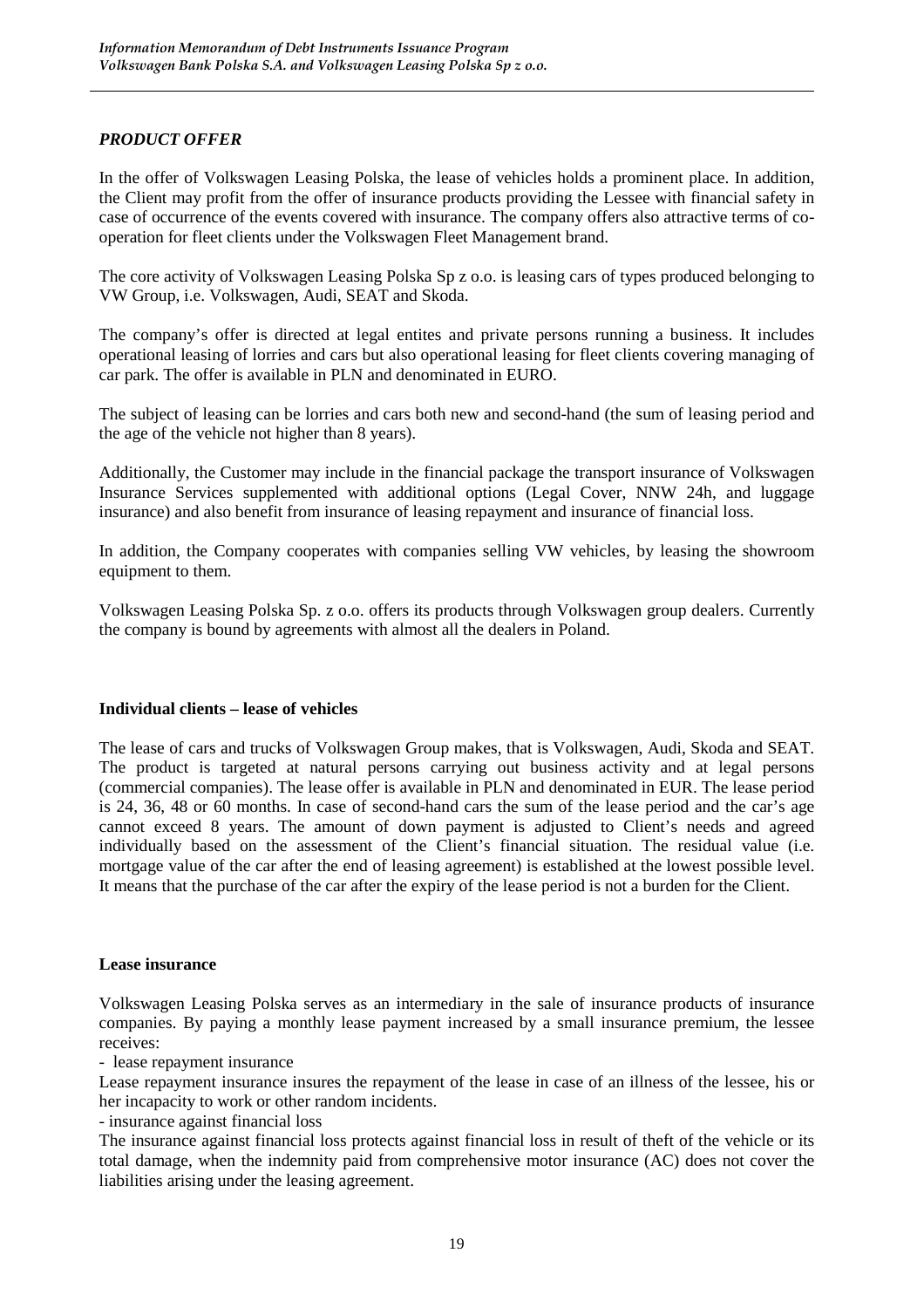- insurance of 100 % of the vehicle value (RTI)

Insurance of the invoice value of the vehicle. Thanks to the indemnity from RTI and comprehensive motor insurance (AC), the Client may recover the full amount equal to the invoice value of the lost vehicle as at the day of its purchase.

#### **Volkswagen Fleet Management – offer for fleet Clients**

Volkswagen Fleet Management offers attractive financial terms established in individual negotiations. The offer for fleet Clients includes: car lease, long-term lease, car fleet management and fuel cards.

#### **Vehicles lease**

Fleet clients receive good financial conditions, established in individual negotiations. Apart from the lower lease payments, they can take advantage of lease without the so-called up-front fee, and also have the privilege of negotiating the general terms and conditions of leasing agreements with Volkswagen Leasing Polska. Another advantage is the possibility to conclude policy agreements for comprehensive motor insurance (AC) and third-party liability insurance (OC) for the entire duration of the leasing agreement, without the necessity to renew them every year and to negotiate the premiums, without the consumption of the insured sum in case of damage, with a very attractive price. The insurance may be included into the monthly lease payments.

#### **Long-term lease**

The offer of long-term lease of Volkswagen Fleet Management includes full financing of the purchase of cars, supervision over the process of their ordering and supply, registration of vehicles, third party liability (OC), comprehensive motor (AC) and personal accident of driver and passengers (NNW) insurance under preferential terms, 24-hour roadside assistance program with a replacement car, complex remedying of transport damages and maintenance service at licensed stations during the entire term of the agreement.

#### **Car package management**

Any car fleet used currently by the Client, notwithstanding of the make and the age of a car, may be covered with Volkswagen Fleet Management.

In such case Volkswagen Fleet Management Technical Centre is responsible for organising all repairs and checks throughout the country, verifying the grounds for repairs and their costs, preparing the analysis of utilisation of individual vehicles in a monthly report according to the criteria established with the Client, organisation of purchase and exchange of used tyres, organisation of purchase, exchange and storage of summer and winter tyres. All costs related to administration of the Client's car fleet are included once a month in a detailed invoice. The time limit for payment and the management fee itself depend on the size of fleet entrusted for management and are established in individual negotiations.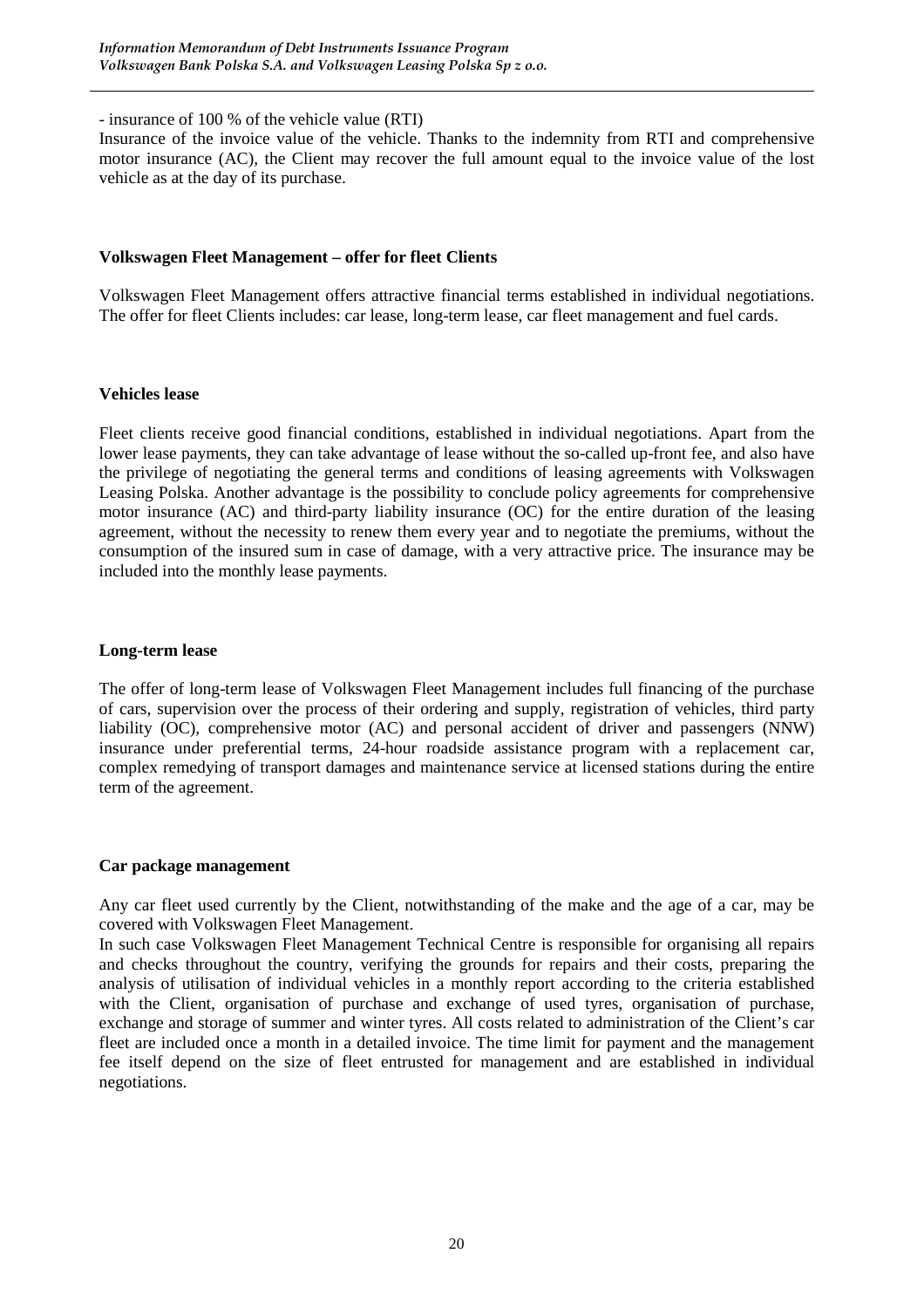#### **Fuel cards**

A big advantage of the long-term lease offer is the additional service consisting in the system of fuel cards. These cards enable not only the cashless purchase of fuel at BP, Statoil or ORLEN stations, but also the execution of analysis of costs incurred by the company. The Client who uses the fuel card service receives from Volkswagen Leasing Polska, at regular intervals, the invoices for the fuel purchased for the cars in use.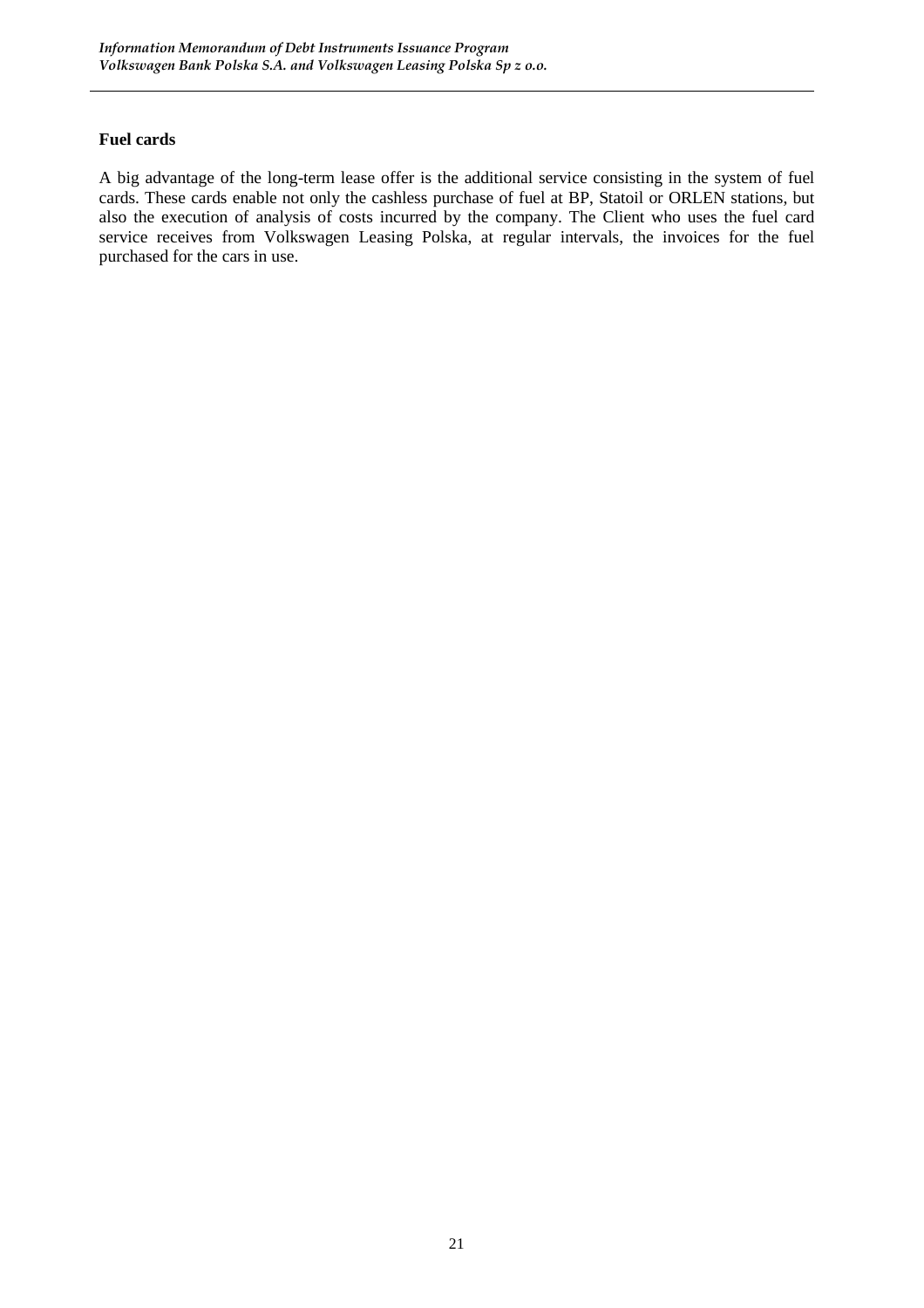# *FINANCIAL STATEMENT*

#### *The full set of Issuer Consolidated Financial Statements is available on the Issuer's website at www.vwbank.pl*

#### *Balance sheet of VW Leasing Polska (PLN '000)*

| <b>ASSETS</b>                          | 30-06-2008<br><b>MSSF</b> | 31-12-2007<br><b>MSSF</b> | 31-12-2006<br><b>MSSF</b> |
|----------------------------------------|---------------------------|---------------------------|---------------------------|
| <b>Fixed Assets</b>                    |                           | 566.742,99                | 353.328,49                |
| Intangible fixed assets                | 14.598,86                 | 15.685,95                 | 17.336,82                 |
| Tangible fixed assets                  | 3.617,27                  | 3.647,72                  | 3.985,67                  |
| Long-term accounts receivable          |                           | 1.435,21                  | 1.604,66                  |
| Financial fixed assets                 | 70.794.17                 | 52.616.44                 | 24.149,34                 |
| Long-term payments and accrued income  | 1.059,35                  | 493.357,67                | 306.252,00                |
| <b>Current assets</b>                  |                           | 480.092.19                | 304.670.91                |
| <b>Stocks</b>                          | 45,12                     | 4,03                      | 0.00                      |
| Short-term accounts receivable         |                           | 634.679.04                | 302.226,53                |
| Short-term investments                 | 0.00                      | 0,00                      | 0.00                      |
| Short-term payments and accrued income | 52.325,02                 | 45.409,12                 | 2.444,38                  |
| <b>TOTAL ASSETS</b>                    | 1.265.956.96              | 1.046.835.19              | 657.999.40                |
|                                        |                           |                           |                           |
| <b>SHAREHOLDERS' EQUITY</b>            |                           |                           |                           |
| <b>Shareholders' equity</b>            | 9.452,65                  | 20.963,57                 | 13.192,44                 |
| Share Capital                          | 3.100,00                  | 3.100                     | 3.100                     |
| Other capital                          | 2.859,80                  | 2.859,80                  | 2.859,80                  |

| <b>LIABILITIES</b>            |              |              |            |
|-------------------------------|--------------|--------------|------------|
| Long term liabilities         | 434.000,00   | 134.200,00   | 40.000,00  |
| Long-term debt                | 434,000,00   | 134.200.00   | 40.000,00  |
|                               |              |              |            |
| <b>Short term liabilities</b> | 822.504,30   | 891.671,61   | 604.806.96 |
| Trade payables                | 24.341.13    | 22.796.27    | 23.985.91  |
| Current tax payable           | 14.236.20    | 28.905.85    | 10.388,39  |
| Overdrafts                    | 776.503.91   | 833.678.53   | 566.560,95 |
| Provisions                    | 7.423,06     | 6.290.96     | 3.871,71   |
|                               |              |              |            |
| <b>LIABILITIES</b>            | 1.265.956,96 | 1.025.871,61 | 644.806,96 |
|                               |              |              |            |
| <b>TOTAL LIABILITIES</b>      | 1.265.956.96 | 1.046.835.18 | 657.999.40 |

Other capital 2.859,80 2.859,80 2.859,80 2.859,80 2.859,80 2.859,80 2.859,80 2.859,80 2.859,80 2.859,80 2.859,80 2.859,80 2.859,80 2.859,80 2.859,80 2.859,80 2.859,80 2.859,80 2.859,80 2.859,80 2.859,80 2.859,80 2.859,80 2 Retained profit (accumulated loss) brought forward 13.492,85 15.003,77 7.232,64

#### *Profit and Loss Account of VW Leasing Polska (PLN '000)*

|                                       | 30-06-2008   | 2007         | 2006         |
|---------------------------------------|--------------|--------------|--------------|
|                                       |              |              |              |
| <b>Sales revenues</b>                 | $-61.796,84$ | 92.846,97    | 73.125,55    |
|                                       |              |              |              |
| Other revenues                        | $-10.329.04$ | 20.389.10    | 17.404,00    |
| Raw materials and materials           | 261.41       | (348.91)     | (279, 42)    |
| Depreciation and amortization         | 1.957.42     | (4.657,08)   | (5.600, 34)  |
| Third party services                  | 18.188.27    | (24.106,80)  | (19.963.90)  |
| Other costs                           | 16.008.66    | (32.502, 41) | (31.853, 41) |
| <b>Operating result</b>               | $-35.710.11$ | 51.620,87    | 32.832,48    |
| Financial revenues / (costs) - net    | 30.856,02    | 31.760,47    | 22.820,18    |
| <b>Gross result</b>                   | $-4.854.10$  | 19.860,40    | 10.012,30    |
| Income tax                            | 1.361,25     | (4.856, 63)  | (2.779,66)   |
| Net result                            | $-3.492,85$  | 15.003,77    | 7.232,64     |
| Including:                            |              |              |              |
| result for the Company's shareholders |              | 15.003.77    | 7.232.64     |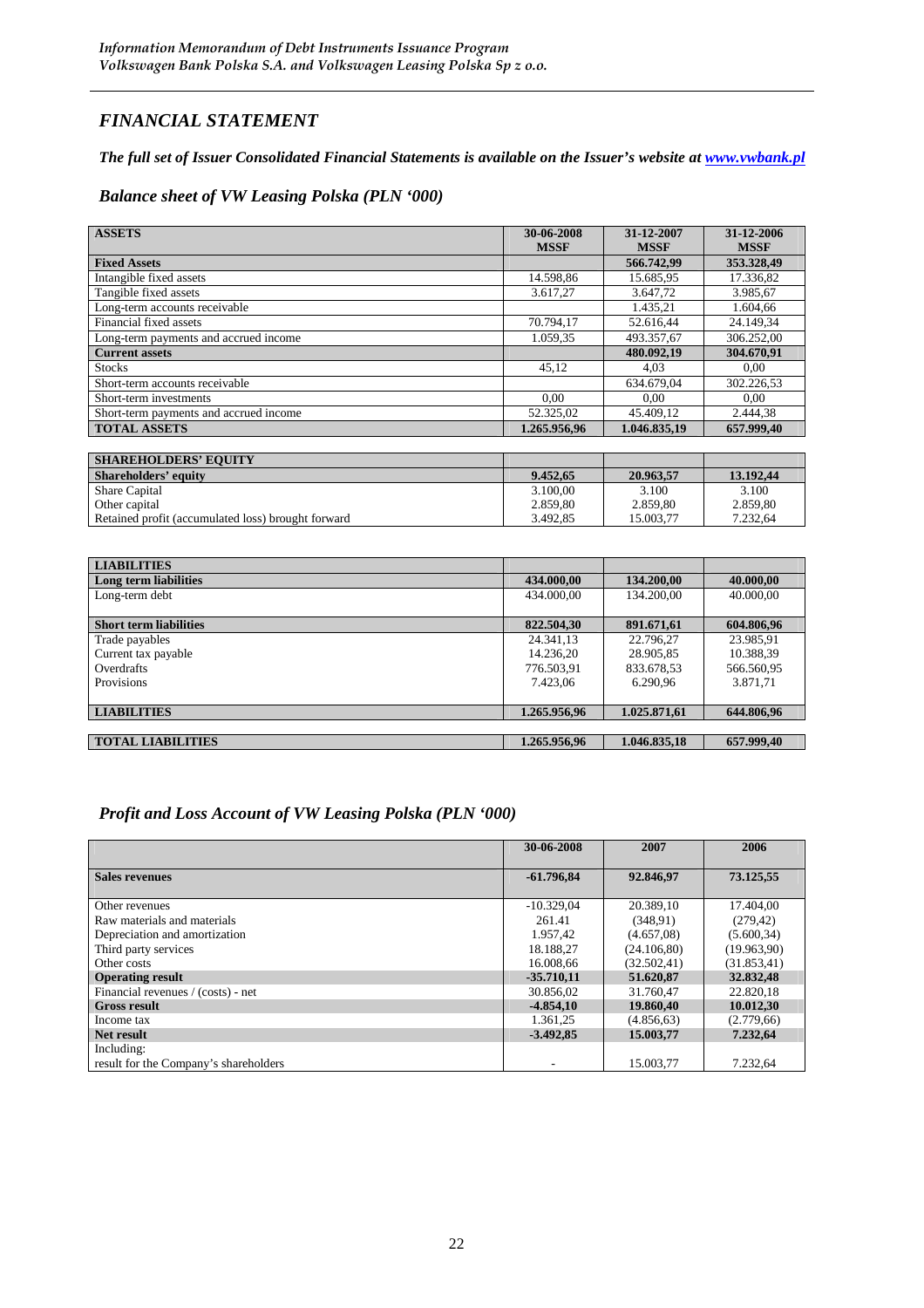# *Cash-Flow Statement of VW Leasing Polska (PLN '000)*

|                                                                                                                                                                                                                                                                                                                                                                                                                                                                                                                                                                                                                                                                                                                                                                                                                                                                                      | 30-06-2008<br><b>MSSF</b> | 31-12-2007<br><b>MSSF</b>                                                                                                                                                                                                  | 31-12-2006<br><b>MSSF</b>                                                                                                                                                                                              |
|--------------------------------------------------------------------------------------------------------------------------------------------------------------------------------------------------------------------------------------------------------------------------------------------------------------------------------------------------------------------------------------------------------------------------------------------------------------------------------------------------------------------------------------------------------------------------------------------------------------------------------------------------------------------------------------------------------------------------------------------------------------------------------------------------------------------------------------------------------------------------------------|---------------------------|----------------------------------------------------------------------------------------------------------------------------------------------------------------------------------------------------------------------------|------------------------------------------------------------------------------------------------------------------------------------------------------------------------------------------------------------------------|
|                                                                                                                                                                                                                                                                                                                                                                                                                                                                                                                                                                                                                                                                                                                                                                                                                                                                                      |                           |                                                                                                                                                                                                                            |                                                                                                                                                                                                                        |
| Profit for the year                                                                                                                                                                                                                                                                                                                                                                                                                                                                                                                                                                                                                                                                                                                                                                                                                                                                  | L.                        | 15.003,77                                                                                                                                                                                                                  | 7.232,64                                                                                                                                                                                                               |
| <b>Total adjustments</b>                                                                                                                                                                                                                                                                                                                                                                                                                                                                                                                                                                                                                                                                                                                                                                                                                                                             |                           |                                                                                                                                                                                                                            |                                                                                                                                                                                                                        |
| - Income tax                                                                                                                                                                                                                                                                                                                                                                                                                                                                                                                                                                                                                                                                                                                                                                                                                                                                         |                           | 4.856,63                                                                                                                                                                                                                   | 2.779,66                                                                                                                                                                                                               |
| - Depreciation of tangible assets                                                                                                                                                                                                                                                                                                                                                                                                                                                                                                                                                                                                                                                                                                                                                                                                                                                    |                           | 4.346,95                                                                                                                                                                                                                   | 4.976,08                                                                                                                                                                                                               |
| - Amortization of intangible assets                                                                                                                                                                                                                                                                                                                                                                                                                                                                                                                                                                                                                                                                                                                                                                                                                                                  |                           | 310,13                                                                                                                                                                                                                     | 558,99                                                                                                                                                                                                                 |
| - Profit/(loss) on sale of PPE                                                                                                                                                                                                                                                                                                                                                                                                                                                                                                                                                                                                                                                                                                                                                                                                                                                       |                           | (186, 60)                                                                                                                                                                                                                  | (142, 72)                                                                                                                                                                                                              |
| - Fair value gains on other financial assets (including profit on                                                                                                                                                                                                                                                                                                                                                                                                                                                                                                                                                                                                                                                                                                                                                                                                                    |                           | 0,00                                                                                                                                                                                                                       | 0.00                                                                                                                                                                                                                   |
| disposal)                                                                                                                                                                                                                                                                                                                                                                                                                                                                                                                                                                                                                                                                                                                                                                                                                                                                            |                           |                                                                                                                                                                                                                            |                                                                                                                                                                                                                        |
| - Interest profits                                                                                                                                                                                                                                                                                                                                                                                                                                                                                                                                                                                                                                                                                                                                                                                                                                                                   |                           | 256,42                                                                                                                                                                                                                     | 0,00                                                                                                                                                                                                                   |
| - Interest expense                                                                                                                                                                                                                                                                                                                                                                                                                                                                                                                                                                                                                                                                                                                                                                                                                                                                   |                           | 36.197,90                                                                                                                                                                                                                  | 21.749,04                                                                                                                                                                                                              |
| - Exchange (gains)/losses on borrowings                                                                                                                                                                                                                                                                                                                                                                                                                                                                                                                                                                                                                                                                                                                                                                                                                                              |                           | (449, 92)                                                                                                                                                                                                                  | (300, 38)                                                                                                                                                                                                              |
|                                                                                                                                                                                                                                                                                                                                                                                                                                                                                                                                                                                                                                                                                                                                                                                                                                                                                      |                           |                                                                                                                                                                                                                            |                                                                                                                                                                                                                        |
| Change in working capital                                                                                                                                                                                                                                                                                                                                                                                                                                                                                                                                                                                                                                                                                                                                                                                                                                                            |                           | (321.175,72)                                                                                                                                                                                                               | (110.653, 56)                                                                                                                                                                                                          |
| - Inventories                                                                                                                                                                                                                                                                                                                                                                                                                                                                                                                                                                                                                                                                                                                                                                                                                                                                        |                           | (4,02)                                                                                                                                                                                                                     | 42,07                                                                                                                                                                                                                  |
| - Trade and other receivables                                                                                                                                                                                                                                                                                                                                                                                                                                                                                                                                                                                                                                                                                                                                                                                                                                                        |                           | (322.019,21)                                                                                                                                                                                                               | (118.609, 85)                                                                                                                                                                                                          |
| - Trade and other payables                                                                                                                                                                                                                                                                                                                                                                                                                                                                                                                                                                                                                                                                                                                                                                                                                                                           |                           | 847,51                                                                                                                                                                                                                     | 7.914,22                                                                                                                                                                                                               |
| Tax income paid                                                                                                                                                                                                                                                                                                                                                                                                                                                                                                                                                                                                                                                                                                                                                                                                                                                                      |                           | (14.425, 17)                                                                                                                                                                                                               | (3.309, 33)                                                                                                                                                                                                            |
| Other adjustments                                                                                                                                                                                                                                                                                                                                                                                                                                                                                                                                                                                                                                                                                                                                                                                                                                                                    |                           | (475, 87)                                                                                                                                                                                                                  | 475,45                                                                                                                                                                                                                 |
| Cash flow used in operations                                                                                                                                                                                                                                                                                                                                                                                                                                                                                                                                                                                                                                                                                                                                                                                                                                                         |                           | 276.254,32                                                                                                                                                                                                                 | 76.348,69                                                                                                                                                                                                              |
|                                                                                                                                                                                                                                                                                                                                                                                                                                                                                                                                                                                                                                                                                                                                                                                                                                                                                      |                           |                                                                                                                                                                                                                            |                                                                                                                                                                                                                        |
|                                                                                                                                                                                                                                                                                                                                                                                                                                                                                                                                                                                                                                                                                                                                                                                                                                                                                      |                           |                                                                                                                                                                                                                            |                                                                                                                                                                                                                        |
|                                                                                                                                                                                                                                                                                                                                                                                                                                                                                                                                                                                                                                                                                                                                                                                                                                                                                      |                           |                                                                                                                                                                                                                            |                                                                                                                                                                                                                        |
|                                                                                                                                                                                                                                                                                                                                                                                                                                                                                                                                                                                                                                                                                                                                                                                                                                                                                      |                           |                                                                                                                                                                                                                            |                                                                                                                                                                                                                        |
|                                                                                                                                                                                                                                                                                                                                                                                                                                                                                                                                                                                                                                                                                                                                                                                                                                                                                      |                           |                                                                                                                                                                                                                            |                                                                                                                                                                                                                        |
|                                                                                                                                                                                                                                                                                                                                                                                                                                                                                                                                                                                                                                                                                                                                                                                                                                                                                      |                           |                                                                                                                                                                                                                            |                                                                                                                                                                                                                        |
|                                                                                                                                                                                                                                                                                                                                                                                                                                                                                                                                                                                                                                                                                                                                                                                                                                                                                      |                           |                                                                                                                                                                                                                            |                                                                                                                                                                                                                        |
|                                                                                                                                                                                                                                                                                                                                                                                                                                                                                                                                                                                                                                                                                                                                                                                                                                                                                      |                           |                                                                                                                                                                                                                            |                                                                                                                                                                                                                        |
|                                                                                                                                                                                                                                                                                                                                                                                                                                                                                                                                                                                                                                                                                                                                                                                                                                                                                      |                           |                                                                                                                                                                                                                            |                                                                                                                                                                                                                        |
|                                                                                                                                                                                                                                                                                                                                                                                                                                                                                                                                                                                                                                                                                                                                                                                                                                                                                      |                           |                                                                                                                                                                                                                            |                                                                                                                                                                                                                        |
|                                                                                                                                                                                                                                                                                                                                                                                                                                                                                                                                                                                                                                                                                                                                                                                                                                                                                      |                           |                                                                                                                                                                                                                            |                                                                                                                                                                                                                        |
|                                                                                                                                                                                                                                                                                                                                                                                                                                                                                                                                                                                                                                                                                                                                                                                                                                                                                      |                           |                                                                                                                                                                                                                            |                                                                                                                                                                                                                        |
|                                                                                                                                                                                                                                                                                                                                                                                                                                                                                                                                                                                                                                                                                                                                                                                                                                                                                      |                           |                                                                                                                                                                                                                            |                                                                                                                                                                                                                        |
|                                                                                                                                                                                                                                                                                                                                                                                                                                                                                                                                                                                                                                                                                                                                                                                                                                                                                      |                           |                                                                                                                                                                                                                            |                                                                                                                                                                                                                        |
|                                                                                                                                                                                                                                                                                                                                                                                                                                                                                                                                                                                                                                                                                                                                                                                                                                                                                      |                           |                                                                                                                                                                                                                            |                                                                                                                                                                                                                        |
|                                                                                                                                                                                                                                                                                                                                                                                                                                                                                                                                                                                                                                                                                                                                                                                                                                                                                      |                           |                                                                                                                                                                                                                            |                                                                                                                                                                                                                        |
|                                                                                                                                                                                                                                                                                                                                                                                                                                                                                                                                                                                                                                                                                                                                                                                                                                                                                      |                           |                                                                                                                                                                                                                            |                                                                                                                                                                                                                        |
|                                                                                                                                                                                                                                                                                                                                                                                                                                                                                                                                                                                                                                                                                                                                                                                                                                                                                      |                           |                                                                                                                                                                                                                            |                                                                                                                                                                                                                        |
|                                                                                                                                                                                                                                                                                                                                                                                                                                                                                                                                                                                                                                                                                                                                                                                                                                                                                      |                           |                                                                                                                                                                                                                            |                                                                                                                                                                                                                        |
|                                                                                                                                                                                                                                                                                                                                                                                                                                                                                                                                                                                                                                                                                                                                                                                                                                                                                      |                           |                                                                                                                                                                                                                            |                                                                                                                                                                                                                        |
|                                                                                                                                                                                                                                                                                                                                                                                                                                                                                                                                                                                                                                                                                                                                                                                                                                                                                      | $\overline{a}$            |                                                                                                                                                                                                                            |                                                                                                                                                                                                                        |
|                                                                                                                                                                                                                                                                                                                                                                                                                                                                                                                                                                                                                                                                                                                                                                                                                                                                                      |                           |                                                                                                                                                                                                                            |                                                                                                                                                                                                                        |
|                                                                                                                                                                                                                                                                                                                                                                                                                                                                                                                                                                                                                                                                                                                                                                                                                                                                                      | $\overline{a}$            | 32.224,34                                                                                                                                                                                                                  | (16.440, 53)                                                                                                                                                                                                           |
| <b>Cash flows from investing activities</b><br>Purchase of PPE<br>Proceeds from sale of PPE<br>Purchases of intangible assets<br><b>Interest from Dividends</b><br>Proceeds from sale of financial assets<br>Dividends received<br><b>Cash flows from investment activities</b><br><b>Cash flows from financing activities</b><br>Proceeds from issuance of commercial paper<br>Redemption of commercial paper<br>Loans and borrowings received<br>Repayments of borrowings<br>Interest paid<br>Dividends and other payments for the shareholders<br>Net cash generated from financial activities<br>Net (decrease)/increase in cash, cash equivalents and bank<br>overdrafts<br>Cash, cash equivalents and bank overdrafts at the beginning of the year<br>Exchange gains/(losses) on cash and bank overdrafts<br>Cash, cash equivalents and bank overdrafts at the end of the year | L,<br>L.                  | (4.638,90)<br>5.043,62<br>(140,69)<br>256,42<br>0,00<br>0,00<br>520,45<br>1.855.716,60<br>(1.813.798.61)<br>762.994,00<br>(444.000,00)<br>(29.730, 52)<br>(7.232, 64)<br>323.948,83<br>48.214,95<br>(16.440, 53)<br>449.92 | (6.309, 91)<br>312,37<br>(136,22)<br>0.00<br>0,00<br>0.00<br>6.133,76<br>3.067.027,81<br>(2.993.803,59)<br>200.000,00<br>145.000,00<br>(21.508, 22)<br>(6.517,78)<br>100.198,22<br>17.715,77<br>(34.456, 68)<br>300,38 |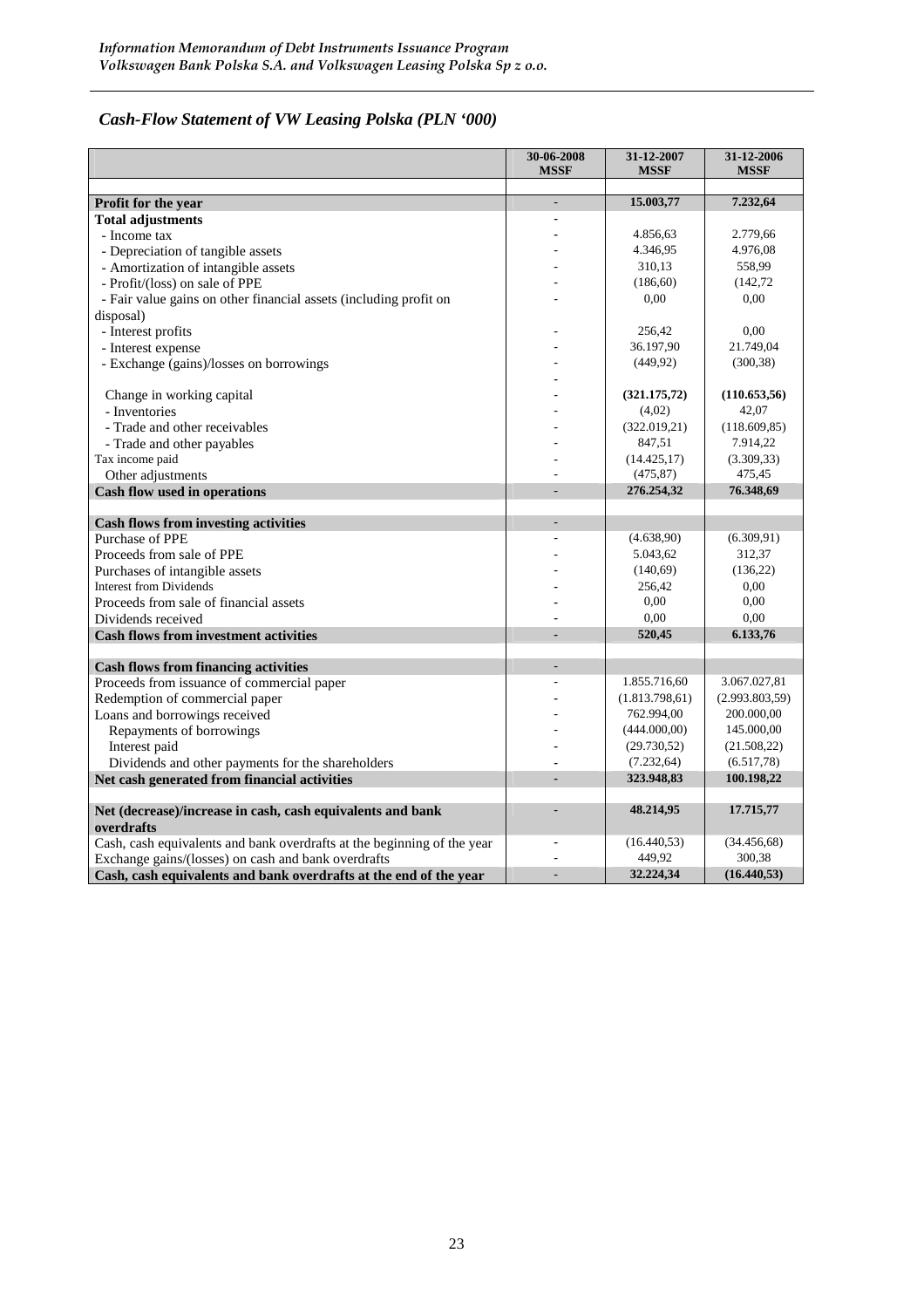# *INFORMATION REGARDING THE GUARANTOR*

# **Volkswagen Financial Services AG**

#### *GENERAL INFORMATION*

#### **Name of the Guarantor**

Volkswagen Financial Services AG ("VW FS AG").

#### **Seat of the Guarantor**

VW FS AG has its corporate seat in Braunschweig, Federal Republic of Germany, where it is registered in the Commercial Register under the number HR B 3790.

#### **Legal Form**

Public limited company.

#### **Period of Business Activity**

The Company was established for an unspecified period of time.

#### **Share Capital**

As of Decmber 31, 2007 the subscribed capital of the Guarantor amounted to EUR 441,280,000 divided into 441,280, 000 no-par-value bearer shares.

#### **Shareholder**

Volkswagen AG holds 100 % of shares of the Company.

#### **Supervisory Board (at 31st December 2007)**

Hans Dieter Pötsch - Chairman Giuseppe Savoini - Deputy Chairman Michael Riffel – Deputy Chairman

Members: Waldemar Drosdziok Sabine Ferken Detlef Kunkel Günther Müller Dr. Horst Neumann Alfred Rodewald Lothar Sander Axel Strotbek Detlef Wittig

#### **Management Board (at 31st December 2007)**

Burkhard Breiing – Chairman of the Management Board Elke Eller – Member of the Management Board Dr. Michael Reinhart – Member of the Management Board Klaus-Dieter Schürmann – Member of the Management Board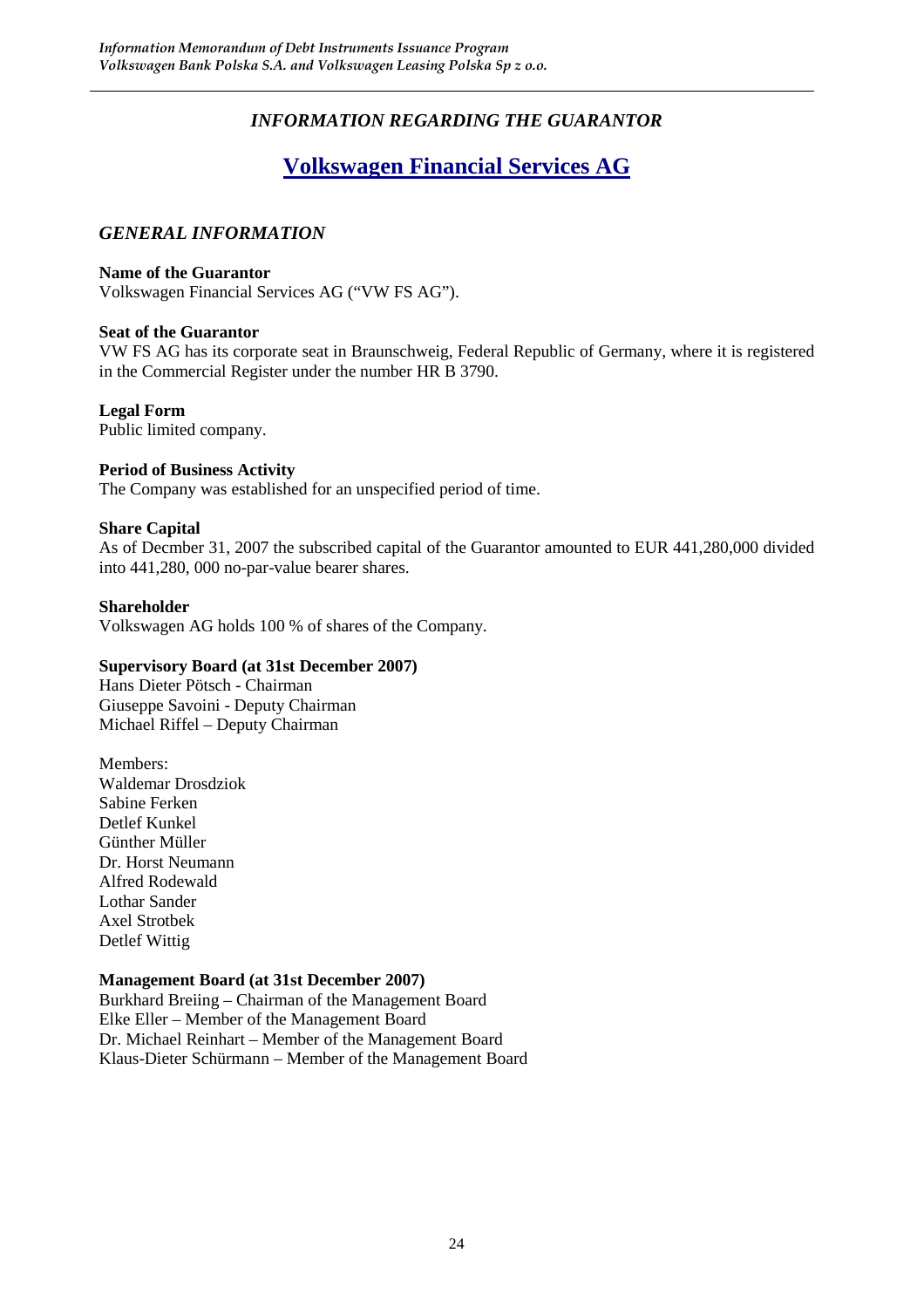#### *ACTIVITY OF THE GUARANTOR - VW FINANCIAL SERVICES AG*

Volkswagen Financial Services AG was incorporated through the transformation of Volkswagen Finanz GmbH into VW FS AG in March 1994. The transformation and the change of name to Volkswagen Financial Services AG were registered in the Companies Register of the Local Court in Braunschweig on May 4, 1994.

The main objects of VW FS AG are to develop, distribute and settle its own financial transactions as well as those of other companies within the VW Group, nationally and internationally, which are appropriate to promote the business of VW AG and its associated companies.

VW FS AG is authorised to carry out all business and to take all actions which are connected with its purpose or which promote, directly or indirectly, the objects of VW FS AG. In addition, VW FS AG is authorised to establish domestic and foreign branches and to incorporate, acquire or participate in other enterprises.

#### **Business Description**

VW FS AG acts as a holding company for all financial services companies of the Volkswagen Group operating in Europe, South America and Asia. The tasks of VW FS AG are primarily of a strategic nature, but also have a service function for the affiliated companies. Core business spheres are financing, leasing and insurance. Further activities include fleet management and direct banking for private customers in connection with deposit-taking.

VW FS AG is responsible for the overall financial management of the affiliated financial service companies as well as for its own accounting.

#### **Rating**

VW FS AG is graded A-2 with stable outlook (short-term) and A- with stable outlook (long-term) by Standard & Poor's Corporation, while Moody's Investors Service Ltd. graded the company with a rating of P-2 with positive outlook (short-term) and A3 with positive outlook (long-term).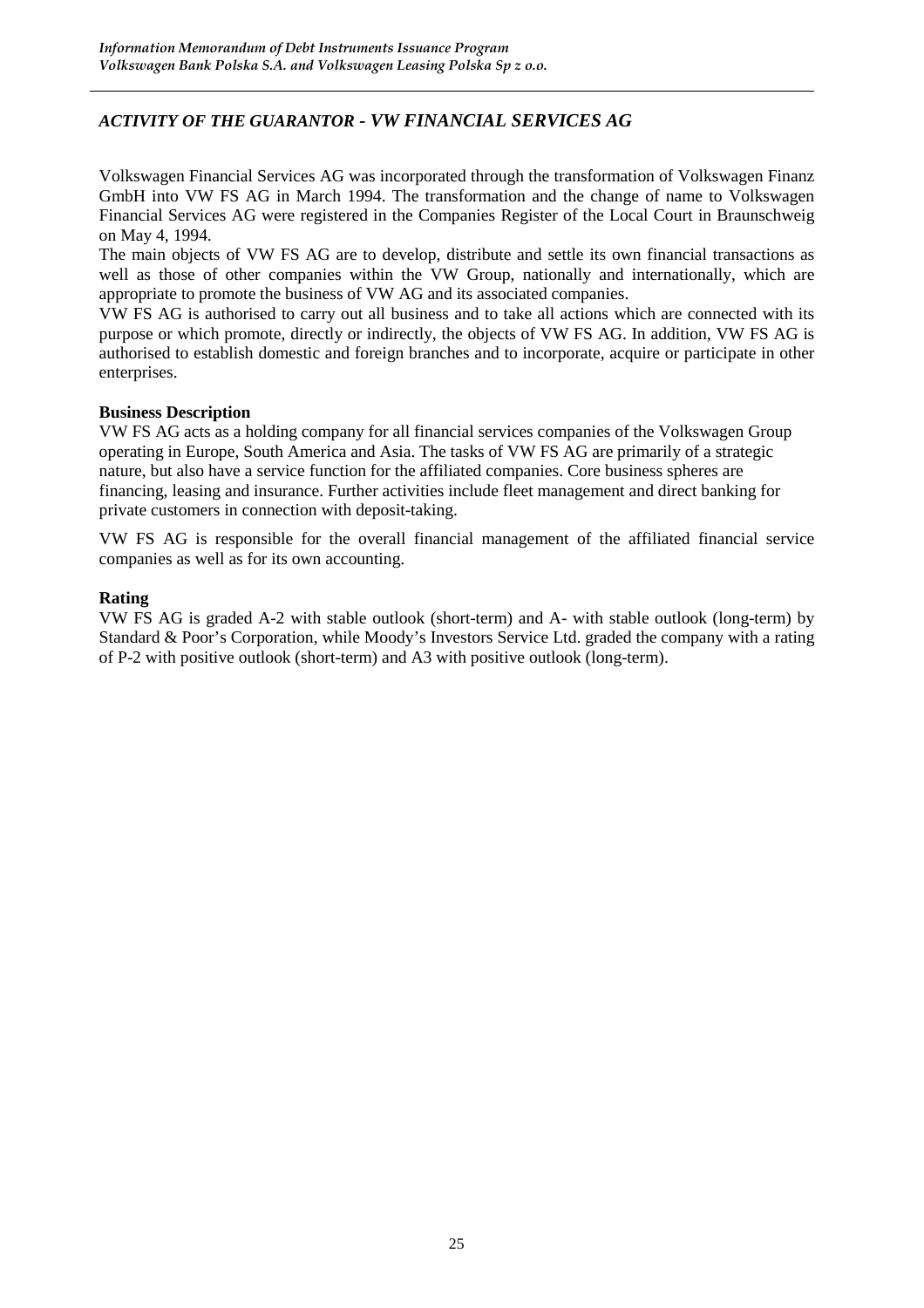# *FINANCIAL STATEMENT*

*The full set of Guarantor Consolidated Financial Statements is available on the Issuer's website at www.vwfsag.de*

#### *Balance sheet of VW Financial Services AG Group (€ million)*

| <b>Assets</b>                                 | 30-06-2008<br><b>MSSF</b> | 31-12-2007<br><b>MSSF</b> | 31-12-2006<br><b>MSSF</b> |
|-----------------------------------------------|---------------------------|---------------------------|---------------------------|
| Cash reserve                                  | 233                       | 176                       | 127                       |
| Receivables from financial institutions       | 1,275                     | 796                       | 1.006                     |
| Receivables from customers arising from:      |                           |                           |                           |
| Retail financing                              | 21,912                    | 20,884                    | 17,262                    |
| Wholesale financing                           | 10,086                    | 9,360                     | 6,989                     |
| Leasing business                              | 14,366                    | 13,639                    | 12,759                    |
| Other receivables                             | 1,945                     | 1,962                     | 1,816                     |
| Receivables from customers in total           | 48,309                    | 45,845                    | 38,826                    |
| Derivative financial instruments              | 505                       | 431                       | 403                       |
| <b>Securities</b>                             | 83                        | 112                       |                           |
| Joint ventures valued accounted for at equity | 1,512                     | 1,465                     | 1,425                     |
| Other financial assets                        | 152                       | 133                       | 127                       |
| Intangible assets                             | 112                       | 110                       | 64                        |
| Property, plant and equipment                 | 170                       | 172                       | 175                       |
| Leased assets                                 | 2,817                     | 2,436                     | 1,476                     |
| Investment property                           | 8                         | 9                         | 10                        |
| Deferred tax assets                           | 84                        | 108                       | 37                        |
| Income tax assets                             | 72                        | 43                        | 19                        |
| Other assets                                  | 490                       | 478                       | 228                       |
| <b>TOTAL ASSETS</b>                           | 55,822                    | 52,314                    | 43,923                    |

| <b>Liabilities</b>                    | 30-06-2008<br><b>MSSF</b> | 31-12-2007<br><b>MSSF</b> | 31-12-2006<br><b>MSSF</b> |
|---------------------------------------|---------------------------|---------------------------|---------------------------|
| Liabilities to financial institutions | 5,977                     | 5,384                     | 3.146                     |
| Liabilities to customers              | 15,926                    | 13,969                    | 13,048                    |
| Securitized liabilities               | 23,380                    | 23,193                    | 20,066                    |
| Derivative financial instruments      | 372                       | 263                       | 220                       |
| Provisions                            | 581                       | 578                       | 270                       |
| Deferred tax liabilities              | 795                       | 739                       | 645                       |
| Income tax obligations                | 71                        | 80                        | 33                        |
| Other liabilities                     | 335                       | 375                       | 203                       |
| Subordinated capital                  | 1,924                     | 1,712                     | 1,689                     |
| Equity                                | 6,461                     | 6,012                     | 4,603                     |
| Subscribed capital                    | 441                       | 441                       | 441                       |
| Capital reserve                       | 2,809                     | 2,809                     | 2,287                     |
| Retained earnings                     | 982                       | 886                       | 854                       |
| Consolidated net profits              | 2,229                     | 1,876                     | 1,021                     |
| <b>TOTAL LIABILITIES</b>              | 55,822                    | 52,314                    | 43,923                    |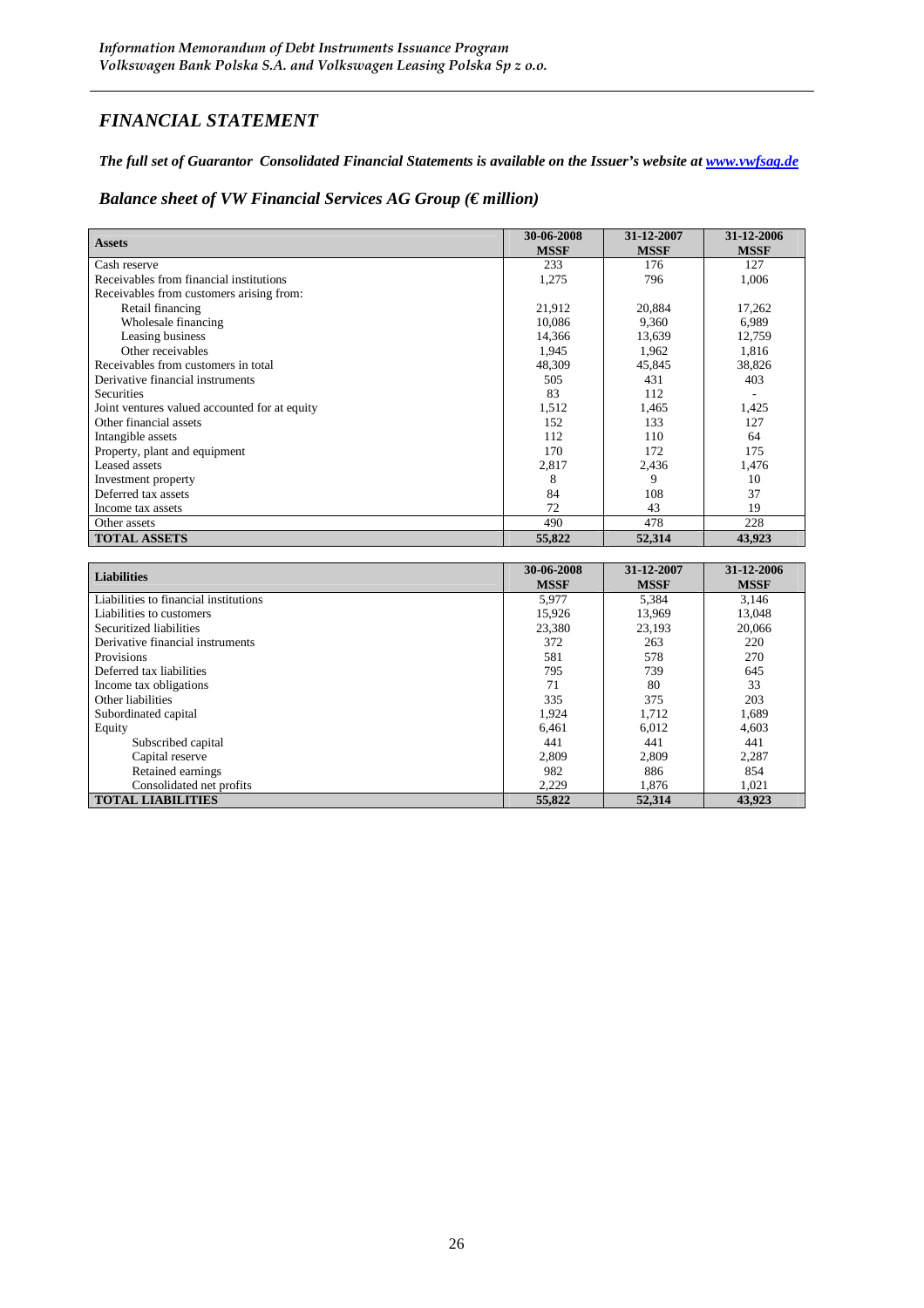# *Income statement of VW Financial Services AG Group (€ million)*

| <b>ASSETS</b>                                                                 | 30-06-2008 | 2007  | 2006  |
|-------------------------------------------------------------------------------|------------|-------|-------|
| Income from lending business                                                  | 1,326      | 2,312 | 1,642 |
| Net income from leasing transactions before provisions for risks              | 610        | 984   | 809   |
| Interest expenses                                                             | 1,085      | 1,809 | 1,178 |
| Net income from insurance business                                            | 4          | 6     |       |
| Net income from lending, leasing and insurance transactions before provisions | 855        | 1,493 | 1,273 |
| for risks                                                                     |            |       |       |
| Provisions for risks arising from lending and leasing business                | 187        | 239   | 205   |
| Net income from lending, leasing and insurance transactions after provisions  | 668        | 1,254 | 1,068 |
| for risks                                                                     |            |       |       |
| Commission income                                                             | 191        | 344   | 299   |
| Commission expenses                                                           | 92         | 188   | 184   |
| Net commission income                                                         | 99         | 156   | 115   |
| Result from derivative financial instruments                                  | 38         | $-35$ | 30    |
| Result from joint ventures accounted for at equity                            | 70         | 153   | 133   |
| Result from other financial assets                                            | 5          | 4     |       |
| General administration expenses                                               | 420        | 814   | 733   |
| Other operating result                                                        | 88         | 91    | 85    |
| <b>Pre-tax result</b>                                                         | 548        | 809   | 705   |
| Taxes on income and earnings                                                  | 154        | 90    | 230   |
| Net income                                                                    | 394        | 719   | 475   |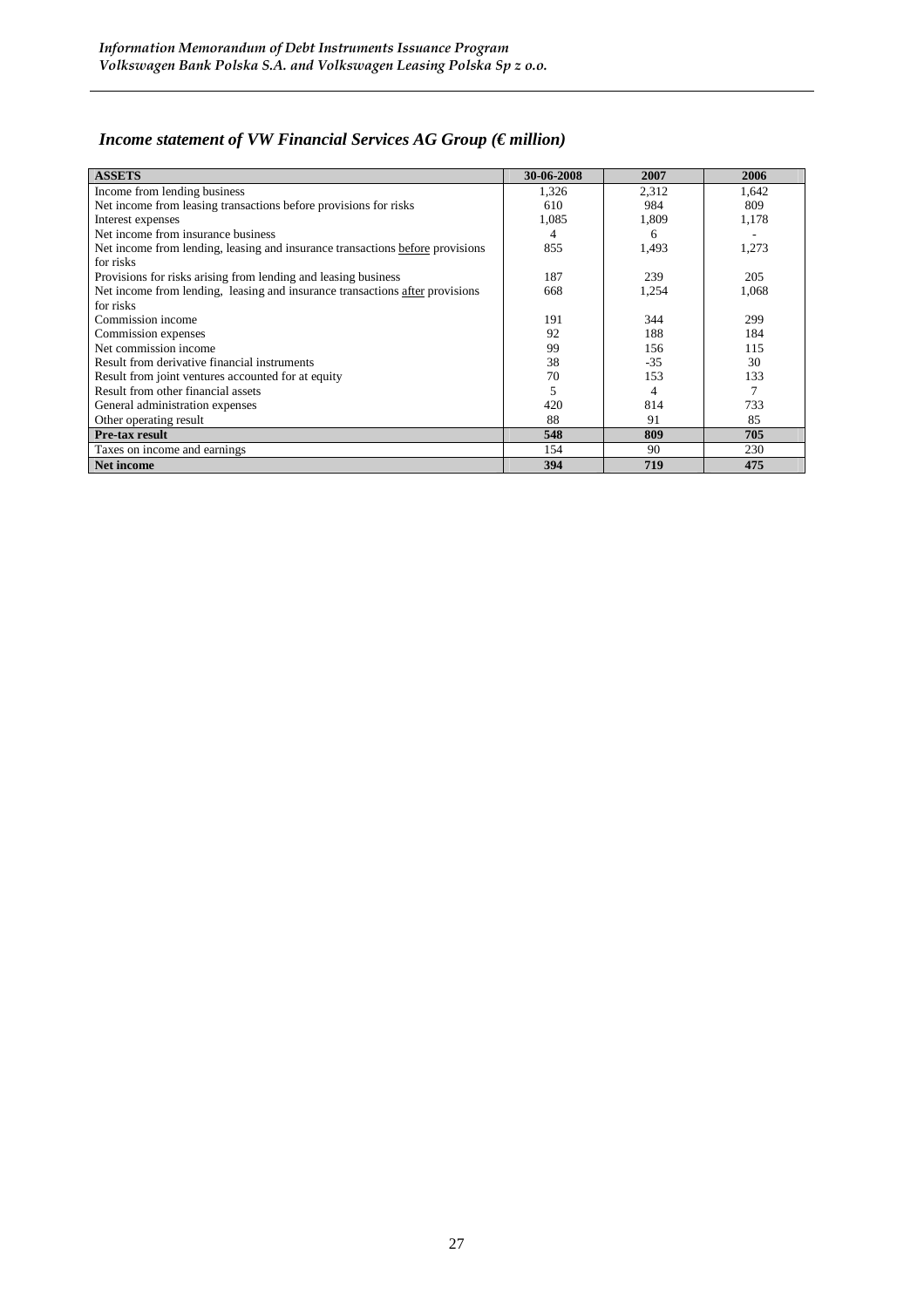# *Cash flow statement of VW Financial Services AG Group (€ million)*

|                                                                            | 06.2008        | 2007     | 2005     |
|----------------------------------------------------------------------------|----------------|----------|----------|
|                                                                            |                |          |          |
| <b>Net income</b>                                                          | 394            | 719      | 475      |
| Depreciation, value adjustments and write-ups                              | 478            | 799      | 558      |
| Changes in provisions                                                      | -6             | 110      | 53       |
| Change in other items not affecting payments                               | 102            | 30       | 302      |
| Result from the sale of financial assets and property, plant and equipment | 14             | $-57$    | $-13$    |
| Interest result and dividend income                                        | $-772$         | $-1.469$ | $-1,300$ |
| Other adjustments                                                          | 160            | 46       | 50       |
| Change in receivables from financial institutions                          | $-479$         | 255      | $-317$   |
| Change in receivables from customers                                       | $-2.689$       | $-5.071$ | $-3,756$ |
| Change in other assets from operating activities                           | $-15$          | $-119$   | $-79$    |
| Change in liabilities to financial institutions                            | 593            | 329      | $-153$   |
| Change in liabilities to customers                                         | 1,945          | 1,142    | 800      |
| Change in securitised liabilities                                          | 187            | 3,127    | 3,280    |
| Change in other liabilities from operating activities                      | $-34$          | 122      | 11       |
| Interest received                                                          | 1.818          | 3.177    | 2.416    |
| Dividends received                                                         | 39             | 101      | 62       |
| Interest paid                                                              | $-1.084$       | $-1,809$ | $-1,178$ |
| Income tax payments                                                        | $-112$         | 47       | $-1.53$  |
| <b>Cash flow from operating activities</b>                                 | 539            | 1,479    | 1,058    |
| Cash inflows from the sale of leased assets and investment property        | 846            | 1,278    | 761      |
| Cash outflows from the purchase of leased assets and investment property   | $-1,505$       | $-2,673$ | $-1,506$ |
| Cash inflows from the sale of subsidiaries and joint ventures              | $\blacksquare$ | 11       | 1        |
| Cash outflows from the purchase of subsidiaries and joint ventures         | -46            | $-358$   | -51      |
| Cash inflows from the sale of other assets                                 | 12             | 26       | 50       |
| Cash outflows from the purchase of other assets                            | $-30$          | $-75$    | $-79$    |
| Change in investments in securities                                        | 29             | $-24$    | ÷        |
| <b>Cash flow from investing activities</b>                                 | -694           | $-1,815$ | $-824$   |
| Cash inflows from changes in capital                                       |                | 450      | 50       |
| Profit transfer to Volkswagen AG                                           |                | $-288$   | $-493$   |
| Loss transferred to Volkswagen AG                                          |                | 199      | ÷,       |
| Change in funds resulting from subordinated capital                        | 212            | 24       | 156      |
| <b>Cash flow from financing activities</b>                                 | 212            | 385      | $-287$   |
| Cash and cash equivalents at the end of the previous period                | 176            | 127      | 180      |
| Cash flow from operating activities                                        | 539            | 1,479    | 1,058    |
| Cash flow from investing activities                                        | $-694$         | $-1,815$ | $-824$   |
| Cash flow from financing activities                                        | 212            | 385      | $-287$   |
| Cash and cash equivalents at the end of the period                         | 233            | 176      | 127      |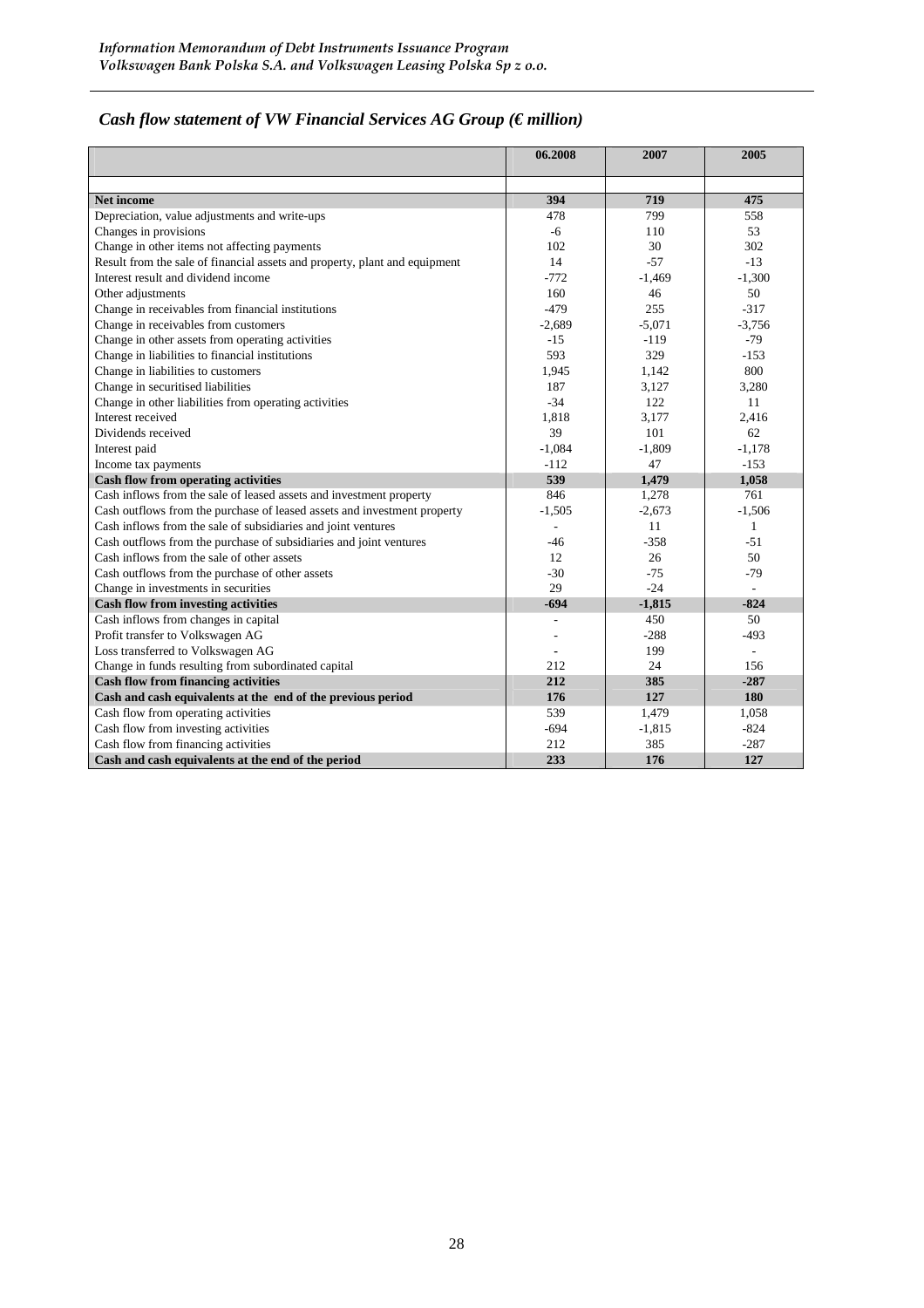#### *THE GUARANTEE*

#### **GUARANTEE**

by

Volkswagen Financial Services AG

in favour of the Holders of the

Zloty Denominated Debt Instruments

issued by Volkswagen Bank Polska S.A. and

Volkswagen Leasing Polska Sp. z o.o.

up to the aggregate nominal amount not exceeding

Three Billion Zlotys

The undersigned:

Volkswagen Financial Services AG is a duly organised and existing company under the laws of Germany, whose registered company seat is located at Gifhorner Strasse 57, 38112 Braunschweig, Germany (the "**Guarantor**").

Any capitalized terms not defined herein shall have the same meaning as ascribed to them in the relevant terms and conditions.

#### *WHEREAS*

Volkswagen Bank Polska S.A. with its seat in Warsaw and Volkswagen Leasing Polska Sp. z o.o with its seat in Warsaw (each of them the "**Issuer**" and jointly the "**Issuers**") will issue debt instruments (the "**Debt Instruments**") under the Debt Instrument Program up to the aggregate nominal amount not exceeding Three Billion Zlotys, organised in accordance with the Issue Agreement dated 24<sup>th</sup> November 2006, as amended, and the Agency and Deposit Agreements dated  $7<sup>th</sup>$  June 2002, as amended, entered into between respectively Volkswagen Bank Polska S.A. or Volkswagen Leasing Polska Sp. z o.o. and BRE Bank S.A., Bank Handlowy w Warszawie S.A., ABN AMRO Bank (Polska) S.A., ING Bank Śląski S.A., Bank Pekao S.A. and Societe Generale S.A. Oddział w Polsce (the "**Program**") to the Holders;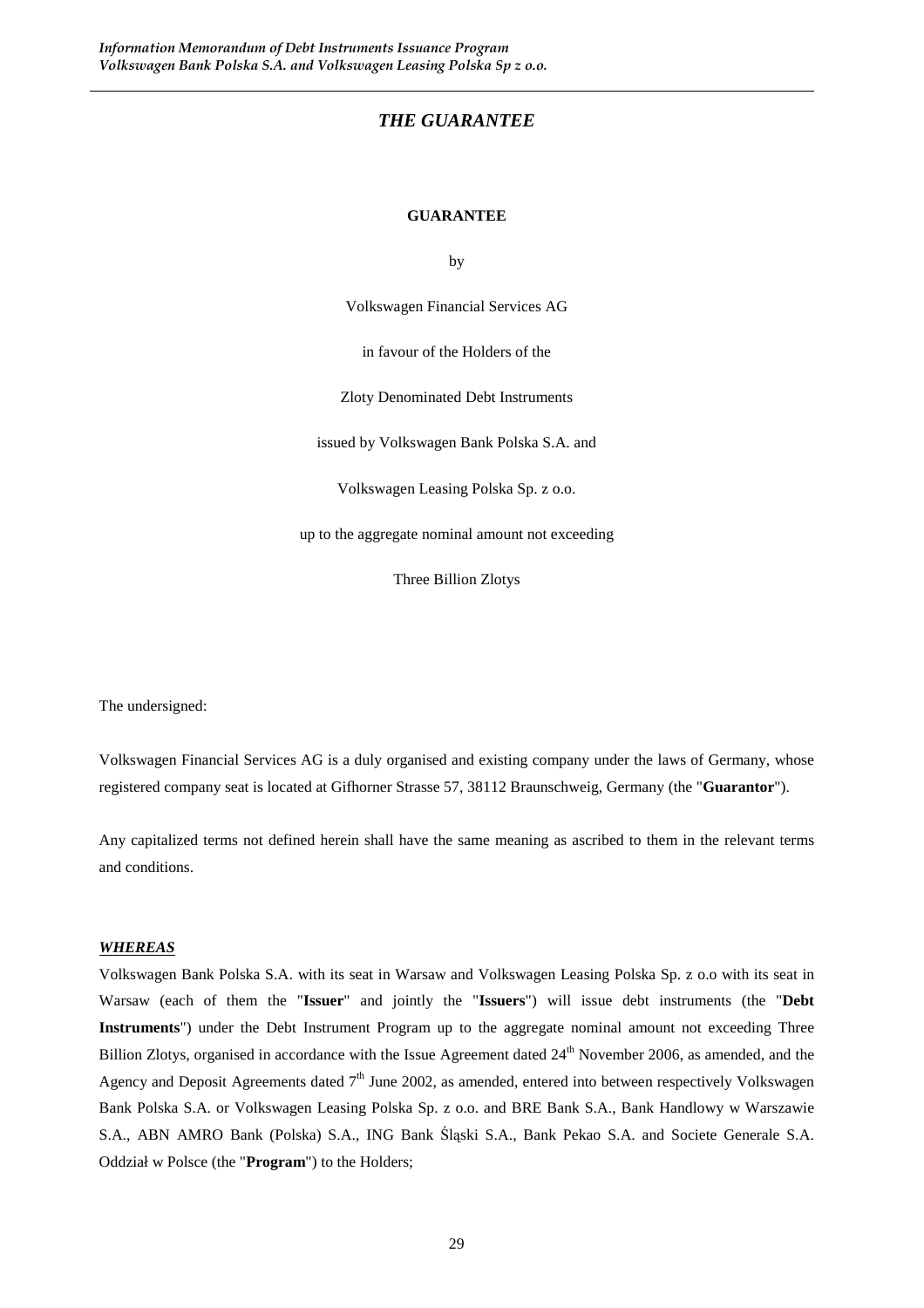#### and

The Guarantor has been requested to issue to the Holders of Debt Instruments issued under the Program by Volkswagen Bank Polska S.A. and Volkswagen Leasing Polska Sp. z o.o. a guarantee (the "**Guarantee**") supporting the fulfilment of all obligations of the Issuers under the Debt Instruments and the Guarantor is hereby issuing the Guarantee on the following terms:

#### **NOW, THEREFORE,** the Guarantor hereby declares the following:

The Guarantor hereby irrevocably and unconditionally guarantees to the Holders the due and punctual payment of the amounts payable on the Debt Instruments issued by the Issuers under the Program in accordance with the terms and conditions applicable to the respective Debt Instruments.

Therefore, upon any Holder's written demand, the Guarantor shall pay to the Holder the amount stated by the Holder to be due to it from the respective Issuer under the Debt Instruments together with the Polish statutory interests, the costs associated with the enforcement of this Guarantee and all the collection of payment hereunder.

Each written demand made by the Holder must be in English and shall be accompanied by: (i) a written confirmation issued by Volkswagen Bank Polska S.A. that the Debt Instruments of such Holder demanding payment under the Guarantee are deposited with Volkswagen Bank Polska S.A.; or (ii) an original of the Debt Instrument of such Holder - in case of the Debt Instruments issued by Volkswagen Bank Polska S.A. or an original of a depositary receipt - in case of the Debt Instruments issued by Volkswagen Leasing Polska Sp. z o.o. Each written demand shall be made to the Guarantor on the following address: Gifhorner Strasse 57, 38112 Braunschweig, Germany.

Each written demand shall be accompanied by a statement of such Holder confirming that the Issuer is in default in the payment of principal and interest due and payable under the Debt Instruments and must further set forth the amount, if any, previously received by such Holder with respect to such Debt Instrument(s). All payments under the Guarantee shall be made to the bank account in Poland indicated in the Holder's written demand delivered to the Guarantor.

The intent and purpose of this Guarantee is to ensure that the Holders under all circumstances, whether factual or legal, and regardless of the validity and enforceability of the obligations of any of the Issuers under the Debt Instruments and of any other grounds on the basis of which the Issuers may fail to effect payment, shall receive the amounts payable on the Debt Instruments on the due dates provided for in terms and conditions applicable to the respective Debt Instruments.

The Guarantor represents and warrants that:

A) it is duly incorporated and validly existing under the laws of Germany and is lawfully qualified to do business in those jurisdictions in which business is conducted by it;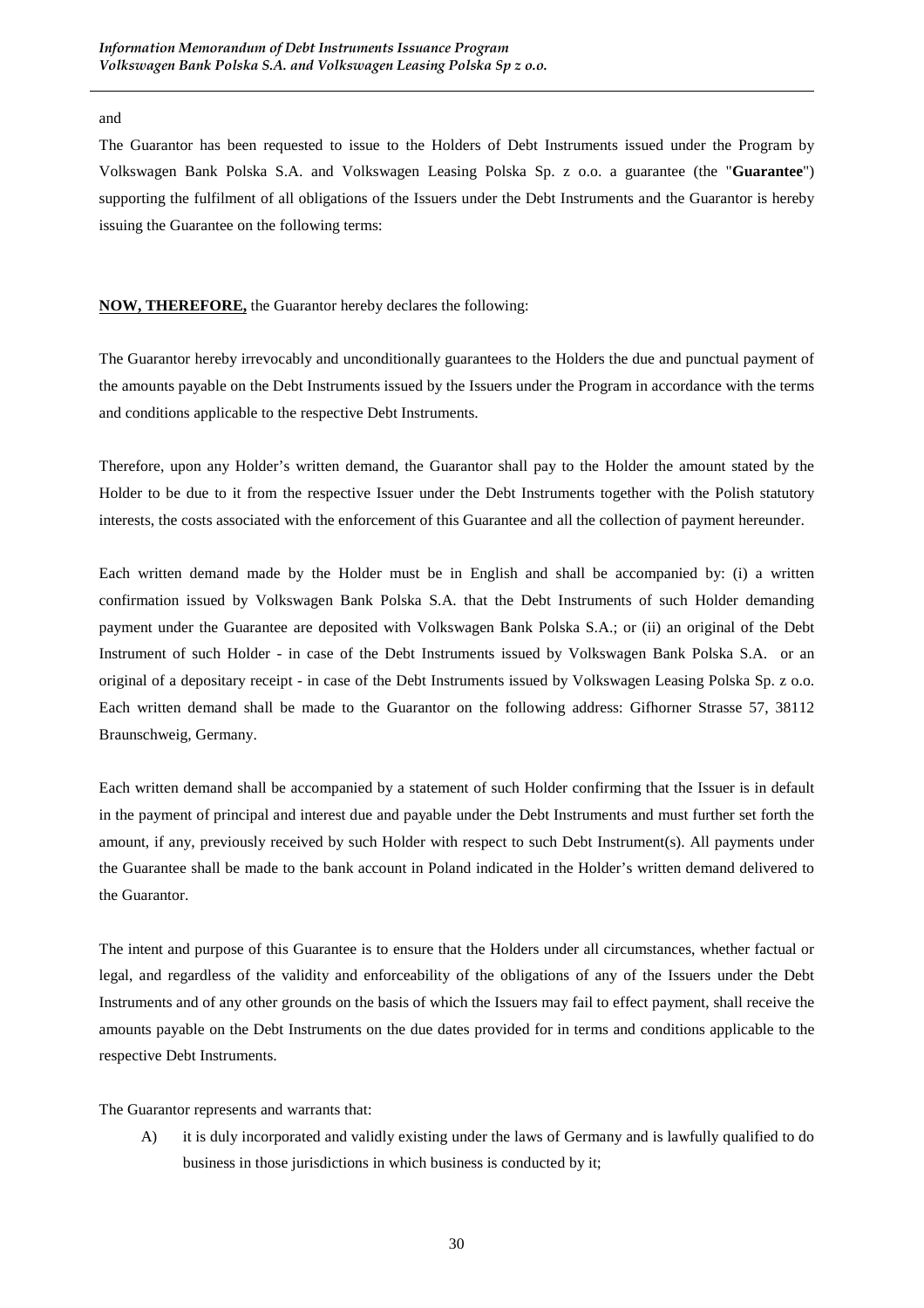- B) (i) the execution and performance of this Guarantee, and (ii) the performance of the obligations hereby undertaken have been duly authorised, executed and delivered by the Guarantor and constitute valid, legally binding and enforceable obligations of the Guarantor;
- C) no other action or things is required to be taken, fulfilled or done (including without limitation, the obtaining of any consent, licence, approval or authorisation or the making of any filing or registration) for the execution of this Guarantee or the compliance by the Guarantor with the terms of this Guarantee; and
- D) the obligations of the Guarantor under this Guarantee constitute direct, unconditional, irrevocable and unsecured obligations of the Guarantor and rank and will rank at least *pari passu* with all other outstanding unsecured and unsubordinated obligations of the Guarantor, subject to exceptions under mandatory provisions of the German law.

Payments of all amounts due under this Guarantee shall be made by the Guarantor without deduction or withholding at source of any taxes, duties or governmental charges imposed, levied or collected by or in or on behalf of the Republic of Poland or the Federal Republic of Germany or by or on behalf of any political subdivision or authority therein having power to tax, unless such deduction or withholding is required by law. In such event, the Guarantor shall pay such additional amounts.

The Guarantor further undertakes, as long as the Program is continuing and the Debt Instruments issued by the Issuers are outstanding under the Program, but in case of the Debt Instruments issued by Volkswagen Leasing Polska Sp. z o.o. only up to the time all amounts payable have been placed at the disposal of ING Bank Śląski S.A. acting as the Paying Agent, not to provide any security by encumbering any of its own assets, for other bonds, notes, debentures or similar debt instruments or indemnities in respect thereof without at the same time having the Holders share equally and rateably in such security, unless such collateralisation is required by law or by an authority. For the avoidance of doubt, this undertaking shall not apply to security provided in connection with asset backed securities issued by the Guarantor or by a special purpose vehicle where the Guarantor is the originator of the underlying assets.

This Guarantee applies to all Debt Instruments issued by the Issuers and specified in the terms and conditions as being part of the Program, regardless of whether the limitation on the total aggregate amount of the Debt Instruments outstanding provided for in the Program issued by the Issuers is observed or exceeded for whatever reason.

This Guarantee is given to BRE Bank S.A., Bank Handlowy w Warszawie S.A., ABN AMRO Bank (Polska) S.A., ING Bank Śląski S.A., Bank Pekao S.A. and Societe Generale S.A. Oddział w Polsce in favour of the Holders with the consequence that the Holders acquire the right to directly demand from the Guarantor the performance of the obligations assumed in this Guarantee (contract for the benefit of third parties pursuant to § 328 BGB (German Civil Code).

BRE Bank S.A., Bank Handlowy w Warszawie S.A., ABN AMRO Bank (Polska) S.A., ING Bank Śląski S.A., Bank Pekao S.A. and Societe Generale S.A. Oddział w Polsce do not assume any trustee obligations on behalf of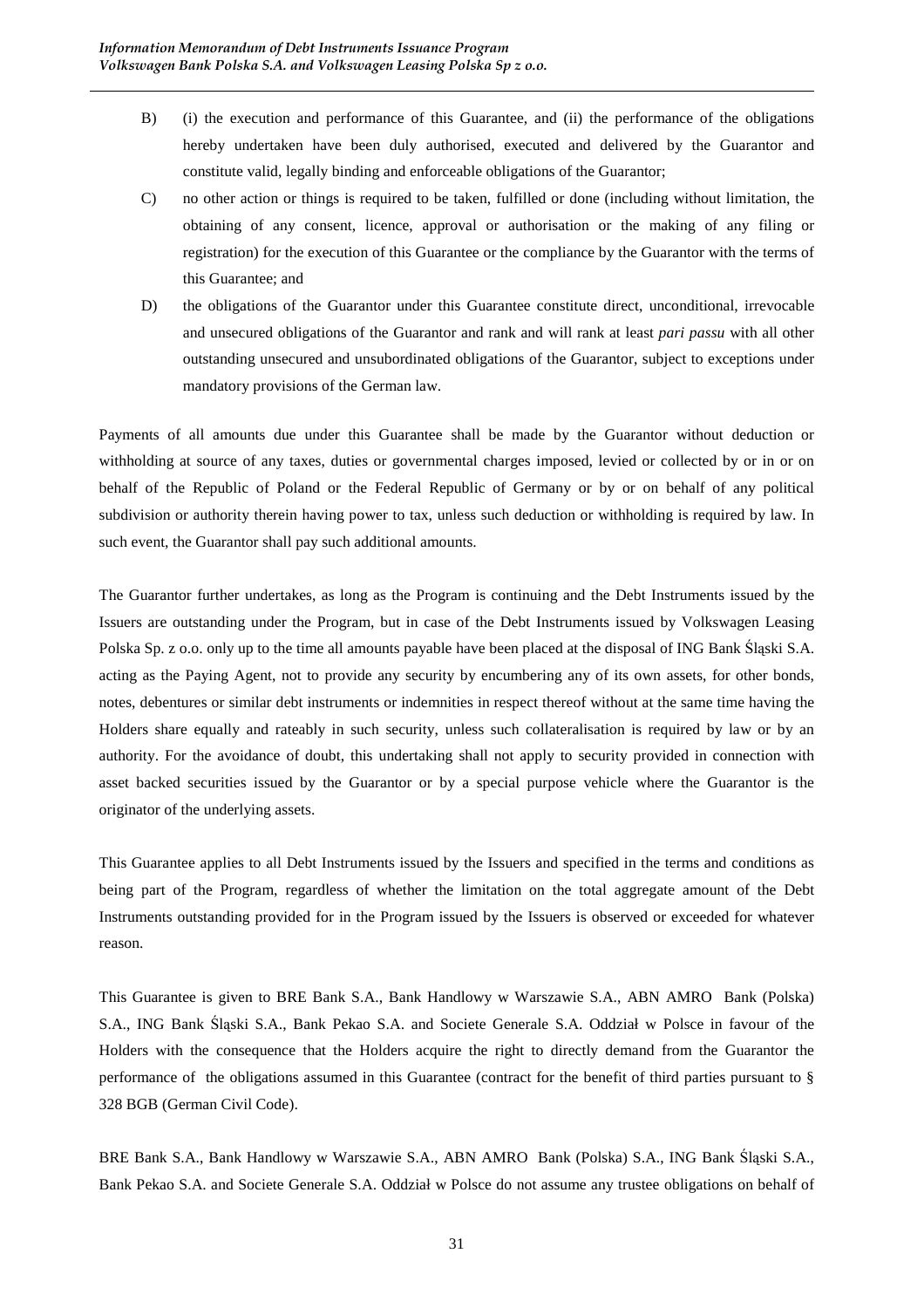the Holders. They agree, however, on the instruction of the Guarantee, to hold the original of this Guarantee in custody until all obligations of the Issuers arising from the Debt Instruments guaranteed hereunder and the Guarantee have been fulfilled.

Any guarantee issued by Volkswagen Financial Services AG before the date hereof remains in force with respect to the debt instruments issued before signing of this Guarantee. All obligations of the Issuers under the Debt Instruments issued under the Issue Agreement dated 24<sup>th</sup> November 2006 and the Agency and Deposit Agreements dated  $7<sup>th</sup>$  June 2002, both executed on  $6<sup>th</sup>$  August 2008 shall be secured by this Guarantee.

The rights and obligations arising from this Guarantee shall in all respects be determined in accordance with German law. Place of jurisdiction shall be Frankfurt am Main.

 $\frac{1}{\sqrt{2}}$  ,  $\frac{1}{\sqrt{2}}$  ,  $\frac{1}{\sqrt{2}}$  ,  $\frac{1}{\sqrt{2}}$  ,  $\frac{1}{\sqrt{2}}$  ,  $\frac{1}{\sqrt{2}}$  ,  $\frac{1}{\sqrt{2}}$  ,  $\frac{1}{\sqrt{2}}$  ,  $\frac{1}{\sqrt{2}}$  ,  $\frac{1}{\sqrt{2}}$  ,  $\frac{1}{\sqrt{2}}$  ,  $\frac{1}{\sqrt{2}}$  ,  $\frac{1}{\sqrt{2}}$  ,  $\frac{1}{\sqrt{2}}$  ,  $\frac{1}{\sqrt{2}}$ 

Volkswagen Financial Services AG

 $[$   $]$   $[$   $]$   $[$   $]$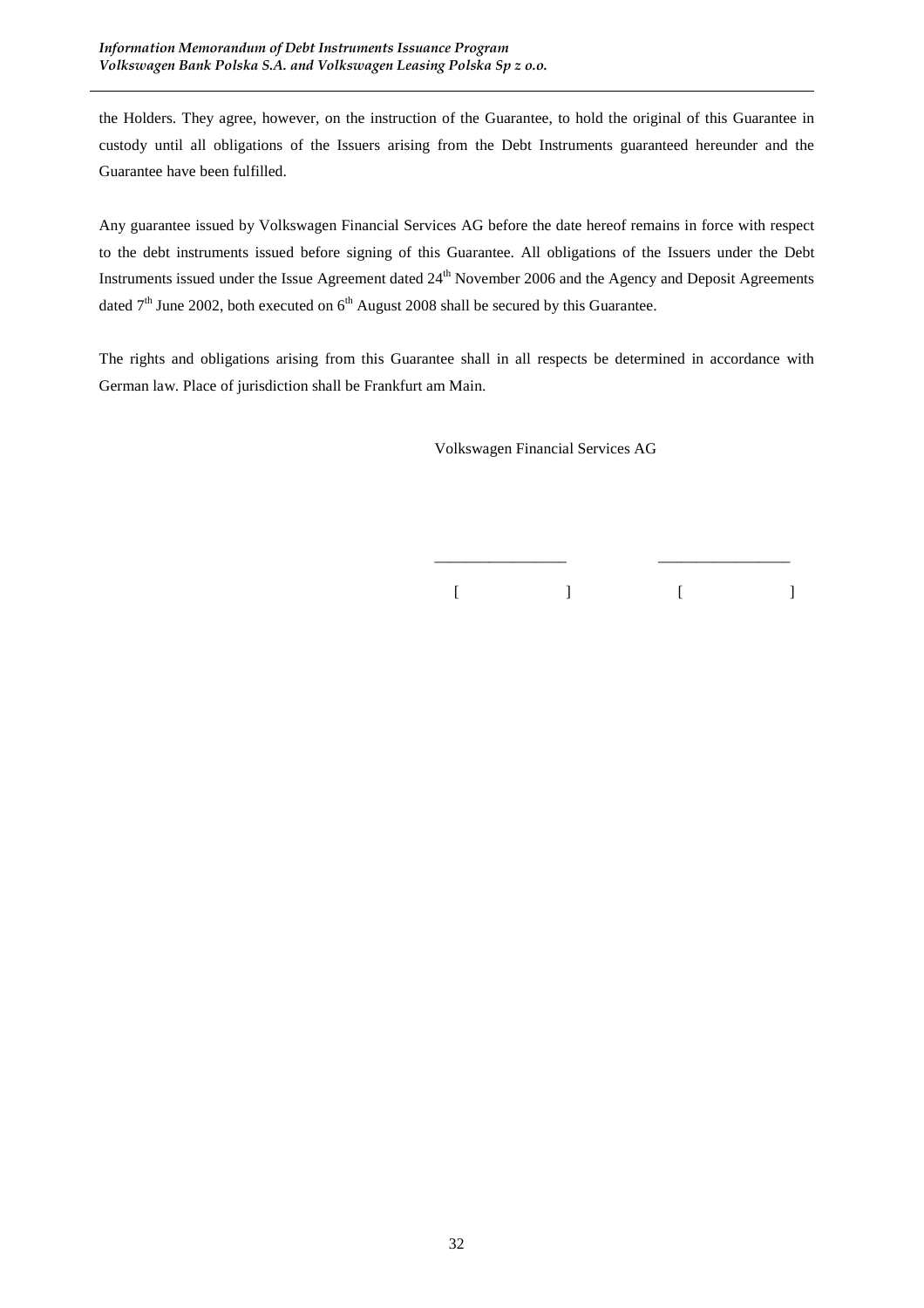#### *FORM ZERO-COUPON CERTIFICATE OF DEPOSIT*

**a bearer Bank Security** 

**issued under Article 89 of the Banking Law Act dated August 29, 1997 under a Three Billion Zlotys (PLN 3,000,000,000) Debt Instruments Issuance Programme by** 

**VOLKSWAGEN BANK POLSKA S.A.**

with its seat at  $\frac{1}{\sqrt{2}}$ ,  $\frac{1}{\sqrt{2}}$  Warsaw

recorded under number KRS 2340 in the National Court Register maintained by

District Court for the City of Warsaw,

XII Commercial Division of the National Court Register; the fully paid share capital of [•], NIP [•]

| Number of the Certificate of Deposit: | <b>Issue Date</b>      |  |
|---------------------------------------|------------------------|--|
| Nominal Value:<br>PLN                 | <b>Redemption Date</b> |  |

**VOLKSWAGEN BANK POLSKA S.A.**, as the Issuer, undertakes to pay the Holder of this Certificate of Deposit the Maturity Payment equal to the Nominal Value of this Certificate of Deposit (i.e. [500,000 PLN]/[•], without interest. Payment will be made by bank transfer: (i) to the bank account of the depositary authorized by the Holder to collect payments under this Certificate of Deposit pursuant to the Terms and Conditions or (ii) if the Holder has not granted the depositary power of attorney to collect payments under this Certificate of Deposit, to the bank account indicated by such Holder. In the case of Certificates of Deposit placed on Deposit in respect of which a given depositary is entitled to receive payment, the Maturity Payment shall be made to the Holder listed in the Holders register on the Record Date. In the case of Certificates of Deposit released from Deposit or Certificates of Deposit with respect to which a given depositary is not entitled to receive payment, the person entitled to receive payment shall be the person presenting the given Certificate of Deposit for redemption pursuant to this Certificate of Deposit. All payments under the redemption of Certificates of Deposit shall be made without set-offs. The Issuer shall be released from its obligation upon payment pursuant to the content of this Certificate of Deposit and the Terms and Conditions. If no such account is indicated, the Issuer shall, subject to court permission, submit the amount due and payable under this Certificate of Deposit to a court deposit. The "**Record Date**" shall mean the day on which the number of and ownership of the Certificates of Deposit is determined in order to specify the persons entitled to receive payments under the Certificates of Deposit held on Deposit, in respect of which a given depositary is entitled to receive payment, and which shall fall at 4:00 p.m. two Business Days before the Maturity Date.

Payment under this Certificate of Deposit shall be made after this Certificate of Deposit has been presented to the Issuer for redemption pursuant to the Terms and Conditions. On the Issue Date this Certificate of Deposit shall be deposited at the deposit maintained by the depositary i.e. [●] ("**Deposit**"). Certificates of Deposit deposited with a depositary authorized to collect payments under this Certificate of Deposit pursuant to the Terms and Conditions shall be deemed presented for redemption on the Maturity Date without any additional instructions from the Holder. The preceding also applies to Certificates of Deposit held by the given depositary as their Holder. In the case of Certificates of Deposit released to Holders from the Deposit, the remittance of the Maturity Payment shall be contingent on the Issuer's receiving information on the bank account (to which the payment of the Maturity Payment shall be made) at least five (5) Business Days before the Maturity Date. In order to receive payments under Certificates of Deposit released from the Deposit or placed on the Deposit in respect to which the Holder has not authorized the given depositary to receive payments under the Certificates of Deposit, the Holder must present the Certificate of Deposit and submit it to the deposit held by the Issuer 2 days before the Maturity Date. The Maturity Payment under Certificates of Deposit released from the Deposit or placed on the Deposit in respect to which the Holder has not authorized the given depositary to receive payments under the Certificates of Deposit shall be made on the Maturity Date but no earlier than the  $2^{nd}$  day after the Certificate of Deposit is presented and deposited. The Holder shall not be entitled to any interest for any delayed payments under the Certificates of Deposit caused by a failure to present the Certificate of Deposit. The term "deposited with the depositary" or "deposited in the Deposit" shall mean Certificates of Deposit, which have not been released from the Deposit in accordance with procedure set out in the Terms and Conditions. The term "*released from the Deposit*" shall mean Certificates of Deposit, which have been released from the Deposit in accordance with procedure set out in the Terms and Conditions.

If any of the following events occurs and is continuing, the Holder may notify the Issuer that the Certificate of Deposit is subject to immediate repayment, after which the Maturity Payment under such Certificate of Deposit shall become immediately due and payable: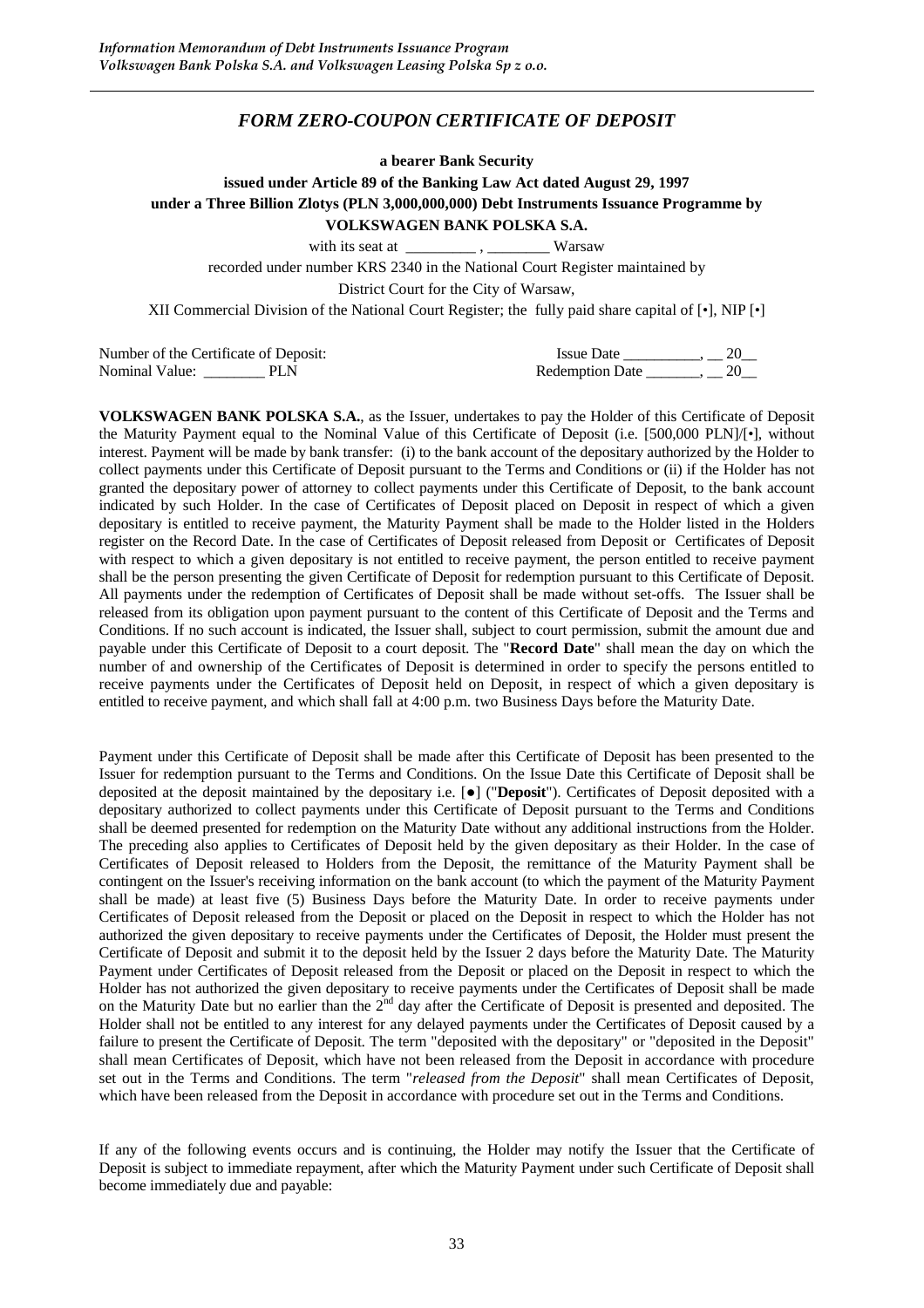- (a) the Issuer has not made a maturity payment on the maturity date under whatever of the certificates of deposit issued under the Programme;
- (b) the Guarantor has not made any payment under the Guarantee;
- (c) any of the representations or warranties made by the Issuer in the disclosure documents, i.e., the information memorandum, the Terms and Conditions or any other document the Issuer shall describe as disclosure document and shall from time to time deliver to the Holders, or by the Guarantor in the Guarantee proves to have been untrue in a material respect on the date on which it was made;
- (d) the Issuer or the Guarantor declares itself insolvent or ceases paying its debts;
- (e) the court with jurisdiction issues a judgment or a resolution is adopted to dissolve the Issuer or the Guarantor or any other circumstance occurs causing the commencement of the liquidation of the Issuer or the Guarantor; or
- (f) a permit, consent or licence necessary for the validity of the Certificates of Deposit or required for the Issuer to diligently perform its obligations under the Certificates of Deposit expires or is revoked.

In the case of Certificates of Deposit deposited in the Deposit in respect of which the depositary is entitled to receive payment, notification that a Certificate of Deposit is subject to immediate repayment will be sent to the Issuer through the depositary.

Volkswagen Financial Services AG with its seat in [ ], as the independent Guarantor has unconditionally and irrevocably guaranteed to the Holders of this Certificate of Deposit the due and punctual repayment by the Issuer to the Holders of this Certificate of Deposit of the Nominal Value of this Certificate of Deposit and all the Issuer's other financial obligations arising under this Certificate of Deposit issued under the Debt Instruments Issuance Programme.

The transfer of rights under a Certificate of Deposit is effective upon the execution of a suitable agreement and delivery of the Certificate of Deposit to the purchaser. Subject to the below paragraph to transfer the rights under a Certificate of Deposit to the purchaser, this Certificate of Deposit must be released from the Deposit. According to the Terms and Conditions the release of the Certificate of Deposit from the Deposit implies the obligation to pay a handling charge that amounts to 5% of the Nominal Value of the Certificate of Deposit. However, the above handling charge shall not be lower than the costs of printing of the secured duplicate of the Certificate of Deposit. The depositary shall inform the Holder within 4 days from the filing date of the request to release the Certificate of Deposit of the exact amount of the handling charge determined by the Issuer.

In the case of the Certificates of Deposit deposited in the Deposit, the transfer of the Certificate of Deposit by the Holder to the purchaser may take place by the intermediation of the depositary acting on the basis of appropriate authorisations without the need to release the Certificate of Deposit from the Deposit and an obligation to pay a handling charge set out above.

If the Maturity Date is on a day that is not a Business Day, this Certificate of Deposit shall be redeemed on the first Business Day thereafter and the Holders shall not be entitled to interest for such period. The term "Business Day" means any business day, except for Saturday, Sunday or other holidays, on which the Issuer and the depositary operate in a way making possible the activities described in the Terms and Conditions.

All payments under the Certificates of Deposit shall be made by the Issuer without withholding for or on account of any withholding tax in force in the Republic of Poland, unless such withholding is required by law. In the event of such withholding, the Issuer shall have no obligation to make payments of any gross-up, indemnification or other amounts with respect to such taxes. In the case when the Holder's seat or place of residence is outside the territory of the Republic of Poland, it shall deliver to the Issuer (in the case of Certificates of Deposit deposited with a depositary who was authorized by the Holder to receive payment under the Certificates of Deposit — through such depositary) a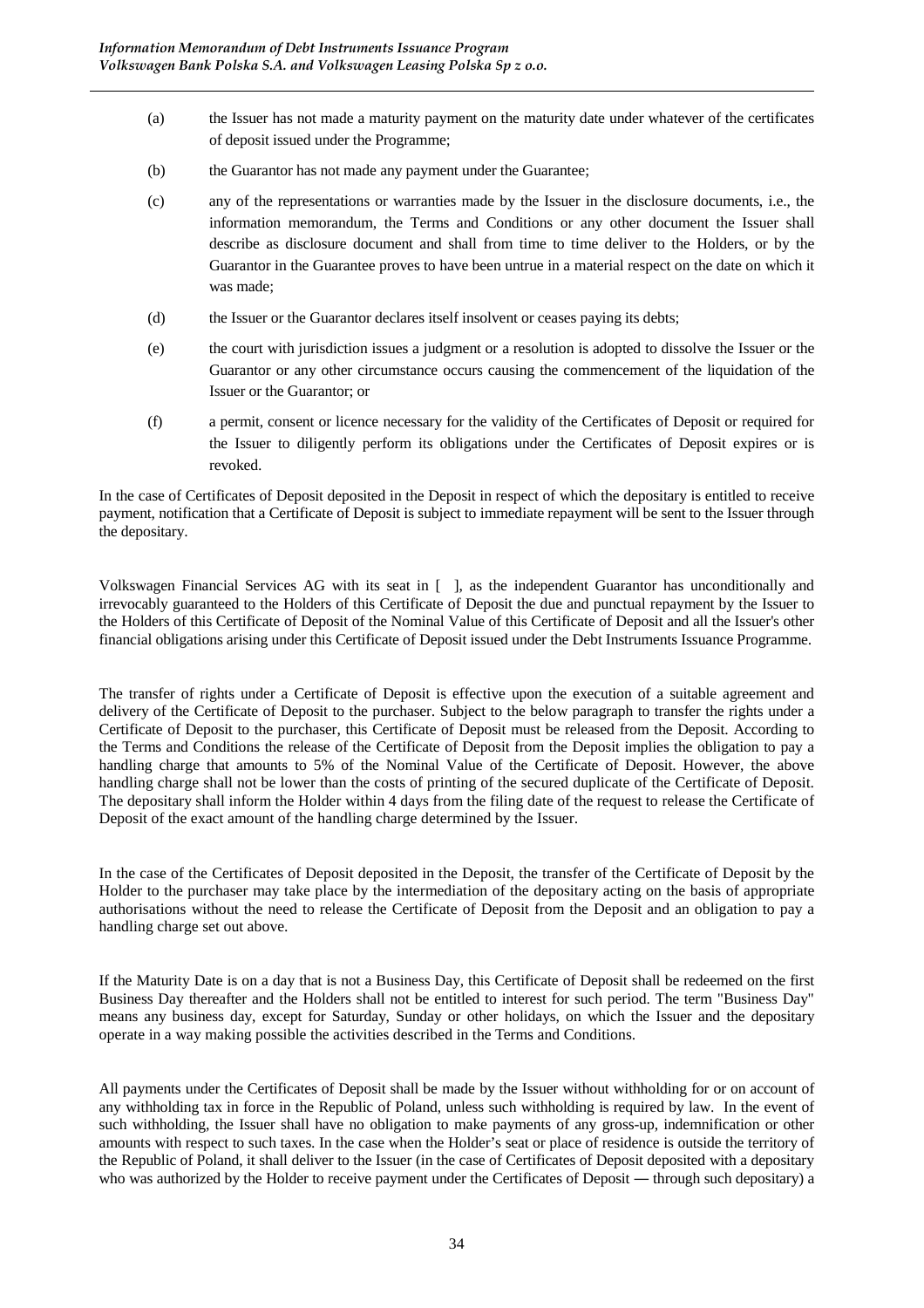valid tax residence certificate issued by a competent tax authority at least three (3) business days before the Maturity Date.

In the event of any damage to the secured duplicate of the Certificate of Deposit raising doubts as to its authenticity, no payments shall be made under such Certificate of Deposit.

The Terms and Conditions of this Certificate of Deposit have been made publicly available by being displayed at the Issuer's seat.

This Certificate of Deposit shall be governed by the laws of Poland.

Signed for and on behalf of

**VOLKSWAGEN BANK POLSKA S.A.** \_\_\_\_\_\_\_\_\_\_\_\_\_\_\_\_ \_\_\_\_\_\_\_\_\_\_\_\_\_\_\_\_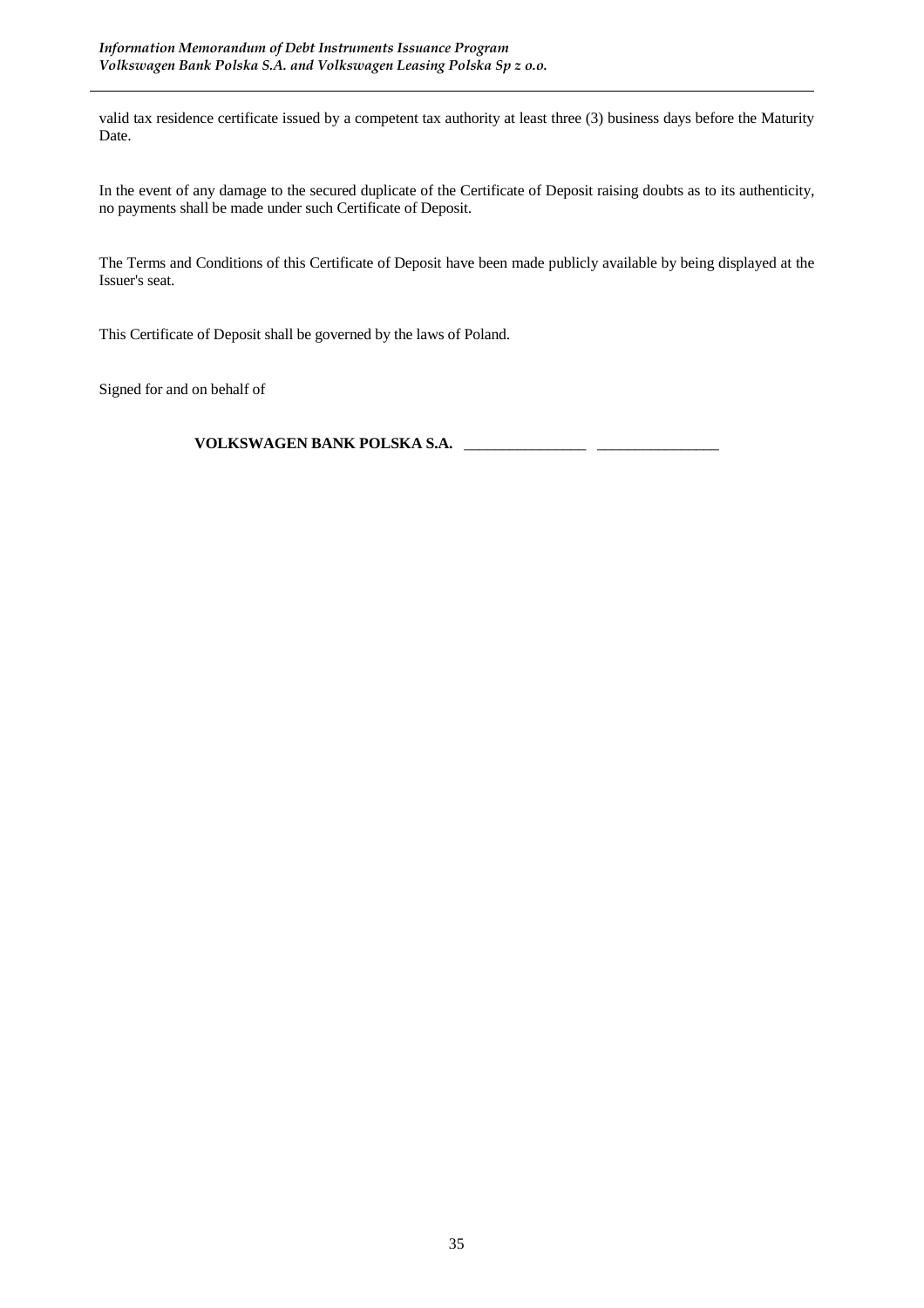#### *FORM COUPON CERTIFICATE OF DEPOSIT*

**a bearer Bank Security** 

**issued under Article 89 of the Banking Law Act dated August 29, 1997** 

**under a Three Billion Zlotys (PLN 3,000,000,000) Debt Instruments Issuance Programme by** 

#### **VOLKSWAGEN BANK POLSKA S.A.**

with its seat at \_\_\_\_\_\_\_\_\_\_\_\_\_\_\_, \_\_\_\_\_\_\_\_\_\_\_\_\_\_ Warsaw

recorded under number KRS 2340 in the National Court Register maintained by

District Court for the City of Warsaw,

XII Commercial Division of the National Court Register; the fully paid share capital of [•], NIP [•]

Number of the Certificate of Deposit: Issue Date and Issue Date and Issue Date and Issue Date and Issue Date and Issue Date and Issue Date and Issue Date and Issue Date and Issue Date and Issue Date and Issue Date and Issu

Nominal Value: \_\_\_\_\_\_\_\_\_\_\_\_\_ PLN Redemption Date \_\_\_\_\_\_\_, \_\_ 20\_\_\_

**VOLKSWAGEN BANK POLSKA S.A.**, as the Issuer, hereby undertakes to pay the Holder of this Certificate of Deposit the Maturity Payment equal to the Nominal Value of this Certificate of Deposit, i.e. [500,000 PLN/[•] together with the Interest Payment calculated pursuant to this Certificate of Deposit. Payment shall be by bank transfer: (i) to the bank account of the depositary authorised by the Holder to collect payments under this Certificate of Deposit pursuant to the Terms and Conditions or (ii) if the Holder has not granted the depositary power of attorney to collect payments under this Certificate of Deposit, to the account indicated by such Holder. In the case of Certificates of Deposit placed on Deposit in respect of which a given depositary is entitled to receive payment, the Maturity Payment or the Interest Payment, as applicable, shall be made to the Holder listed in the Holders register on the Record Date. In the case of Certificates of Deposit released from Deposit or Certificates of Deposit with respect to which a given depositary is not entitled to receive payment, the person entitled to receive payment shall be the person presenting the given Certificate of Deposit for redemption pursuant to this Certificate of Deposit. All payments under the redemption of Certificates of Deposit shall be made without set-offs. The Issuer shall be released from its obligation upon payment pursuant to the content of this Certificate of Deposit and the Terms and Conditions. If no such account is indicated, the Issuer shall, subject to court permission, submit the amount due and payable under this Certificate of Deposit to a court deposit. The "**Record Date**" shall mean the day on which the number of and ownership of the Certificates of Deposit is determined in order to specify the persons entitled to receive payments under the Certificates of Deposit held on the Deposit, in respect of which a given depositary is entitled to receive payment, and which shall fall at 4:00 p.m. two Business Days before the Maturity Date or the Interest Payment Date.

Payment under this Certificate of Deposit shall be made after this Certificate of Deposit has been presented to the Issuer for payment pursuant to the Terms and Conditions. On the Issue Date this Certificate of Deposit shall be deposited at the deposit maintained by the depositary i.e. [ ] ("**Deposit**"). Certificates of Deposit deposited with a depositary authorized to collect payments under this Certificate of Deposit pursuant to the Terms and Conditions shall be deemed presented for payment without any additional instructions from the Holder. The preceding also applies to Certificates of Deposit held by the given depositary as their Holder. In the case of Certificates of Deposit released to Holders from the Deposit, the remittance of the Maturity Payment shall be contingent on the Issuer's receiving information on the bank account (to which the payment of the Maturity Payment or the Interest Payment, as applicable, shall be made) at least five (5) Business Days before the Maturity Date or the Interest payment Date, as applicable. To receive payments under Certificates of Deposit released from the Deposit or placed on the Deposit in respect to which the Holder has not authorized the given depositary to receive payments under the Certificates of Deposit, the Holder must present and submit the Certificate of Deposit to the deposit held by the Issuer 2 days before the Maturity Date or Interest Payment Date, as the case may be. The Maturity Payment or Interest Payment under Certificates of Deposit released from the Deposit or placed on the Deposit in respect to which the Holder has not authorized the given depositary to receive payments under the Certificates of Deposit shall be made on the Maturity Date or Interest Payment Date, respectively, but no earlier than the  $2<sup>nd</sup>$  day after presentation and submission of the Certificate of Deposit. The Holder shall not be entitled to any interest for any delays in payments due under the Certificates of Deposit caused by a failure to present the Certificate of Deposit. The term "deposited with the depositary" or "deposited in the Deposit" shall mean Certificates of Deposit, which have not been released from the Deposit in accordance with procedure set out in the Terms and Conditions. The term "*released from the Deposit*" shall mean Certificates of Deposit, which have been released from the Deposit in accordance with procedure set out in the Terms and Conditions.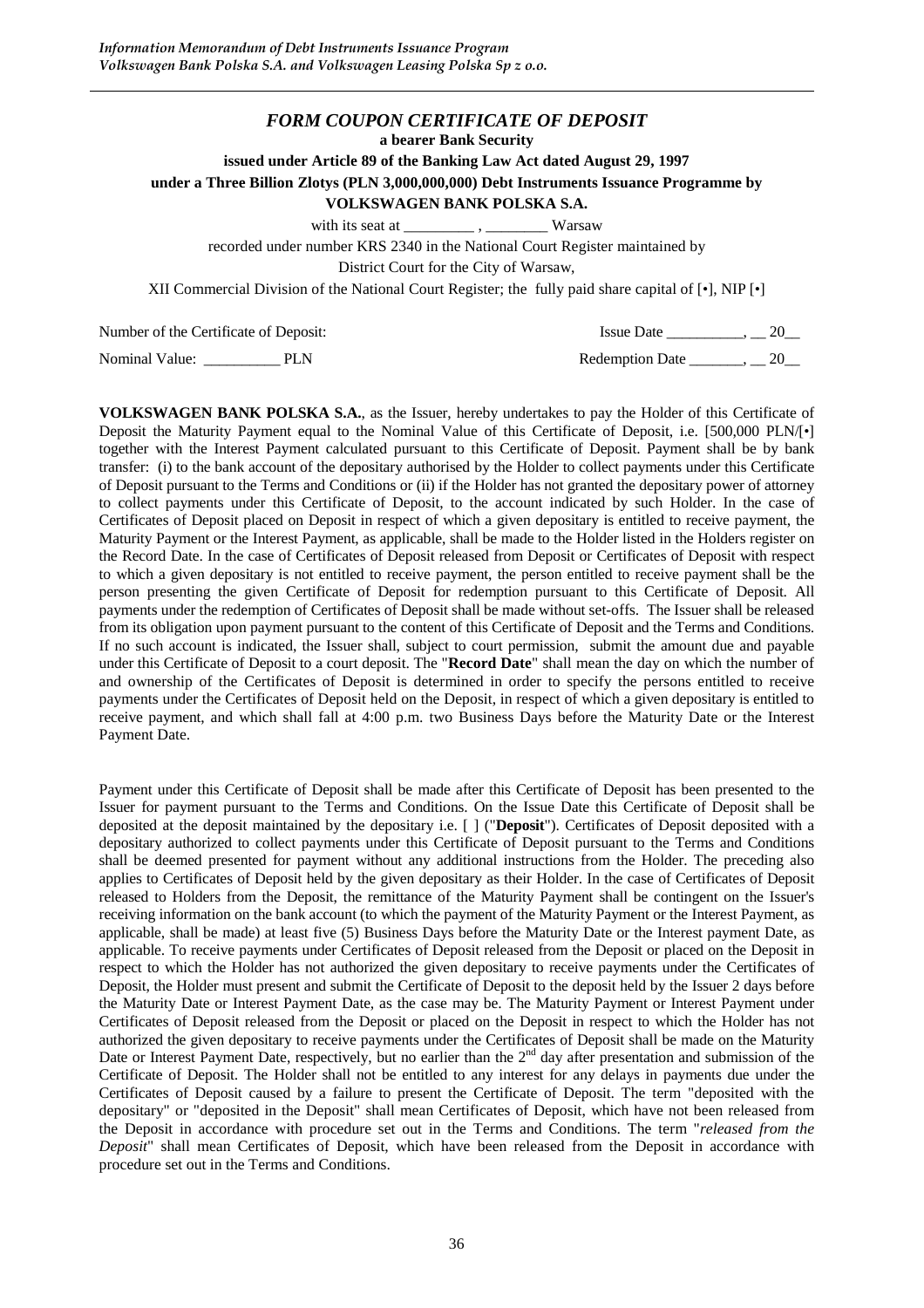If any of the following events occurs and is continuing, the Holder may notify the Issuer that the Certificate of Deposit is subject to immediate repayment, after which the Maturity Payment under such Certificate of Deposit and the interest accrued shall become immediately due and payable:

- (g) the Issuer has not made a maturity payment and/or interest payment on the maturity date and/or interest payment date under whatever of the certificates of deposit issued under the Programme;
- (h) the Guarantor has not made any payment under the Guarantee;
- (i) any of the representations or warranties made by the Issuer in the disclosure documents, i.e., the information memorandum, the Terms and Conditions or any other document the Issuer shall describe as disclosure document and shall from time to time deliver to the Holders, or by the Guarantor in the Guarantee proves to have been untrue in a material respect on the date on which it was made;
- (j) the Issuer or the Guarantor declares itself insolvent or ceases paying its debts;
- (k) the court with jurisdiction issues a judgment or a resolution is adopted to dissolve the Issuer or the Guarantor or any other circumstance occurs causing the commencement of the liquidation of the Issuer or the Guarantor; or
- (l) a permit, consent or licence necessary for the validity of the Certificates of Deposit or required for the Issuer to diligently perform its obligations under the Certificates of Deposit expires or is revoked.

In the case of Certificates of Deposit deposited in the Deposit in respect of which the depositary is entitled to receive payment, notification that a Certificate of Deposit is subject to immediate repayment will be sent to the Issuer through the depositary.

Volkswagen Financial Services AG with its seat in [ • ], as the independent "Guarantor" has unconditionally and irrevocably guaranteed to the Holders of this Certificate of Deposit the due and punctual repayment by the Issuer to the Holders of this Certificate of Deposit of the Nominal Value of this Certificate of Deposit, the Interest Payments and all the Issuer's other financial obligations arising under this Certificate of Deposit issued under the Debt Instruments Issuance Programme.

The transfer of rights under a Certificate of Deposit is effective upon the execution of a suitable agreement and delivery of the Certificate of Deposit to the purchaser. Subject to the below paragraph to transfer the rights under a Certificate of Deposit to the purchaser, this Certificate of Deposit must be released from the Deposit. According to the Terms and Conditions the release of the Certificate of Deposit from the Deposit implies the obligation to pay a handling charge that amounts to 5% of the Nominal Value of the Certificate of Deposit. However, the above handling charge shall not be lower than the costs of printing of the secured duplicate of the Certificate of Deposit. The depositary shall inform the Holder within 4 days from the filing date of the request to release the Certificate of Deposit of the exact amount of the handling charge determined by the Issuer.

In the case of the Certificates of Deposit deposited in the Deposit, the transfer of the Certificate of Deposit by the Holder to the purchaser may take place by the intermediation of the depositary acting on the basis of appropriate authorisations without the need to release the Certificate of Deposit from the Deposit and an obligation to pay a handling charge set out above.

[The floating Interest Rate shall be calculated as follows:

(m) The Issuer or an entity appointed thereby shall state the Screen Rate at approximately 11:00 a.m. on the Interest Rate Determination Date, i.e. the date two Business Days before the first day of the Interest Period to which the given Interest Rate will apply. If no Screen Rate is available, the Issuer or the entity appointed thereby shall apply to the Reference Banks, i.e. [●] at approximately 11:00 a.m. on the Interest Rate Determination Date, for them to state the interest rate on [●] deposits in zlotys that each of the Reference Banks offers to major banks operating on the Warsaw inter-bank market.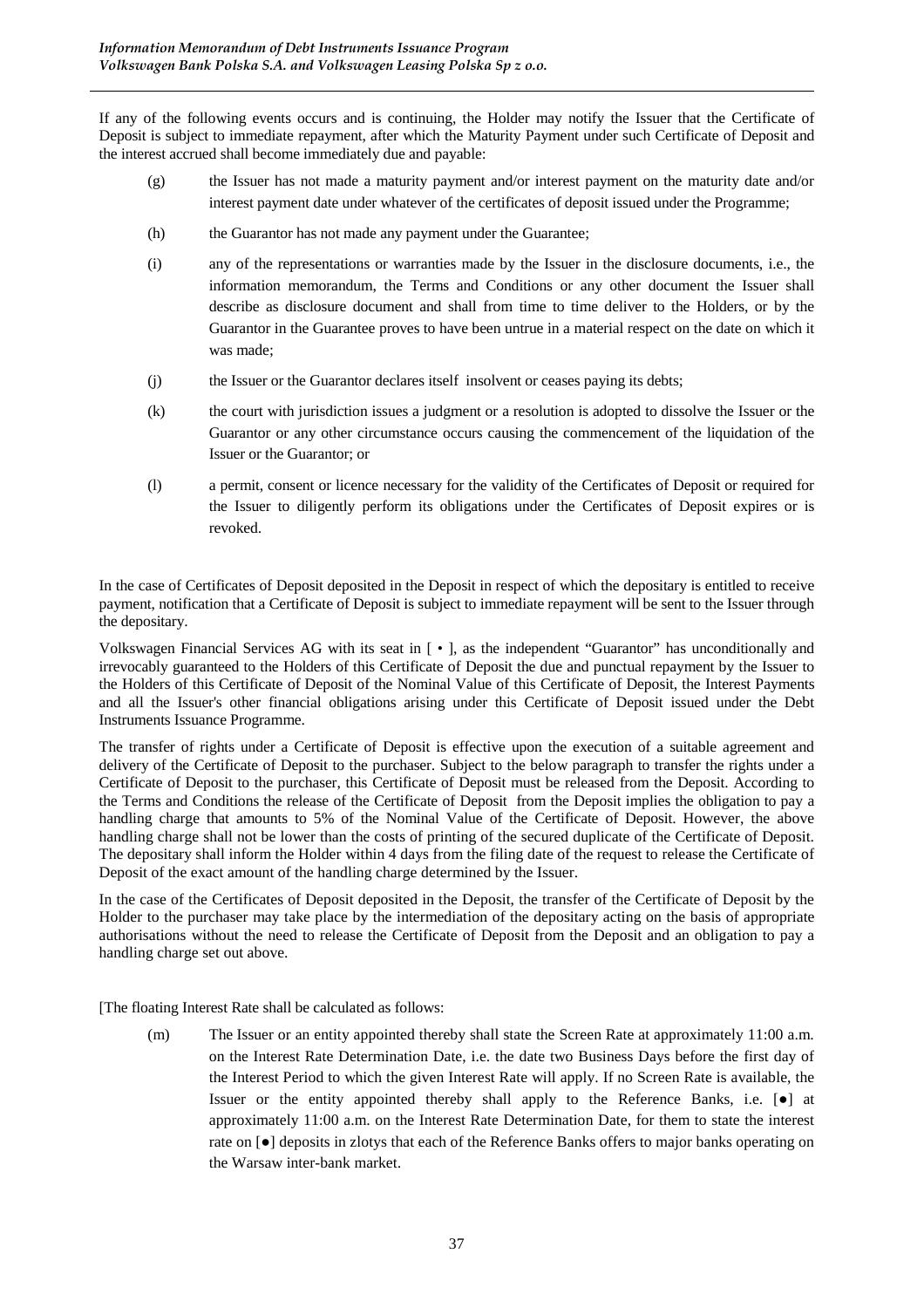- (n) The Interest Rate for the given Interest Period shall be the Screen Rate plus the Margin, and if no Screen Rate can be determined, it will be the arithmetic average of rates given by the Reference Banks, on condition that at least two Reference Banks state interest rates. If necessary, it will be rounded to two places after the decimal point (and 0.005 will be rounded up) and increased by the Margin.
- (o) If the floating Interest Rate cannot be determined pursuant to the above terms, the Interest Rate shall be determined as the last Interest Rate in force in the Interest Period preceding the Interest Rate Determination Date.]<sup>1</sup>

[On the Business Day following the Interest Rate Determination Date]<sup>2</sup> [Two Business Days before the first day of the Interest Period]<sup>3</sup>, the Issuer or an entity appointed thereby shall calculate the Interest Payment on each Certificate of Deposit for the given Interest period according to the following formula:

### $IP = IR\%$  x NV x ND/B

where:

IP - is the Interest Payment;

IR - is the agreed floating Interest Rate<sup>4</sup>/ $\left[\bullet\right]^5$ ;

NV - is the Nominal Value of the Certificate of Deposit;

ND - is the number of days in the Interest Period. Interest Period shall be understood to mean a period from the Issue Date (inclusive) up to the first Interest Payment Date (excluding) and any other subsequent period from the Interest Payment Date (inclusive) up to the following Interest Payment Date (excluding);

B - is  $[\cdot]$ <sup>6</sup>/[365]<sup>7</sup>;

[Margin -  $[\bullet]$ ]<sup>8</sup>;

 $\overline{a}$ 

after the result of this calculation has been rounded to the nearest grosz (where half a grosz will be rounded up).

If the Maturity Date or Interest Payment Date falls on a day that is not a Business Day, the payment under this Certificate of Deposit will be made on the first Business Day thereafter and Holders will not have a claim for interest for such period. The term "**Business Day**" means any business day, except for Saturday, Sunday or other holidays, on which the Issuer and the depositary operate in a way making possible the activities described in the Terms and Conditions. Furthermore, the Screen Rate means [●].

All payments under the Certificates of Deposit shall be made by the Issuer, without withholding for or on account of any withholding tax in force in the Republic of Poland, unless such withholding is required by law. In the event of such withholding, the Issuer shall have no obligation to make payments of any gross-up, indemnification or other amounts with respect to such taxes. In the case when the Holder's seat or place of residence is outside the territory of the Republic of Poland, it shall deliver to the Issuer (in the case of Certificates of Deposit deposited with a depositary who was authorized by the Holder to receive payment under the Certificates of Deposit — through such depositary) a valid tax residence certificate issued by a competent tax authority at least three (3) business days before the Maturity Date.

 $<sup>7</sup>$  In the case of Certificates of Deposit with Coupons with a tenor no shorter than 1 year.</sup>

<sup>&</sup>lt;sup>1</sup>In the case of Certificates of Deposit with coupons with floating interest

<sup>&</sup>lt;sup>2</sup> In the case of Certificates of Deposit with coupons with floating interest

<sup>&</sup>lt;sup>3</sup> In the case of Certificates of Deposit with coupons with fixed interest

<sup>&</sup>lt;sup>4</sup> In the case of Certificates of Deposit with coupons with floating interest

<sup>&</sup>lt;sup>5</sup> In the case of Certificates of Deposit with coupons with fixed interest

<sup>&</sup>lt;sup>6</sup> Insert figure as per the Proposal to Acquire Certificates of Deposit — in the case of Certificates of Deposit with a tenor shorter than 1 year

<sup>&</sup>lt;sup>8</sup> In the case of Certificates of Deposit with coupons with floating interest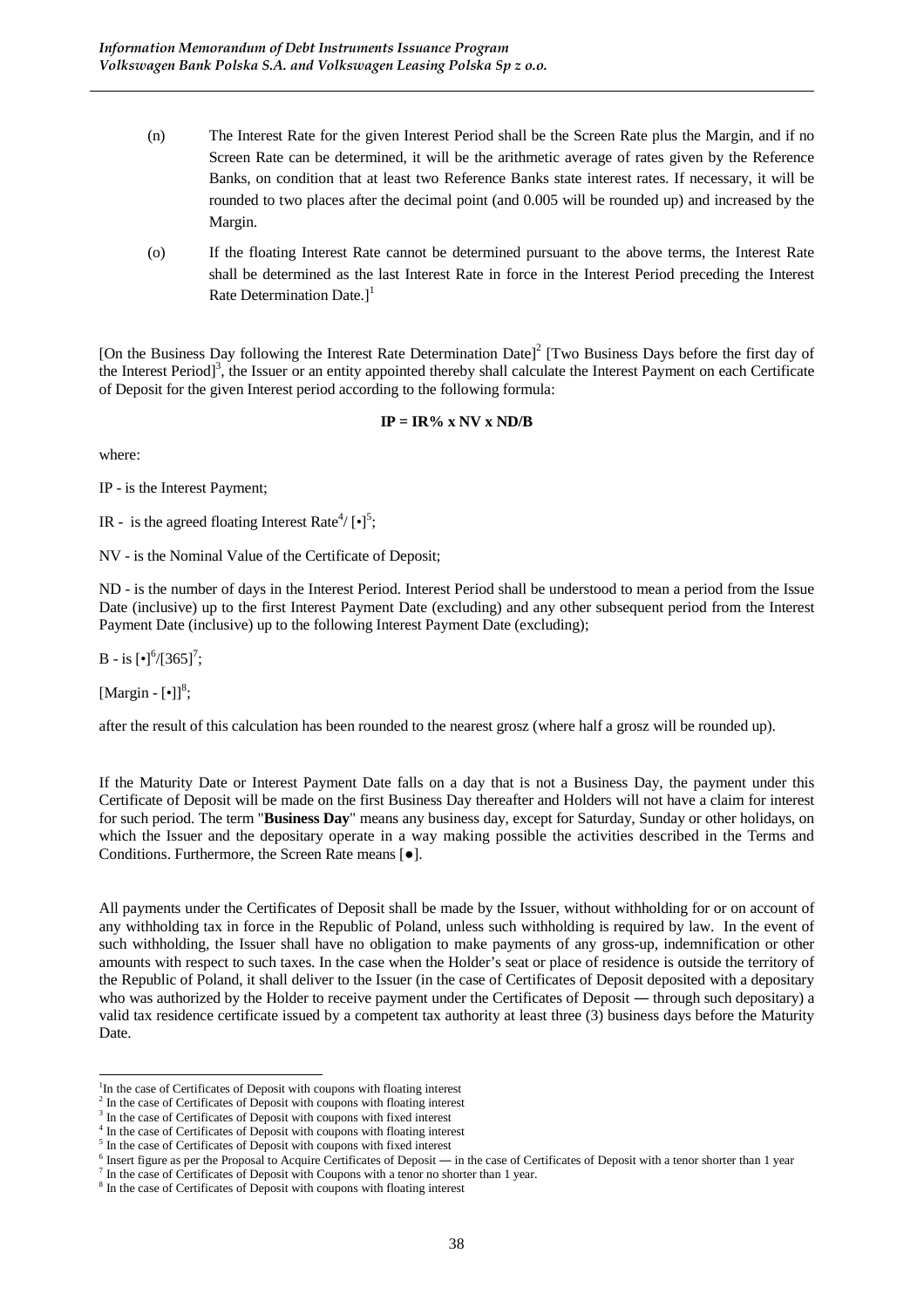In the event of any damage to the secured duplicate of the Certificate of Deposit raising doubts as to its authenticity, no payments shall be made under such Certificate of Deposit.

The Terms and Conditions of this Certificate of Deposit have been made publicly available by being displayed at the Issuer's seat.

This Certificate of Deposit shall be governed by the laws of Poland.

Signed for and on behalf of

**VOLKSWAGEN BANK POLSKA S.A.** \_\_\_\_\_\_\_\_\_\_\_\_\_\_\_\_ \_\_\_\_\_\_\_\_\_\_\_\_\_\_\_\_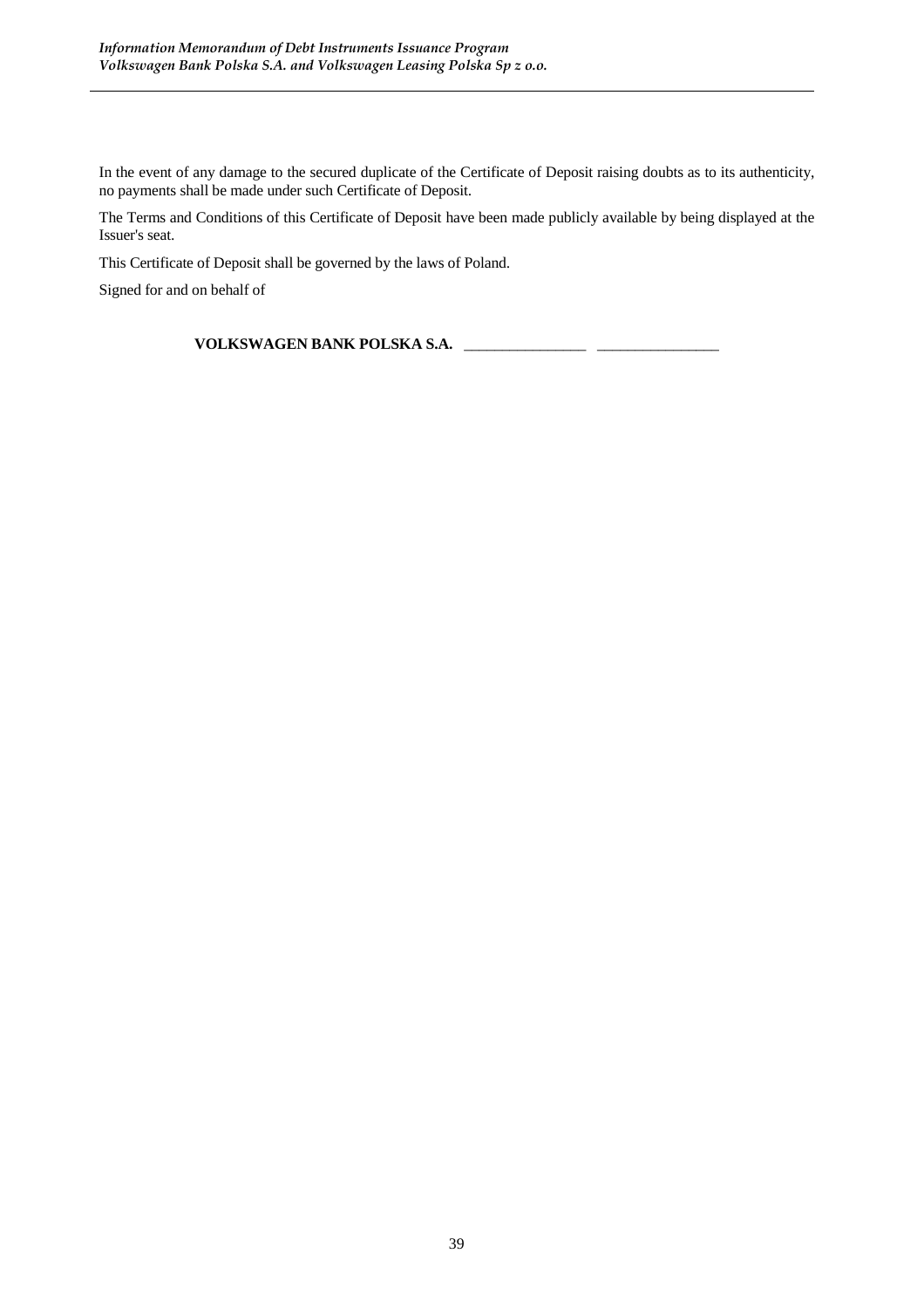# *TERMS AND CONDITIONS OF ZERO-COUPON CERTIFICATE OF DEPOSIT*

The Certificates of Deposit issued under the Debt Instruments Issuance Programme (the "**Programme**") to which these Terms and Conditions apply are issued by Volkswagen Bank Polska S.A. with its seat in  $[\bullet]$ ,  $[\bullet]$ ,  $[\bullet]$ , registered in the register of entrepreneurs at the National Court Register maintained by District Court for the capital city of Warsaw, XII Commercial Division of the National Court Register under number KRS 0000002340, with the fully paid share capital of PLN  $[\bullet]$ , NIP  $[\bullet]$  (the "**Issuer**") under the Programme with a Maximum Programme Amount of PLN 3,000,000,000 (in words: Three Billion Zlotys). The Maximum Programme Amount comprises also the debt instruments issued by Volkswagen Leasing Polska Sp. z o.o., save for those debt instruments whose Maturity Date falls on the relevant Issue Date. The Issuer may, having received the Depositaries' written consent, increase the Maximum Programme Amount. The Issue of the Certificates of Deposit under the Programme was organized pursuant to:

- 1. Article 89 *et seq.* of the Banking Law,
- 2. resolution of the Issuer's Shareholders' Meeting placed in a protocol prepared by a notarial trainee Marcin Łaski on 28 July 2008 (Repertorium A no. 9685/2008),
- 3. resolution of the Issuer's Supervisory Board dated 24 July 2008,
- 4. resolution of the Issuer's Management Board no. 06/2008 dated 30 July 2008,
- 5. the Issue Agreement dated 24 November 2006 between the Issuer, Bank Handlowy w Warszawie S.A., ABN AMRO Bank (Polska) S.A., BRE Bank S.A., ING Bank Śląski S.A., Bank BPH S.A. and Societe Generale S.A. Oddział w Polsce, subsequently amended pursuant to the Issue Agreement of 6 August 2008 between the Issuer, Bank Handlowy w Warszawie S.A., ABN AMRO Bank (Polska) S.A., BRE Bank S.A., ING Bank Śląski S.A., Bank Pekao S.A. and Societe Generale S.A. Oddział w Polsce (hereinafter the "**Depositaries**") (hereinafter the "**Issue Agreement**"), and
- 6. the Dealer Agreement dated 24 November 2006 between the Issuer and ABN AMRO Bank (Polska) S.A., Bank Handlowy w Warszawie S.A., BRE Bank S.A., ING Bank Śląski S.A., Bank BPH S.A. and Societe Generale S.A. Oddział w Polsce, subsequently amended pursuant to the Dealer Agreement dated 6 August 2008 between the Issuer and ABN AMRO Bank (Polska) S.A., Bank Handlowy w Warszawie S.A., BRE Bank S.A., ING Bank Śląski S.A., Bank Pekao S.A. and Societe Generale S.A. Oddział w Polsce (hereinafter the "**Dealer Agreement**").

References in these Terms and Conditions to the Depositaries shall include all their legal successors acting in such capacity in connection with the Certificates of Deposit and to entities appointed to act as a Dealer for the Day by the Issuer on the basis of the Dealer Agreement.

The Certificates of Deposit shall be registered with one of the Depositaries on the Issue Date. Each Holder upon written request shall receive a Depositary Receipt from the Depositary that maintains the Deposit of Certificates of Deposit, in a form and content that complies with the procedures applied by the given Depositary.

### 1. **DEFINITIONS**

1.1 Capitalized terms not defined in these Terms and Conditions shall have the following meanings:

"Banking Law" shall mean the Act – Banking Law of 29 August 1997 (Journal of Laws, 2002, No. 72, item 665, as amended).

"Business Day" shall mean any business day, other than a Saturday, Sunday or other holiday, on which the Issuer and the Depositaries are open for business in a manner making it possible to carry out the activities set forth in the Terms and Conditions.

"Certificates of Deposit" shall mean non-interest-bearing bank securities, with the nominal value indicated in the body of the Certificate of Deposit, with the tenor indicated in the body of the Certificate of Deposit, issued by the Issuer under the Banking Law and these Terms and Conditions.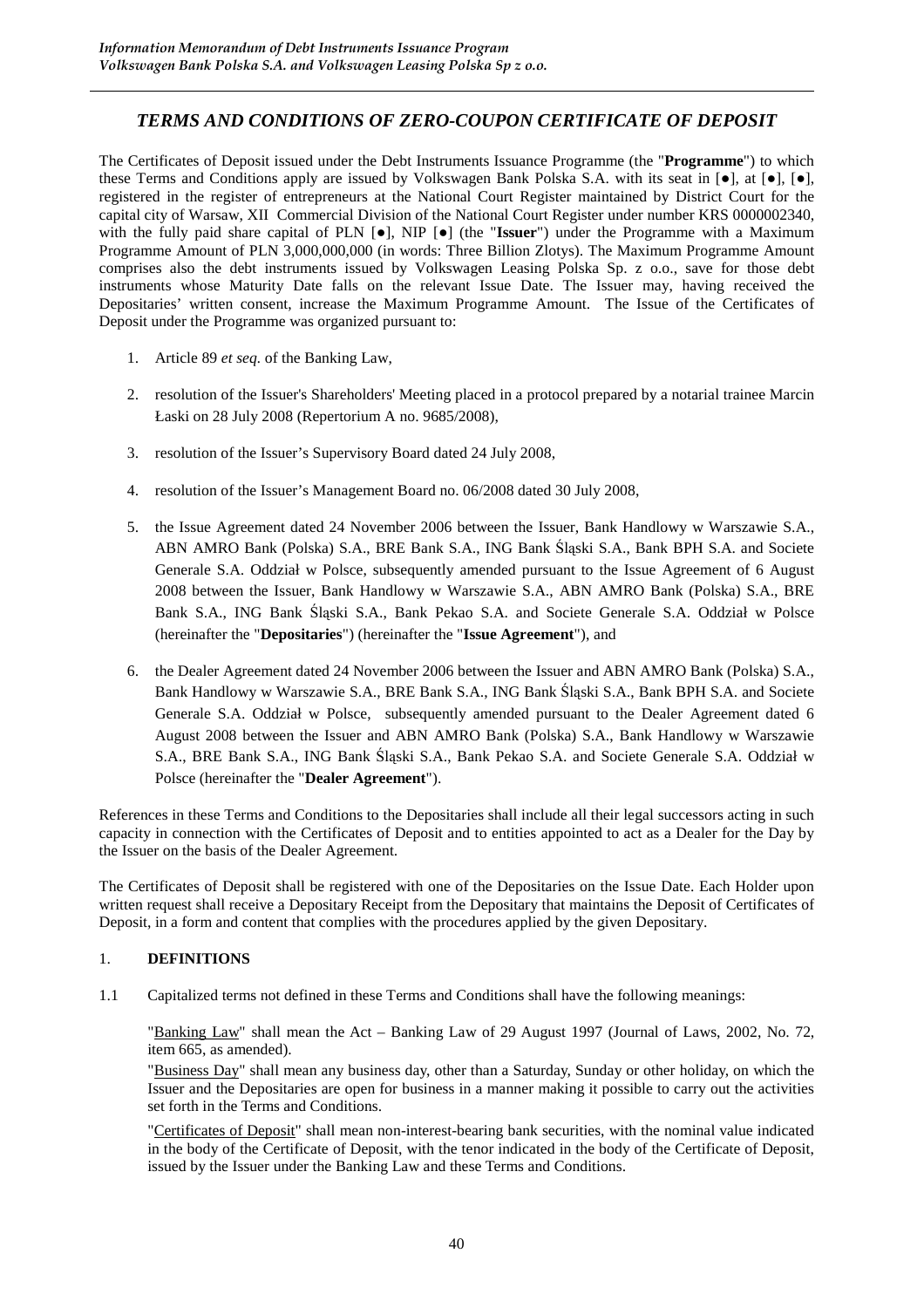"Court Deposit" shall mean a deposit of monies held by a court having jurisdiction over the seat of the Issuer, pursuant to the Polish Civil Code of 23 April 1964 and the Civil Procedure Code of 17 November 1964.

"Depositary Receipt" shall mean a document evidencing the Deposit of Certificates of Deposit, issued to a Holder by the given Depositary in respect of Certificates of Deposit held by such Holder.

"Disclosure Documents" shall mean, at any time, the Information Memorandum, these Terms and Conditions, and any other document specified as a disclosure document by the Issuer and supplied to the Holders from time to time.

"Gross-Up Amount" shall mean any additional amount as may be necessary in order that the net amount received by a Holder after deduction of Withholding Tax shall equal the amount which would have been received had no such deduction or withholding been required.

"Guarantee" shall mean the irrevocable and unconditional guarantee issued by a Guarantor guaranteeing all obligations of the Issuer arising under the Certificates of Deposit and to all obligations of Volkswagen Leasing Polska Sp. z o.o. under the bonds issued within the Programme.

"Guarantor" shall mean Volkswagen Financial Services AG.

"Holder" shall mean (i) in the case of a Certificate of Deposit which is deposited with the Depositary, the person in whose name such Certificate of Deposit is recorded in the Register of Holders; (ii) in the case of a Certificate of Deposit which is not deposited with the Depositary, the person who is in possession of such Certificate of Deposit.

"Investor" shall mean any natural or legal person or organisational entity without legal personality, interested in acquiring, or acquiring, Certificates of Deposit.

"Issue Date" shall mean, with respect to any Certificate of Deposit, the date indicated in the body of the given Certificate of Deposit on which it is or is to be issued.

"Issue Price" or "Sale Price" shall mean an amount payable by an Investor on the Issue Date, if Certificates of Deposit are allocated to the Investor on the primary market at such issue price or if the Certificates of Deposit are traded in secondary market at such sale price.

"Maturity Date" shall mean the date on which the Maturity Payment under a Certificate of Deposit is due and payable.

"Maturity Payment" shall mean the nominal value of each Certificate of Deposit as set forth in the body of the given Certificate of Deposit.

"Record Date" shall mean the day on which the number of and ownership of the Certificates of Deposit is determined in order to specify the persons entitled to receive payments under the Certificates of Deposit held in the Deposit and in relation to which a given Depositary is entitled to receive distributions; and which shall fall at 4:00 p.m. two Business Days before the Maturity Date.

"Register of Holders" shall mean the register of Holders maintained by the Depositary in accordance with its internal regulations.

"Tax Residence Certificate" shall mean a tax residence certificate issued by the relevant tax authority, as referred to in Art. 26 sec. 1 of the Corporate Income Tax Act (uniform text: Journal of Laws, 2000, No. 54, item 654, as amended) and Art. 29 sec. 2 of the Personal Income Tax Act (uniform text: Journal of Laws, 2000, No. 14, item 176, as amended).

"Terms and Conditions" shall mean these Terms and Conditions.

"Withholding Tax" shall mean (i) the corporate income tax under the Corporate Income Tax Act (uniform text: Journal of Laws 2000, No. 54, item 654, as amended) and (ii) personal income tax under the Personal Income Tax Act (uniform text: Journal of Laws 2000, No. 14, item 176, as amended), imposed by the Republic of Poland and deducted at source.

1.2 In these Terms and Conditions

*The term "deposited with the Depositary" or "deposited in the Deposit" shall mean Certificates of Deposit, which have not been released from the Deposit in accordance with paragraphs 6 and 14 of the Terms and Conditions.* 

The term "released from the Deposit" shall mean Certificates of Deposit, which have been released from the Deposit in accordance with paragraphs 6 and 14 of the Terms and Conditions.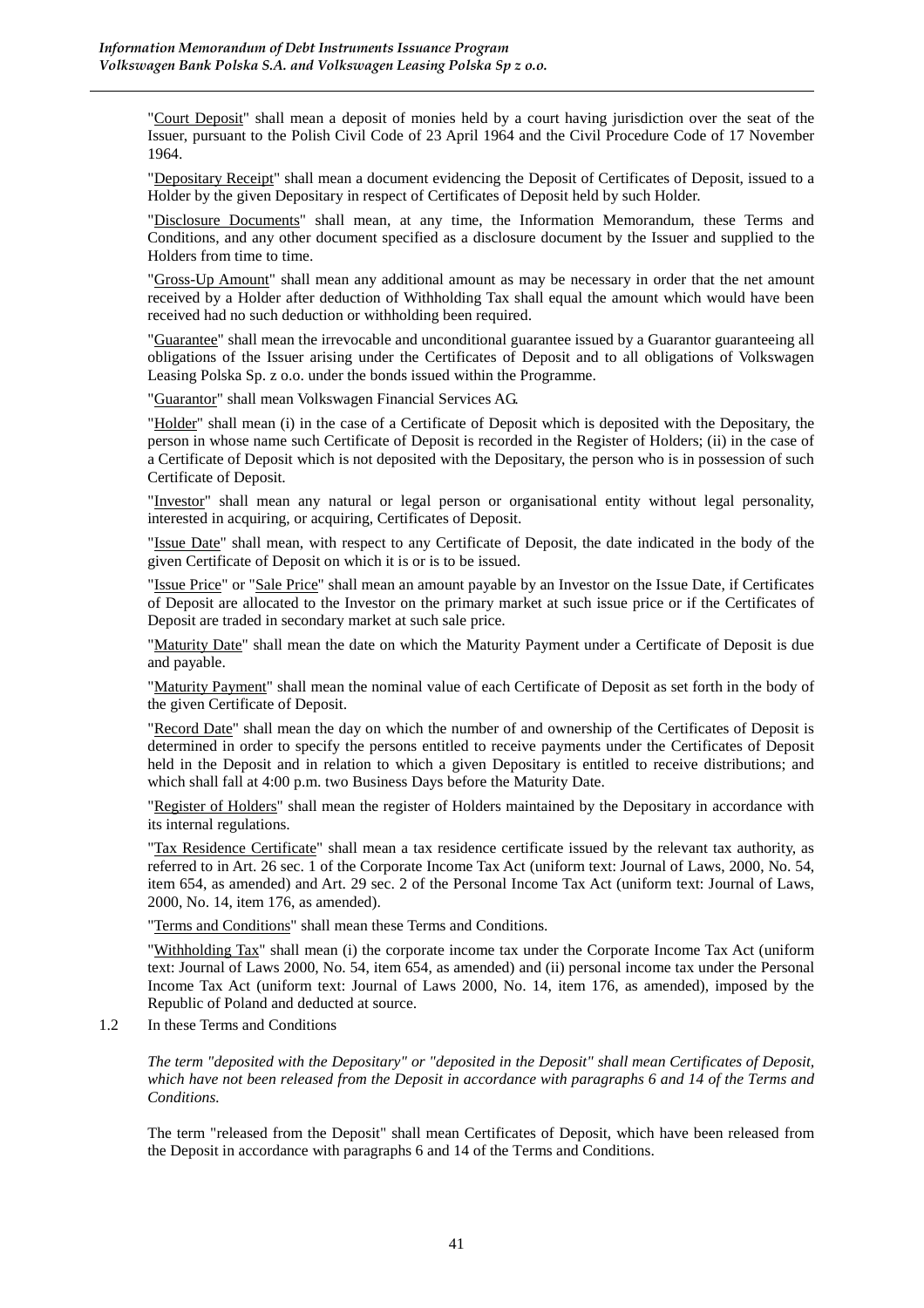## 2. **TYPE OF CERTIFICATES OF DEPOSIT**

A Certificate of Deposit is a non-interest-bearing bearer bank security. The Certificate of Deposit is a security issued in material form.

### 3. **STATUS OF THE CERTIFICATES OF DEPOSIT AND GUARANTEE OF REDEMPTION OF THE CERTIFICATES OF DEPOSIT**

3.1 Status of the Certificates of Deposit

The Certificates of Deposit constitute direct, unconditional and unsubordinated obligations of the Issuer and rank *pari passu* and without any preference among themselves and (subject to mandatory exceptions under Polish law) equally and rateably with all other present of future unsecured and unsubordinated obligations of the Issuer and are subject to satisfaction in the same proportion as those obligations.

3.2 Guarantee of redemption of the Certificates of Deposit

The Guarantor has unconditionally and irrevocably guaranteed to each Holder, irrespective of the validity or enforceability of the Certificates of Deposit, the proper and timely repayment in Zlotys of the nominal value of the Certificates of Deposit issued by the Issuer to the Holders up to a maximum aggregate principal amount of PLN 3,000,000,000 (in words: Three Billion Zlotys), and the fulfilment of any other obligations under the Certificates of Deposit in accordance with their terms and conditions, less any amounts already received by such Holders from the Issuer or otherwise. The guarantee is deposited with [ ], and copies thereof are available on demand from each Depositary.

The Guarantee is issued under German law.

### 4. **TERMS OF ISSUE OF CERTIFICATES OF DEPOSIT**

- 4.1 The Certificates of Deposit are issued in material form and the Holders' rights thereunder arise upon the combined fulfilment of the following conditions:
	- 4.1.1 the Investor shall have paid into the Issuer's account the entire Issue Price for which a Certificate of Deposit of the given Issue is being acquired, less the dealer's fee payable pursuant to the terms of the Dealer Agreement;
	- 4.1.2 the Issuer shall have issued appropriate number of Certificates of Deposit; and
	- 4.1.3 the Certificates of Deposit issued by the Issuer under the Programme shall have been released to the Investor and deposited with the given Depositary for and on behalf of the given Investor.
- 4.2 The Terms and Conditions are on public display at the Issuer's seat. Copies of the Terms and Conditions are also available at the Depositaries' office.

## 5. **DEPOSIT**

- 5.1 On the Issue Date the Depositary shall deposit in the deposit (the "Deposit") the Certificates of Deposit that have been issued and record Investors in the Register of Holders.
- 5.2 When Certificates of Deposit have been received into the Deposit and Holders have been recorded in the Register of Holders, the Depositary shall issue to the Holder, upon its motion, a Depositary Receipt confirming that the Holder has acquired the Certificates of Deposit.
- 5.3 The Deposit shall be kept by Depositaries on the Holders' instruction pursuant to agreements executed by and between a Holder and a given Depositary. Detailed terms and conditions of the Deposit and the transfer of rights under the Certificates of Deposit are set forth in the Terms and Conditions and relevant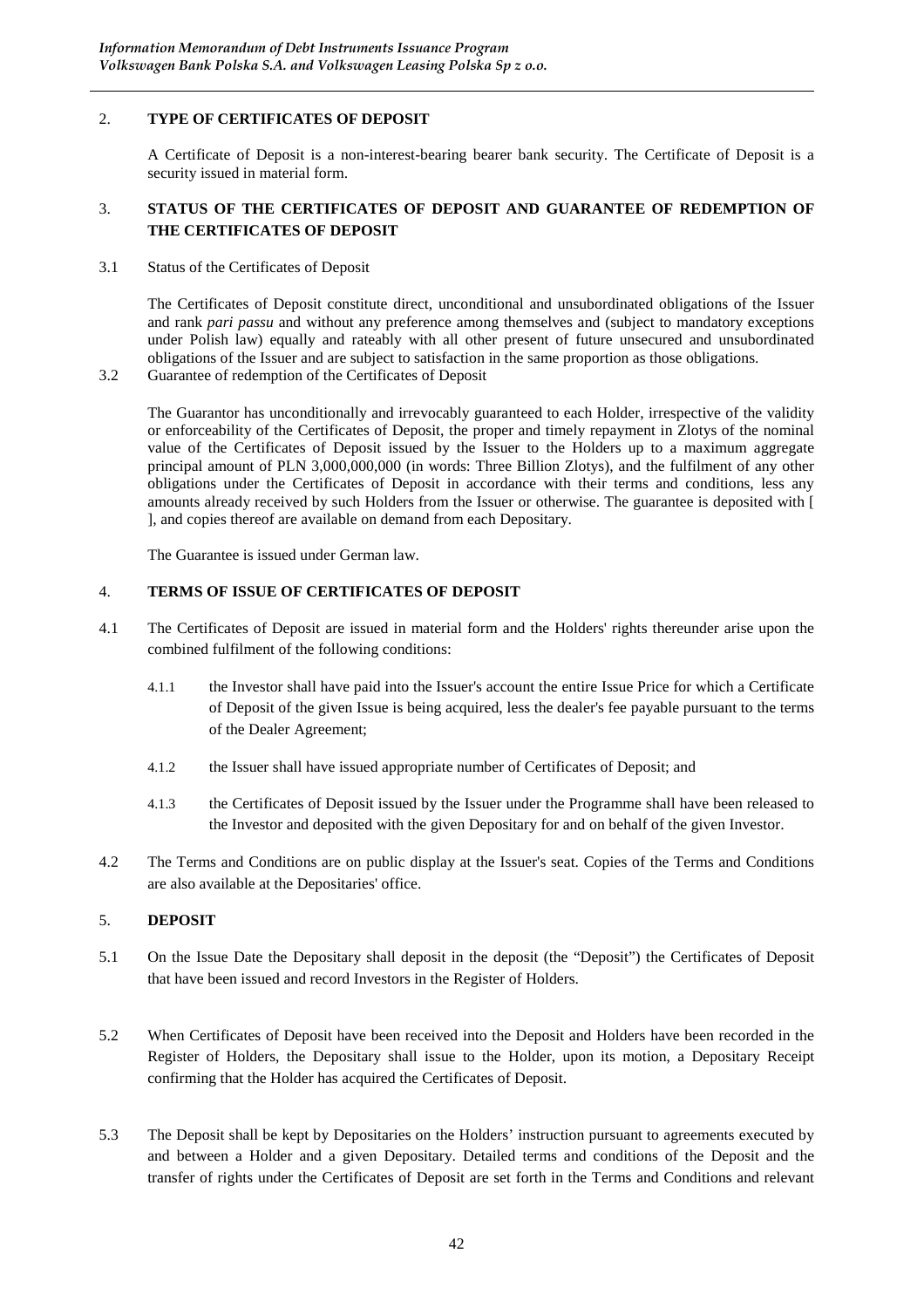bylaws and internal procedures of the Depositaries. In the case of discrepancies between the said bylaws and internal procedures and the Terms and Conditions, the Terms and Conditions shall prevail.

# 6. **RELEASE OF CERTIFICATES OF DEPOSIT FROM THE DEPOSIT**

- 6.1 At the Holder's written request delivered to the Depositary that maintains the Deposit of Certificates of Deposit, pursuant to this paragraph 6 (Release of Certificates of Deposit from the Deposit) the Depositary shall release the Certificates of Deposit deposited with the Depositary to the Holder.
- 6.2 The Holder shall make its request for the release of the Certificate of Deposit directly to a Depositary, depending on which Depositary maintains the Deposit of the given Certificates of Deposit.
- 6.3 Following the receipt of the request to release the Certificate of Deposit, the Depositary shall promptly, and in any case within two Business Days, inform the Issuer that it has received the request. In order to release to the Holder the Certificate of Deposit from the Deposit, the Issuer will order the printing of a secured duplicate of the Certificate of Deposit at a professional printing house and shall deliver to the Depositary the duplicate of the Certificates of Deposit no later than two Business Days before the date indicated in paragraph 6.5 below. After the duplicate of the Certificate of Deposit has been released to the Depositary, the Issuer shall destroy the original Certificate of Deposit. Promptly after the handling charge is paid by the Holder in accordance with paragraph 6.6 of the Terms and Conditions, the Depositary shall notify the Issuer about this fact.
- 6.4 If the duplicate of the Certificates of Deposit are not released within the time-limit referred to in paragraph 6.5, the Depositary shall release the Certificates of Deposit in unsecured form. Each Depositary shall confirm on a released Certificate of Deposit not being a duplicate thereof: (i) that it has been released from the Deposit, (ii) annotations of amounts paid for the Holders under such Certificate of Deposit, which confirmation shall be signed by the Depositary's employee.
- 6.5 Subject to the final sentence of this paragraph, the Certificate of Deposit shall be released to the Holder within 30 days from the latest of: delivery date of the request or the date of payment of the handling fee referred to in paragraph 6.6 of the Terms and Conditions. If the release of the Certificates of Deposit were to take place between the Record Date and the Maturity Date, the Certificates of Deposit will be released from the Deposit before the Record Date.
- 6.6 The Holder is obliged to pay a handling charge of 5% of the nominal value of the Certificates of Deposit that will be released from the Deposit. However the above handling charge shall not be lower than the costs of printing of the secured duplicate of the Certificate of Deposit. The Depositary shall inform the Holder within 4 days from the filing date of the request to release the Certificate of Deposit of the exact amount of the handling charge determined by the Issuer.
- 6.7 In the case of release of the Certificate of Deposit from Deposit in accordance with this paragraph 6 of the Terms and Conditions, the Holder shall not be entitled to subsequently deposit the Certificate of Deposit in the Deposit within the meaning of this Terms and Conditions.

# 7. **TRANSFER OF RIGHTS UNDER CERTIFICATES OF DEPOSIT HELD ON DEPOSIT ON THE SECONDARY MARKET**

7.1 Subject to any terms to the contrary in paragraph 8 (Transfer of Rights under Certificates of Deposit Held on Deposit Without the Intermediary of the Depositary), on the secondary market Certificates of Deposit are acquired or sold through the intermediary of the Depositary that maintains the Deposit of Certificates of Deposit.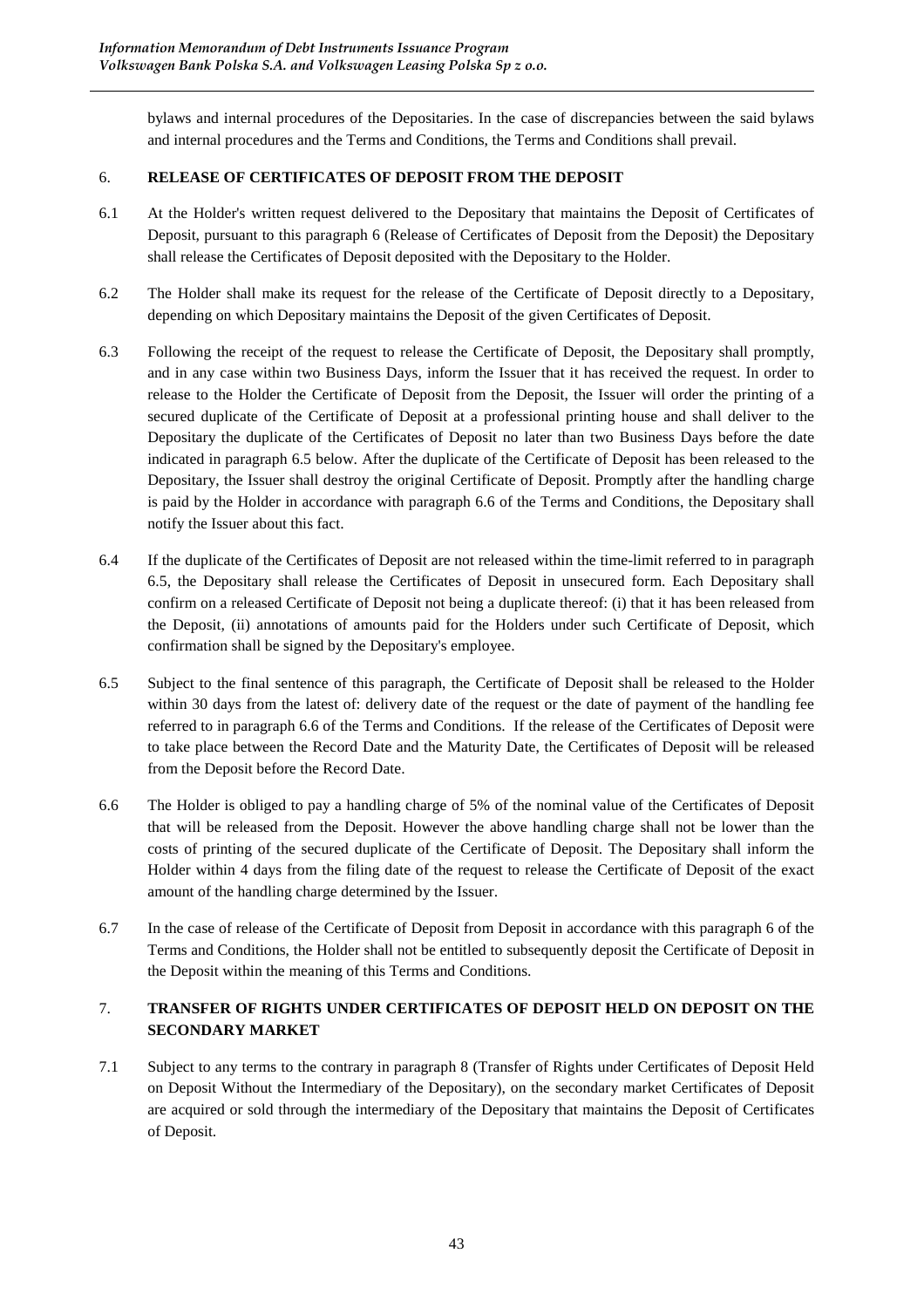- 7.2 Payment of the Sale Price of Certificates of Deposit being acquired in secondary market trading shall be made by the buying Investor on the date agreed by the Depositary and such Investor.
- 7.3 The failure of a buying Investor to pay the entire Sale Price shall render the transfer of rights under the Certificates of Deposit to such Investor ineffective. Furthermore, the Depositary, on its own or the selling Holder's behalf, may demand redress of damage on general terms caused by the Investor's failure to pay the amount due by the prescribed date.
- 7.4 Promptly after the settlement date of the transaction to acquire Certificates of Deposit, the Depositary that maintains the Deposit of Certificates of Deposit being traded on the secondary market shall issue upon the Holder's written request a Depositary Receipt to the new Holder, confirming the latter's acquisition of Certificates of Deposit.
- 7.5 The transfer of rights under the Certificates of Deposit on the secondary market shall be documented in the Register of Holders of the given Depositary maintaining the Deposit.
- 7.6 On the basis of an authorisation set out in paragraph 10, the Depositary that acted as the intermediary in the transfer of rights under Certificates of Deposit on the secondary market shall cause the release of Certificates of Deposit deposited in the Deposit it maintains to the purchaser and shall take and deposit Certificates of Deposit in the Deposit in the name and on behalf of the purchaser. The provisions of this paragraph 7.6 shall apply accordingly in a situation where the Depositary shall be a seller or a purchaser of the Certificates of Deposit.
- 7.7 The detailed rules of secondary market trading, custody and service of Certificates of Deposit are described in the relevant rules of the Depositary. In the event of discrepancies between the Terms and Conditions and the Depositary's rules, these Terms and Conditions shall apply.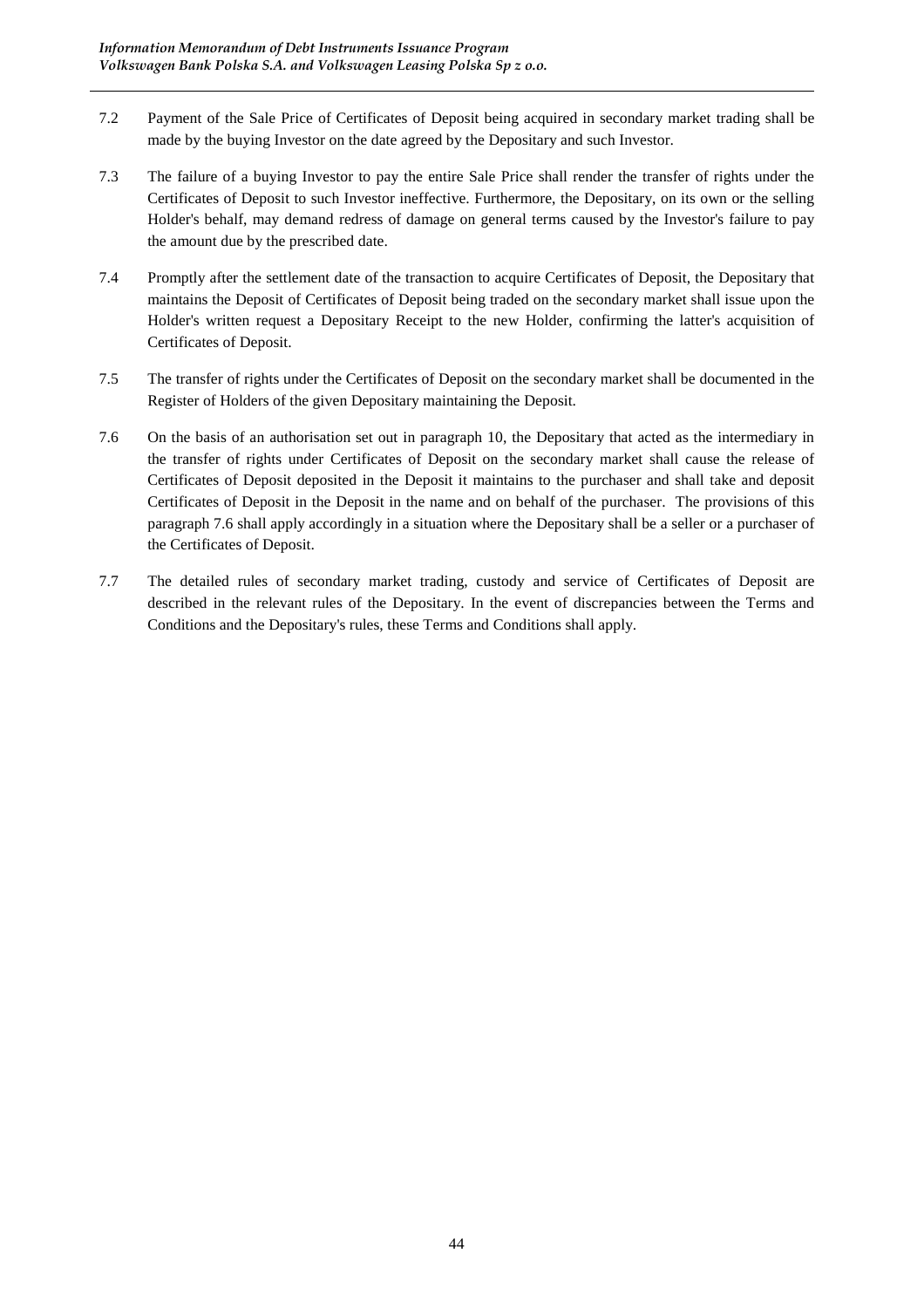# 8. **TRANSFER OF RIGHTS UNDER CERTIFICATES OF DEPOSIT HELD ON DEPOSIT WITHOUT THE INTERMEDIARY OF THE DEPOSITARY**

- 8.1 Rights under Certificates of Deposit may be transferred directly by the selling Holder to the new Investor. In such a case, on the basis of the appropriate authorisations set out in paragraph 10, after being notified that the agreement has been entered into pursuant to the Depositary's internal regulations and procedures, the Depositary maintaining the Deposit of the given Certificates of Deposit shall procure the release of the Certificates of Deposit held in its Deposit to the buyer and shall collect and submit such Certificates of Deposit to the Deposit for and on behalf of the buyer and make appropriate changes in the Register of Holders to evidence the transfer of rights under Certificates of Deposit. Before the Certificates of Deposit are transferred, the Investor buying the Certificates of Deposit must conclude an agreement with the Depositary on the basis of which the Certificates of Deposit it is acquiring will be held in the Deposit. The provisions of this paragraph 8.1 shall apply accordingly in a situation where the Depositary shall be a seller or a purchaser of the Certificates of Deposit.
- 8.2 Promptly after the Depositary has made appropriate amendments in the Register of Holders documenting the transfer of possession of Certificates of Deposit, the Depositary maintaining the Deposit of Certificates of Deposit will issue the new Holder at its written request a Depositary Receipt confirming the latter's acquisition of Certificates of Deposit.
- 8.3 Liability for payment of the tax on civil law transactions on a transaction transferring rights under Certificates of Deposit on the secondary market shall be borne by the parties to the transaction if provisions of law in force require payment of such tax on the transfer of rights under the Certificates of Deposit.

## 9. **REDEMPTION OF CERTIFICATES OF DEPOSIT**

- 9.1 Subject to paragraph 9.8 on the Maturity Date the Issuer shall make the Maturity Payment to the Holder. The payment shall be made by bank transfer to the bank account: (i) of the Depositary authorised by the Holder to collect payments under the Certificate of Deposit in accordance with paragraph 10 of the Terms and Conditions or (ii) if the Holder has not granted the Depositary power of attorney to collect payments under the Certificate of Deposit, to the bank account indicated by that Holder. The provisions of this paragraph shall apply accordingly to the Certificates of Deposit placed in the Deposit with the Depositary that is a Holder of such Certificates of Deposit. In such case, the payment under the Certificates of Deposit shall be paid by bank transfer to the Depositary's bank account. In the case of Certificates of Deposit placed in the Deposit with the Depositary that is entitled to collect distributions thereunder, the disbursement of the Maturity Payment will be made to the Holder entered in the Register of Holders on the Record Date. For Certificates of Deposit released from the Deposit or Certificates of Deposit in relation to which the Depositary is not authorized to collect distributions, the person presenting a given Certificate of Deposit for redemption shall be deemed to be entitled to collect them under the Terms and Conditions.
- 9.2 In order to receive payments under Certificates of Deposit released from the Deposit or held in Deposit, in relation to which the Holder did not grant a power of attorney for a given Depositary to collect distributions under the Certificates of Deposit, the Holder must present and submit to the Issuer's deposit Certificate of Deposit 2 days before the Maturity Date. After receiving the Certificates of Deposit from the Holder, the Issuer shall make the Maturity Payments pursuant to paragraph 9.1.
- 9.3 Certificates of Deposit deposited with a Depositary that the Holder has authorised to collect payments under Certificates of Deposit and those which are held by a given Depositary shall be deemed to be presented for redemption on the Maturity Date, without the need for any additional statements or instructions from the Holder. The Depositary shall transfer to the Holders the payments under the Certificates of Deposit by bank transfer as agreed with the given Holder.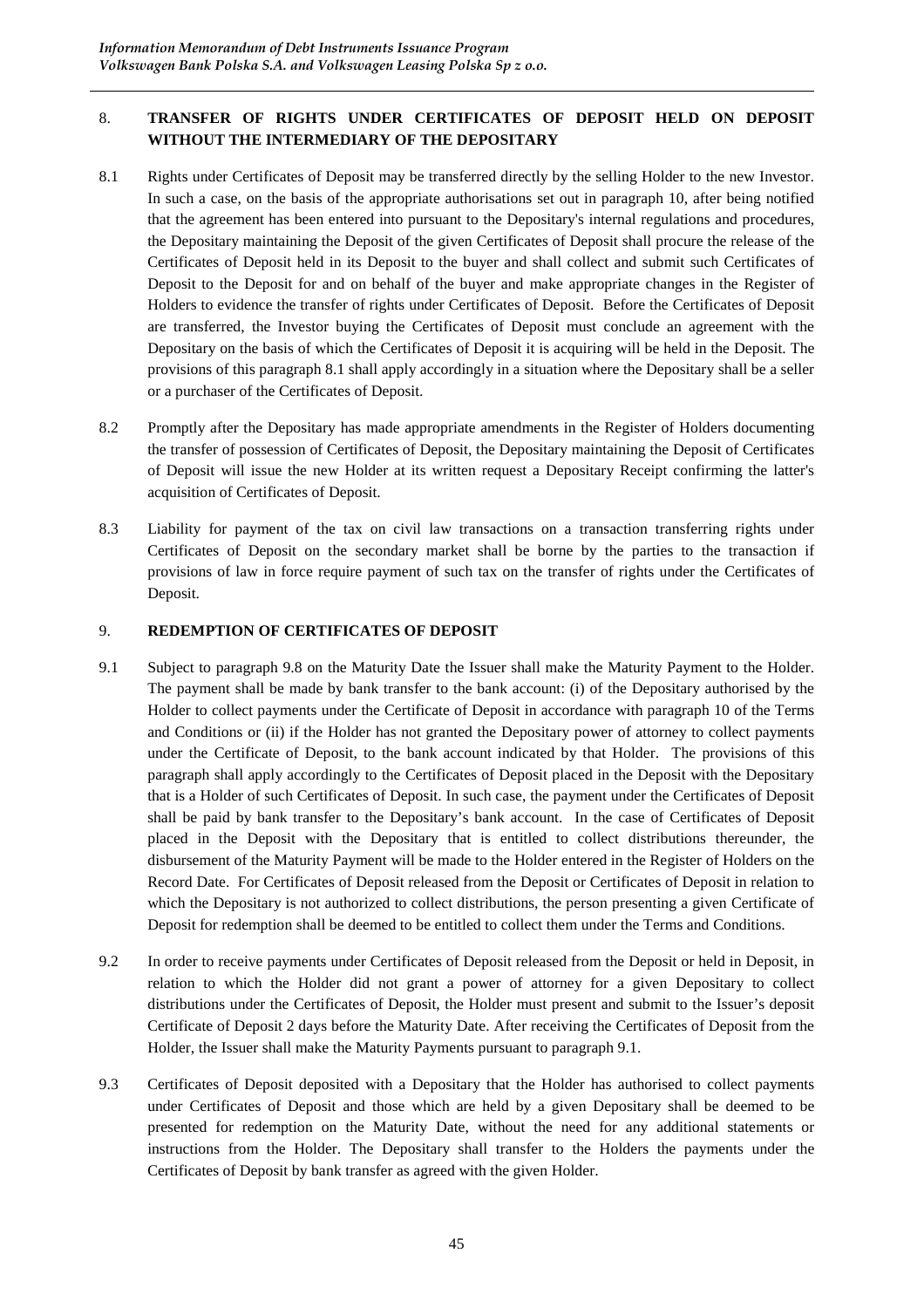- 9.4 In the case of Certificates of Deposit released to Holders from the Deposit, the Maturity Payment shall be contingent on the Issuer's being provided with information on the account to which the Maturity Payment is to be made. The Holder shall be obliged to provide the aforesaid information no later than 5 (five) Business Days before the Maturity Date.
- 9.5 The Issuer shall not be liable for a delay in payment arising from the failure to send the information referred to in paragraph 9.4 above, and the Holder shall not be entitled to interest for a delay in the payment of amounts due under the Certificates of Deposit.
- 9.6 The Maturity Payment under the Certificates of Deposit released from the Deposit or held in Deposit, in relation to which the Holder did not grant a power of attorney for a given Depositary to collect distributions under the Certificates of Deposit, shall be made on the date set forth in the Certificate of Deposit, however not earlier than on the 2nd day after the Certificate of Deposit is presented and deposited in accordance with paragraph 9.2 above. The Holder shall not be entitled to any interest for a delay in payments due under the Certificates of Deposit caused by its failure to present the Certificate of Deposit in accordance with paragraph 9.2 above.
- 9.7 No payments under a Certificate of Deposit shall be made if any of the security features of the duplicate of the Certificate of Deposit has been destroyed in a manner raising doubts as to whether the duplicate is authentic.
- 9.8 If the Maturity Date or other day on which, pursuant to the body of the Certificate of Deposit, the Issuer is obliged to make a payment falls on a day that is not a Business Day, the Certificates of Deposit shall be redeemed on the first Business Day thereafter and the Holders shall not have a claim for interest for that period.
- 9.9 All payments under the redemption of Certificates of Deposit shall be made without set-offs.

## 10. **POWER OF ATTORNEY**

- 10.1 By submitting the Certificates of Deposit to the Deposit, the Holder authorises the given Depositary to collect for and on its behalf from the Issuer the Maturity Payment in respect of the Certificates of Deposit held in the Deposit. Furthermore, if a Holder submits instructions to sell Certificates of Deposit through the Depositary pursuant to the terms of paragraph 7 of these Terms and Conditions or notifies the Depositary that an ownership transfer agreement in respect of the Certificates of Deposit has been entered into pursuant to the terms of paragraph 8 of these Terms and Condition, the Holder hereby authorises the Depositary to release to the buying Investor the Certificates of Deposit that are the subject of that transaction. The Depositary may also represent the buying Investor and be the buyer of such Certificates of Deposit.
- 10.2 An Investor interested in acquiring Certificates of Deposit authorises the Depositary to collect the Certificates of Deposit from the Holder and submit them to the Deposit for and on behalf of the Investor. The Depositary may also represent the Holder selling Certificates of Deposit and be the seller of such Certificates of Deposit.
- 10.3 By submitting an application for release of the Certificates of Deposit from the Deposit pursuant to paragraph 6 (Release of Certificates of Deposit from the Deposit) the Holder is implied to have granted a power of attorney for the Depositary to release of the Certificates of Deposit placed in Deposit to the Issuer and to collect duplicates of Certificates of Deposit from the Issuer.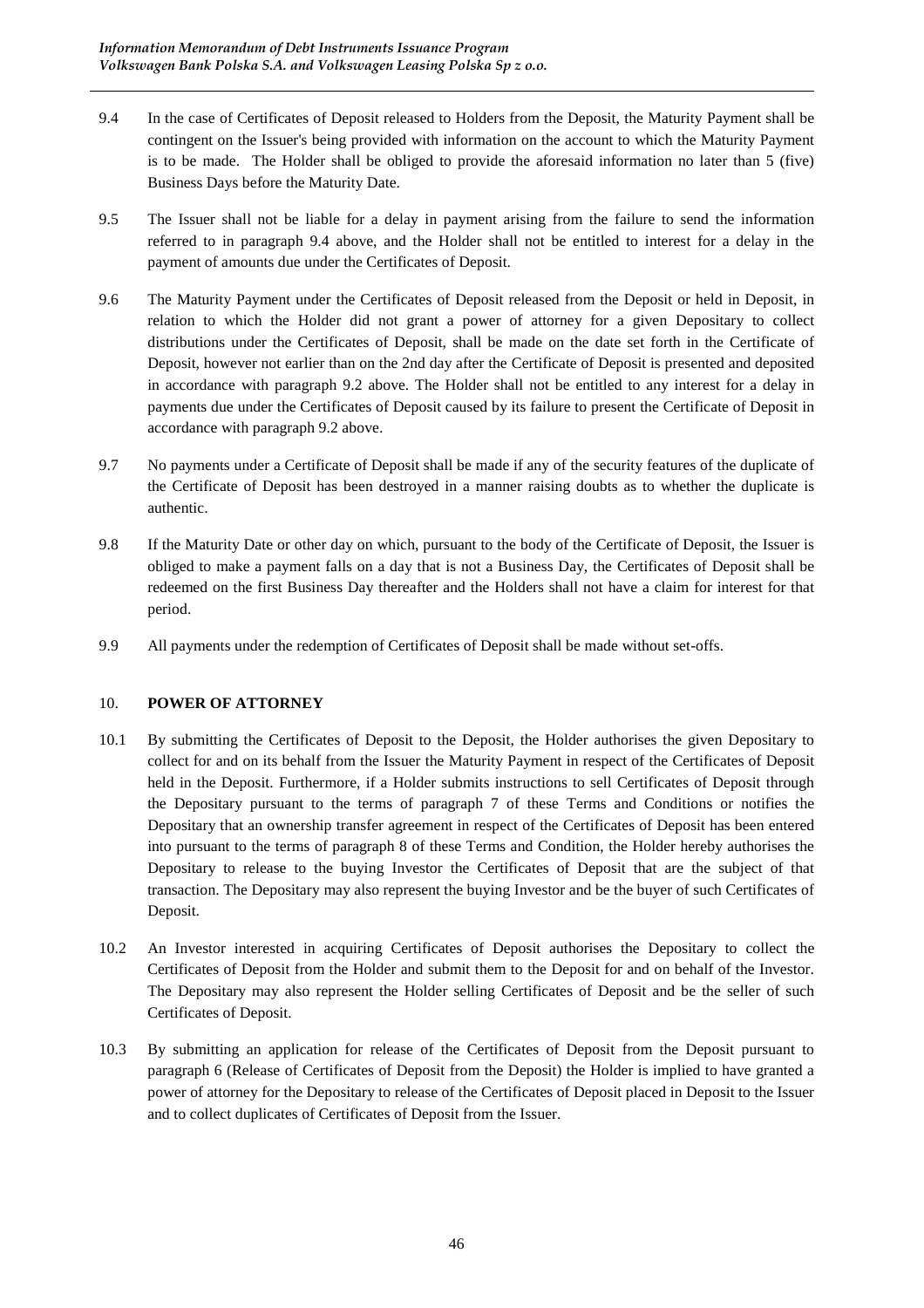- 10.4 The Holder and the Investor buying Certificates of Deposit shall grant the power of attorney referred to in paragraph 10.1 - 10.2 by making statements to the Depositary that they accept the contents of these Terms and Conditions or in other form agreed by the Depositary and, respectively, a Holder or an Investor.
- 10.5 If Certificates of Deposit are released from the Deposit pursuant to the terms of paragraphs 6 and 14 of these Terms and Conditions, the Holder's power of attorney referred to in paragraph 10.1 above shall expire.
- 10.6 Following the Record Date, the revocation of a power of attorney of the Holder for the Depositary to collect distributions under the Certificates of Deposit will not be effective in relation to payments to be made on the Maturity Date directly following such Record Date.

### 11. **COURT DEPOSIT**

### 11.1 If:

- 11.1.1 on the Maturity Date, the Issuer has not received sufficient information from the Holder to pay the Holder the Maturity Payment; or
- 11.1.2 there is a dispute or serious doubt as to who is authorised to exercise the rights under a Certificate of Deposit,

subject to the court's consent, the Issuer shall place in the Court Deposit any Maturity Payment under the Certificate of Deposit.

## 12. **TAXATION AND LACK OF OTHER DEDUCTIONS**

- 12.1 The Issuer shall make calculations of Withholding Tax required under Polish law.
- 12.2 At least three (3) Business Days before the Maturity Date each Holder that has its seat or residence outside the Republic of Poland (i.e. non-residents in the meaning of the Foreign Exchange Act) must provide the Issuer (in the case of Certificates of Deposit deposited with the Depositary, through that Depositary) with a current Tax Residence Certificate issued by the relevant tax authorities, otherwise the Issuer shall make the calculations generally required under Polish law, regardless of a bilateral tax treaty.
- 12.3 The Holder must send the Issuer (in the case of Certificates of Deposit deposited with the Depositary, in relation to which a given Depositary is entitled to collect distributions, through that Depositary) all other documents or information necessary for the payment of Withholding Tax.
- 12.4 The Issuer shall not be obliged to pay any Gross-Up Amount to compensate the Holder for any Withholding Tax collected.

### 13. **LOST DEPOSITARY RECEIPT OR CERTIFICATE OF DEPOSIT**

- 13.1 Depositary Receipts may not be traded. In the case of a Depositary Receipt that is lost, stolen, damaged or destroyed, the Depositary Receipt or its duplicate may be re-issued by the Depositary pursuant to the balance of Certificates of Deposit in the Register of Holders. The Holder of the Certificate of Deposit shall bear the cost of re-issuing the Depositary Receipt or its duplicate.
- 13.2 If a Certificate of Deposit is lost, destroyed or illegally seized, no duplicate shall be issued and it shall not be cancelled.

# 14. **FAILURE TO FULFIL OBLIGATIONS**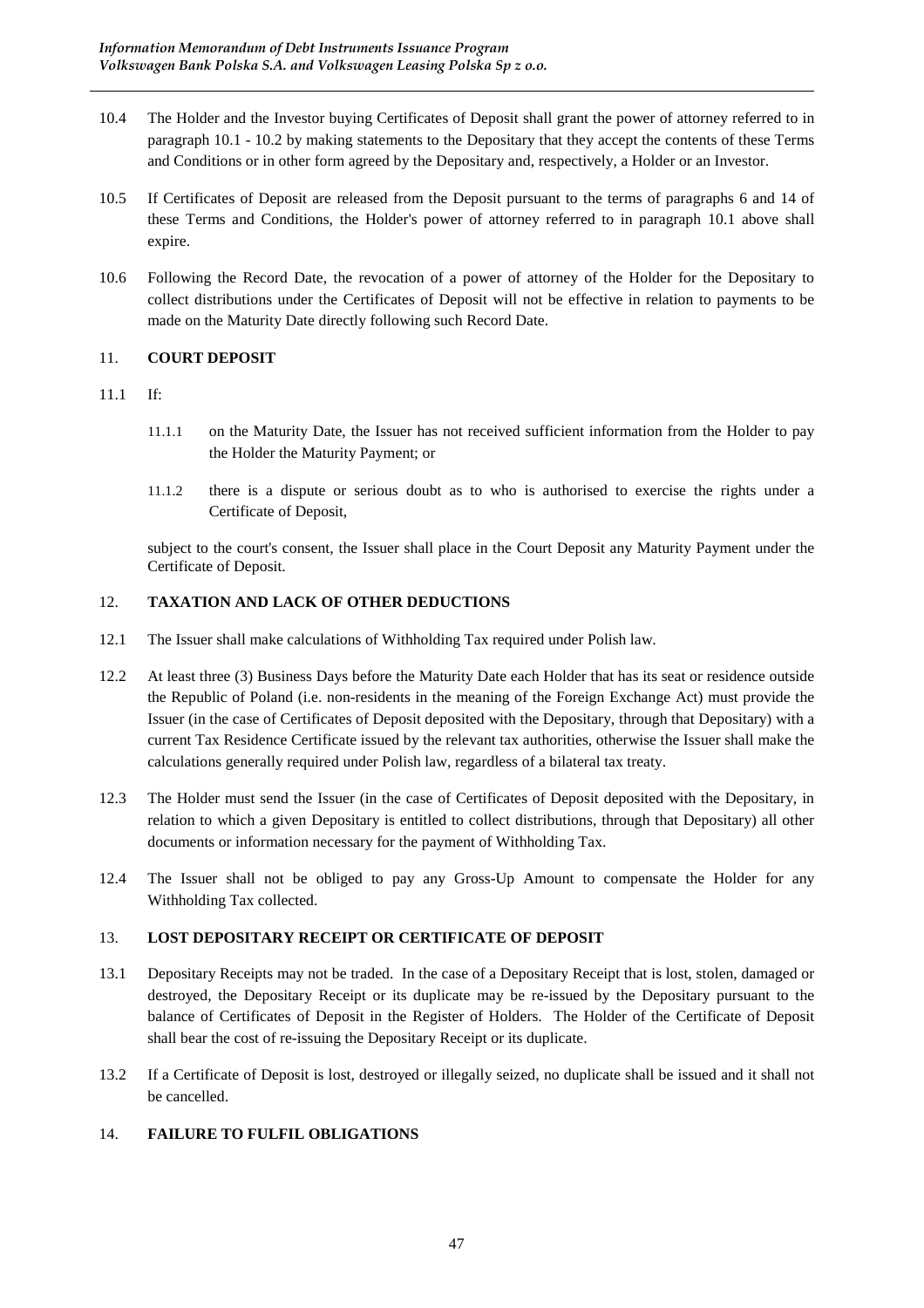- 14.1 The Holder may notify the Issuer that the Certificate of Deposit is immediately redeemable, whereupon the Maturity Payment under such Certificate of Deposit shall become immediately due and payable, if any of the following events occurs and is continuing:
	- 14.1.1 The Issuer fails to pay a maturity payment on the maturity date under any certificate of deposit issued under the Programme;
	- 14.1.2 The Guarantor fails to make any payment under the Guarantee;
	- 14.1.3 Any representation or warranty made by the Issuer in the Disclosure Documents or by the Guarantor in the Guarantee proves to have been false in any material respect as at the date it was made; or
	- 14.1.4 The Issuer's or the Guarantor's bankruptcy is declared or the Issuer or the Guarantor ceases to pay its debts;
	- 14.1.5 A decision is made by the relevant court or a resolution is adopted to declare the Issuer or Guarantor bankrupt or dissolved, or any other event occurs as a result of which liquidation of the Issuer or the Guarantor is commenced; or
	- 14.1.6 Any consent, approval or licence needed for the Certificates of Deposit to be valid or required in connection with the due performance by the Issuer of its obligations under the Certificates of Deposit expires or is revoked.
- 14.2 In the case of Certificates of Deposit deposited with the Depositary, in relation to which a Depositary is entitled to collect distributions, the notification referred to in paragraph 14.1 shall be sent to the Issuer through the given Depositary.
- 14.3 If on the Maturity Date the Issuer does not make the Maturity Payment or only makes part of the Maturity Payment, the given Depositary maintaining the Deposit of Certificates of Deposit shall be obliged to release the originals of the Certificates of Deposit from the Deposit to Holders on their written request to enable them to pursue payment under a Certificate of Deposit. The release procedure as set out in paragraph 6 above shall not apply. The Depositary shall note any full or partial payment of the Maturity Payment on the reverse of the Certificate of Deposit. Each Depositary shall confirm on a released Certificate of Deposit that the given Certificate of Deposit has been released from the Deposit and the confirmation shall be signed by an employee of the Depositary

## 15. **GOVERNING LAW**

The Certificates of Deposit shall be governed by Polish law.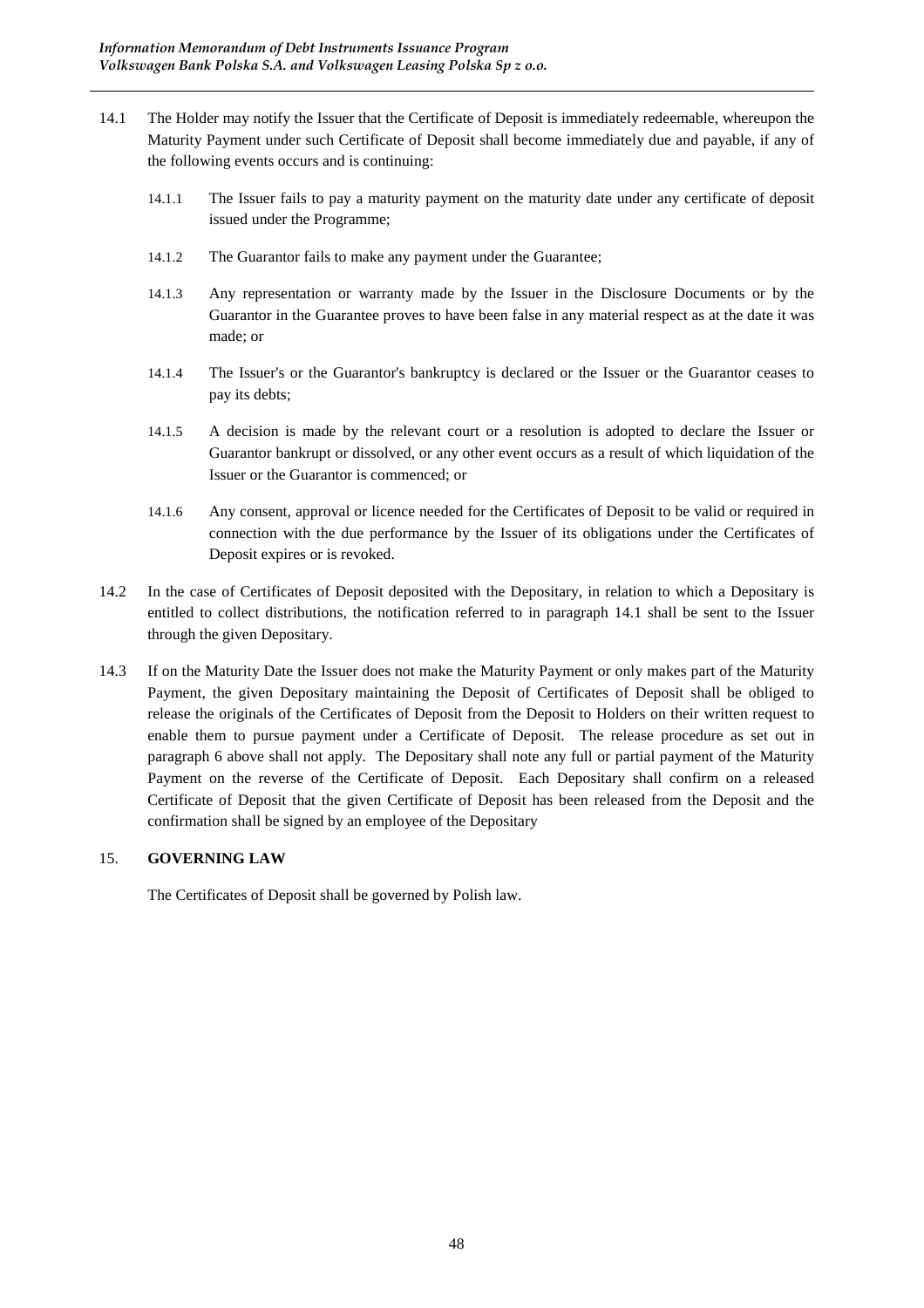# *TERMS AND CONDITIONS OF COUPON CERTIFICATE OF DEPOSIT*

The Certificates of Deposit issued under the Debt Instruments Issuance Programme (the "Programme") to which these Terms and Conditions apply are issued by Volkswagen Bank Polska S.A., with its seat in [●], at [●], [●], registered in the register of entrepreneurs at the National Court Register maintained by District Court for the capital city of Warsaw , XII Commercial Division of the National Court Register under number KRS 0000002340, with the fully paid share capital of PLN [●], NIP [●] (the "**Issuer**") under the Programme with a Maximum Programme Amount of PLN 3,000,000,000 (in words: Three Billion Zlotys). The Maximum Programme Amount comprises also the debt instruments issued by Volkswagen Leasing Polska Sp. z o.o., save for those debt instruments whose Maturity Date falls on the relevant Issue Date. The Issuer may, having received the Depositaries' written consent, increase the Maximum Programme Amount. The Issue of the Certificates of Deposit under the Programme was organized pursuant to:

- 1. Article 89 *et seq.* of the Banking Law,
- 2. resolution of the Issuer's Shareholders' Meeting placed in a protocol prepared by a notarial trainee Marcin Łaski on 28 July 2008 (Repertorium A no. 9685/2008),
- 3. resolution of the Issuer's Supervisory Board dated 24 July 2008,
- 4. resolution of the Issuer's Management Board no. 06/2008 dated 30 July 2008,,
- 5. the Issue Agreement dated 24 November 2006 between the Issuer, Bank Handlowy w Warszawie S.A., ABN AMRO Bank (Polska) S.A., BRE Bank S.A., ING Bank Śląski S.A., Bank BPH S.A. and Societe Generale S.A. Oddział w Polsce, subsequently amended pursuant to the Issue Agreement of 6 August 2008 between the Issuer, Bank Handlowy w Warszawie S.A., ABN AMRO Bank (Polska) S.A., BRE Bank S.A., ING Bank Śląski S.A., Bank Pekao S.A. and Societe Generale S.A. Oddział w Polsce (hereinafter the "**Depositaries**") (hereinafter the "**Issue Agreement**"), and
- 6. the Dealer Agreement dated 24 November 2006 between the Issuer and ABN AMRO Bank (Polska) S.A., Bank Handlowy w Warszawie S.A., BRE Bank S.A., ING Bank Śląski S.A., Bank BPH S.A. and Societe Generale S.A. Oddział w Polsce, subsequently amended pursuant to the Dealer Agreement dated 6 August 2008 between the Issuer and ABN AMRO Bank (Polska) S.A., Bank Handlowy w Warszawie S.A., BRE Bank S.A., ING Bank Śląski S.A., Bank Pekao S.A. and Societe Generale S.A. Oddział w Polsce (hereinafter the "**Dealer Agreement**").

References in these Terms and Conditions to the Depositaries shall include all their legal successors acting in such capacity in connection with the Certificates of Deposit and to entities appointed to act as a Dealer for the Day by the Issuer on the basis of the Dealer Agreement.

The Certificates of Deposit shall be registered with one of the Depositaries on the Issue Date. Each Holder upon written request shall receive a Depositary Receipt from the Depositary that maintains the Deposit of Certificates of Deposit, in a form and content that complies with the procedures applied by the given Depositary.

### 1. **DEFINITIONS**

1.1 Capitalized terms not defined in these Terms and Conditions shall have the following meanings:

"Banking Law" shall mean the Act – Banking Law of 29 August 1997 (Journal of Laws, 2002, No. 72, item 665, as amended).

"Business Day" shall mean any business day, other than a Saturday, Sunday or other holiday, on which the Issuer and the Depositaries are open for business in a manner making it possible to carry out the activities set forth in the Terms and Conditions.

"Certificates of Deposit" shall mean interest-bearing bank securities, with the nominal value indicated in the body of the Certificate of Deposit, with the tenor indicated in the body of the Certificate of Deposit, issued by the Issuer under the Banking Law and these Terms and Conditions.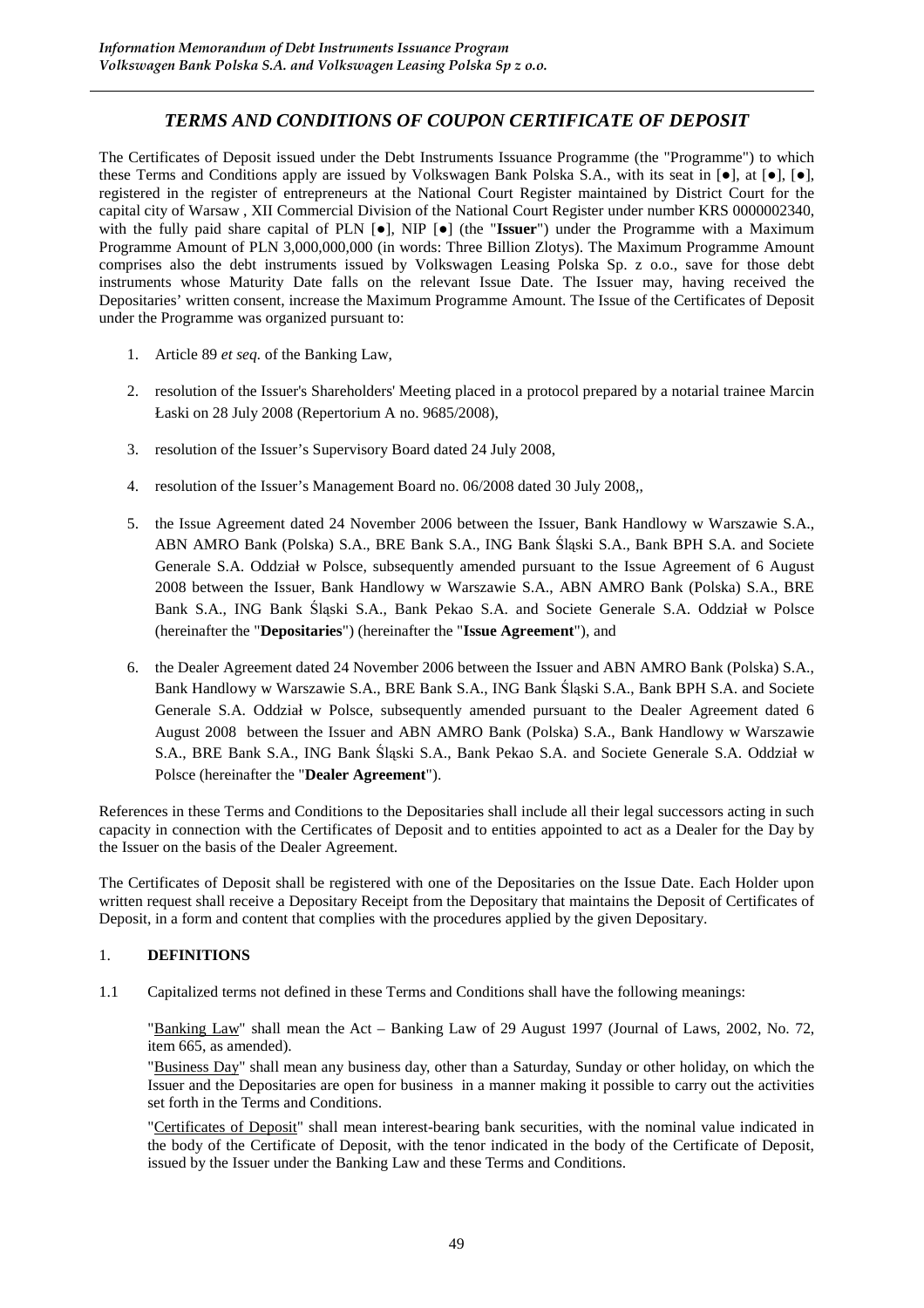"Court Deposit" shall mean a deposit of monies held by a court having jurisdiction over the seat of the Issuer, pursuant to the Polish Civil Code of 23 April 1964 and the Civil Procedure Code of 17 November 1964.

"Depositary Receipt" shall mean a document evidencing the Deposit of Certificates of Deposit with the Depositary, issued to a Holder by the given Depositary in respect of Certificates of Deposit held by such Holder.

"Disclosure Documents" shall mean, at any time, the Information Memorandum, these Terms and Conditions and any other document specified as a disclosure document by the Issuer and supplied to the Holders from time to time.

"Gross-Up Amount" shall mean any additional amount as may be necessary in order that the net amount received by a Holder after deduction of Withholding Tax shall equal the amount which would have been received had no such deduction or withholding been required.

"Guarantee" shall mean the irrevocable and unconditional guarantee issued by a Guarantor guaranteeing all obligations of the Issuer arising under the Certificates of Deposit and to all obligations of Volkswagen Leasing Polska Sp. z o.o. under the bonds issued within the Programme.

"Guarantor" shall mean Volkswagen Financial Services AG.

"Holder" shall mean (i) in the case of a Certificate of Deposit which is deposited with the Depositary, the person in whose name such Certificate of Deposit is recorded in the Register of Holders; (ii) in the case of a Certificate of Deposit which is not deposited with the Depositary, the person who is in possession of such Certificate of Deposit.

"Interest Payment" shall mean the amount of interest payable under a Certificate of Deposit, calculated pursuant to paragraph 12.3 of the Terms and Conditions.

"Interest Payment Date" shall mean the day indicated in a given Certificate of Deposit, on which the Interest Payments under Certificates of Deposit are due and payable.

"Interest Period" shall mean the period from the Issue Date (inclusive) until the first Interest Payment Date (excluding that day) and each subsequent period from the Interest Payment Date (inclusive) to the next Interest Payment Date (excluding that day).

"Interest Rate" shall mean a floating or fixed interest rate applicable to the calculation of the Interest Payments payable under the Certificates of Deposit and determined pursuant to the Certificate of Deposit.

"Interest Rate Determination Date" shall mean the date falling on two Business Days before the first day of an Interest Period, to which the relevant Interest Rate shall apply, unless stipulated otherwise in the appropriate Certificate of Deposit.

"Investor" shall mean any natural or legal person or organisational entity without legal personality, interested in acquiring, or acquiring, Certificates of Deposit.

"Issue Date" shall mean, with respect to any Certificate of Deposit, the date indicated in the body of the given Certificate of Deposit on which it is or is to be issued.

"Issue Price" or "Sale Price" shall mean an amount payable by an Investor on the Issue Date, if Certificates of Deposit are allocated to the Investor on the primary market at such issue price or if the Certificates of Deposit are traded in secondary market at such sale price.

"Maturity Date" shall mean the date on which the Maturity Payment under a Certificate of Deposit is due and payable.

"Maturity Payment" shall mean the nominal value of each Certificate of Deposit, as set forth in the body of the given Certificate of Deposit.

"Record Date" shall mean the day on which the number and ownership of the Certificates of Deposit is determined in order to specify the persons entitled to receive payments under the Certificates of Deposit held in the Deposit and in relation to which a given Depositary is entitled to receive distributions; and which shall fall at 4:00 p.m. two Business Days before the Maturity Date or the Interest Payment Date, as the case may be.

"Register of Holders" shall mean the register of Holders maintained by the given Depositary in accordance with its internal regulations.

"Screen Rate" shall mean the relevant base rate defined in the Certificate of Deposit.

"Tax Residence Certificate" shall mean a tax residence certificate issued by the relevant tax authority, as referred to in Art. 26 sec. 1 of the Corporate Income Tax Act (Uniform text: Journal of Laws, 2000, No. 54,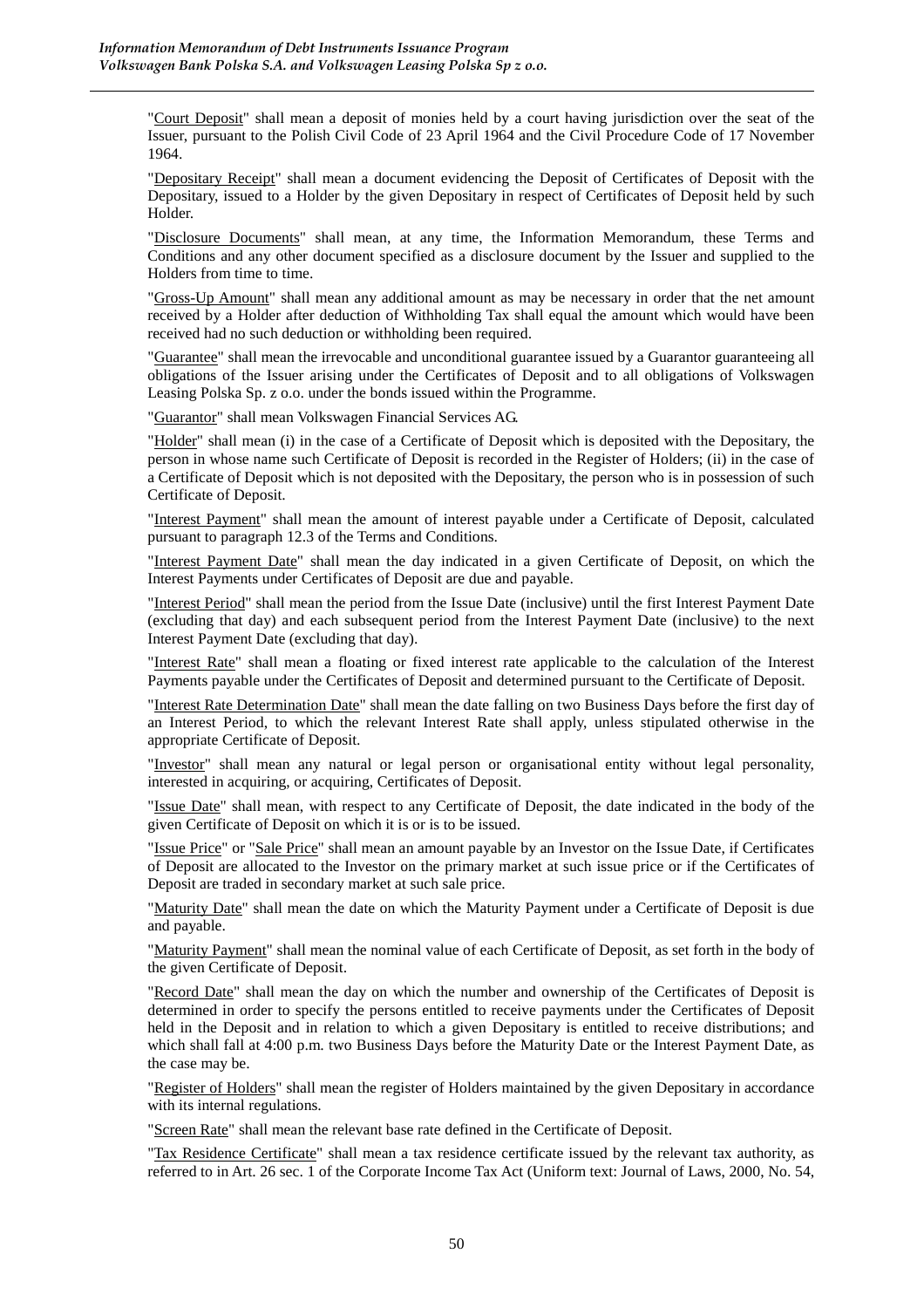item 654, as amended) and Art. 29 sec. 2 of the Personal Income Tax Act (Uniform text: Journal of Laws, 2000, No. 14, item 176, as amended).

"Terms and Conditions" shall mean these Terms and Conditions.

"Withholding Tax" shall mean (i) the corporate income tax under the Corporate Income Tax Act (Uniform text: Journal of Laws 2000, No. 54, item 654, as amended) and (ii) personal income tax under the Personal Income Tax Act (uniform text: Journal of Laws 2000, No. 14, item 176, as amended), imposed by the Republic of Poland and deducted at source.

1.2 In these Terms and Conditions

*The term "deposited with the Depositary" or "deposited in the Deposit" shall mean Certificates of Deposit, which have not been released from the Deposit in accordance with paragraphs 6 and 15 of the Terms and Conditions.* 

The term "released from the Deposit" shall mean Certificates of Deposit, which have been released from the Deposit in accordance with paragraphs 6 and 15 of the Terms and Conditions.

## 2. **TYPE OF CERTIFICATES OF DEPOSIT**

A Certificate of Deposit is an interest-bearing bearer bank security. The Certificate of Deposit is a security issued in material form.

## 3. **STATUS OF THE CERTIFICATES OF DEPOSIT AND GUARANTEE OF REDEMPTION OF THE CERTIFICATES OF DEPOSIT**

3.1 Status of the Certificates of Deposit

The Certificates of Deposit constitute direct, unconditional, and unsubordinated obligations of the Issuer and rank *pari passu* and without any preference among themselves and (subject to mandatory exceptions under Polish law) equally and rateably with all other present of future unsecured and unsubordinated obligations of the Issuer and are subject to satisfaction in the same proportion as those obligations.

3.2 Guarantee of redemption of the Certificates of Deposit

The Guarantor has unconditionally and irrevocably guaranteed to each Holder, irrespective of the validity or enforceability of the Certificates of Deposit, the proper and timely repayment in Zlotys of the nominal value and interests in respect of the Certificates of Deposit issued by the Issuer to the Holders up to a maximum aggregate principal amount of PLN 3,000,000,000 (in words: Three Billion Zlotys), and the fulfilment of any other obligations under the Certificates of Deposit in accordance with their terms and conditions, less any amounts already received by such Holders from the Issuer or otherwise. The guarantee is deposited with [ ], and copies thereof are available on demand from each Depositary.

The Guarantee is issued under German law.

## 4. **TERMS OF ISSUE OF CERTIFICATES OF DEPOSIT**

- 4.1 The Certificates of Deposit are issued in material form and the Holders' rights thereunder arise upon the combined fulfilment of the following conditions:
	- 4.1.1 the Investor shall have paid into the Issuer's account the entire Issue Price for which a Certificate of Deposit of the given Issue is being acquired, less the dealer's fee payable pursuant to the terms of the Dealer Agreement;
	- 4.1.2 the Issuer shall have issued appropriate number of Certificates of Deposit; and
	- 4.1.3 the Certificates of Deposit issued by the Issuer under the Programme shall have been released to the Investor and deposited with the given Depositary for and on behalf of the given Investor.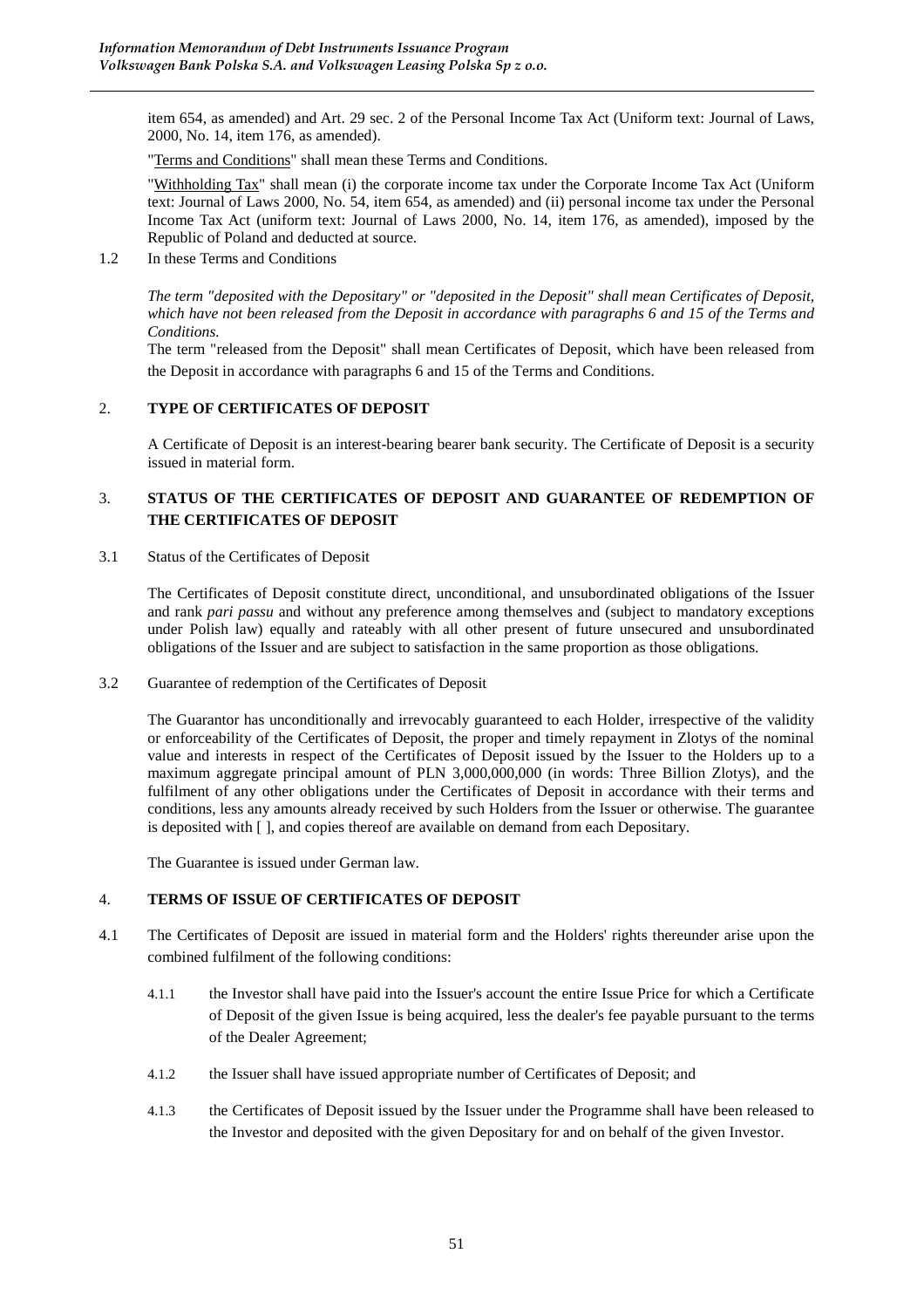4.2 The Terms and Conditions are on public display at the Issuer's seat. Copies of the Terms and Conditions are also available at the Depositaries' office.

## 5. **DEPOSIT**

- 5.1 On the Issue Date the Depositary shall deposit Certificates of Deposit and record the Investors in the Register of Holders.
- 5.2 When Certificates of Deposit have been received into the Deposit and Holders have been recorded in the Register of Holders, the Depositary shall issue the Holder, upon its written request, a Depositary Receipt confirming that the Holder has acquired the Certificates of Deposit.
- 5.3 The Deposit shall be kept by Depositaries on the Holders' instruction pursuant to agreements executed by and between a Holder and a given Depositary. Detailed terms and conditions of the Deposit and the transfer of rights under the Certificates of Deposit are set forth in the Terms and Conditions and relevant bylaws and internal procedures of the Depositaries. In the case of discrepancies between the said bylaws and internal procedures and the Terms and Conditions, the Terms and Conditions shall prevail.

# 6. **RELEASE OF CERTIFICATES OF DEPOSIT FROM THE DEPOSIT**

- 6.1 At the Holder's written request delivered to the Depositary maintaining the Deposit of Certificates of Deposit, the Depositary shall release to the Holder, pursuant to the terms of this paragraph 6 (Release of Certificates of Deposit from the Deposit) the Certificates of Deposit deposited with it.
- 6.2 The Holder shall make its request for the release of the Certificate of Deposit directly to a Depositary, depending on which Depositary maintains the Deposit of the given Certificates of Deposit.
- 6.3 Following the receipt of the request to release the Certificate of Deposit, the Depositary shall promptly, and in any case within two Business Days, inform the Issuer that it has received the request. In order to release to the Holder the Certificate of Deposit from the Deposit, the Issuer will order the printing of a secured duplicate of the Certificate of Deposit at a professional printing house and shall deliver to the Depositary the duplicate of the Certificates of Deposit no later than two Business Days before the date indicated in paragraph 6.5 below. After a duplicate of the Certificate of Deposit has been released to the Depositary, the Issuer shall destroy the original Certificate of Deposit. Promptly after the handling charge is paid by the Holder in accordance with paragraph 6.6 of the Terms and Conditions, the Depositary shall notify the Issuer about this fact.
- 6.4 If the duplicate of the Certificates of Deposit are not released within the time-limit referred to in paragraph 6.5, the Depositary shall release the Certificates of Deposit in unsecured form. Each Depositary shall confirm on a released Certificate of Deposit not being a duplicate thereof: (i) that it has been released from the Deposit, (ii) annotations of amounts paid for the Holders under such Certificate of Deposit, which confirmation shall be signed by the Depositary's employee.
- 6.5 Subject to the final sentence of this paragraph, the Certificate of Deposit shall be released to the Holder within 30 days from the latest of: delivery date of the request or the date of payment of the handling fee referred to in paragraph 6.6 of the Terms and Conditions. If the release of the Certificates of Deposit were to take place between the Record Date and the Maturity Date, the Certificates of Deposit will be released from the Deposit before the Record Date.
- 6.6 The Holder is obliged to pay a handling charge of 5% of the nominal value of the Certificates of Deposit that are to be released from the Deposit. However, the above handling charge shall not be lower than the costs of printing of the secured duplicate of the Certificate of Deposit. The Depositary shall inform the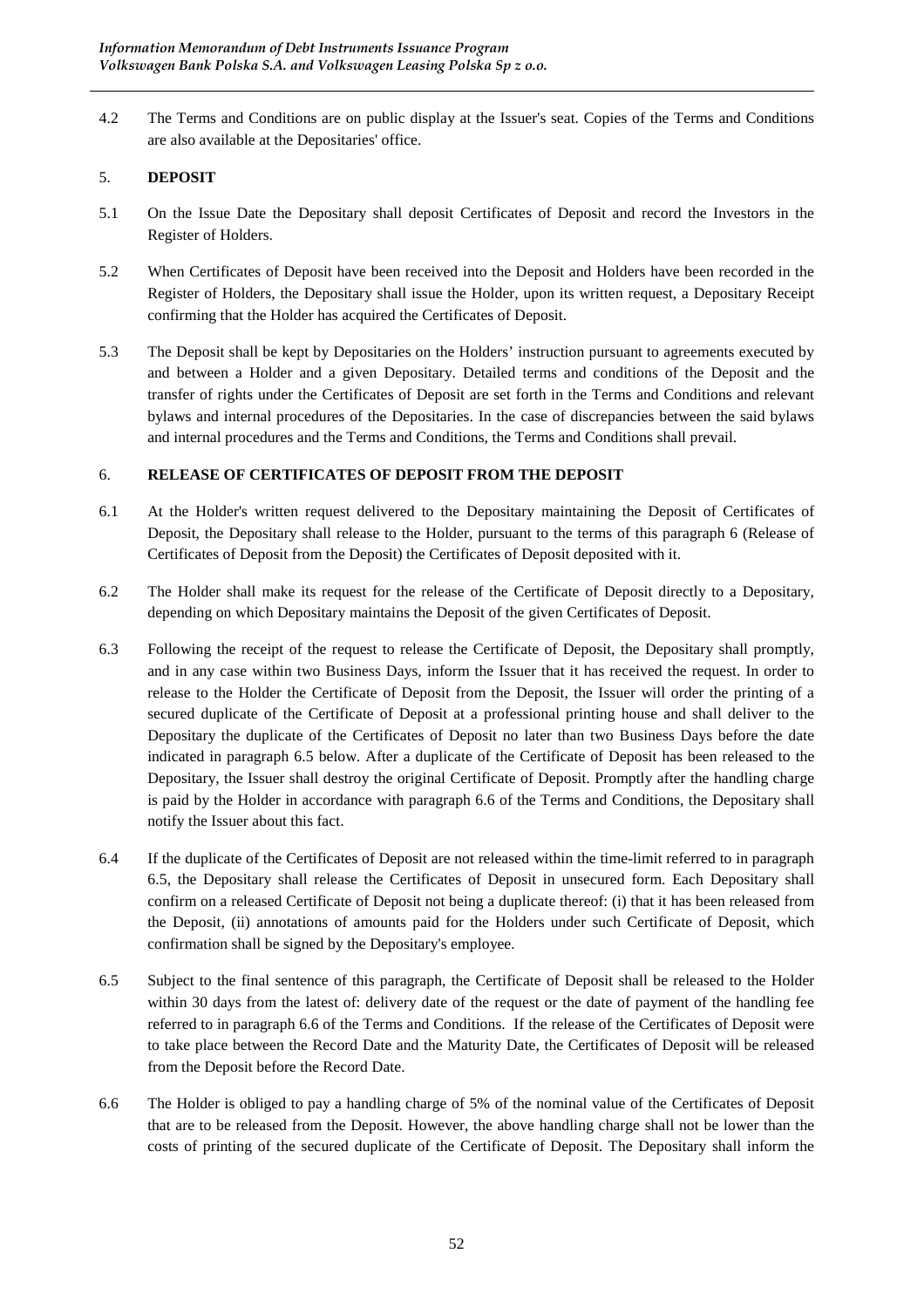Holder within 4 days from the filing date of the request to release the Certificate of Deposit of the exact amount of the handling charge determined by the Issuer.

6.7 In the case of release of the Certificate of Deposit from Deposit in accordance with this paragraph 6 of the Terms and Conditions, the Holder shall not be entitled to subsequently deposit the Certificate of Deposit in the Deposit within the meaning of this Terms and Conditions.

# 7. **TRANSFER OF RIGHTS UNDER CERTIFICATES OF DEPOSIT HELD ON DEPOSIT, ON THE SECONDARY MARKET**

- 7.1 Subject to any terms to the contrary in paragraph 8 (Transfer of Rights under Certificates of Deposit Held on Deposit, Without the Intermediary of the Depositary), on the secondary market Certificates of Deposit are acquired or sold through the intermediary of the Depositary that maintains the Deposit of Certificates of Deposit.
- 7.2 Payment of the Sale Price of Certificates of Deposit being acquired in secondary market trading shall be made by the buying Investor on the date agreed by the Depositary and such Investor.
- 7.3 The failure of a buying Investor to pay the entire Sale Price shall render the transfer of rights under the Certificates of Deposit to such Investor ineffective. Furthermore, the Depositary, on its own or the selling Holder's behalf, may demand redress of damage on general terms caused by the Investor's failure to pay the amount due by the prescribed date.
- 7.4 Promptly after the settlement date of the transaction to acquire Certificates of Deposit, the Depositary maintaining the Deposit of Certificates of Deposit traded on the secondary market shall issue to the Holder, upon its written request, a Depositary Receipt confirming the latter's acquisition of Certificates of Deposit.
- 7.5 The transfer of rights under the Certificates of Deposit on the secondary market shall be documented in the Register of Holders of the given Depositary that maintains the Deposit.
- 7.6 On the basis of an authorisation set out in paragraph 10, the Depositary that acted as the intermediary in the transfer of rights under Certificates of Deposit on the secondary market shall cause the release of Certificates of Deposit deposited in the Deposit it maintains to the purchaser and shall take and deposit the Certificates of Deposit in the Deposit in the name and on behalf of the purchaser. The provisions of this paragraph 7.6 shall apply accordingly in a situation where the Depositary shall be a seller or a purchaser of the Certificates of Deposit.
- 7.7 The detailed rules of secondary market trading, custody and service of Certificates of Deposit are described in the relevant rules of the Depositary. In the event of discrepancies between the Terms and Conditions and the Depositary's rules, these Terms and Conditions shall apply.

# 8. **TRANSFER OF RIGHTS UNDER CERTIFICATES OF DEPOSIT HELD ON DEPOSIT, WITHOUT THE INTERMEDIARY OF THE DEPOSITARY**

8.1 Rights under Certificates of Deposit may be transferred directly by the selling Holder to the new Investor. In such a case, on the basis of the appropriate authorisations set out in paragraph 10, after being notified that the agreement has been entered into pursuant to the Depositary's internal regulations and procedures, the Depositary maintaining the Deposit of the given Certificates of Deposit shall procure the release of the Certificates of Deposit held in its Deposit to the buyer and shall collect and submit such Certificates of Deposit to the Deposit for and on behalf of the buyer and make appropriate changes in the Register of Holders to evidence the transfer of rights under Certificates of Deposit. Before the Certificates of Deposit are transferred, the Investor buying the Certificates of Deposit must conclude an agreement with the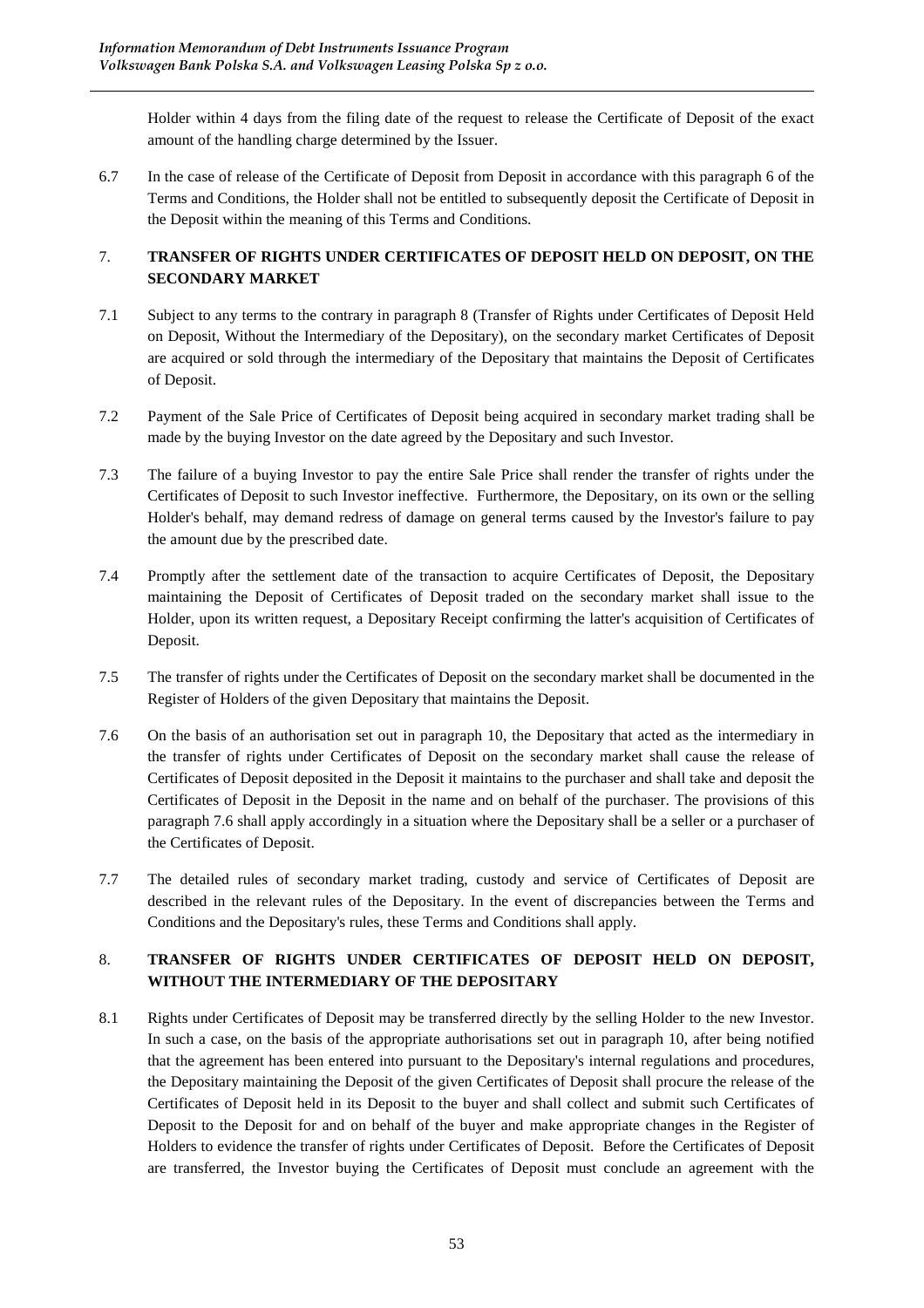Depositary on the basis of which the Certificates of Deposit it is acquiring will be held in the Deposit. The provisions of this paragraph 8.1 shall apply accordingly in a situation where the Depositary shall be a seller or a purchaser of the Certificates of Deposit.

- 8.2 Promptly after the Depositary has made appropriate amendments in the Register of Holders documenting the transfer of possession of Certificates of Deposit, the Depositary maintaining the Deposit of Certificates of Deposit will issue the new Holder, at its written request, a Depositary Receipt confirming the latter's acquisition of Certificates of Deposit.
- 8.3 Liability for payment of the tax on civil law transactions on a transaction transferring rights under Certificates of Deposit on the secondary market shall be borne by the parties to the transaction if provisions of law in force require payment of such tax on the transfer of rights under the Certificates of Deposit.

# 9. **REDEMPTION AND INTEREST PAYMENTS UNDER THE CERTIFICATES OF DEPOSIT**

- 9.1 Subject to paragraph 9.8, the Issuer shall make the Maturity Payment and the Interest Payment to the Holder on the Maturity Date or the Interest Payment Date, respectively. The payment shall be made by bank transfer to the bank account: (i) of the Depositary authorised by the Holder to collect payments under the Certificate of Deposit pursuant to paragraph 10 below or (ii) if the Holder has not granted the Depositary power of attorney to collect payments under the Certificate of Deposit, to the bank account indicated by that Holder. The provisions of this paragraph shall apply accordingly to the Certificates of Deposit placed in the Deposit with the Depositary that is a Holder of such Certificates of Deposit. In such case, the payment under the Certificates of Deposit shall be paid by bank transfer to the Depositary's bank account. In the case of Certificates of Deposit placed in the Deposit with the Depositary that is entitled to collect distributions hereunder, the disbursement of the Maturity Payment or the Interest Payment, as applicable, will be made to the Holder entered in the Register of Holders on the Record Date. For Certificates of Deposit released from the Deposit or Certificates of Deposit in relation to which the Depositary is not authorized to collect distributions, the person presenting a given Certificate of Deposit for payment shall be deemed to be entitled to collect them under the Terms and Conditions.
- 9.2 In order to receive payments under Certificates of Deposit released from the Deposit or held in Deposit, in relation to which the Holder did not grant a power of attorney for a given Depositary to collect distributions under the Certificates of Deposit, the Holder must present and submit to the Issuer's deposit Certificate of Deposit 2 days before the Maturity Date or Interest Payment Date, as the case may be. After receiving the Certificates of Deposit from the Holder, the Issuer shall make the Maturity Payments or Interest Payments pursuant to paragraph 9.1.
- 9.3 Certificates of Deposit deposited with a Depositary that the Holder has authorised to collect payments under Certificates of Deposit and those which are held by a given Depositary shall be deemed to be presented for payment , without the need for any additional statements or instructions from the Holder. The Depositary shall transfer to the Holders the payments under the Certificates of Deposit by bank transfer as agreed with the given Holder.
- 9.4 In the case of Certificates of Deposit released to Holders from the Deposit, the Maturity Payment or Interest Payment, as the case may be, shall be contingent on the Issuer's being provided with information on the account to which the Maturity Payment or Interest Payment is to be made. The Holder shall be obliged to provide the aforesaid information no later than 5 (five) Business Days before the Maturity Date.
- 9.5 The Issuer shall not be liable for a delay in payment arising from the failure to send the information referred to in paragraph 9.4 above, and the Holder shall not be entitled to interest for a delay in the payment of amounts due under the Certificates of Deposit.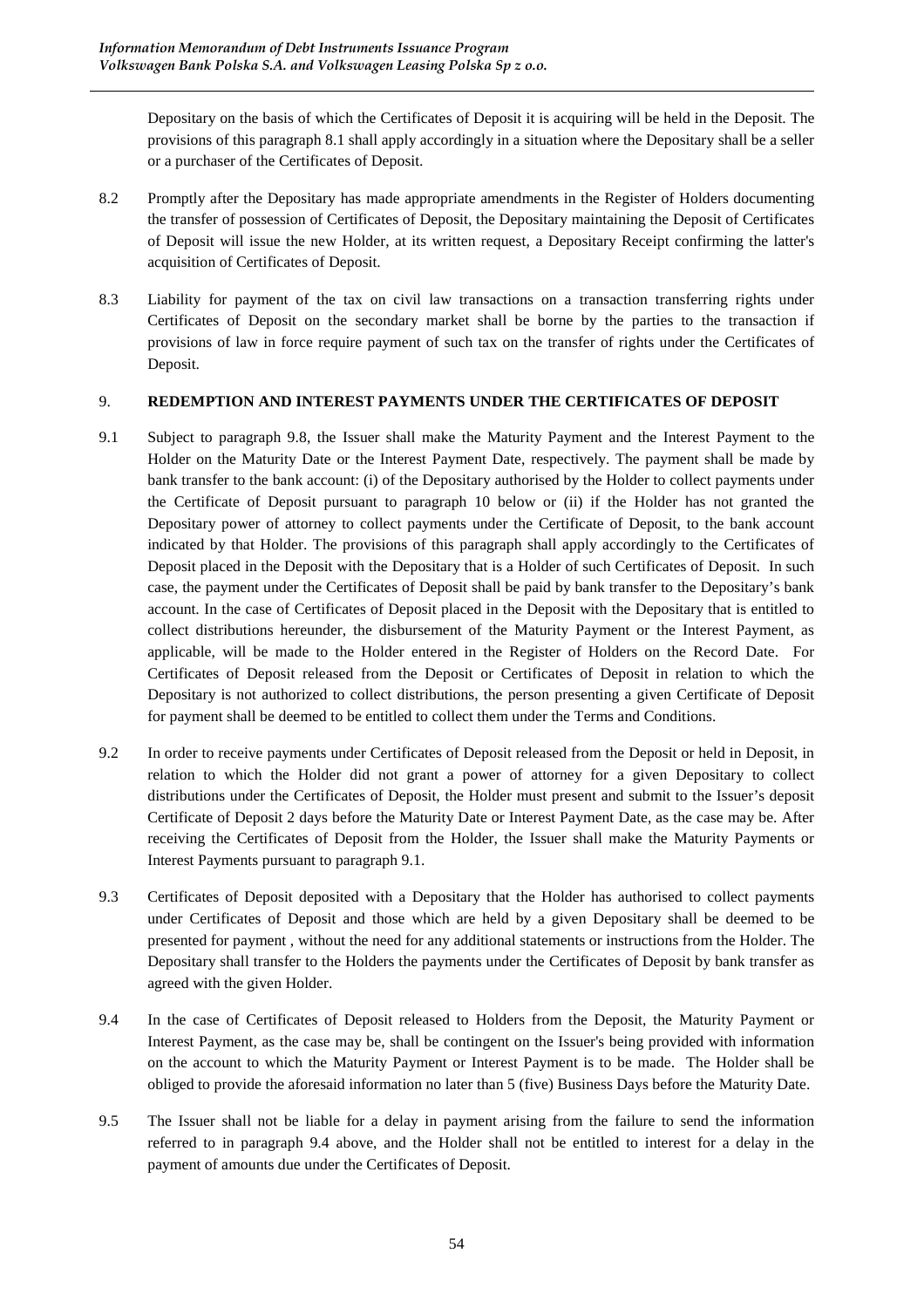- 9.6 The Maturity Payment or Interest Payment under the Certificates of Deposit released from the Deposit or held in Deposit, in relation to which the Holder did not grant a power of attorney for a given Depositary to collect distributions under the Certificates of Deposit,, as the case may be, shall be made on the date set forth in the Certificate of Deposit, however not earlier than on the 2nd day after the Certificate of Deposit is presented and deposited in accordance with paragraph 9.2 above. The Holder shall not be entitled to any interest for delay in payments due under the Certificates of Deposit caused by its failure to present the Certificate of Deposit in accordance with paragraph 9.2 above.
- 9.7 No payments under a Certificate of Deposit shall be made if any of the security features of the duplicate of the Certificate of Deposit has been destroyed in a manner raising doubts as to whether the duplicate is authentic.
- 9.8 If the Maturity Date or other day on which, pursuant to the body of the Certificate of Deposit, the Issuer is obliged to make a payment falls on a day that is not a Business Day, the Certificates of Deposit shall be redeemed on the first Business Day thereafter and the Holders shall not have a claim for interest for that period.
- 9.9 After an Interest Payment has been made, the Holder shall have the right to collect the Certificate of Deposit deposited with the Issuer, without incurring any extra costs.
- 9.10 All payments under the redemption of Certificates of Deposit or the payment of the Interest Payments shall be made without without set-offs.

## 10. **POWER OF ATTORNEY**

- 10.1 By submitting the Certificates of Deposit to the Deposit, the Holder authorises the given Depositary to collect for and on its behalf from the Issuer the Maturity Payment in respect of the Certificates of Deposit held in the Deposit. Furthermore, if a Holder submits instructions to sell Certificates of Deposit through the Depositary pursuant to the terms of paragraph 7 of these Terms and Conditions or notifies the Depositary that an agreement for the transfer of ownership of the Certificates of Deposit has been entered into pursuant to the terms of paragraph 8 of these Terms and Condition, the Holder hereby authorises the Depositary to release to the buying Investor the Certificates of Deposit that are the subject of that transaction. The Depositary may also represent the buying Investor and be the buyer of such Certificates of Deposit.
- 10.2 An Investor interested in acquiring Certificates of Deposit authorises the Depositary to collect the Certificates of Deposit from the Holder and submit them to the Deposit for and on behalf of the Investor. The Depositary may also represent the Holder selling Certificates of Deposit and be the seller of such Certificates of Deposit.
- 10.3 By submitting an application for release of the Certificates of Deposit from the Deposit pursuant to paragraph 6 (Release of Certificates of Deposit from the Deposit) the Holder is implied to have granted a power of attorney for the Depositary to release of the Certificates of Deposit to the Issuer and to collect duplicates of Certificates of Deposit from the Issuer.
- 10.4 The Holder and the Investor buying Certificates of Deposit shall grant the power of attorney referred to in paragraph 10.1 - 10.2 by making statements to the Depositary that they accept the contents of these Terms and Conditions or in other form agreed by the Depositary and, respectively, a Holder or an Investor.
- 10.5 If Certificates of Deposit are released from the Deposit pursuant to the terms of paragraphs 6 and 15 of these Terms and Conditions, the Holder's power of attorney referred to in paragraph 10.1 above shall expire.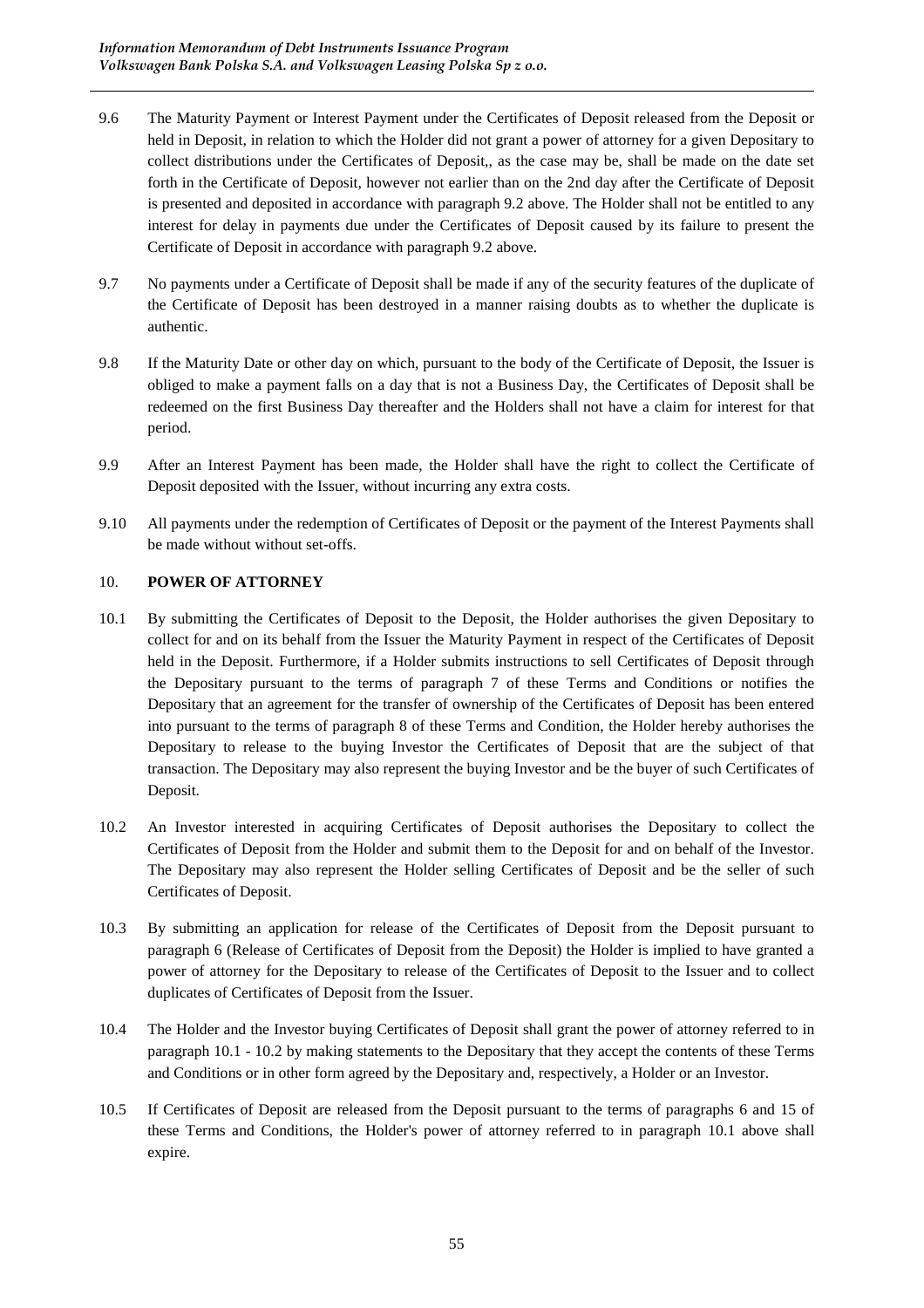10.6 Following the Record Date, the revocation of a power of attorney of the Holder for the Depositary to collect distributions under the Certificates of Deposit will not be effective in relation to payments to be made on the Maturity Date or – respectively – Interest Payment Date directly following such Record Date.

# 11. **COURT DEPOSIT**

- 11.1 If:
	- 11.1.1 on the Maturity Date or Interest Payment Date, as the case may be, the Issuer has not received sufficient information from the Holder to pay the Holder the Maturity Payment or Interest Payment, as the case may be; or
	- 11.1.2 there is a dispute or serious doubt as to who is authorised to exercise the rights under a Certificate of Deposit,

subject to the court's consent, the Issuer shall place in the Court Deposit any Maturity Payment or Interest Payment, as the case may be, under the Certificate of Deposit.

### 12. **INTEREST RATE CALCULATION**

- 12.1 All calculations and determinations of Interest Payments due under Certificates of Deposit shall be made by the Issuer or other entity appointed thereby pursuant to the terms of the Certificates of Deposit.
- 12.2 Determining the floating Interest Rate

The floating Interest Rate shall be determined as follows:

- 12.2.1 The Issuer or an entity appointed thereby shall establish the Screen Rate at approximately 11:00 a.m. on the Interest Rate Determination Date. If the Screen Rate is unavailable, at approximately 11:00 a.m. on the Interest Rate Determination Date the Issuer or an entity appointed thereby shall request that the Reference Banks state the interest rate for one-, three-, six- or twelve-month deposits in zlotys (depending on the duration of the given Interest Period) that each of those Reference Banks offers to the main banks operating on the Warsaw inter-bank market.
- 12.2.2 The Interest Rate for a given Interest Period shall be the Screen Rate plus the margin indicated in the Certificates of Deposit, and if the Screen Rate cannot be established, it shall be the arithmetic mean of the rates given by the Reference Banks, provided that at least two Reference Banks state interest rates, and rounded, if necessary, to two places after the decimal point (0.005 shall be rounded up), plus the margin set in the Certificate of Deposit.
- 12.2.3 If a floating Interest Rate cannot be determined in accordance with the foregoing terms, the Interest Rate shall be the last Interest Rate in force in the Interest Period preceding the Interest Rate Determination Date.

#### 12.3 Calculating Interest Payments

Interest shall be calculated on the nominal value of a Certificate of Deposit commencing from the Issue Date. On the Business Day following the Interest Rate Determination Date – in the case of Certificates of Deposit with floating coupon or on two Business Day before the first day of the Interest Period – in the case of Certificates of Deposit with fixed coupon, the Issuer or an entity appointed thereby shall calculate the Interest Payment for the given Interest Period according to the following formula:

### **IP = IR% x NV x ND/B**

where:

IP – is the Interest Payment;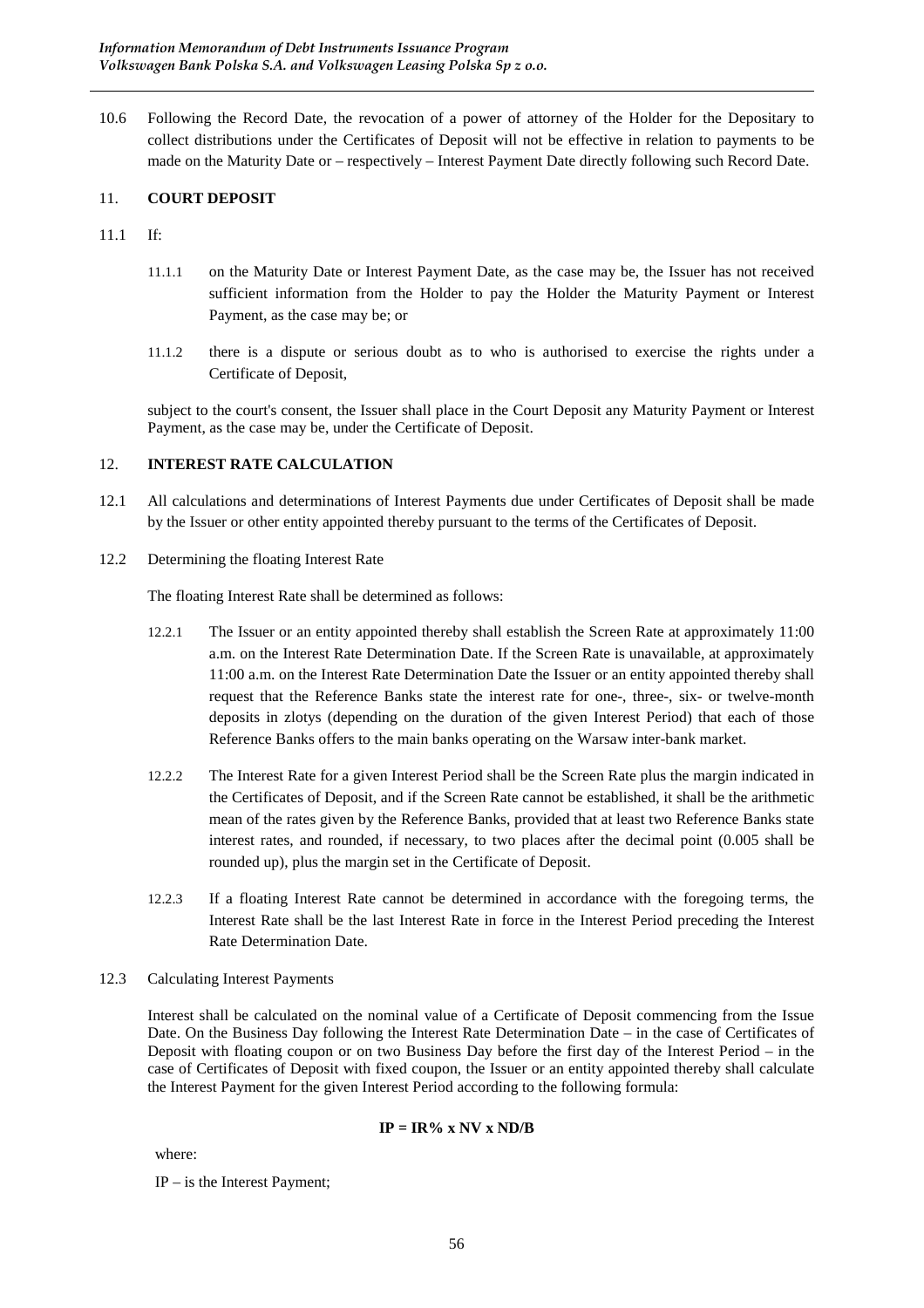IR – is the determined floating Interest Rate or Interest Rate set out in the Certificate of Deposit;

NV – is the nominal value of the Certificates of Deposit;

ND – is the number of days in the Interest Period;

B –represents the number indicated in the Certificate of Deposit – in the case of Certificates of Deposit– with a maturity date of less than one year, or 365 in the case of Certificates of Deposit with a maturity date of not less than one year,

after the result of this calculation has been rounded to the nearest grosz (half a grosz shall be rounded up).

12.4 Notification of the Floating Interest Rate and Interest Payment

On the first day of the Interest Period, the relevant Depositary shall notify the Holders for which they keep Register of Holders of the Interest Rate and the Interest Payment. In the case of Certificates of Deposit released from the Deposit, such information shall be available at the Issuer's seat.

## 13. **TAXATION AND LACK OF OTHER DEDUCTIONS**

- 13.1 The Issuer shall make calculations of Withholding Tax required under Polish law.
- 13.2 At least three (3) Business Days before the Maturity Date or Interest Payment Date, as the case may be, each Holder that has its seat or residence outside the Republic of Poland (i.e. non-residents in the meaning of the Foreign Exchange Act) must provide the Issuer (in the case of Certificates of Deposit deposited with a Depositary, through that Depositary) with a current Tax Residence Certificate issued by the relevant tax authorities, otherwise the Issuer shall make the calculations generally required under Polish law, regardless of a bilateral tax treaty.
- 13.3 The Holder must send the Issuer (in the case of Certificates of Deposit deposited with the Depositary in relation to which a given Depositary is entitled to collect distributions, through that Depositary) and all other documents or information necessary for the payment of Withholding Tax.
- 13.4 The Issuer shall not be obliged to pay any Gross-Up Amount to compensate the Holder for any Withholding Tax collected.

## 14. **LOST DEPOSITARY RECEIPT OR CERTIFICATE OF DEPOSIT**

- 14.1 Depositary Receipts may not be traded. In the case of a Depositary Receipt that is lost, stolen, damaged or destroyed, the Depositary Receipt or its duplicate may be re-issued by the Depositary pursuant to the balance of Certificates of Deposit in the Register of Holders. The Holder of the Certificate of Deposit shall bear the cost of re-issuing the Depositary Receipt or its duplicate.
- 14.2 If a Certificate of Deposit is lost, destroyed or illegally seized, no duplicate shall be issued and it shall not be cancelled.

# 15. **FAILURE TO FULFIL OBLIGATIONS**

- 15.1 The Holder may notify the Issuer that the Certificate of Deposit is immediately redeemable, whereupon the Maturity Payment under such Certificate of Deposit and the interest accrued shall become immediately due and payable, if any of the following events occurs and is continuing:
	- 15.1.1 The Issuer fails to pay a maturity payment and/or interest payment on the maturity date and/or interest payment date under any certificate of deposit issued under the Programme;
	- 15.1.2 The Guarantor fails to make any payment under the Guarantee;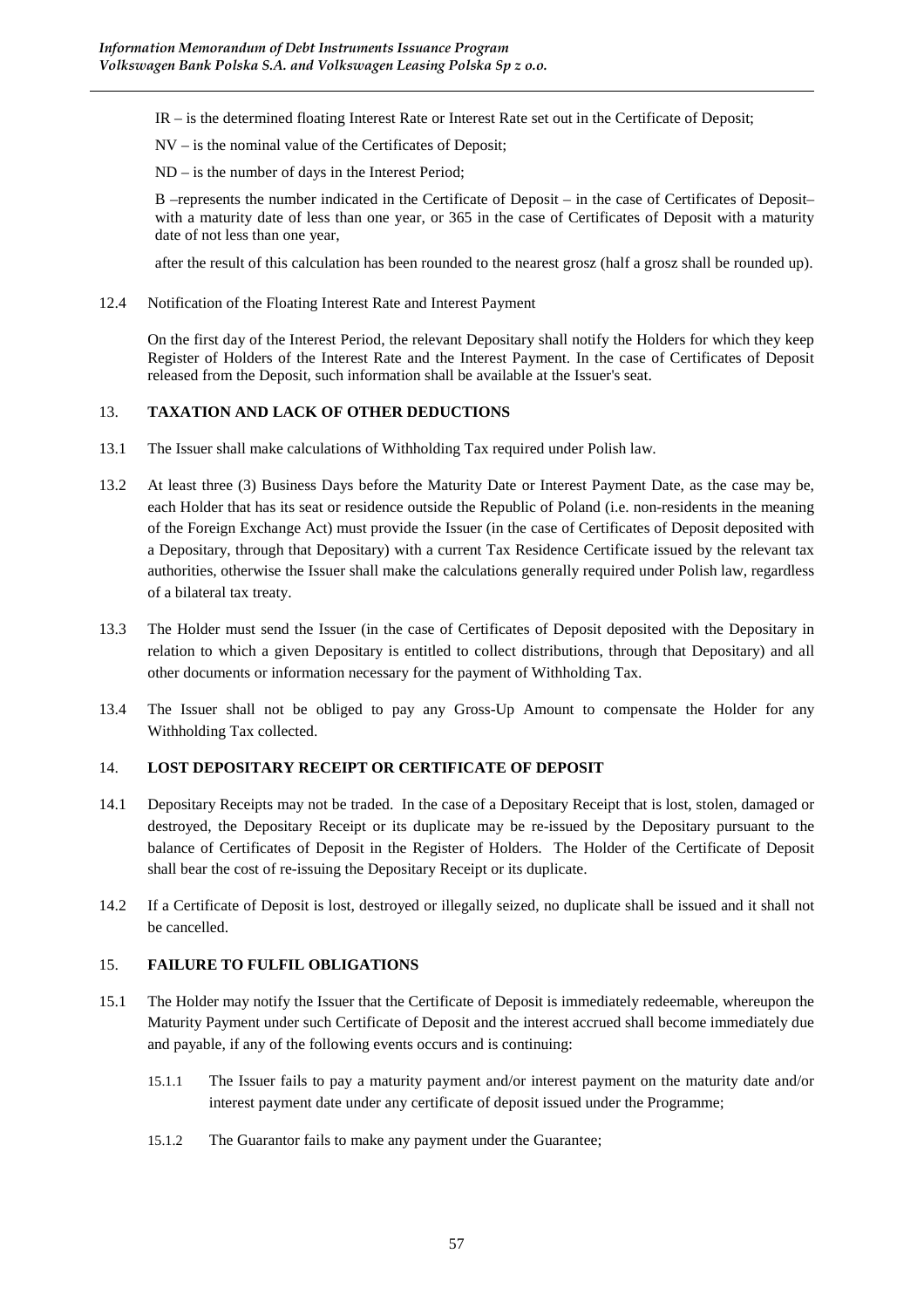- 15.1.3 Any representation or warranty made by the Issuer in the Disclosure Documents or by the Guarantor in the Guarantee proves to have been false in any material respect as at the date it was made; or
- 15.1.4 The Issuer's or the Guarantor's bankruptcy is declared or the Issuer or the Guarantor ceases to pay its debts;
- 15.1.5 A decision is made by the relevant court or a resolution is adopted to declare the Issuer or Guarantor bankrupt or dissolved, or any other event occurs as a result of which liquidation of the Issuer or the Guarantor is commenced; or
- 15.1.6 Any consent, approval or licence needed for the Certificates of Deposit to be valid or required in connection with the due performance by the Issuer of its obligations under the Certificates of Deposit expires or is revoked.
- 15.2 In the case of Certificates of Deposit deposited with the Depositary, in relation to which a Depositary is entitled to collect distributions, the notification referred to in paragraph 15.1 shall be sent to the Issuer through the given Depositary.
- 15.3 If on the Maturity Date or Interest Payment Date, as the case may be, the Issuer does not make the Maturity Payment or Interest Payment, as the case may be, or only makes a part of the payment thereof, the given Depositary maintaining the Deposit of Certificates of Deposit shall be obliged to release the originals of the Certificates of Deposit from the Deposit to Holders on their written request to enable them to pursue payment under a Certificate of Deposit. The release procedure as set out in paragraph 6 above shall not apply. The Depositary shall note any full or partial payment of the Maturity Payment on the reverse of the Certificate of Deposit. Each Depositary shall confirm on a released Certificate of Deposit that the given Certificate of Deposit has been released from the Deposit and the confirmation shall be signed by an employee of the Depositary

## 16. **GOVERNING LAW**

The Certificates of Deposit shall be governed by Polish law.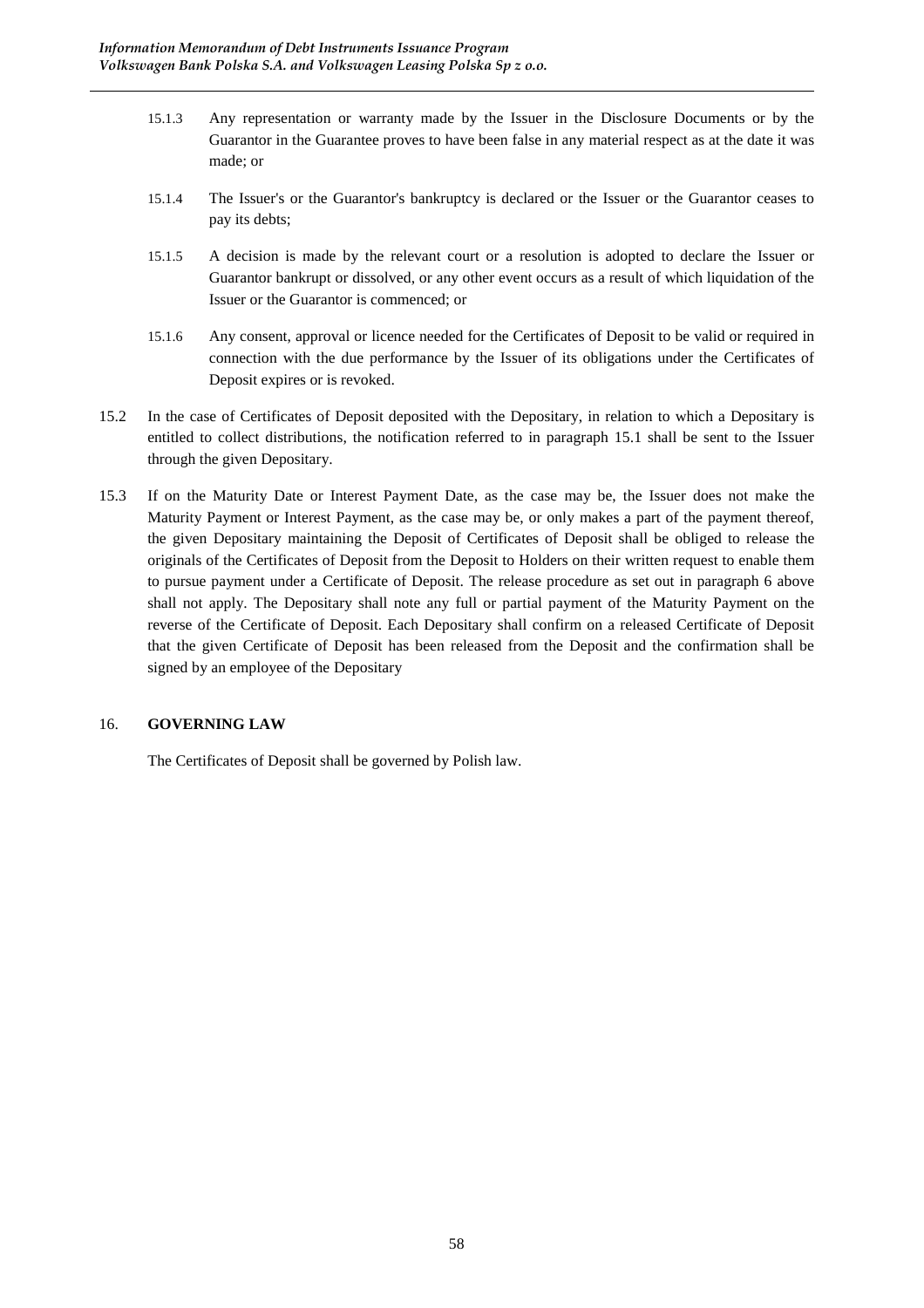# *TERMS AND CONDITIONS OF ZERO-COUPON BONDS*

Bonds of issue [•] (the "**Bonds**") to which these Terms and Conditions apply are issued by Volkswagen Leasing Polska Sp. z o.o. with its seat in [•], registered in the National Court Register kept by District Court for [•], [•] Commercial Division of the National Court Register under number KRS [•], fully paid share capital in the amount of [•] zlotys, NIP [•] (the "**Issuer**") under the Debt Instruments Issuance Programme (the "**Programme**") with a Maximum Programme Amount of PLN 3,000,000,000 (Three Billion Zlotys). The Maximum Programme Amount comprises also the debt instruments issued by Volkswagen Bank Polska S.A. save for those debt instruments whose Maturity Date falls on the relevant Issue Date. The Issuer may, subject to written consent by the Depositaries, increase the Maximum Programme Amount. The issue of Bonds under the Programme was established pursuant to:

- 1. Article 9 point of the Act on Bonds,
- 2. resolution of the Management Board of Volkswagen Leasing Polska Sp. z o.o. dated 25 July 2008.
- 3. the agency and deposit Agreement (as amended and supplemented, hereinafter referred to as the "**Agency and Deposit Agreement**") dated 7 June 2002 between, *inter alia*, Volkswagen Leasing Polska Sp. z o.o. and ING Bank Śląski S.A. (the "**Agent**", "**Paying Agent**" and "**Depositary**"), ABN AMRO Bank (Polska) S.A., BRE Bank S.A. and Bank Handlowy w Warszawie S.A., Bank BPH S.A. and Societe Generale S.A. Oddział w Polsce, amended with the agency and deposit agreement dated 6 August 2008 between Volkswagen Leasing Polska Sp. z o.o. and ING Bank Śląski S.A., ABN AMRO Bank (Polska) S.A., BRE Bank S.A. and Bank Handlowy w Warszawie, Bank Pekao S.A. and Societe Generale S.A. Oddział w Polsce (each the "**Sub-Paying Agent**" and "**Sub-Depositary**"), and
- 4. [*the Sub-Paying Agency and Sub-Depositary agreement dated [•] between the Issuer and \_\_\_\_\_\_\_\_\_\_\_\_\_\_\_ ("Sub-Paying Agent" and "Sub-Depositary")*,]
- 5. the dealer agreement (as amended and supplemented, hereinafter the "**Dealer Agreement**") dated 7 June 2002 between, *inter alia*, Volkswagen Leasing Polska Sp. z o.o. and ABN AMRO Bank (Polska) S.A., Bank Handlowy w Warszawie S.A., BRE Bank S.A., ING Bank Śląski S.A., Bank BPH S.A. and Societe Generale S.A. Oddział w Polsce [*and the Dealer for the Day*], amended with the dealer agreement dated 6 August 2008 between Volkswagen Leasing Polska Sp. z o.o. and ABN AMRO Bank (Polska) S.A., Bank Handlowy w Warszawie S.A., BRE Bank S.A., ING Bank Śląski S.A., Bank Pekao S.A. and Societe Generale S.A. Oddział w Polsce.

The Bonds are issued pursuant to:

- 1. the Act on Bonds,
- 2. [*the Bank's Rules*]

[*In the event of any discrepancies between the Terms and Conditions and the Bank's Rules, the Terms and Conditions shall prevail*.]

References in these Terms and Conditions to the Agent, Paying Agent, Depositary, Sub-Paying Agents, Sub-Depositaries, Dealer and Dealer for the Day shall include all their legal successors acting in such capacity in connection with the Bonds.

The total nominal amount of the Bonds [•] is PLN [•].

Bonds shall be registered with the [•] acting in its capacity as [Depositary]/[Sub-Depositary] on the Issue Date. Each Bondholder upon request shall receive a Depositary Receipt from the Depositary or Sub-Depositary, as may be applicable, in a form and content that complies with the procedures applied by the Depositary or Sub-Depositary, as may be applicable.

## 1. **DEFINITIONS**

Capitalised terms, not defined in these Terms and Conditions, shall have the following meanings: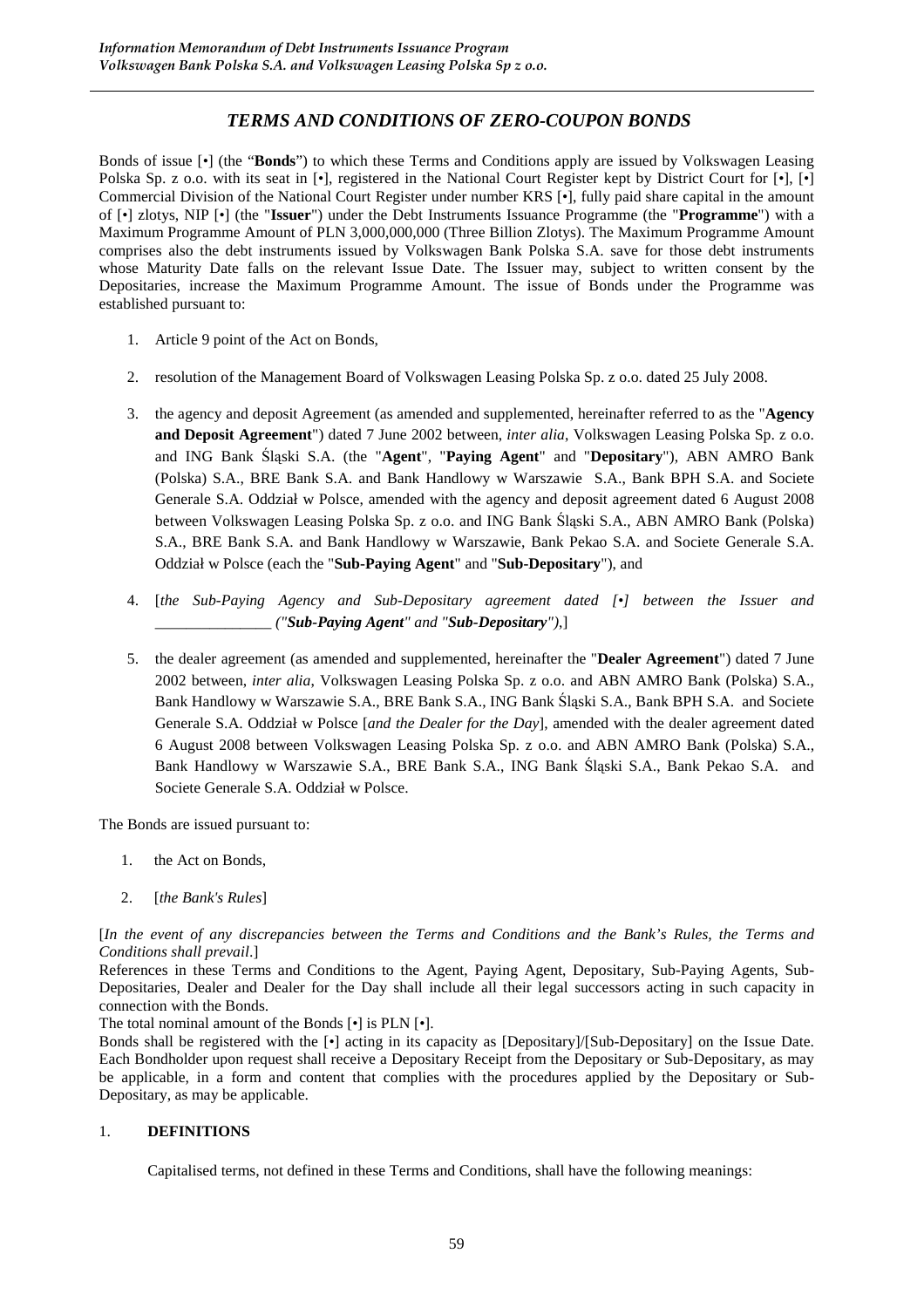"Act on Bonds" shall mean the Act on Bonds of 29 June 1995 (uniform text: Journal of Laws, 2001, No. 120, item 1300, as amended).

"Bondholder" shall mean a person recorded in the Register as the holder of the Bonds.

"Business Day" shall mean any business day other than a Saturday, Sunday or other holiday, on which the Issuer and the Dealer operate in a way making possible the activities described in the Terms and Conditions.

"Court Deposit" shall mean a deposit of monies held by a court having jurisdiction over the seat of the Paying Agent, pursuant to the Polish Civil Code of 23 April 1964 and the Polish Civil Procedure Code of 17 November 1964.

"Dealer" shall mean any of ABN AMRO Bank (Polska) S.A., Bank Handlowy w Warszawie S.A., BRE Bank S.A., ING Bank Śląski S.A., Bank Pekao S.A. or Societe Generale S.A. Oddział w Polsce [or a Dealer for the Day], acting in their capacity as dealers.

["Dealer for the Day" shall mean  $\lceil \cdot \rceil$ ]

"Depositary Receipt" shall mean a document issued to a Bondholder confirming that Bonds have been recorded in the Register and confirming the Bondholder's rights under the Bonds of which he is the Bondholder.

"Disclosure Documents" shall mean, at any time, the information memorandum, these Terms and Conditions and any other document specified as a disclosure document by the Issuer and supplied to the Bondholder from time to time.

"Foreign Exchange Act" shall mean the Foreign Exchange Act of 27 July 2002 (Journal of Laws, No. 141, item 1178 as amended).

"Gross-Up Amount" shall mean any additional amount as may be necessary in order that the net amount received by a Bondholder after deduction of Withholding Tax shall equal the amounts which would have been received had no such deduction or withholding been required.

"Guarantee" shall mean the irrevocable and unconditional guarantee issued by a Guarantor guaranteeing all obligations of the Issuer arising under the Bonds and all obligations of Volkswagen Bank Polska S.A. arising under the bank securities issued under the Programme.

"Guarantor" shall mean Volkswagen Financial Services AG.

"Investor" shall mean any person to whom the Bonds are allocated by a Dealer, but who has not yet paid the Issue Price and is not a Bondholder or a person to whom a Dealer has sold Bonds on the secondary market.

"Issue Date" shall mean, with respect to any Bond, the date such Bond is recorded in the Register.

"Issue Price" or "Sale Price" shall mean an amount payable by an Investor on the Issue Date, if Bonds are allocated to the Investor on the primary market at such issue price or if Bonds are traded in secondary market at such sale price.

"Maturity Date" shall mean the date on which the Maturity Payment under a Bond is due and payable pursuant to those Terms and Conditions.

"Maturity Payment" shall mean the nominal value of each Bond as set forth in these Terms and **Conditions** 

"Proposal to Acquire Bonds" shall mean a proposal to acquire Bonds distributed by Dealers to potential Investors.

"Record Date" shall mean the day on which the number of and ownership of Bonds is determined in order to specify the persons entitled to receive payments under the Bonds, and which shall fall at 4:00 p.m. two Business Days before the Maturity Date.

"Register" shall mean the system of recording of Bonds and Bondholders kept by the Depositary and each Sub-Depositary in accordance with their internal regulations and the requirements arising under Art. 5a of the Act on Bonds.

"Settlement Account" shall mean the account of the Issuer held with the Paying Agent for the purpose of facilitating settlements in relation to the redemption of the Bonds.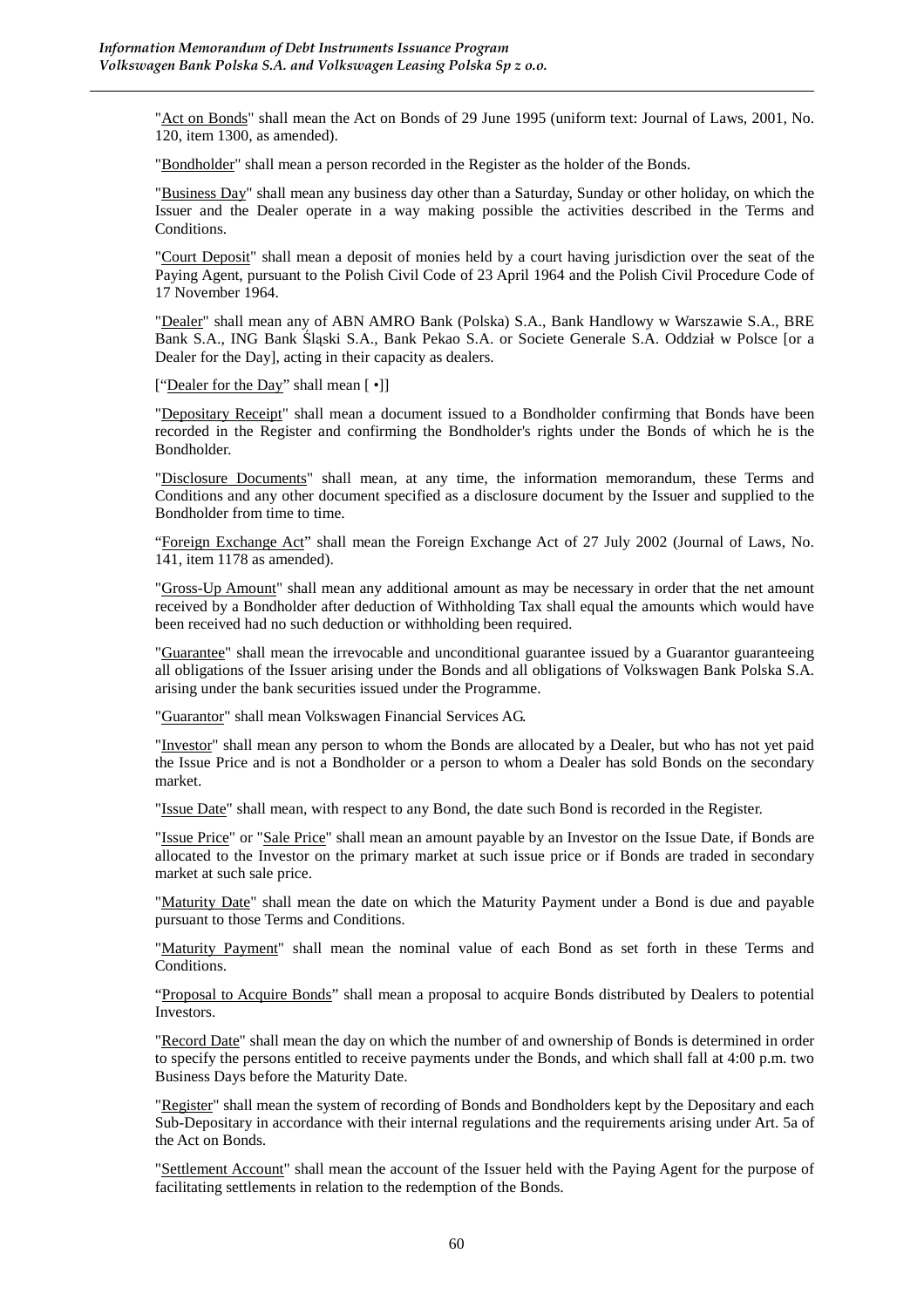"Sub-Depositary" shall mean any of ABN AMRO Bank (Polska) S.A., BRE Bank S.A. and ING Bank Śląski S.A., Bank Pekao S.A. or Societe Generale S.A. Oddział w Polsce [or Dealer for the Day], acting in its capacity as sub-depositary in relation to the Debt Instruments Issuance Programme.

"Tax Residence Certificate" shall mean a tax residence certificate, issued by a relevant tax authority, as referred to in Art. 26 Section 1 of the Corporate Income Tax Act (uniform text: Journal of Laws 2000 No. 54, item 654 as amended) and Art. 29 Section 2 of the Personal Income Tax Act (uniform text: Journal of Laws 2000, No. 14, item 176 as amended).

"Terms and Conditions" shall mean these Terms and Conditions.

"Withholding Tax" shall mean the (i) corporate income tax under the Corporate Income Tax Act (uniform text: Journal of Laws, 2000, No. 54, item 654, as amended) and (ii) personal income tax under the Personal Income Tax Act (uniform text: Journal of Laws, 2000, No. 14, item 176, as amended), imposed by the Republic of Poland and deducted at source.

## 2. **TYPE OF BOND, CURRENCY AND MATURITY PAYMENT**

2.1 Type of Bond

The Bond is a non-interest-bearing bearer bond. The Bond is a security issued in a dematerialised form.

- 2.2 Currency and nominal value
- 2.3 The Bond is issued in zlotys. The nominal value of the Bond is [●] zlotys (in words: [●] thousand(s) zlotys)
- 2.4 Maturity Payment

The Maturity Payment is equal to the nominal value of the Bond.

- 2.5 Maturity Date: [●]
- 2.6 **Place and Issue Date**

**The Issue is effected in [**●**]. Issue Date: [**●**]** 

## 3. **STATUS OF THE BOND; GUARANTEE OF REDEMPTION OF THE BONDS**

3.1 Status of the Bond

The Bonds constitute direct, unconditional, unsecured and unsubordinated obligations of the Issuer and rank *pari passu* and without any preference among themselves and (subject to mandatory exceptions under Polish law) equally and rateably with all other present of future unsecured and unsubordinated obligations of the Issuer and are subject to satisfaction in the same proportion as those obligations.

3.2 Guarantee of redemption of the Bonds

The Guarantor unconditionally and irrevocably, and irrespective of the validity or enforceability of the Bonds, guaranteed to each Bondholder the due and timely repayment in Zlotys of the nominal value of the Bonds issued by the Issuer to the Bondholders up to a maximum aggregate principal amount of PLN 3,000,000,000 (Three Billion Zlotys), and the fulfilment of any other obligations under the Bonds in accordance with their terms and conditions, less any amounts already received by such Bondholders from the Issuer or otherwise. The Guarantee is deposited with the Depositary, and copies thereof are available on demand from each Sub-Depositary.

The Guarantee is issued under German law.

3.3 Security of the Bonds

With the exception referred to in Clause 3.2, the Bonds are not secured.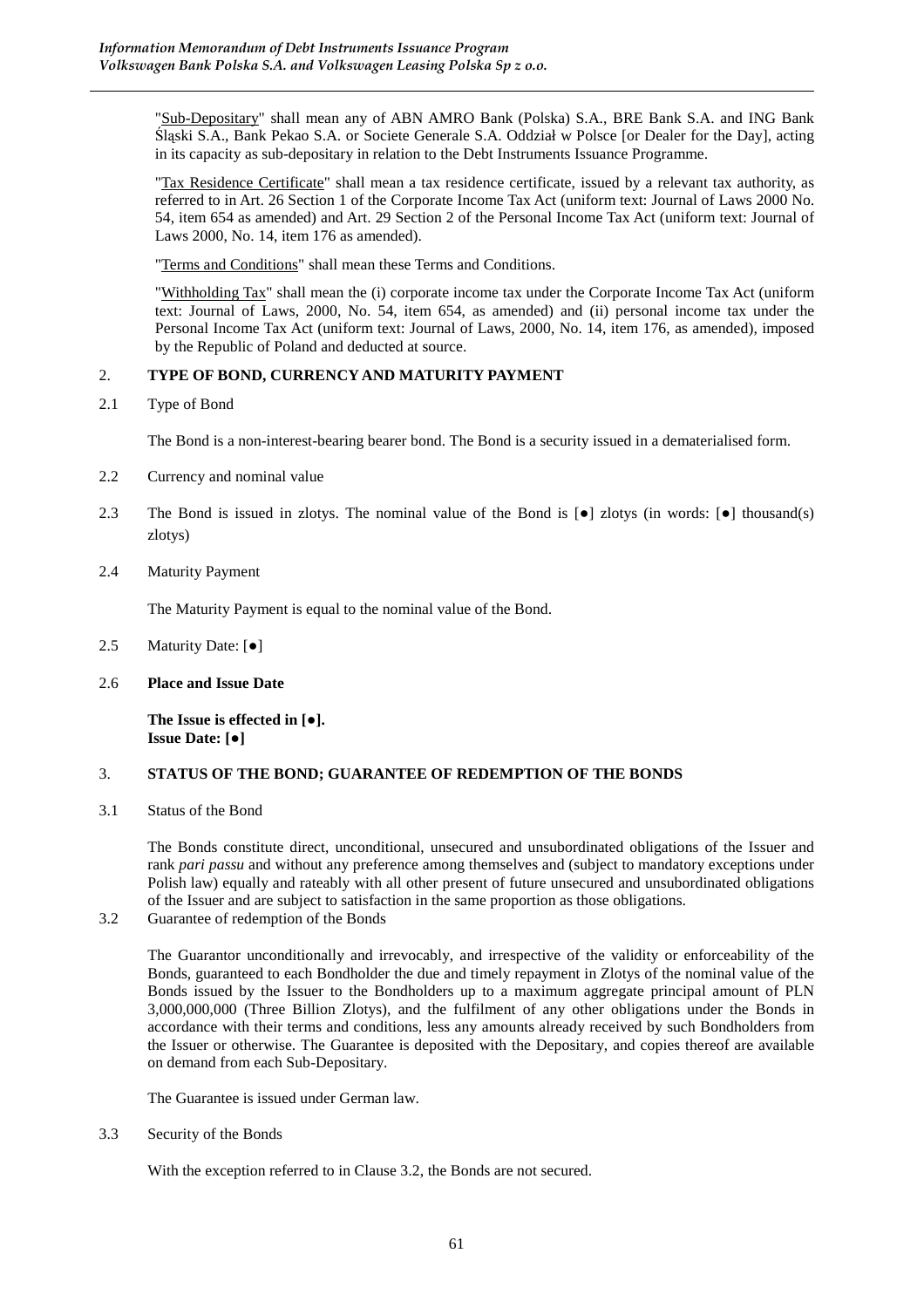### 4. **TERMS OF ISSUE OF BONDS**

- 4.1 The Bondholders' rights under the Bonds arise upon the combined fulfilment of the following conditions:
	- 4.1.1 the Investor shall have paid the entire Issue Price for which a Bond is being acquired into the account indicated by the Dealer;
	- 4.1.2 the Depositary or Sub-Depositary, as may be applicable (whichever acted in the Bonds issue as Dealer), has registered the Bond to the Register.
- 4.2 The Depositary or Sub-Depositary shall issue to the Bondholder, upon its request, a Depositary Receipt confirming that the Bond has been registered in the Register and confirming the Bondholder's rights under the Bond.

### 5. **REGISTER**

### 5.1 Register

The Register shall be kept until all the Bonds have been redeemed.

# 6. **TRANSFER OF RIGHTS UNDER BONDS IN SECONDARY MARKET TRADING WITH THE INTERMEDIARY OF THE DEALER**

- 6.1 In secondary market trading in Bonds, the acquisition or sale of Bonds is effected, as may be applicable, through the Depositary or Sub-Depositary keeping the Record of such Bonds, save as pointed otherwise in Clause 7.
- 6.2 Payment of the Sale Price of Bonds being acquired in secondary market trading shall be made by the buying Investor on the date agreed by the Dealer and such Investor.
- 6.3 The failure of a buying Investor to pay the entire Sale Price shall render the transfer of rights under such Bonds to such Investor ineffective and no Bonds shall be transferred to the Investor. Furthermore, the Dealer, on its own or the selling Bondholder's behalf, may demand redress of damage on general terms caused by the Investor's failure to pay the amount due by the prescribed date.
- 6.4 Promptly after the settlement date of the transaction to acquire/sell Bonds, the Depositary or Sub-Depositary, whichever acted in the transfer of the rights under Bonds in secondary market trading, shall make an appropriate entry in the Register and issue to the new Bondholder, upon its request, a Depositary Receipt confirming the latter's acquisition of Bonds.
- 6.5 The detailed rules of secondary market trading are described in the relevant Depositary's or Sub-Depositary's rules.

# 7. **TRANSFER OF RIGHTS UNDER BONDS WITHOUT THE INTERMEDIARY OF THE DEALER**

- 7.1 The transfer of rights under Bonds shall become effective:
	- 7.1.1 once the Depositary or a Sub-Depositary (whichever keeps the Record of Bonds) has been notified by the seller or buyer of the Bonds of the legal transaction resulting in the obligation to transfer the rights under the Bonds and once proof of this legal transaction has been delivered in a form previously accepted by the Depositary or a Sub-Depositary; and
	- 7.1.2 once the Depositary or a Sub-Depositary, as may be applicable, has made an entry in the Register stating the name of the buyer and the number of Bonds acquired.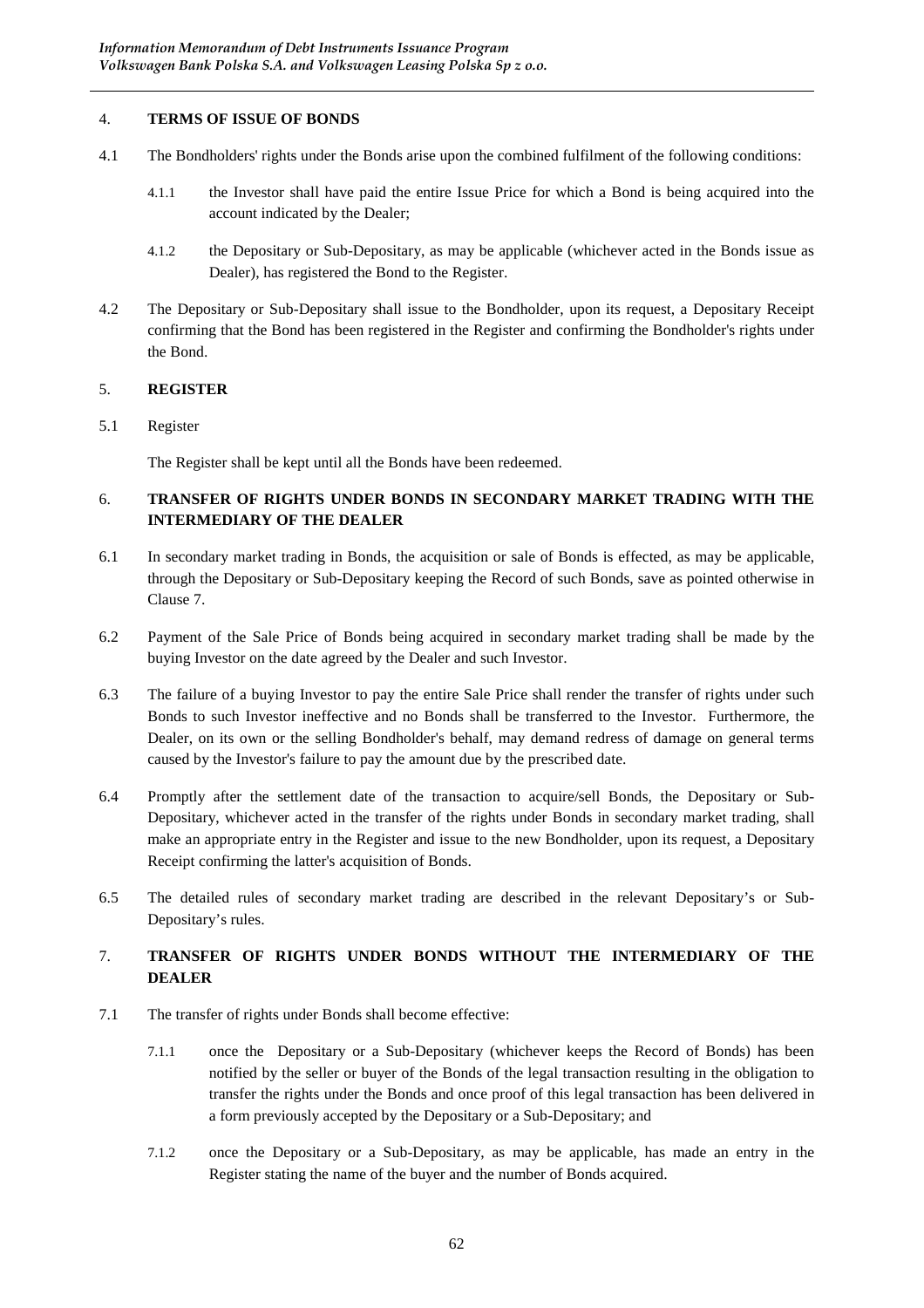- 7.2 Notwithstanding the notification as referred to above, the Investor acquiring the Bonds is obliged to notify the Paying Agent or Sub-Paying Agent, as may be applicable, whichever acted in the acquisition of the Bonds, of the Investor's bank account to which the Maturity Payment under the Bonds is to be transferred on the Maturity Date.
- 7.3 The buyer of Bonds on the secondary market may demand to be recorded in the Register as a Bondholder by an entity ("**New Depositary**") other than the Depositary or Sub-Depositary that has until then recorded the Bonds acquired by that buyer ("**Existing Depositary**"). In such a case, the transfer of rights under the Bonds shall become effective after the New Depositary has recorded the buyer in the Register. Only the Depositary or any Sub-Depositary may be the New Depositary.
- 7.4 If the Bonds are acquired as the result of an event causing the transfer of rights under these Bonds by operation of law, the entry shall be made in the Register at the acquirer's request upon delivery to the Depositary or Sub-Depositary of evidence of the event that caused the transfer of rights under the Bonds.
- 7.5 It is in the interests of a new Bondholder to promptly inform the Paying Agent or Sub-Paying Agent, whichever acted in the acquisition of Bonds, of the event which is a legal basis for the change of the ownership of the Bonds.
- 7.6 The Paying Agent or Sub-Paying Agent shall not be liable for non-payment of monies on the Maturity Date to the new Bondholder if the Bondholder does not inform the Paying Agent or Sub-Paying Agent two Business Days before the Maturity Date of the bank account number to which the Maturity Payment is to be transferred.
- 7.7 Liability for payment of the tax on civil law transactions on the transaction transferring rights under Bonds in secondary market trading shall be borne by the parties to the transaction if provisions of law in force require payment of such tax on the transfer of rights under Bonds.
- 7.8 Depositary Receipts
	- 7.8.1 Depositary Receipts are issued for information purposes only and they do not contain any rights under or in connection with the Bonds. A Depositary Receipt is not an instrument of entitlement in the meaning of Art.  $921^{15}$  of the Civil Code.
	- 7.8.2 In the event of the loss, theft, destruction or damage to a Depositary Receipt, a duplicate may be issued by the Depositary or Sub-Depositary. No new Depositary Receipt shall be issued by the Depositary or Sub-Depositary until the relevant Bondholder pays any possible cost thereof. Unless otherwise instructed by the Issuer, the Depositary or Sub-Depositary shall destroy any damaged Depositary Receipts.

# 8. **REDEMPTION OF BONDS**

- 8.1 Remittance of the Maturity Payment
	- 8.1.1 The Paying Agent or the relevant Sub-Paying Agent shall pay, on the Issuer's behalf, the Maturity Payments to the Bondholders of those Bonds for which it keeps the Register, on the given Maturity Date. The Paying Agent or the relevant Sub-Paying Agent, on behalf of the Issuer, shall make the payments to the person who is recorded in the Register on the Record Date.
	- 8.1.2 The Paying Agent shall effect any necessary payment to the Bondholders for whom it maintains the Register pursuant to the Terms and Conditions, up to the amount received from the Issuer.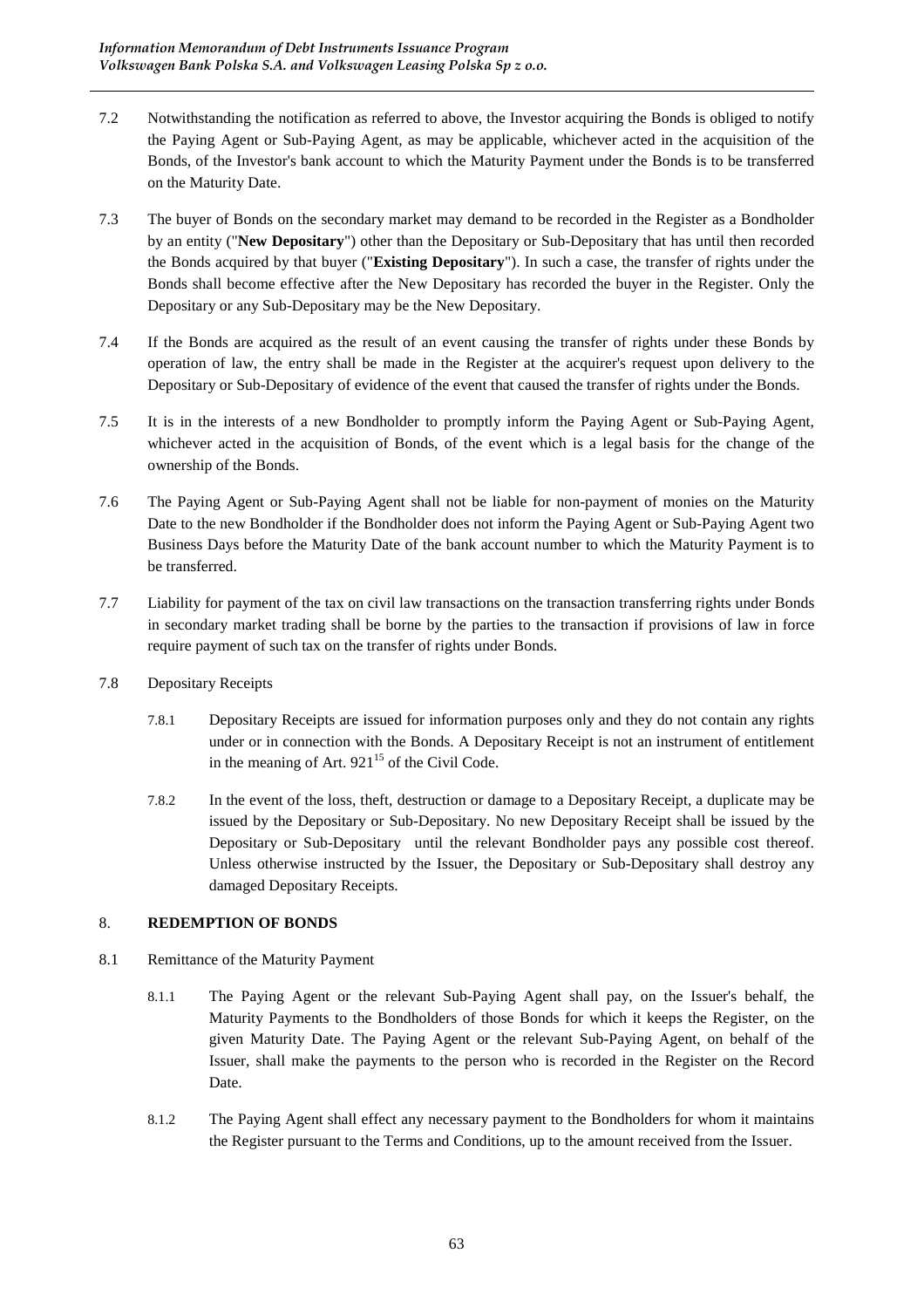- 8.1.3 The Sub-Paying Agent shall effect any necessary payment to the Bondholders for whom it maintains the Register pursuant to the Terms and Conditions, up to the amount received from the Paying Agent.
- 8.1.4 If the Maturity Date or any other day on which, pursuant to the Terms and Conditions, the Issuer is obliged to make any payment falls on a day that is not a Business Day, the redemption of the Bonds and remittance of such other payment shall take place on the next following Business Day and the Bondholder shall have no claim for interest for this period.
- 8.1.5 If the Issuer fails to make the payments due, pursuant to Clause 8.1.1 above, the Paying Agent and each Sub-Paying Agent shall deliver to the Bondholder, at the latter's request, a Depositary Receipt on which it shall make a note of payments made, non-payment or partial payment of any amount under the Bonds indicated in the given Depositary Receipt.
- 8.1.6 If the funds in the Settlement Account are insufficient to cover the Maturity Payment, the Paying Agent and the relevant Sub-Paying Agent shall pay the Bondholders the Maturity Payment in proportion to the balance in the Settlement Account. If payments are made as described in this clause, the Depositary shall record the fact of partial payment in the Register and on the Depositary Receipts.
- 8.2 The obligations of the Paying Agent or the relevant Sub-Paying Agent to make payments shall be fulfilled once the Maturity Payment has been made to the relevant Bondholder's account.
- 8.3 The right to obtain the Depositary Receipt from the Depositary or Sub-Depositary and the right to receive proportional payment out of the Settlement Account are exclusively rights of Bondholders towards the Depositary and the Paying Agent or towards the Sub-Depositary and Sub-Paying Agent in the event the Issuer fails to fulfil its obligations under the Bonds.
- 8.4 All payments under the redemption of the Bonds shall be made without any set-offs of mutual claims.

## 9. **COURT DEPOSIT**

- 9.1 If:
	- 9.1.1 on the Maturity Date, the Paying Agent or Sub-Paying Agent has not received sufficient information from the Bondholder to pay the Bondholder the Maturity Payment; or
	- 9.1.2 there is a dispute or serious doubt as to who is authorised to exercise the rights under a Bond,

subject to the court's consent, the Paying Agent or Sub-Paying Agent may place in the Court Deposit any Maturity Payment under Bonds or such amount of monies as is held in the Settlement Account, whichever is the lower.

## 10. **TAXATION AND LACK OF OTHER DEDUCTIONS**

- 10.1 The Issuer shall make calculations of Withholding Tax required under Polish law.
- 10.2 At least three (3) Business Days before the Maturity Date each Bondholder that has its seat or residence outside the Republic of Poland (i.e. non-residents in the meaning of the Foreign Exchange Act) must provide the Paying Agent or the relevant Sub-Paying Agent, as may be applicable, with a valid Tax Residence Certificate issued by the competent tax authorities, otherwise the Issuer shall make the calculations generally required under Polish law, regardless of a bilateral tax treaty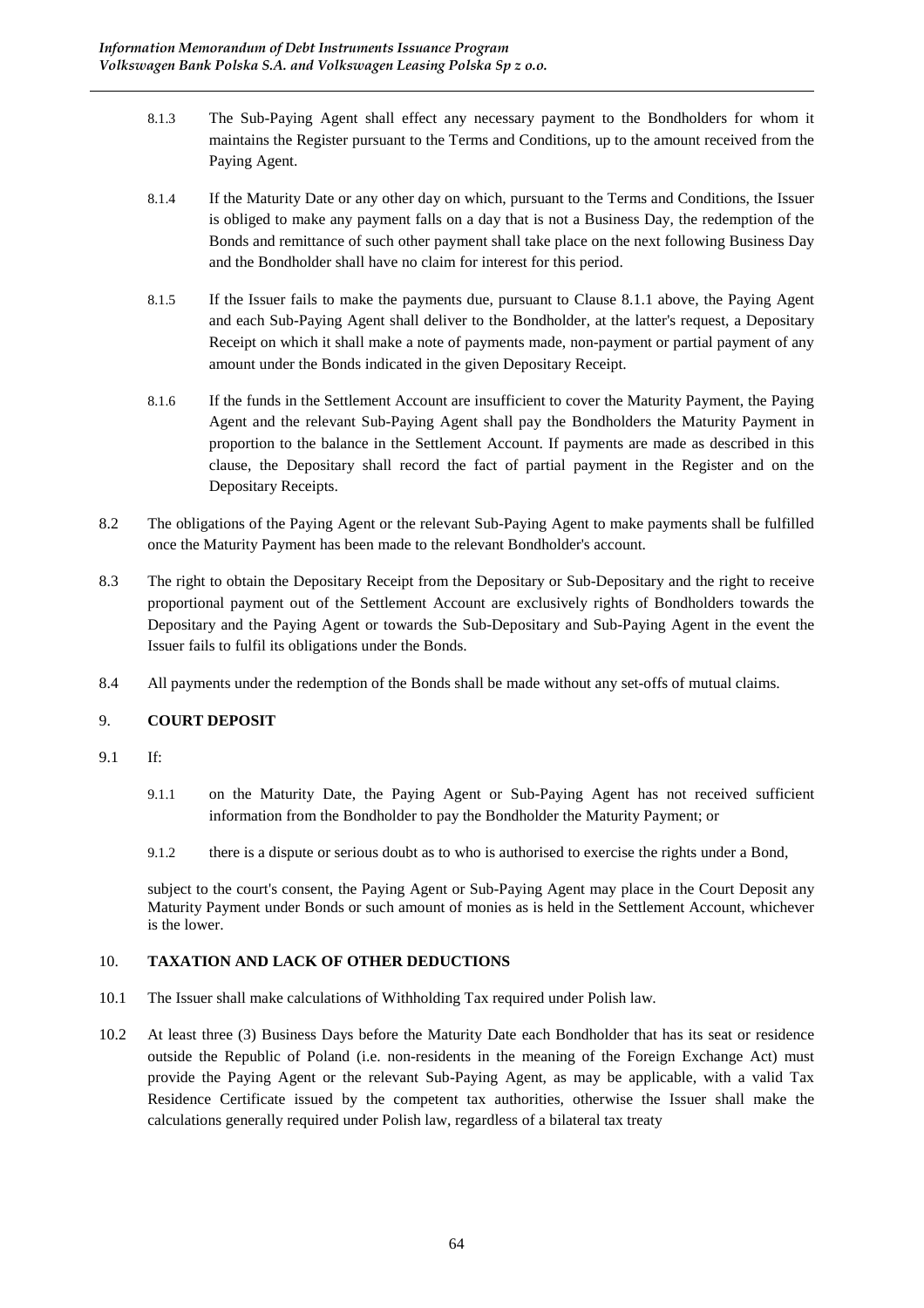10.3 The Issuer shall not be obliged to pay any Gross-Up Amount to compensate the Bondholder for any Withholding Tax collected.

### 11. **FAILURE TO FULFIL OBLIGATIONS**

- 11.1 The Bondholder may notify the Paying Agent or Sub-Paying Agent (whichever keeps the Record for the given Bonds) that the Bond is immediately redeemable, whereupon the Maturity Payment of such Bond shall become immediately due and payable, if any of the following occur:
	- 11.1.1 The Issuer fails to pay the maturity payment on the maturity date for any of the bonds issued by it under the Programme;
	- 11.1.2 The Guarantor fails to make any payment under the Guarantee;
	- 11.1.3 Any representation or warranty made by the Issuer in the Disclosure Documents or by the Guarantor in the Guarantee proves to be false in any material respect as at the date it was made;
	- 11.1.4 The Issuer's or the Guarantor's bankruptcy is declared or the Issuer or the Guarantor cease to pay their debts;
	- 11.1.5 A decision is made by the relevant court or a resolution is adopted to declare the Issuer or Guarantor dissolved, or any other event arises as a result of which liquidation of the Issuer or the Guarantor is commenced; or
	- 11.1.6 Any consent, approval or licence needed for the Bonds to be valid or required in connection with the due performance by the Issuer of its obligations under the Bonds shall expire or be revoked.
- 11.2 Moreover, in the case of the Issuer's liquidation, the Bonds become immediately due and payable upon the commencement of the liquidation.

### 12. **SELLING RESTRICTIONS**

12.1 Republic of Poland

The Bonds shall not be subject to public offering referred to in Article 3 Section 1 of the Act of 29 July 2005 on Public Offer and the Conditions for Introducing Financial Instruments to the Organized Trading System and on Public Companies (Journal of Laws No. 184, item 1539 as amended).

The acquisition and holding of the Bonds by residents of countries other than Poland may be subject to restrictions imposed by Polish law (including, without limitation, foreign exchange restrictions under the Foreign Exchange Act).

12.2 United States of America

The Bonds may not be offered, sold or delivered, directly or indirectly, in the United States of America, its territories and possessions, any state of the United States or the District of Columbia or to any US Person (as defined in Regulation S under the US Securities Act 1933) unless registered under such Act or unless an exemption from registration is available.

### 12.3 Other jurisdictions

The Bonds may be offered in other jurisdictions, always subject to each Dealer's compliance with the relevant securities, foreign exchange and other laws and regulations of such jurisdiction.

#### 13. **GOVERNING LAW**

The Bonds shall be governed by Polish law.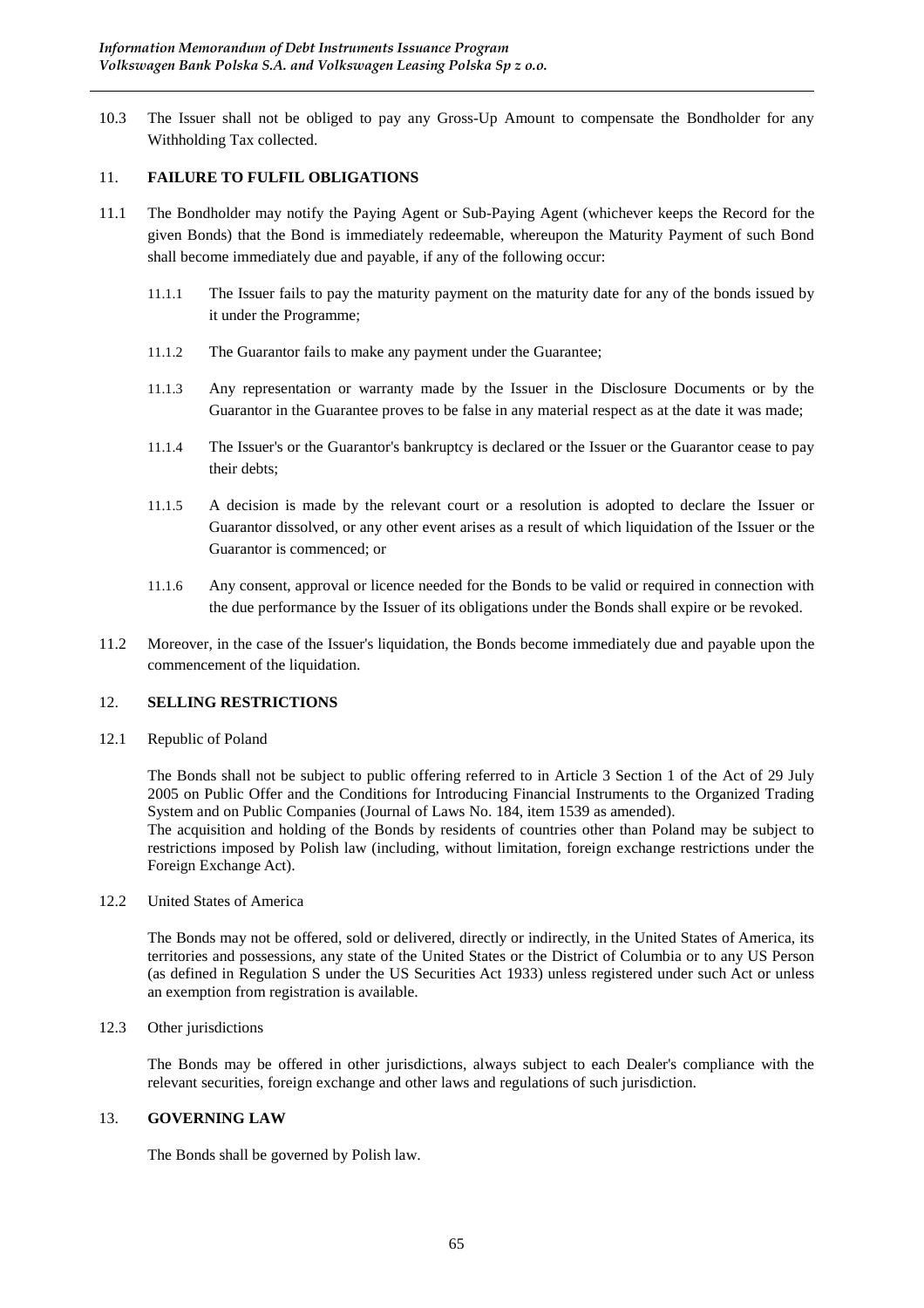# *TERMS AND CONDITIONS OF COUPON BONDS*

Bonds of issue [•] (the "**Bonds**") to which these Terms and Conditions apply are issued by Volkswagen Leasing Polska Sp. z o.o. with its seat in [•], registered in the National Court Register kept by District Court for [•], [•] Commercial Division of the National Court Register under number KRS [●], fully paid share capital in the amount of [•] zlotys, NIP [•] (the "**Issuer**") under the Debt Instruments Issuance Programme (the "**Programme**") with a Maximum Programme Amount of PLN 3,000,000,000 (Three Billion Zlotys). The Maximum Programme Amount comprises also the debt instruments issued by Volkswagen Bank Polska S.A and Volkswagen Leasing Polska Sp. z o.o., save for those debt instruments whose Maturity Date falls on the relevant Issue Date. The Issuer may, subject to written consent by the Depositaries, increase the Maximum Programme Amount. The issue of Bonds under the Programme was established pursuant to:

- 1. Article 9 point 3 of the Act on Bonds,
- 2. resolution of the Management Board of Volkswagen Leasing Polska Sp. z o.o. dated 25 July 2008,
- 3. the agency and deposit Agreement (as amended and supplemented, hereinafter referred to as the "**Agency and Deposit Agreement**") dated 7 June 2002 between, *inter alia*, Volkswagen Leasing Polska Sp. z o.o. and ING Bank Śląski S.A. (the "**Agent**", "**Paying Agent**" and "**Depositary**"), ABN AMRO Bank (Polska) S.A., BRE Bank S.A. and Bank Handlowy w Warszawie S.A., Bank BPH S.A. and Societe Generale S.A. Oddział w Polsce, as amended with the agency and deposit agreement dated 6 August 2008 between Volkswagen Leasing Polska Sp. z o.o. and ING Bank Śląski S.A., ABN AMRO Bank (Polska) S.A., BRE Bank S.A. and Bank Handlowy w Warszawie, Bank Pekao S.A. and Societe Generale S.A. Oddział w Polsce (each the "**Sub-Paying Agent**" and "**Sub-Depositary**"), and
- 4. [*a Sub-Paying Agency and Sub-Depositary agreement dated [• ] between the Issuer and \_\_\_\_\_\_\_\_\_\_\_\_\_\_\_ ("Sub-Paying Agent" and "Sub-Depositary")*,]
- 5. the dealer agreement (as amended and supplemented, hereinafter the "**Dealer Agreement**") dated 7 June 2002 between, *inter alia*, Volkswagen Leasing Polska Sp. z o.o. and ABN AMRO Bank (Polska) S.A., Bank Handlowy w Warszawie S.A., BRE Bank S.A., ING Bank Śląski S.A., Bank BPH S.A. and Societe Generale S.A. Oddział w Polsce [*and the Dealer for the Day*], amended with the dealer agreement dated 6 August 2008 between Volkswagen Leasing Polska Sp. z o.o. and ABN AMRO Bank (Polska) S.A., Bank Handlowy w Warszawie S.A., BRE Bank S.A., ING Bank Śląski S.A., Bank Pekao S.A. and Societe Generale S.A. Oddział w Polsce.

The Bonds are issued pursuant to:

- 1. the Act on Bonds, [*the Bank's Rules*]
- 2. [*In the event of any discrepancies between the Terms and Conditions and the Bank's Rules, the Terms and Conditions shall prevail*.]

References in these Terms and Conditions to the Agent, Paying Agent, Depositary, Sub-Paying Agents, Sub-Depositaries, Dealer and Dealer for the Day shall include all their legal successors acting in such capacity in connection with the Bonds.

The total nominal amount of the Bonds  $[\bullet]$  is PLN  $[\bullet]$ .

Bonds shall be registered with [●] acting in its capacity as [Depositary]/[Sub-Depositary] on the Issue Date. Each Bondholder upon request shall receive a Depositary Receipt from the Depositary or Sub-Depositary, as may be applicable, in a form and content that complies with the procedures used by the Depositary or Sub-Depositary, as may be applicable.

## 1. **DEFINITIONS**

Capitalised terms not defined in these Terms and Conditions shall have the following meanings: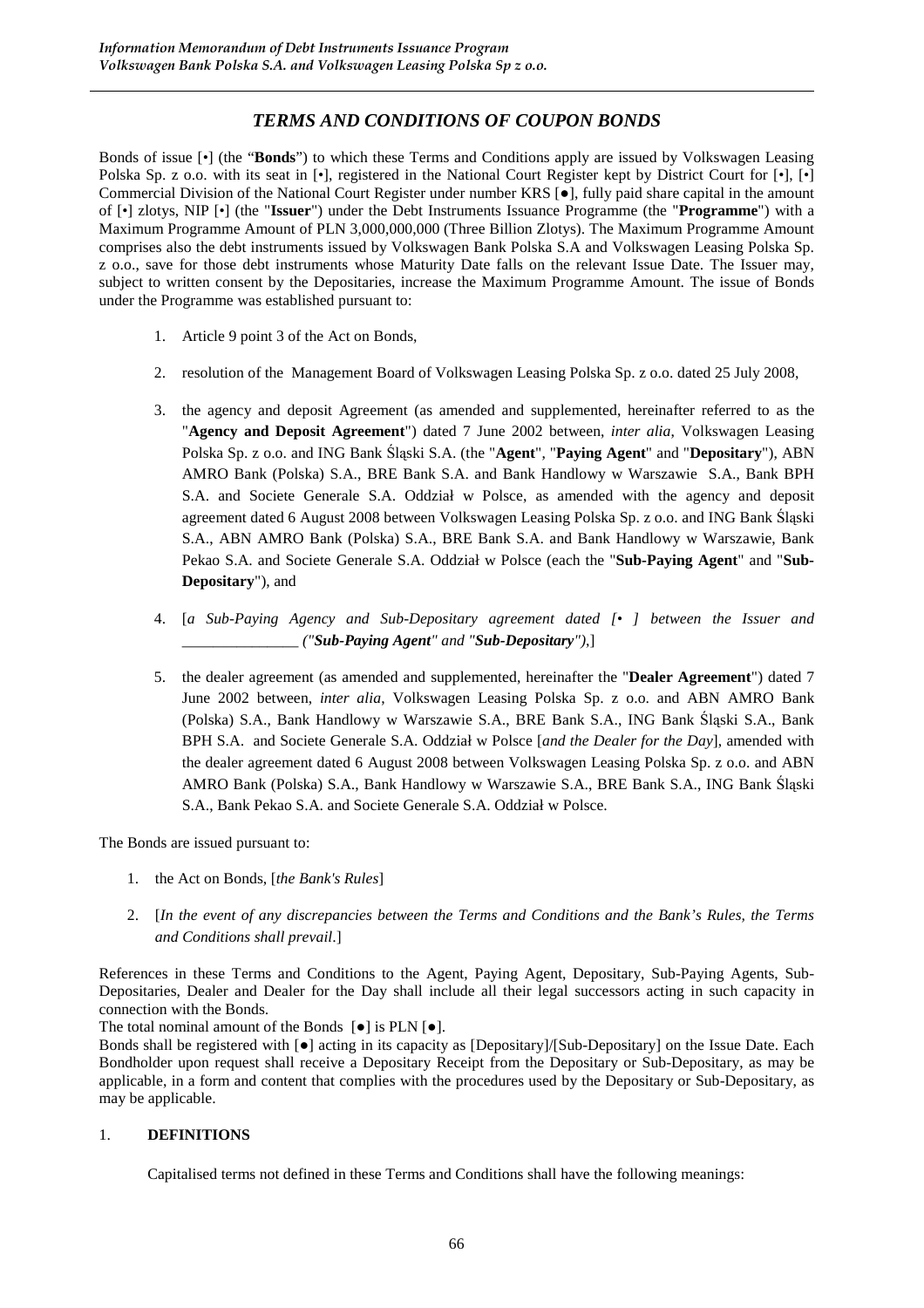"Act on Bonds" shall mean the Act on Bonds of 29 June 1995 (uniform text: Journal of Laws, 2001, No. 120, item 1300, as amended).

"Bondholder" shall mean a person recorded in the Register as the holder of the Bonds.

"Business Day" shall mean any business day other than a Saturday, Sunday or other holiday, on which the Issuer and the Dealer operate in a way making possible the activities described in the Terms and Conditions.

"Court Deposit" shall mean a deposit of monies held by a court having jurisdiction over the seat of the Paying Agent, pursuant to the Polish Civil Code of 23 April 1964 and the Polish Civil Procedure Code of 17 November 1964.

"Dealer" shall mean any of ABN AMRO Bank (Polska) S.A., Bank Handlowy w Warszawie S.A., BRE Bank S.A., ING Bank Śląski S.A., Bank Pekao S.A. or Societe Generale S.A. Oddział w Polsce [or a Dealer for the Day], acting in their capacity as dealers.

["Dealer for the Day" shall mean [ •]]

"Depositary Receipt" shall mean a document issued to a Bondholder confirming that Bonds have been recorded in the Register and confirming the Bondholder's rights under the Bonds of which he is the Bondholder.

"Disclosure Documents" shall mean, at any time, the information memorandum, these Terms and Conditions and any other document specified as a disclosure document by the Issuer and supplied to the Bondholder from time to time.

"Foreign Exchange Act" shall mean the Foreign Exchange Act of 27 July 2002 (Journal of Laws, No. 141, item 1178 as amended).

"Gross-Up Amount" shall mean any additional amount as may be necessary in order that the net amount received by a Bondholder after deduction of Withholding Tax shall equal the amounts which would have been received had no such deduction or withholding been required.

"Guarantee" shall mean the irrevocable and unconditional guarantee issued by a Guarantor guaranteeing all obligations of the Issuer arising under the Bonds and all obligations of Volkswagen Bank Polska S.A. arising under the bank securities issued under the Programme.

"Guarantor" shall mean Volkswagen Financial Services AG.

"Interest Payment " shall mean an amount of interest under the Bonds that is due and payable on the Interest Payment Date.

"Interest Payment Date" shall mean the Business Day indicated in these Terms and Conditions.

"Interest Period" shall mean the period from the Issue Date (inclusive) until the first Interest Payment Date (excluding that day) and each subsequent period from the Interest Payment Date (inclusive) until the next Interest Payment Date (excluding that day).

"Interest Rate" shall mean a [floating]/[fixed] interest rate applicable to the interest payable under the Bonds of a given Issue.

"Interest Rate Determination Date" shall mean the date falling on two Business Days before the first day of the Interest Period, to which the relevant Interest Rate shall apply.

"Investor" shall mean any person to whom the Bonds are allocated by a Dealer, but who has not yet paid the Issue Price and is not a Bondholder or a person to whom a Dealer has sold Bonds on the secondary market.

"Issue Date" shall mean, with respect to any Bond, the date such Bond is recorded in the Register.

"Issue Price" or "Sale Price" shall mean an amount payable by an Investor on the Issue Date, if Bonds are allocated to the Investor on the primary market at such issue price or if Bonds are traded in the secondary market at such sale price.

"Maturity Date" shall mean the date on which the Maturity Payment under a Bond is due and payable pursuant to these Terms and Conditions.

"Maturity Payment" shall mean the nominal value of each Bond as set forth in these Terms and Conditions.

"Proposal to Acquire Bonds" shall mean a proposal to acquire Bonds distributed by Dealers to potential Investors.

"Record Date" shall mean the day on which the number of and ownership of Bonds is determined in order to specify the persons entitled to receive payments under the Bonds; and which shall fall at 4:00 p.m., two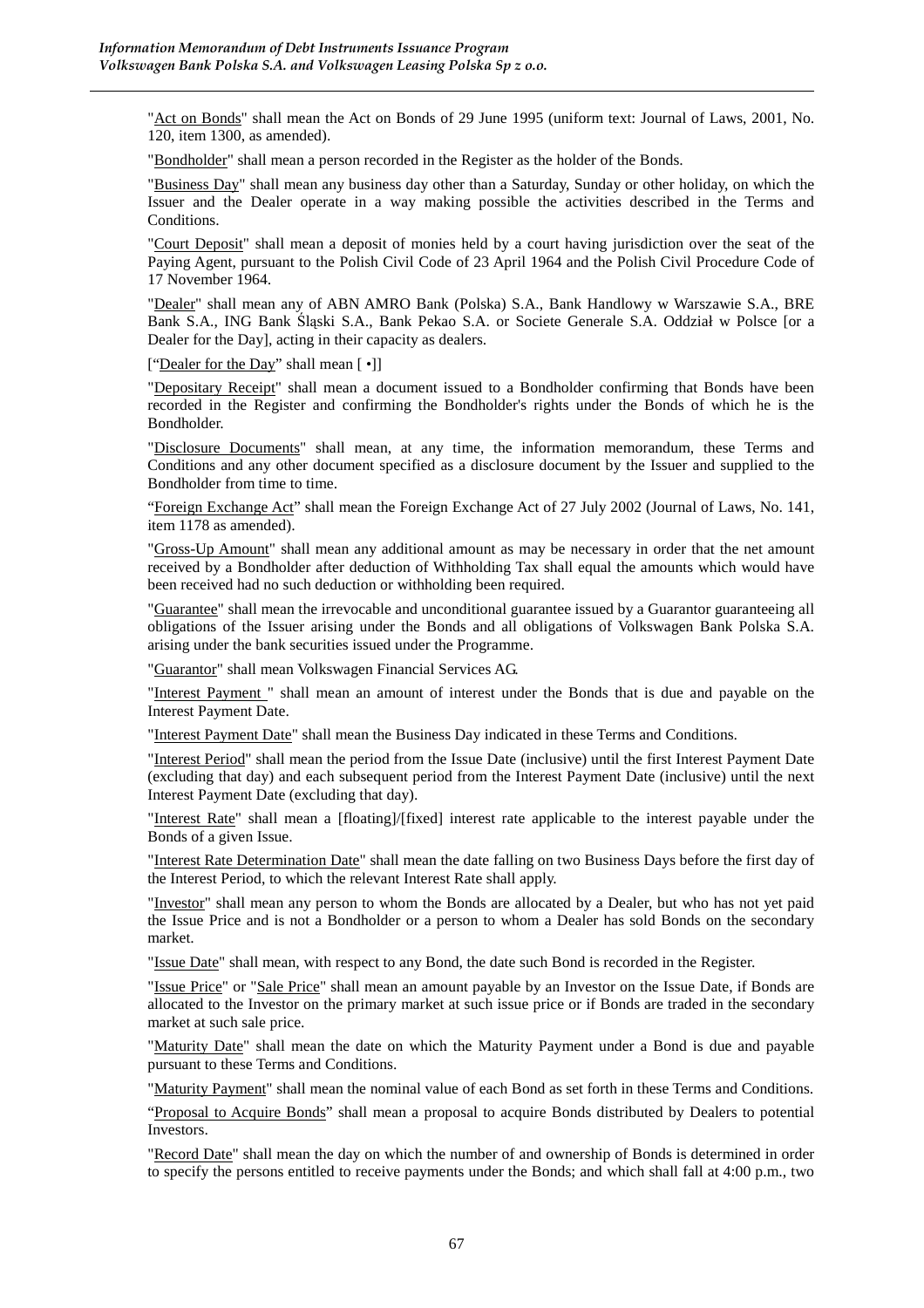Business Days before the Interest Payment Date (with respect to rights to Interest Payments) or the Maturity Date (with respect to rights to the Maturity Payment).

"Register" shall mean the system of recording of Bonds and Bondholders kept by the Depositary and each Sub-Depositary in accordance with their respective internal regulations and the requirements arising under Art. 5a of the Act on Bonds.

"Screen Rate" shall mean the relevant base rate defined in the point 2.5 below.

"Settlement Account" shall mean the account of the Issuer held with the Paying Agent for the purpose of facilitating settlements in relation to the redemption of the Bonds and Interest Payments.

"Sub-Depositary" shall mean any of ABN AMRO Bank (Polska) S.A., BRE Bank S.A. and ING Bank Śląski S.A., Bank Pekao S.A. or Societe Generale S.A. Oddział w Polsce [or a Dealer for the Day] acting in their capacity as sub-depositaries in relation to the Debt Instruments Issuance Programme.

"Tax Residence Certificate" shall mean a tax residence certificate, issued by a relevant tax authority, as referred to in Art. 26 Section 1 of the Corporate Income Tax Act (uniform text: Journal of Laws 2000 No. 54, item 654 as amended) and Art. 29 Section2 of the Personal Income Tax Act (uniform text: Journal of Laws 2000, No. 14, item 176, as amended).

"Terms and Conditions" shall mean these Terms and Conditions.

"Withholding Tax" shall mean the (i) corporate income tax under the Corporate Income Tax Act (uniform text: Journal of Laws, 2000, No. 54, item 654, as amended) and (ii) personal income tax under the Personal Income Tax Act (uniform text: Journal of Laws, 2000, No. 14, item 176, as amended), imposed by the Republic of Poland and deducted at source.

### 2. **TYPE OF BOND, CURRENCY, AND MATURITY PAYMENT**

2.1 Type of Bond

The Bond is a bearer bond with a [fixed/floating] rate of interest. The Bond is a security issued in dematerialised form.

2.2 Currency and nominal value

The Bond is issued in Polish zlotys. The nominal value of a Bond is [[•] zlotys (in words: [•] thousand(s) zlotys)].

2.3 Maturity Payment

The Maturity Payment is equal to the nominal value of the Bond.

- 2.4 Maturity Date: [•]
- 2.5 Interest Rate

[The fixed Interest Rate is [•] % per annum.] [The floating Interest Rate shall be determined according to point 8 below with the application of [•] as the Screen Rate.]

2.6 Interest Payment Date

The Interest Payment shall be payable on the following days [•].

2.7 Interest Calculation

The interest shall be calculated on the nominal value of the Bonds from the Issue Date.

2.8 Interest Period

The Interest Period shall be [•].

2.9 Margin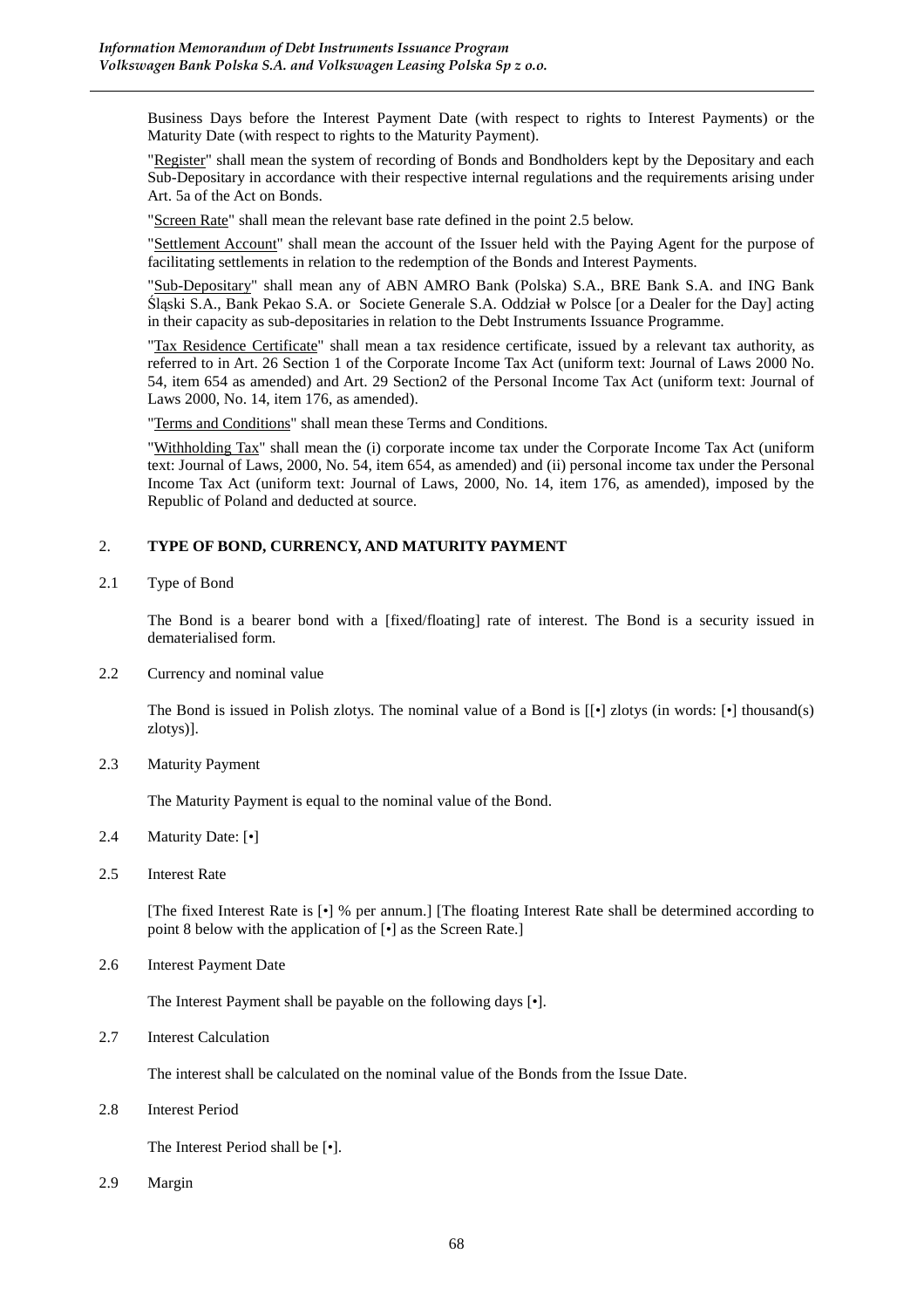The margin shall be [•].

2.10 Calculation Base

The Calculation Base shall be  $\left[\bullet\right]^9/\left[365\right]^{10}$ 

2.11 Date and place of Issue

The place of Issue shall be [•]. Issue Date: [•]

2.12 Reference Banks

[•]

## 3. **STATUS OF THE BONDS; GUARANTEE OF REDEMPTION OF THE BONDS**

3.1 Status of the Bonds

The Bonds constitute direct, unconditional, unsecured and unsubordinated obligations of the Issuer, rank *pari passu* and without any preference among themselves and (subject to mandatory exceptions under Polish law) rank equally and rateably with all other present of future unsecured and unsubordinated obligations of the Issuer and are subject to satisfaction in the same proportion as those obligations.

3.2 Guarantee of redemption of the Bonds

The Guarantor unconditionally and irrevocably, and irrespective of the validity or enforceability of the Bonds, guaranteed to each Bondholder the due and timely repayment in Zlotys of the nominal value and interests in respect of the Bonds issued by the Issuer to the Bondholders up to a maximum aggregate principal amount of PLN 3,000,000,000 (Three Billion Zlotys), and the fulfilment of any other obligations under the Bonds in accordance with their terms and conditions, less any amounts already received by such Bondholders from the Issuer or otherwise. The Guarantee is deposited with the Depositary, and copies thereof are available on demand from each Sub-Depositary.

The Guarantee is issued under German law.

3.3 Security of the Bonds

With the exception referred to in Clause 3.2, the Bonds are not secured.

## 4. **TERMS OF ISSUE OF BONDS**

- 4.1 The Bondholders' rights under the Bonds arise upon the combined fulfilment of the following conditions:
	- 4.1.1 the Investor shall have paid the entire Issue Price for which a Bond is being acquired into the account indicated by the Dealer;
	- 4.1.2 the Depositary or Sub-Depositary, as may be applicable (whichever acted in the Bonds issue as Dealer), has registered the Bond to the Register.

 9 Insert following consultations between the Issuer and the given Dealer ― in the case of Bonds with Coupons with a tenor shorter than 1 year. <sup>10</sup> In the case of Bonds with Coupons with a tenor not shorter than 1 year.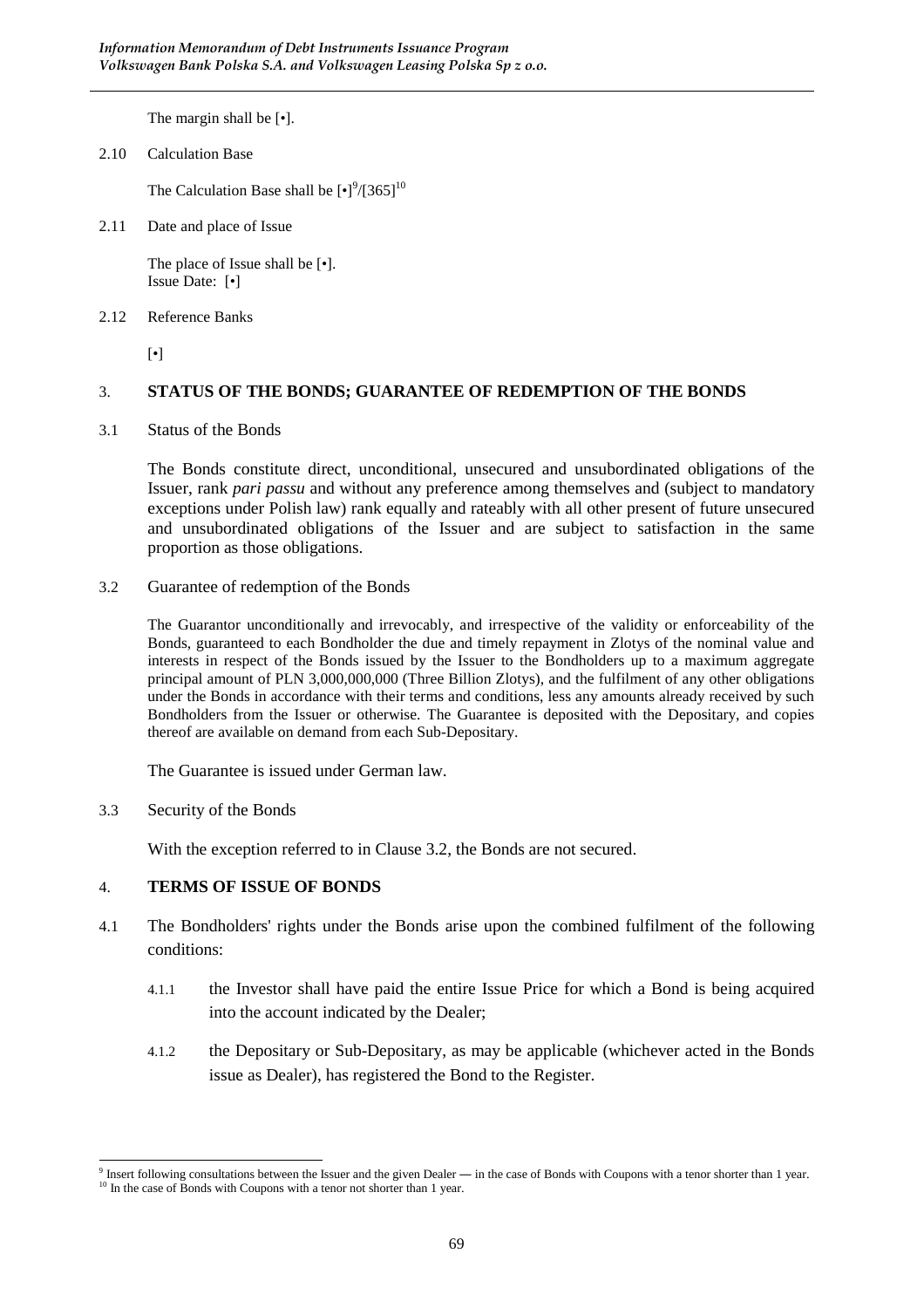4.2 The Depositary or Sub-Depositary shall issue to the Bondholder, upon its request, a Depositary Receipt confirming that the Bond has been registered in the Register and confirming the Bondholder's rights under the Bond.

# 5. **REGISTER**

5.1 Register

The Register shall be kept until all the Bonds have been redeemed.

# 6. **TRANSFER OF RIGHTS UNDER BONDS IN SECONDARY MARKET TRADING WITH THE INTERMEDIARY OF THE DEALER**

- 6.1 In secondary market trading in Bonds, the acquisition or sale of Bonds is effected, as may be applicable, through the Depositary or Sub-Depositary keeping the Record of such Bonds, save as pointed otherwise in Clause 7.
- 6.2 Payment of the Sale Price of Bonds being acquired in secondary market trading shall be made by the buying Investor on the date agreed by the Dealer and such Investor.
- 6.3 The failure of a buying Investor to pay the entire Sale Price shall render the transfer of rights under such Bonds to such Investor ineffective and no Bonds shall be transferred to the Investor. Furthermore, the Dealer, on its own or the selling Bondholder's behalf, may demand redress of damage on general terms caused by the Investor's failure to pay the amount due by the prescribed date.
- 6.4 Promptly after the settlement date of the transaction to acquire/sell Bonds, the Depositary or Sub-Depositary, whichever acted in the transfer of the rights under Bonds in secondary market trading, shall make an appropriate entry in the Register and issue to the new Bondholder, upon its request, a Depositary Receipt confirming the latter's acquisition of Bonds.
- 6.5 The detailed rules of secondary market trading are described in the relevant Depository's or Sub-Depository's rules.

# 7. **TRANSFER OF RIGHTS UNDER BONDS WITHOUT THE INTERMEDIARY OF THE DEALER**

- 7.1 The transfer of rights under Bonds shall become effective:
	- 7.1.1 once the Depositary or a Sub-Depositary (whichever keeps the Record of Bonds) has been notified by the seller or buyer of the Bonds of the legal transaction resulting in the obligation to transfer the rights under the Bonds and once proof of this legal transaction has been delivered in a form previously accepted by the Depositary or a Sub-Depositary; and
	- 7.1.2 once the Depositary or a Sub-Depositary, as may be applicable, has made an entry in the Register stating the name of the buyer and the number of Bonds acquired.
- 7.2 Notwithstanding the notification as referred to above, the Investor acquiring the Bonds is obliged to notify the Paying Agent or Sub-Paying Agent, as may be applicable, whichever acted in the acquisition of the Bonds, of the Investor's bank account to which the Maturity Payment and Interest Payment under the Bonds is to be transferred on the Maturity Date or Interest Payment Date.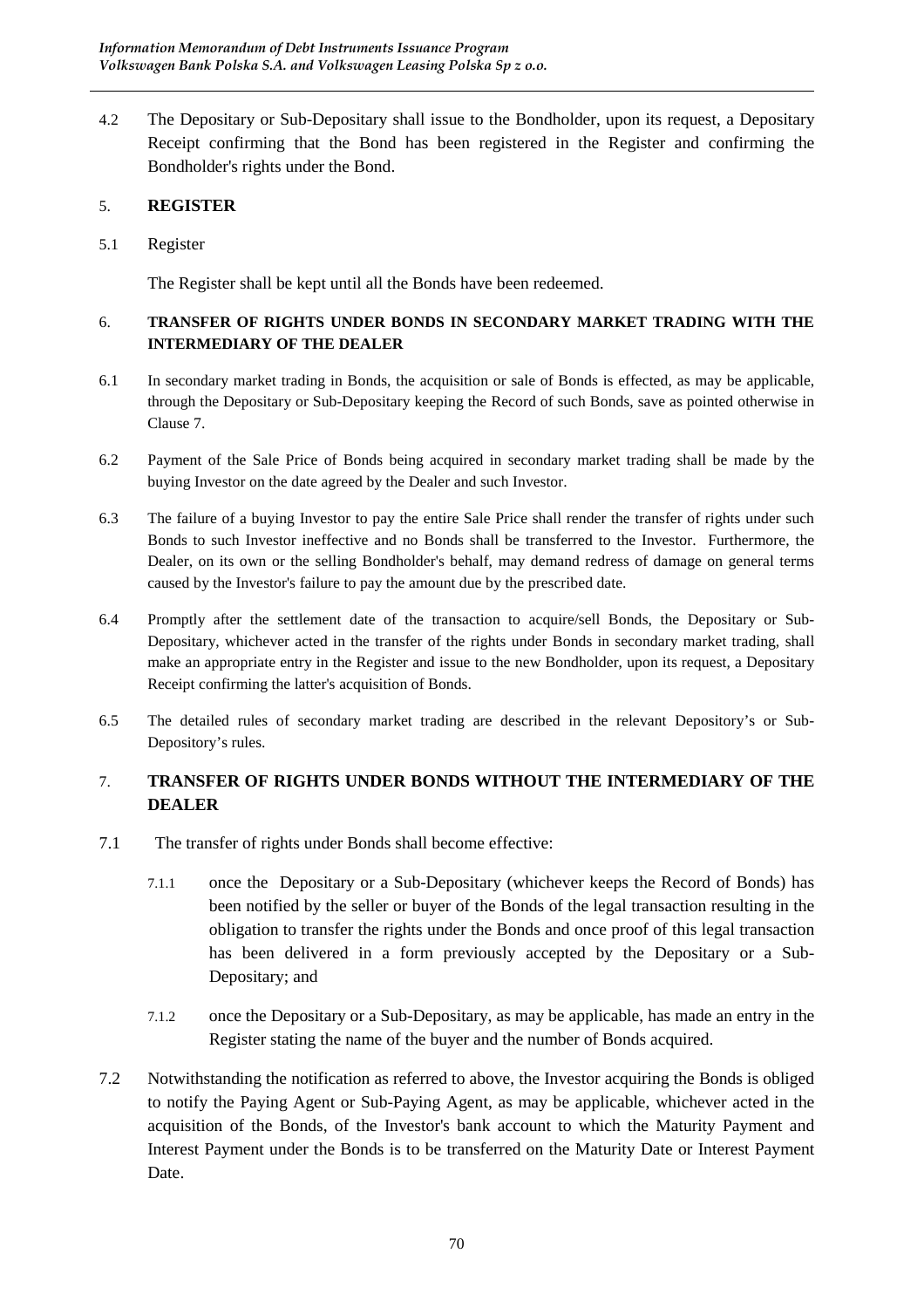- 7.3 The buyer of Bonds on the secondary market may demand to be recorded in the Register as a Bondholder by an entity ("**New Depositary**") other than the Depositary or Sub-Depositary that has until then recorded the Bonds acquired by that buyer ("**Existing Depositary**"). In such a case, the transfer of rights under the Bonds shall become effective after the New Depositary has recorded the buyer in the Register. Only the Depositary or any Sub-Depositary may be the New Depositary.
- 7.4 If the Bonds are acquired as the result of an event causing the transfer of rights under these Bonds by operation of law, the entry shall be made in the Register at the acquirer's request upon delivery to the Depositary or Sub-Depositary of evidence of the event that caused the transfer of rights under the Bonds.
- 7.5 It is in the interests of a new Bondholder to promptly inform the Paying Agent or Sub-Paying Agent, whichever acted in the acquisition of Bonds, of the event which is a legal basis for the change of ownership of the Bonds.
- 7.6 The Paying Agent or Sub-Paying Agent shall not be liable for non-payment of monies on the Interest Payment Days or Maturity Date to the new Bondholder if the Bondholder does not inform the Paying Agent or Sub-Paying Agent two Business Days before the Interest Payment Days or Maturity Date of the bank account number to which the Interest Payment Days or Maturity Payment is to be transferred.
- 7.7 Liability for payment of the tax on civil law transactions on the transaction transferring rights under Bonds in secondary market trading shall be borne by the parties to the transaction if provisions of law in force require payment of such tax on the transfer of rights under Bonds.
- 7.8 Depositary Receipts
	- 7.8.1 Depositary Receipts are issued for information purposes only and they do not contain any rights under or in connection with the Bonds. A Depositary Receipt is not an instrument of entitlement in the meaning of Art.  $921^{15}$  of the Civil Code.
	- 7.8.2 In the event of the loss, theft, destruction or damage to a Depositary Receipt, a duplicate may be issued by the Depositary or Sub-Depositary, as may be applicable. No new Depositary Receipt shall be issued by the Depositary or Sub-Depositary until the relevant Bondholder pays any possible cost thereof. Unless otherwise instructed by the Issuer, the Depositary or Sub-Depositary shall destroy any damaged Depositary Receipts.

# 8. **INTEREST RATE CALCULATION**

- 8.1 General Provisions
	- 8.1.1 The Paying Agent shall make all arrangements and calculations required under the Terms and Conditions.
	- 8.1.2 The Paying Agent shall not be liable for any damage sustained by the Issuer or any other person as a result of the Paying Agent's determining a floating Interest Rate according to a Reference Bank's listing which then proves incorrect, unless it has acted with intentional fault or gross negligence.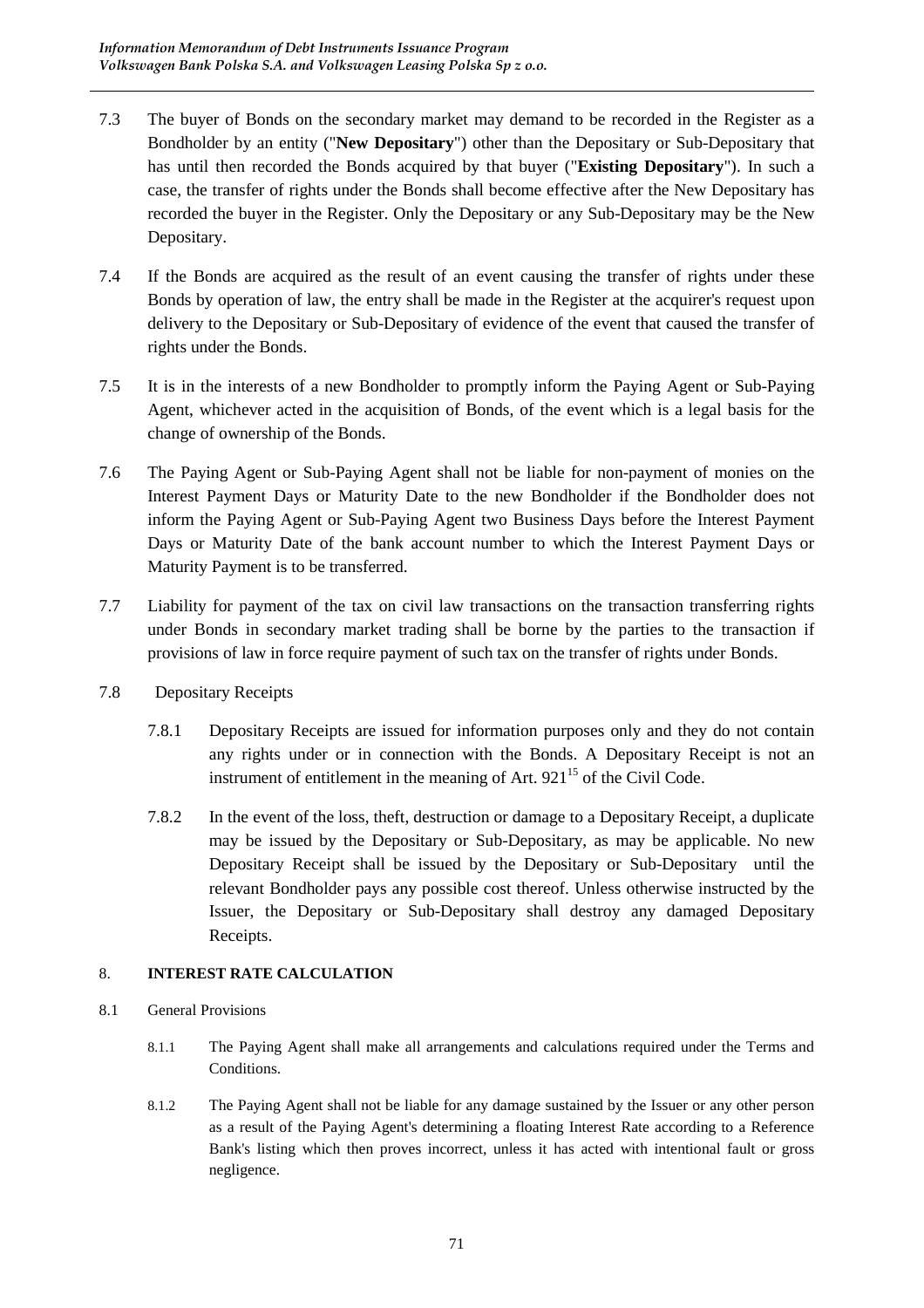- 8.1.3 The Paying Agent and each Sub-Paying Agent shall promptly notify the Bondholders recorded in their respective Registers of the floating Interest Rate determined and the Interest Payment in accordance with their internal regulations.
- 8.2 Determining the Floating Interest Rate

The floating Interest Rate shall be determined as follows:

- 8.2.1 The Paying Agent shall establish the Screen Rate at approximately 11:00 a.m. on the Interest Rate Determination Date. If the Screen Rate is unavailable, at approximately 11:00 a.m. on the Interest Rate Determination Date the Paying Agent shall request that the Reference Banks state the interest rate for one-, three-, six-, or twelve month deposits in zlotys (depending on the duration of the given Interest Period) that each of these Reference Banks offers to the main banks operating on the Warsaw inter-bank market.
- 8.2.2 The Interest Rate for a given Interest Period shall be the Screen Rate plus the margin indicated in the Terms and Conditions, and if the Screen Rate cannot be established, it shall be the arithmetic mean, as calculated by the Paying Agent, of the rates given by the Reference Banks, provided that at least two Reference Banks state interest rates, and rounded, if necessary, to two places after the decimal point (0. 005 shall be rounded up), plus the margin set in the Terms and Conditions.
- 8.2.3 If a floating Interest Rate cannot be determined in accordance with the foregoing terms, the Interest Rate shall be the last Interest Rate in force in the Interest Period preceding the Interest Rate Determination Date.
- 8.3 Calculating Interest Payments

On the Business Day following the Interest Rate Determination Date, the Paying Agent shall calculate the Interest Payment on each Bond according to the following formula:

### $KO = SP\% x$  WN x LD/B

where:

KO – is the Interest Payment;

- SP is the [floating/fixed] Interest Rate;
- WN is the nominal value of each Bond;
- LD is the number of days in the Interest Period;

 $B - i s$  [ $\cdot$ ]<sup>11</sup>/[365]<sup>12</sup>

after the result of this calculation has been rounded to the nearest grosz (half a grosz shall be rounded up).

Notification of the floating Interest Rate and Interest Payment

On the first day of the Interest Period, the Paying Agent and each of the Sub-Paying Agents shall notify the Bondholders for which it keeps the Register of the Interest Rate and the Interest Payment.

## 9. **INTEREST PAYMENTS AND MATURITY PAYMENTS**

9.1 Payment

 $\overline{a}$ 

<sup>&</sup>lt;sup>11</sup> Insert figure specified in the Issue Order — in the case of Bonds with Coupons with a tenor shorter than 1 year.

 $12$  In the case of Bonds with Coupons with a tenor not shorter than 1 year.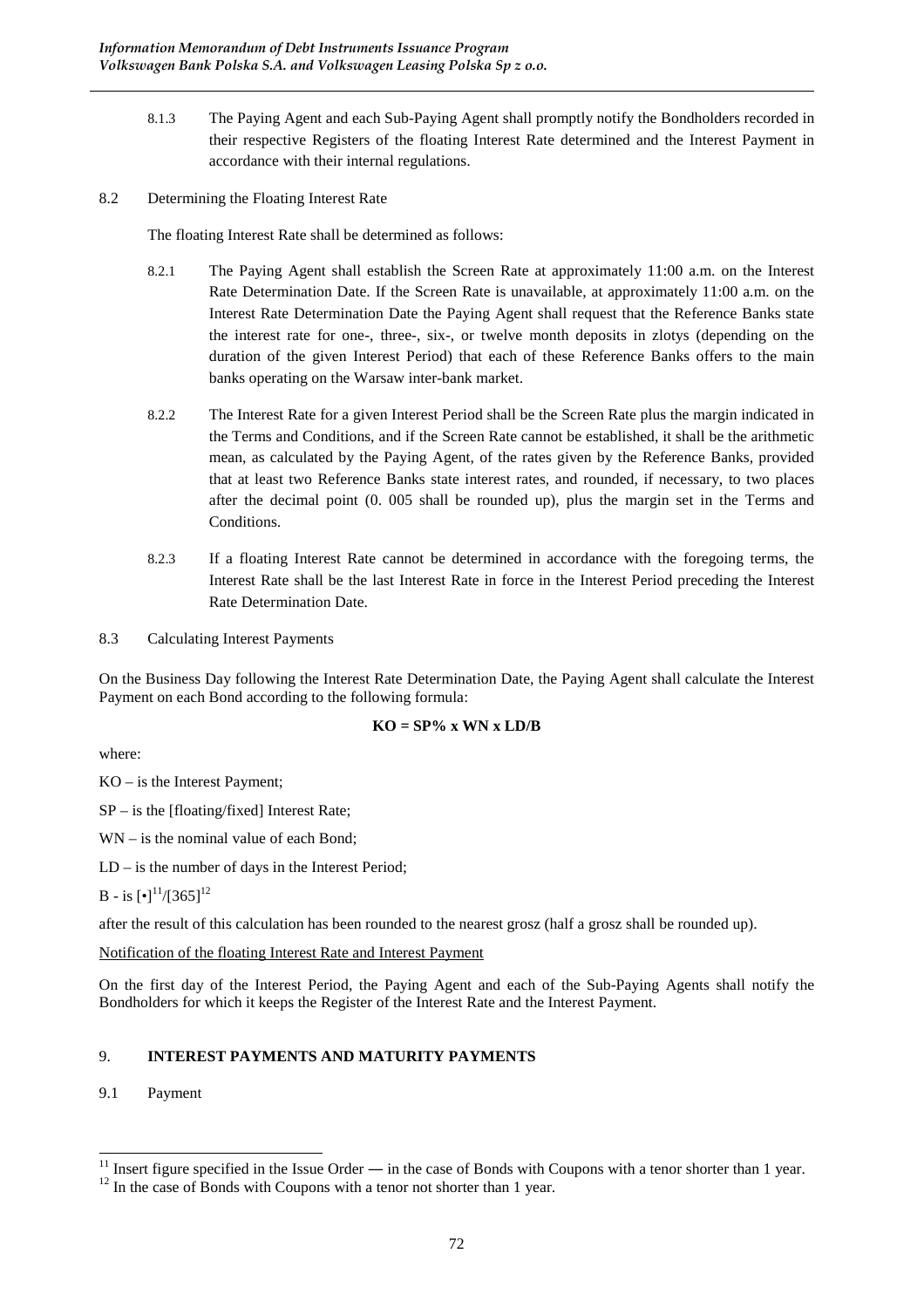- 9.1.1 The Paying Agent or the relevant Sub-Paying Agent shall pay, on the Issuer's behalf, the Interest Payments and Maturity Payments to the Bondholders of those Bonds for which it keeps the Register, respectively on the given Maturity Date or a Interest Payment Date. The Paying Agent or the relevant Sub-Paying Agent, on behalf of the Issuer, shall make the payments to the person who is recorded in the Register on the Record Date.
- 9.1.2 The Paying Agent shall make any necessary payment to the Bondholders for whom it maintains the Register pursuant to the Terms and Conditions, up to the amount received from the Issuer.
- 9.1.3 Sub-Paying Agent shall make any necessary payment to the Bondholders for whom it maintains the Register pursuant to the Terms and Conditions, up to the amount received from the Paying Agent.
- 9.1.4 If the Maturity Date and/or the Interest Payment Date or any other day on which, pursuant to the Terms and Conditions, the Issuer is obliged to make any payment falls on a day that is not a Business Day, the redemption of the Bonds, the payment of Interest Payment and remittance of such other payment shall take place on the next following Business Day and the Bondholder shall have no claim for interest for this period.
- 9.1.5 If the Issuer fails to make the payments due pursuant to Clause 9.1.1 above, the Paying Agent and each Sub-Paying Agent shall deliver to the Bondholder, at the latter's request, a Depositary Receipt on which it shall make a note of payments made, non-payment or partial payment of any amount under the Bonds indicated in the given Depositary Receipt.
- 9.1.6 If the funds in the Settlement Account are insufficient to cover the Maturity Payment and/or the Interest Payment, the Paying Agent and the relevant Sub-Paying Agents shall pay the Bondholders Maturity Payment and/or the Interest Payment in proportion to the balance in the Settlement Account. If payments are made as described in this clause, the Depositary shall record the fact of partial payment in the Register and on the Depositary Receipts.
- 9.2 The obligations of the Paying Agent or the relevant Sub-Paying Agent to make payments shall be fulfilled upon payment of the Maturity Payment and/or Interest Payment into the relevant Bondholder's account.
- 9.3 The right to obtain the Depositary Receipt from the Depositary or Sub-Depositary and the right to receive proportional payment out of the Settlement Account are exclusively rights of Bondholders towards the Depositary and the Paying Agent or towards the Sub-Depositary and Sub-Paying Agent in the event the Issuer fails to fulfil his obligations under the Bonds.
- 9.4 All payments under the redemption of the Bonds or the payment of the Interest Payments, as applicable, shall be made without any set-offs of the mutual claims.

## 10. **COURT DEPOSIT**

- 10.1 If:
	- 10.1.1 on the Maturity Date and/or the Interest Payment Date, the Paying Agent or Sub-Paying Agent has not received sufficient information from the Bondholder, to pay the Bondholder the Maturity Payment and/or Interest Payment; or
	- 10.1.2 there is a dispute or serious doubt as to who is authorised to exercise the rights under a Bond,

subject to the court's consent, the Paying Agent or Sub-Paying Agent may place in the Court Deposit any Maturity Payment or Interest Payments, if any, under Bonds or such amount of monies as is held in the Settlement Account, whichever is the lower.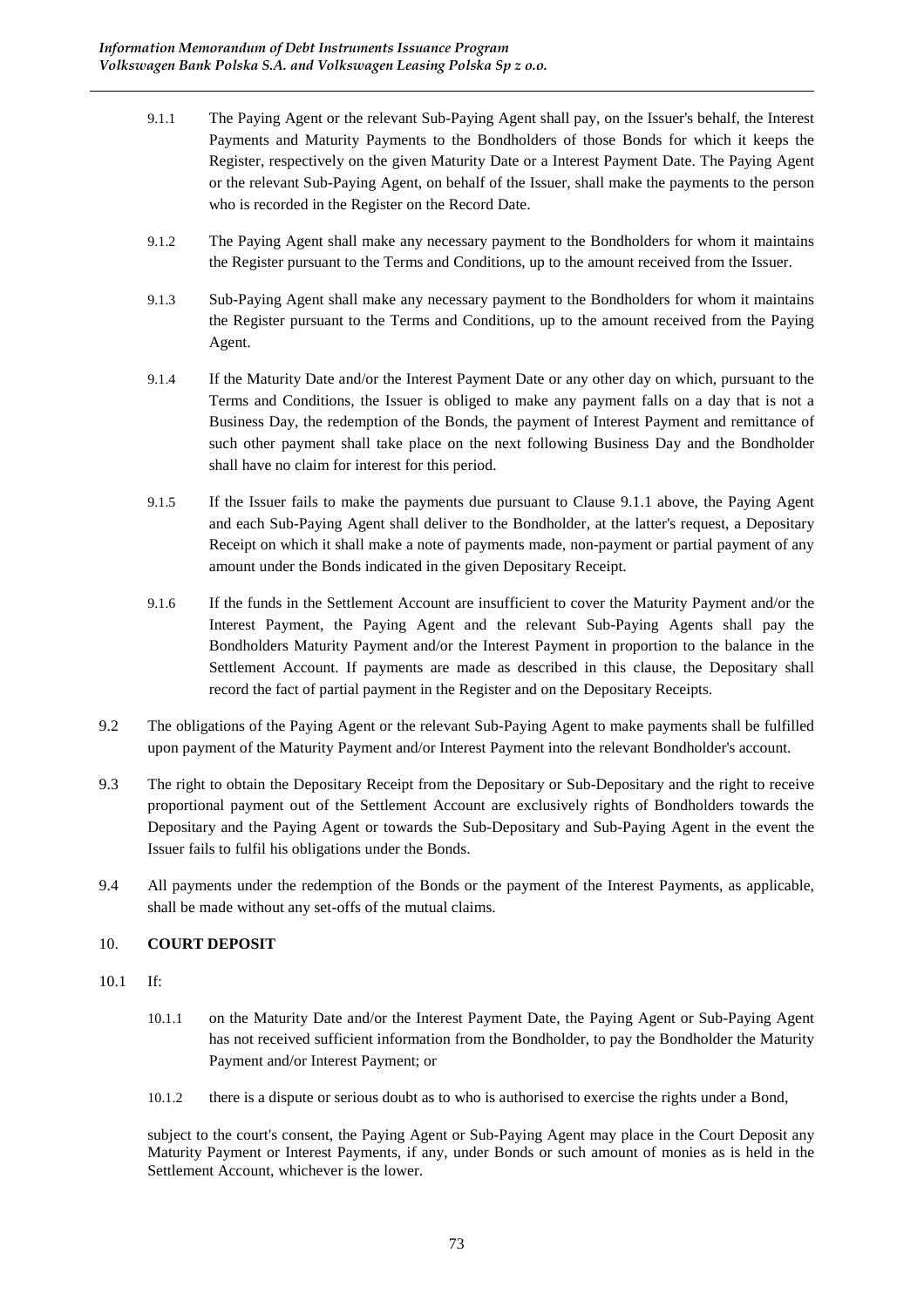## 11. **TAXATION AND LACK OF OTHER DEDUCTIONS**

- 11.1 The Issuer shall make calculations of Withholding Tax required under Polish law.
- 11.2 At least three (3) Business Days before the Maturity Date and/or Interest Payment Date each Bondholder that has its seat or residence outside the Republic of Poland (i.e. non-residents in the meaning of the Foreign Exchange Act) must provide the Paying Agent or the relevant Sub-Paying Agent, as may be applicable, with a valid Tax Residence Certificate issued by the competent tax authorities, otherwise the Issuer shall make the calculations generally required under Polish law, regardless of a bilateral tax treaty
- 11.3 The Issuer shall not be obliged to pay any Gross-Up Amount to compensate the Bondholder for any Withholding Tax collected.

#### 12. **FAILURE TO FULFIL OBLIGATIONS**

- 12.1 The Bondholder may notify the Paying Agent or Sub-Paying Agent (whichever keeps the Record for the given Bonds) that the Bond is immediately redeemable, whereupon the Maturity Payment and Interest Payment under such Bond shall become immediately due and payable, if any of the following occur:
	- 12.1.1 The Issuer fails to pay the maturity payment and/or the interest payment on the maturity date and/or interest payment date under any bonds issued by it under the Debt Instruments Issuance Programme or fails to pay the Interest Payment on the Interest Payment Date under this Bond;
	- 12.1.2 The Guarantor fails to effect any payment under the Guarantee
	- 12.1.3 Any representation or warranty made by the Issuer in the Disclosure Documents or by the Guarantor in the Guarantee proves to be false in any material respect as at the date it was made;
	- 12.1.4 The Issuer's or the Guarantor's bankruptcy is declared or the Issuer or the Guarantor cease to pay their debts;
	- 12.1.5 A decision is made by the relevant court or a resolution is adopted to declare the Issuer or the Guarantor dissolved, or any other event arises as a result of which liquidation of the Issuer or the Guarantor is commenced; or
	- 12.1.6 Any consent, approval or licence needed for the Bonds to be valid or required in connection with the due performance by the Issuer of its obligations under the Bonds shall expire or be revoked.
- 12.2 Moreover, in the case of the Issuer's liquidation, the Bonds become immediately due and payable upon the commencement of the liquidation.

#### 13. **SELLING RESTRICTIONS**

13.1 Republic of Poland

The Bonds shall not be subject to public offering referred to in Article 3 Section 1 of the Act of 29 July 2005 on Public Offer and the Conditions for Introducing Financial Instruments to the Organized Trading System and on Public Companies (Journal of Laws No. 184, item 1539 as amended).

The acquisition and holding of the Bonds by residents of countries other than Poland may be subject to restrictions imposed by Polish law (including, without limitation, foreign exchange restrictions under the Foreign Exchange Act).

13.2 United States of America

The Bonds may not be offered, sold or delivered, directly or indirectly, in the United States of America, its territories and possessions, any state of the United States or the District of Columbia or to any US Person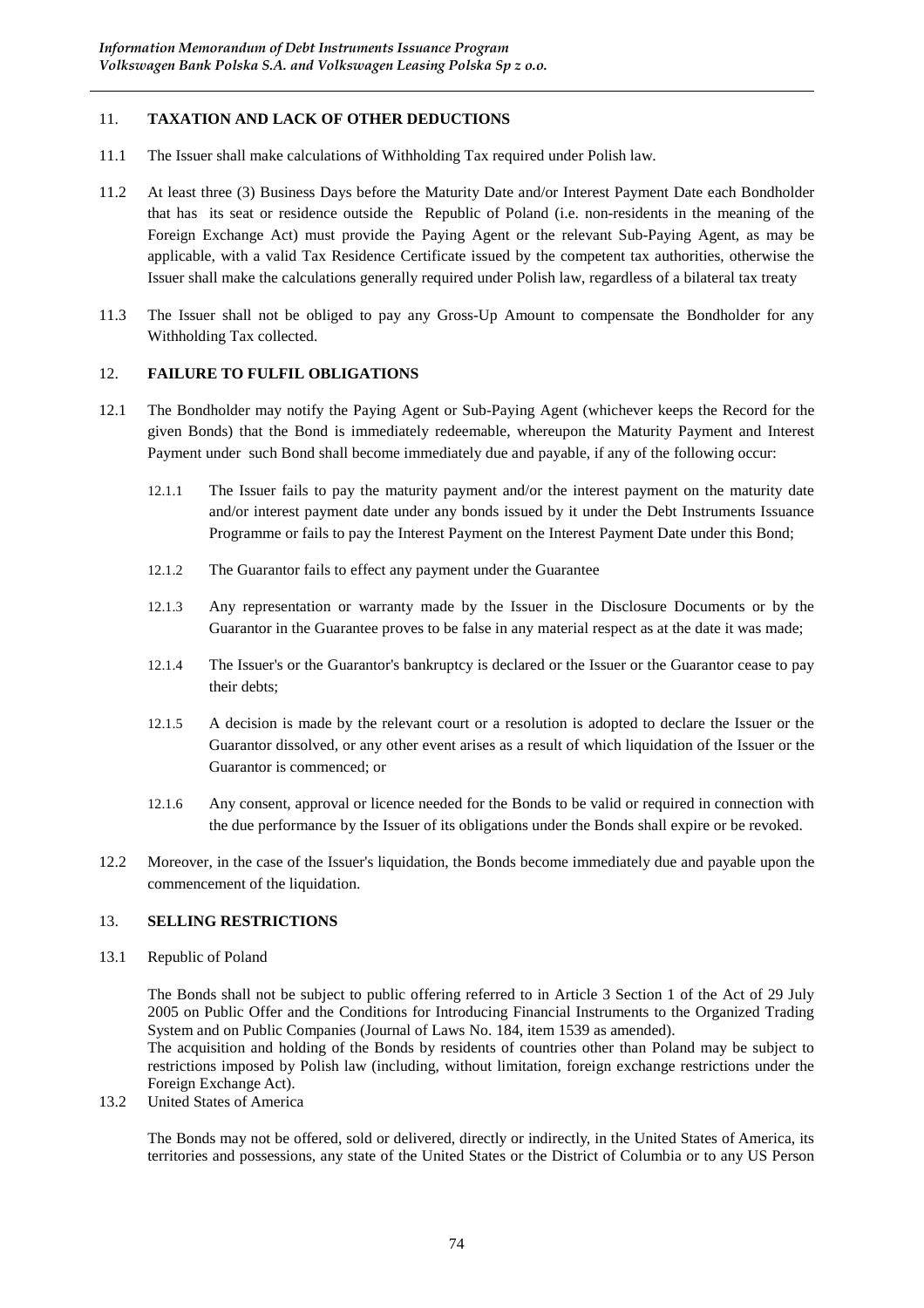(as defined in Regulation S under the US Securities Act 1933) unless registered under such Act or unless an exemption from registration is available.

#### 13.3 Other jurisdictions

The Bonds may be offered in other jurisdictions, always subject to each Dealer's compliance with the relevant securities, foreign exchange and other laws and regulations of such jurisdiction.

## 14. **GOVERNING LAW**

The Bonds shall be governed by Polish law.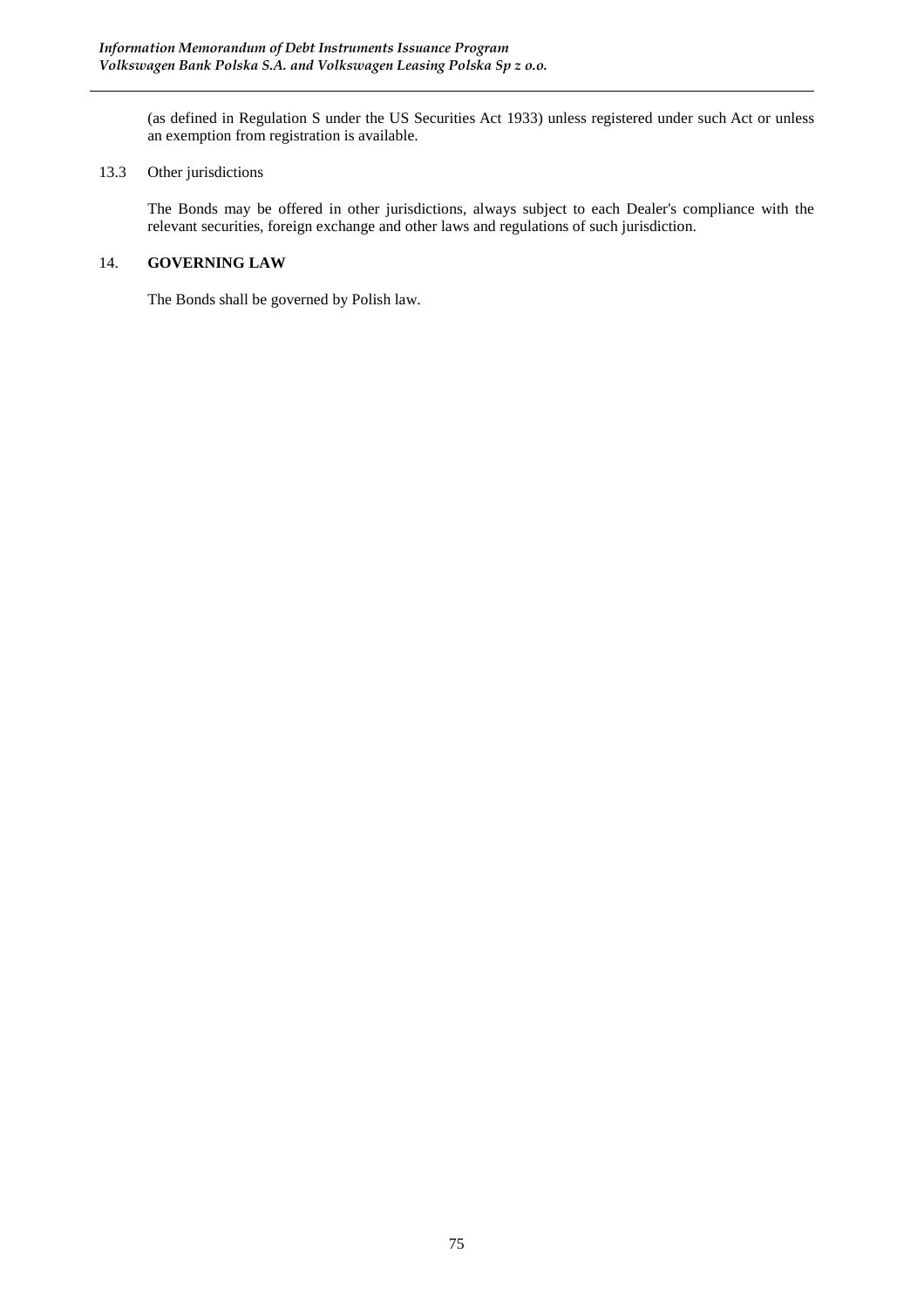# *SUBSCRIBTION AND SALE*

The Dealers have in the dealer agreements (the "**Dealer Agreements**") dated July 7, 2002 and November 24, 2006 and August 6, 2008, agreed with the Issuers on a basis upon which they or any of them may from time to time agree to, on a best efforts basis, seek investors and place the Debt Instruments with investors. The Dealers have agreed to comply with the relevant laws of any jurisdiction in which they seek investors and/or place the Debt Instruments and without limitation thereto. To comply with the following restrictions:

> *Selling Restrictions regarding Bonds issued by Volkswagen Leasing Polska Sp. o.o.*

## **Republic of Poland**

The Bonds shall not be subject to public offering (hereinafter referred to as "**Public Offer**") referred to in Article 3 Section 1 of the Act of 29 July 2005 on Public Offer and the Conditions for Introducing Financial Instruments to the Organized Trading System and on Public Companies (Journal of Laws No. 184, item 1539 as amended).

Each Dealer warrants that it will not offer or sell, the Bonds in Poland in the Public Offer on the primary market or the Secondary Market, to residents of Poland.

The acquisition and holding of the Debt Instruments by residents of countries other than Poland may be subject to restrictions imposed by Polish law (including, without limitation, foreign exchange restrictions under the Foreign Exchange Act of 27 July 2002 as amended).

## **United States of America**

The Bonds may not be offered, sold or delivered, directly or indirectly, in the United States of America, its territories and possessions, any state of the United States or the District of Columbia or to any US Person (as defined in Regulation S under the US Securities Act 1933) unless registered under such Act or unless an exemption from registration is available.

## **Other jurisdictions**

The Bonds may be offered in other jurisdictions, always subject to each Dealer's compliance with the relevant securities, foreign exchange and other laws and regulations of such jurisdiction

> *Selling Restrictions regarding Certificates of Deposit issued by Volkswagen Bank Polska S.A.*

#### **Republic of Poland**

The acquisition and holding of the Certificates of Deposit by non-residents as defined in the Act – Foreign Exchange Law may be subject to restrictions imposed by Polish law (including, without limitation, foreign exchange restrictions under the Foreign Exchange Act of 27 July 2002 as amended).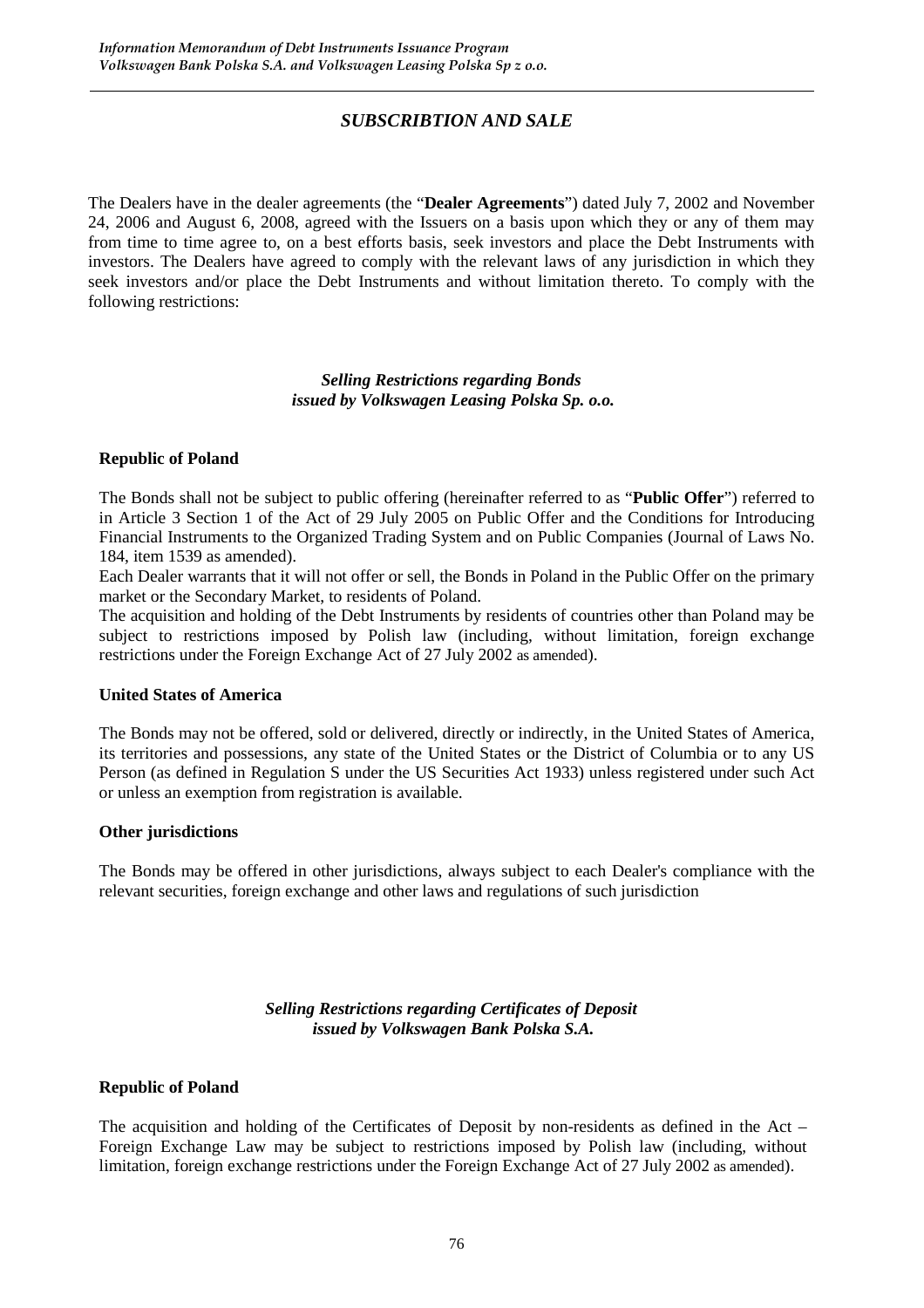# **United States of America**

The Certificates of Deposit may not be offered, sold or delivered, directly or indirectly, in the United States of America, its territories and possessions, any state of the United States or the District of Columbia or to any US Person (as defined in Regulation S under the US Securities Act 1933) unless registered under such Act or unless an exemption from registration is available.

# **Other jurisdictions**

The Certificates of Deposit may be offered in other jurisdictions, always subject to each Dealer's compliance with the relevant securities, foreign exchange and other laws and regulations of such jurisdiction.